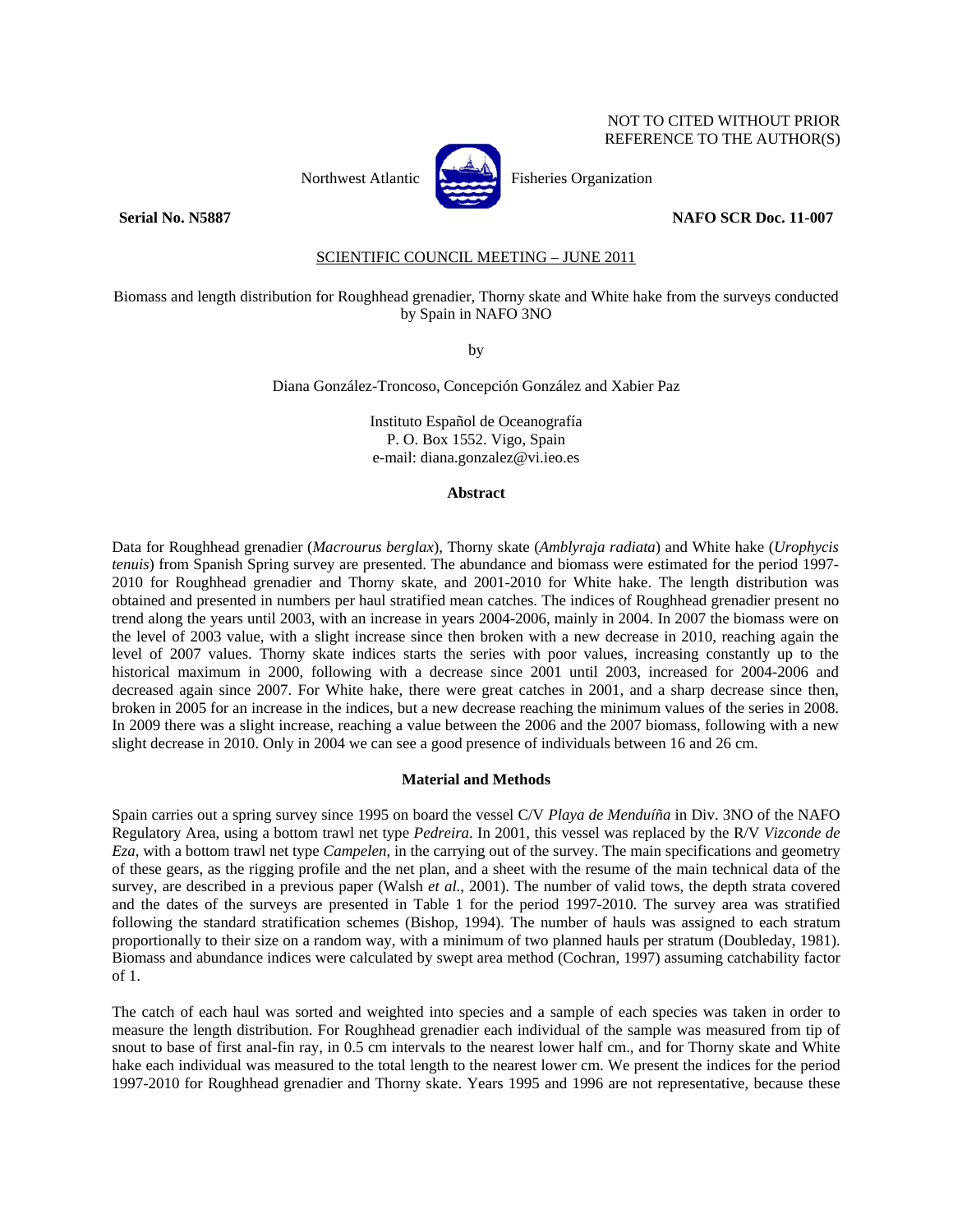years the deeper strata were not surveyed, so they are not included in the analysis. Before 2001, we have no data for White hake in this survey. For this species, we present the data for the period 2001-2010.

For each species, the haul mean catch, with its variance, and the stratified mean catches by stratum and year, with the annual variance, are presented, transformed until 2000 and no-transformed in the period 2002-2010. In the year 2001, there are data transformed from the former vessel with original data from the new vessel. Besides this, the biomass per stratum and year, with the annual variance, are presented, as the stratified mean catches per haul length distribution. To more information about the calculation of these indices, see González Troncoso *et al.*, 2005. For White hake period (2001-2010) it was no necessary to perform the calibration (González Troncoso and Paz, 2005).

## **Results**

## **Roughhead grenadier**

There is no directed fishery for Roughhead grenadier and most of the catches are taken as by-catches in the Greenland halibut fishery in Subareas 2 and 3. At the beginning of the Greenland halibut fishery in Subarea 3 of the Regulatory Area in 1988, the grenadier catches were systematically misreported as Roundnose grenadier. In last years the biomass of this species presents a decreasing trend (NAFO, 2010).

## **Mean Catches and Biomass**

The Roughhead grenadier haul mean catches by stratum are presented in Table 2, included swept area, number of hauls and SD. Roughhead grenadier stratified mean catches per tow by stratum and year and their SD are presented in Table 3.

The entire time series (1997-2010) of biomass and their SD estimates for Roughhead grenadier are presented in Table 4. Estimated parameters *a* and *b* values of length-weight relationship are presented in Table 5.

The indices of Roughhead grenadier present no trend along the years until 2003, with a marked increasing in 2004 and then remains stable with a slight decrease until 2006. The indices were in this period over the 1997-2003 values. In 2007, a decrease over the year 2006 can be seen, and the biomass is under the 2003 value. In 2008 and 2009 the biomass increased with respect to 2007, but without reaching the level of the period 2004-2006, and in 2010 a new decrease leaves the level of biomass as in 2007 (Fig. 1 and 2).

## **Length Distribution**

Table 6 and Figures 3 and 4 show the stratified mean catches per haul length distribution by year, besides the sampled size and its catch, for the period 1997-2010. The data have been grouped two by two**,** so we present the data every one cm. We can follow easily a cohort since 1998. In lasts years it can be seen a quite good recruitment. In recent years all the length classes were poor, mainly the highest ones.

## **Thorny skate**

Thorny skate catches comprises the most of the skates catches during the Spanish Spring survey and the Canadian surveys. This species is under TAC since 2004. Nominal catches increased in the mid-1980s with the commencement of a directed fishery for Thorny skate. The catches reached their lowest value in the period 1993- 1995. The biomass has been relatively stable from 1996 to 2004 but at lower level than in the mid-1980s. During recent years the biomass has increased slightly (NAFO, 2010).

## **Mean Catches and Biomass**

In Table 7 we present the Thorny skate haul mean catches by stratum, included swept area, number of hauls and SD. Their stratified mean catches per tow by stratum and year, next to their SD, are presented in Table 8.

The entire time series (1997-2010) of biomass and their SD estimates of Thorny skate are presented in Table 9. The estimated parameters *a* and *b* values of length-weight relationship are presented in Table 10.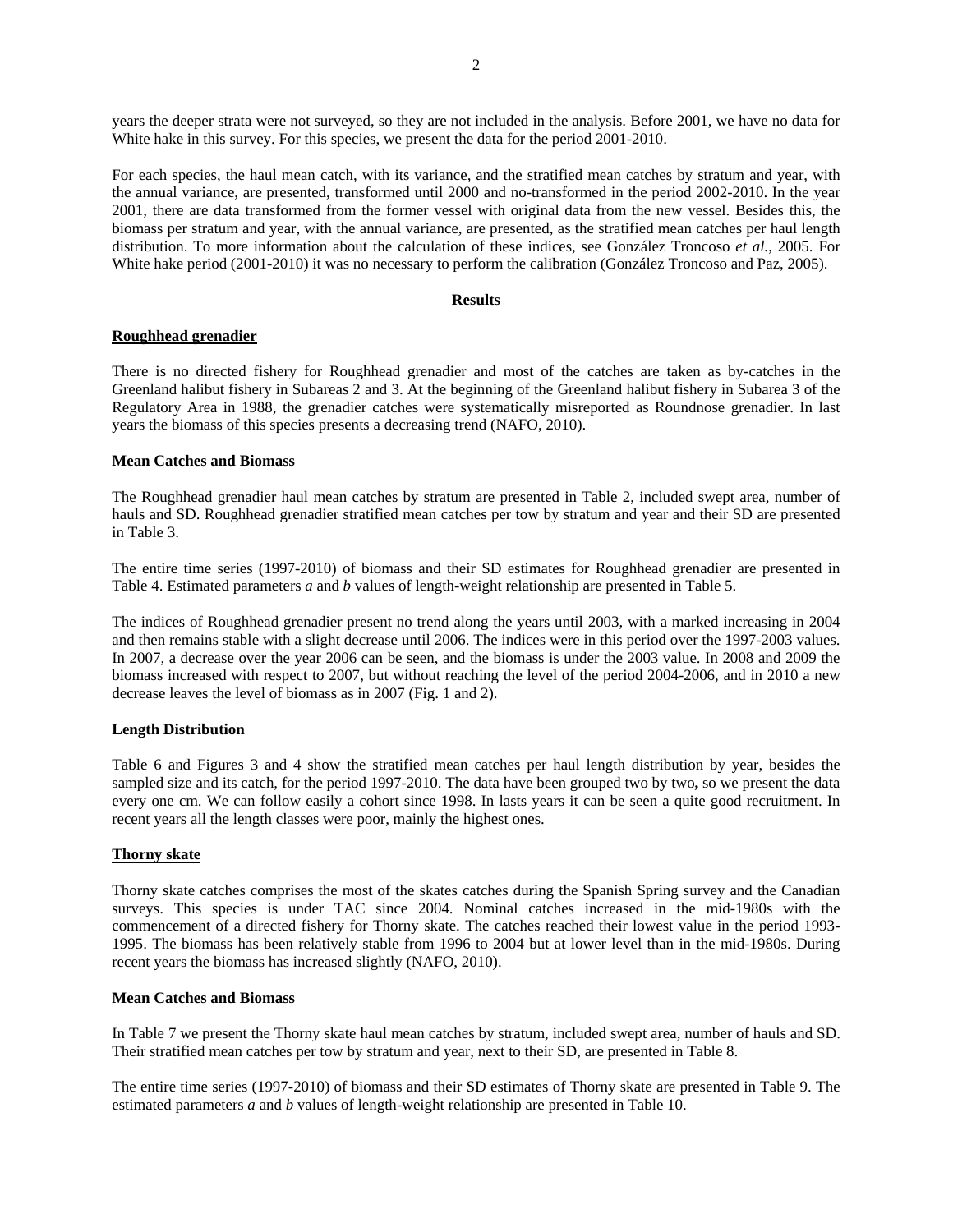The indices of Thorny skate presented a decreasing since the year 2001, following for an increase in the period 2004-2006 and have decreased again since 2007. Values of the period 2004-2006 were in the level of the 2000 value, the highest of the time series, but 2007-2010 values are approximately half of that value (Fig. 5 and 6).

## **Length Distribution**

The stratified mean catches per haul length distribution by sex and year are presented in Table 11 and Figures 7 and 8, besides the sampled size and its catch, for the period 1997-2010, in two-cm groups. In 1997, we have a recruitment modal value that can be more or less followed until 2010. In 1998 there was another modal value at small lengths that can be roughly followed along the years, reaching a maximum in 2002. In 2002, too, there was a quite good recruitment, but we can no follow this peak in the following years. In the last three years all the length classes are poorer than the rest of the years. In 2010 a quite good recruitment appears and all the length classes have more or less the same level of values.

## **White hake**

Catches of white hake in Div. 3NO peaked in 1987, then declined from 1988 to 1994. With the restriction of fishing by other countries to areas outside Canada's 200-mile limit in 1992, non-Canadian landings fell to zero. Average catch was at its lowest in 1995-2001; then increased in 2002 to decrease slightly in 2003. Total catch decreased sharply in 2004-2007. The 1999 year-class was large. Year-classes since then have been extremely low, as compared to the 1999 year-class. The biomass of this stock increased in 2000 with the large 1999 year-class. Subsequently, the biomass index has decreased and remains at levels comparable to the beginning of the Campelen time series in 1996-1999 (NAFO, 2010).

## **Mean catches and biomass**

Table 12 presents the mean catches per stratum, besides the standard deviation, the surveyed area and the number of hauls. In table 13 and in Figure 9, the stratified mean catches per tow by stratum and year, as well as the annual variance, are presented. And in table 14 and Figure 10 we present the biomass per stratum and year, and the correspondent annual variance.

Table 15 presents the length weight relationship parameters for White hake for the period 2002-2010. In 2001, we have no sufficient data to calculate the parameters, so we used the parameters of the year 2002.

The indices of the White hake show a great and unusual presence in 2001, with a peak in the biomass that is more than the double of the 2002 biomass. In 2003 and 2004 the biomass decreased respect to the two previous years, and in 2005 an increasing occurs, reaching the second highest value in the series, but in 2006 the biomass decreased again up to 2004 value and in 2007 and mainly in 2008 it dropped off. In 2009 we can see an increase in the value of the biomass, reaching a level between the 2006 and the 2007 biomass, with a slight decrease in 2010.

## **Length distribution**

Table 16 presents the stratified mean catches per tow length distribution, by sex and year, as the number of samples, the number of sampled individuals, the sampled catch, the sampled range, the total catch and the total numbers of hauls, and in Figures 11 and 12 it we can be seeing the distribution along the years.

In 2001, we can see a great presence of individuals mainly of quite small lengths that it can be follow in the following years, decreasing in the later years until almost disappears. In 2002 and 2003, it is no presence of juveniles, although in 2004 there is a quite good presence of individuals between 16 and 26 cm. Except in 2004, no presence of new cohort is seen. In 2005, the length distribution decreased although the biomass increased. We can see the presence of individuals between 52 cm and 70 cm and a quite good presence of individuals between 14 and 38 cm, but at low level compared with years 2001 and 2002. In 2006-2010 there is no length class with a good presence.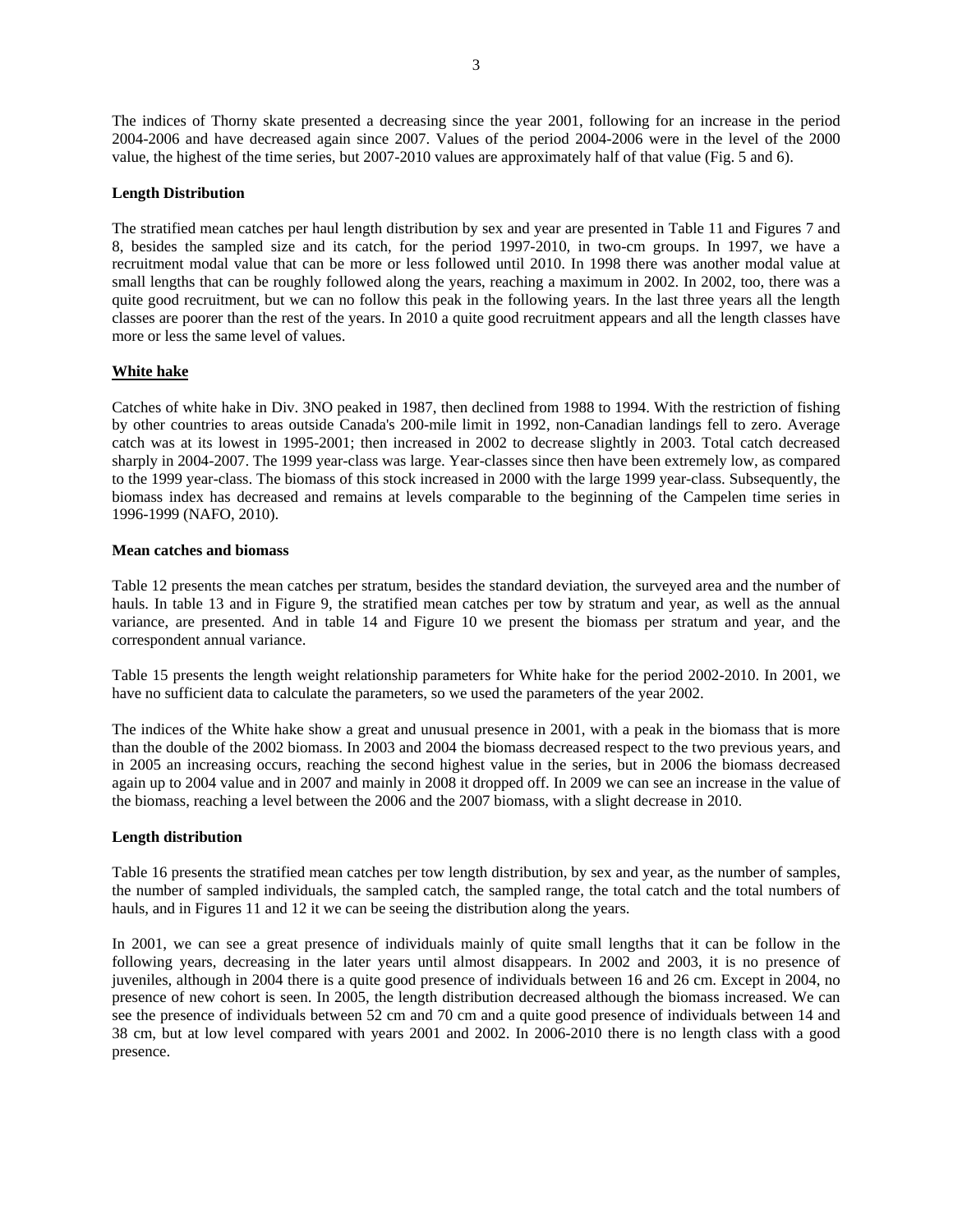#### **References**

Bishop, C A.. 1994. Revisions and additions to stratification schemes used during research vessel surveys in NAFO subareas 2 and 3*.* NAFO SCR Doc., Nº 43, Serial nº N2413, 23 pp.

Cochran, W. G.. 1997. Sampling techniques. Ed. J. Wiley and Sons, N.Y., 428 pp.

- Doubleday, W. G.. 1981. Manual on groundfish surveys in the Northwest Atlantic. NAFO Sci. Coun. Studies, 2, 55.
- González Troncoso, D. and X. Paz. 2005. Biomass and length distribution for Atlantic cod, Thorny skate and White hake from the surveys conducted by Spain NAFO Divisions 3NO. NAFO SCR Doc., 05/26, Serial n° N5112, 29 pp.
- González Troncoso, D., X. Paz and F. González. 2005. Results for the Roughhead grenadier from the Spanish surveys conducted in the NAFO Regulatory Area of Divisions 3NO, 1997-2004. NAFO SCR Doc., 05/28, Serial nº N5114, 18 pp.
- NAFO, 2010. Report of Scientific Council Meeting, 3-16 June 2010
- Walsh, J.S., X. Paz and P. Durán. 2001. A preliminary investigation of the efficiency of Canadian and Spanish Survey bottom trawls on the Southern Bank. NAFO SCR Doc., 01/74, Serial nº N4453, 18 pp.

|                       |                       |            | Depth strata |                    |
|-----------------------|-----------------------|------------|--------------|--------------------|
| Year                  | Vessel                | Valid tows | covered (m)  | Dates              |
| 1997                  | C/V Playa de Menduíña | 128        | 42-1263      | April 26-May 18    |
| 1998                  | C/V Playa de Menduíña | 124        | 42-1390      | May 06-May 26      |
| 1999                  | C/V Playa de Menduíña | 114        | 41-1381      | May 07-May 26      |
| 2000                  | C/V Playa de Menduíña | 118        | 42-1401      | May 07-May 28      |
| $2001$ <sup>(*)</sup> | R/V Vizconde de Eza   | 83         | 36-1156      | May 03-May 24      |
|                       | C/V Playa de Menduíña | 121        | 40-1500      | May 05-May 23      |
| 2002                  | R/V Vizconde de Eza   | 125        | 38-1540      | April 29-May 19    |
| 2003                  | R/V Vizconde de Eza   | 118        | 38-1666      | May 11-June 02     |
| 2004                  | R/V Vizconde de Eza   | 120        | 43-1539      | June $06$ –June 24 |
| 2005                  | R/V Vizconde de Eza   | 119        | 47-1485      | June 10–June 29    |
| 2005                  | R/V Vizconde de Eza   | 119        | 47-1485      | June 10–June 29    |
| 2006                  | R/V Vizconde de Eza   | 120        | 45-1480      | June 7–June 27     |
| 2007                  | R/V Vizconde de Eza   | 110        | 45-1374      | May 29–June 19     |
| 2008                  | R/V Vizconde de Eza   | 122        | 45-1374      | May 27-June 16     |
| 2009                  | R/V Vizconde de Eza   | 109        | 45-1374      | May 31-June 18     |
| 2010                  | R/V Vizconde de Eza   | 95         | 45-1374      | May 30-June 18     |

**TABLE 1.-** Spanish spring bottom trawl surveys on NAFO Div. 3NO: 1997-2010

 (\*) We took, for the calculation of the series, 83 hauls from the R/V *Vizconde de Eza* and 40 hauls from the C/V *Playa de Menduíña* (123 hauls in total)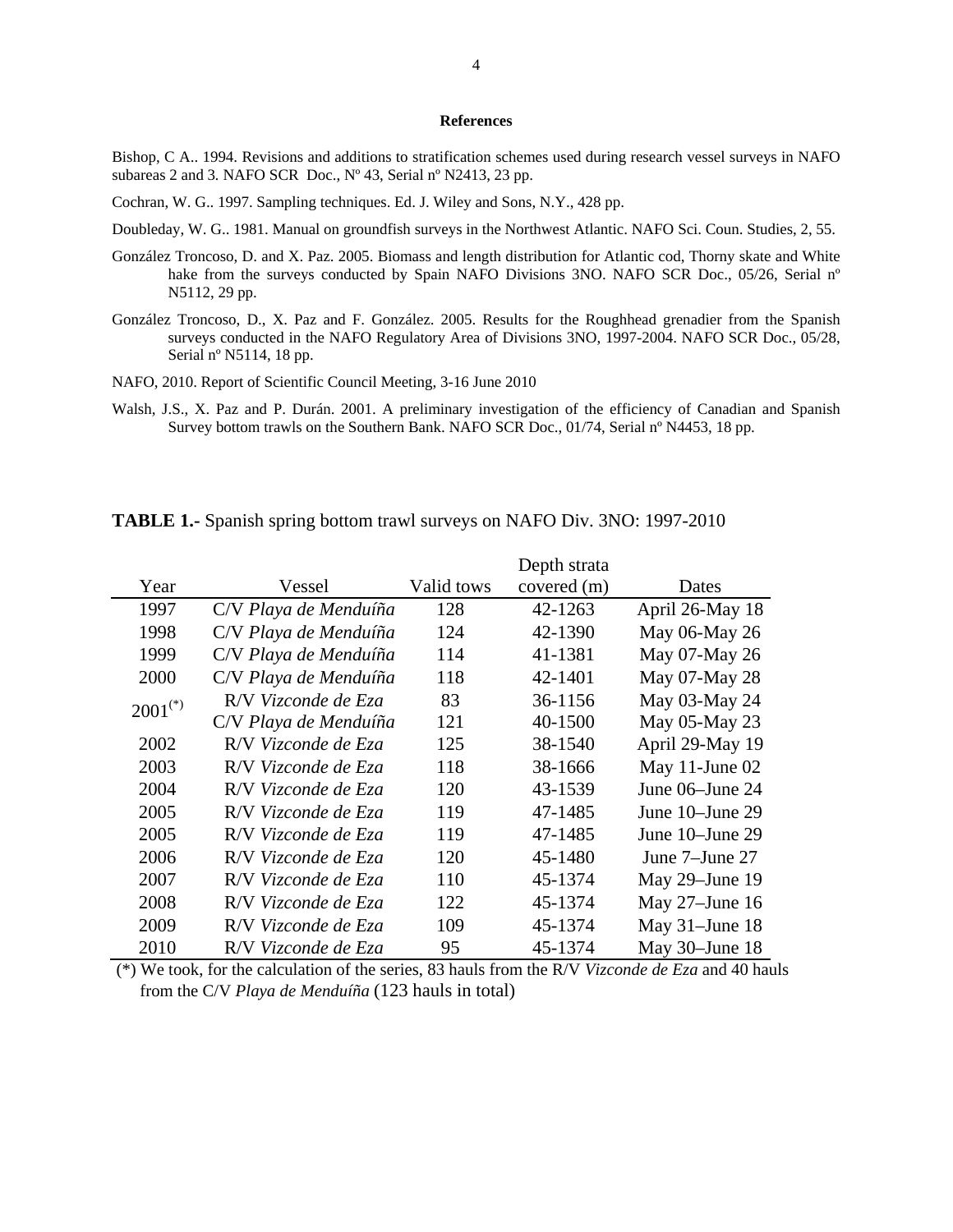**TABLE 2.-** Swept area, number of hauls and Roughhead grenadier mean catch (kg) and SD by stratum. Spanish Spring Surveys on NAFO Div. 3NO: 1997-2010. Swept area in square miles. n.s. means stratum not surveyed. 1997-2000 data are transformed C/V *Playa de Menduíña* data, and 2002-2010 data are original from R/V *Vizconde de Eza*. In 2001, there are data from the two vessels.

|         |        |                         | 1997                          |                |        |                   | 1998                      |        |        |                        | 1999                      |        |        | 2000              |                               |        |        |                   | 2001                          |        |
|---------|--------|-------------------------|-------------------------------|----------------|--------|-------------------|---------------------------|--------|--------|------------------------|---------------------------|--------|--------|-------------------|-------------------------------|--------|--------|-------------------|-------------------------------|--------|
|         | Swept  |                         | Tow R. grenadier R. grenadier |                | Swept  | Tow               | R. grenadier R. grenadier |        | Swept  | Tow                    | R. grenadier R. grenadier |        | Swept  |                   | Tow R. grenadier R. grenadier |        | Swept  |                   | Tow R. grenadier R. grenadier |        |
| Stratum | area   |                         | number Mean catch             | SD             | area   | number Mean catch |                           | SD.    | area   |                        | number Mean catch         | SD.    | area   | number Mean catch |                               | SD.    | area   | number Mean catch |                               | SD     |
| 353     | 0.0480 | 4                       | 0.000                         | 0.000          | 0.0465 | 4                 | 0.000                     | 0.000  | 0.0360 | 3                      | 0.000                     | 0.000  | 0.0356 | 3                 | 0.002                         | 0.004  | 0.0341 | 3                 | 0.000                         | 0.000  |
| 354     | 0.0233 | $\overline{2}$          | 0.000                         | 0.000          | 0.0356 | 3                 | 0.000                     | 0.000  | 0.0218 | $\boldsymbol{2}$       | 0.000                     | 0.000  | 0.0356 | 3                 | 0.000                         | 0.000  | 0.0338 | 3                 | 0.000                         | 0.000  |
| 355     | 0.0233 | $\sqrt{2}$              | 0.000                         | 0.000          | 0.0221 | $\overline{c}$    | 0.000                     | 0.000  | 0.0229 | $\boldsymbol{2}$       | 0.000                     | 0.000  | 0.0233 | 2                 | 0.083                         | 0.117  | 0.0240 | $\mathfrak{2}$    | 0.000                         | 0.000  |
| 356     | 0.0225 | $\boldsymbol{2}$        | 0.000                         | 0.000          | 0.0221 | $\boldsymbol{2}$  | 0.426                     | 0.602  | 0.0229 | 2                      | 0.019                     | 0.026  | 0.0225 | $\overline{c}$    | 0.084                         | 0.016  | 0.0240 | 2                 | 0.000                         | 0.000  |
| 357     | 0.0443 | $\overline{4}$          | 0.101                         | 0.202          | 0.0240 | 2                 | 0.000                     | 0.000  | 0.0236 | 2                      | 0.216                     | 0.152  | 0.0124 |                   | 0.473                         |        | 0.0244 | 2                 | 0.170                         | 0.240  |
| 358     | 0.0563 | 5                       | 0.000                         | 0.000          | 0.0236 | 3                 | 0.000                     | 0.000  | 0.0349 | 3                      | 0.233                     | 0.403  | 0.0341 | 3                 | 0.000                         | 0.000  | 0.0345 | 3                 | 0.000                         | 0.000  |
| 359     | 0.0690 | 6                       | 0.000                         | 0.000          | 0.0698 | 6                 | 0.000                     | 0.000  | 0.0364 | 3                      | 0.000                     | 0.000  | 0.0469 | $\overline{4}$    | 0.000                         | 0.000  | 0.0803 | 7                 | 0.000                         | 0.000  |
| 360     | 0.3754 | 32                      | 0.000                         | 0.000          | 0.2561 | 25                | 0.000                     | 0.000  | 0.2325 | 19                     | 0.000                     | 0.000  | 0.2396 | 20                | 0.000                         | 0.000  | 0.2423 | 20                | 0.390                         | 1.744  |
| 374     | 0.0353 | 3                       | 0.000                         | 0.000          | 0.0353 | 3                 | 0.000                     | 0.000  | 0.0244 | $\boldsymbol{2}$       | 0.000                     | 0.000  | 0.0240 | $\overline{2}$    | 0.000                         | 0.000  | 0.0240 | $\overline{c}$    | 0.000                         | 0.000  |
| 375     | 0.0116 | 1                       | 0.000                         |                | 0.0345 | 3                 | 0.000                     | 0.000  | 0.0236 | 2                      | 0.000                     | 0.000  | 0.0244 | $\overline{c}$    | 0.000                         | 0.000  | 0.0338 | 3                 | 0.000                         | 0.000  |
| 376     | 0.1583 | 14                      | 0.000                         | 0.000          | 0.0930 | 10                | 0.000                     | 0.000  | 0.1219 | 10                     | 0.000                     | 0.000  | 0.1200 | 10                | 0.000                         | 0.000  | 0.1155 | 10                | 0.000                         | 0.000  |
| 377     | 0.0116 | 1                       | 0.000                         | $\overline{a}$ | 0.0229 | $\sqrt{2}$        | 0.000                     | 0.000  | 0.0240 | $\overline{c}$         | 0.000                     | 0.000  | 0.0229 | $\overline{c}$    | 0.000                         | 0.000  | 0.0229 | $\boldsymbol{2}$  | 0.000                         | 0.000  |
| 378     | 0.0210 | $\overline{2}$          | 0.447                         | 0.632          | 0.0120 | $\overline{c}$    | 0.000                     | 0.000  | 0.0229 | $\boldsymbol{2}$       | 0.298                     | 0.421  | 0.0233 | $\overline{2}$    | 0.149                         | 0.211  | 0.0236 | $\boldsymbol{2}$  | 0.000                         | 0.000  |
| 379     | 0.0206 | $\overline{2}$          | 0.000                         | 0.000          | 0.0356 | 3                 | 0.011                     | 0.020  | 0.0236 | $\overline{2}$         | 0.024                     | 0.034  | 0.0225 | $\overline{c}$    | 0.511                         | 0.722  | 0.0229 | 2                 | 0.430                         | 0.580  |
| 380     | 0.0210 | 2                       | 0.219                         | 0.309          | 0.0113 | $\overline{c}$    | 0.000                     | 0.000  | 0.0236 | 2                      | 0.003                     | 0.005  | 0.0236 | 2                 | 0.157                         | 0.220  | 0.0206 | 2                 | 0.03                          | 0.048  |
| 381     | 0.0221 | $\mathfrak{2}$          | 0.000                         | 0.000          | 0.0229 | 2                 | 0.000                     | 0.000  | 0.0229 | $\mathfrak{2}$         | 0.000                     | 0.000  | 0.0236 | 2                 | 0.074                         | 0.100  | 0.0236 | 2                 | 0.00                          | 0.00   |
| 382     | 0.0461 | $\overline{4}$          | 0.000                         | 0.000          | 0.0229 | 3                 | 0.000                     | 0.000  | 0.0484 | $\overline{4}$         | 0.000                     | 0.000  | 0.0499 | $\overline{4}$    | 0.004                         | 0.009  | 0.0469 | $\overline{4}$    | 0.00                          | 0.00   |
| 721     | 0.0221 | $\overline{\mathbf{c}}$ | 0.000                         | 0.000          | 0.0203 | $\overline{2}$    | 0.758                     | 0.253  | 0.0244 | 2                      | 2.443                     | 0.132  | 0.0236 | $\overline{c}$    | 0.812                         | 0.778  | 0.0248 | $\overline{c}$    | 0.220                         | 0.085  |
| 722     | 0.0214 | 2                       | 0.026                         | 0.036          | 0.0101 | 2                 | 3.950                     | 0.385  | 0.0229 | 2                      | 3.865                     | 3.202  | 0.0218 | 2                 | 4.767                         | 1.204  | 0.0233 | $\mathfrak{2}$    | 2.465                         | 2.878  |
| 723     | 0.0210 | $\boldsymbol{2}$        | 0.000                         | 0.000          | 0.0233 | $\boldsymbol{2}$  | 0.255                     | 0.361  | 0.0229 | $\boldsymbol{2}$       | 2.367                     | 2.528  | 0.0248 | 2                 | 2.859                         | 1.554  | 0.0240 | $\mathfrak{2}$    | 1.705                         | 0.304  |
| 724     | 0.0225 | $\overline{c}$          | 0.562                         | 0.048          | 0.0206 | 2                 | 1.064                     | 0.349  | 0.0225 | $\overline{2}$         | 3.678                     | 0.217  | 0.0233 | $\overline{c}$    | 4.130                         | 1.074  | 0.0353 | 3                 | 7.507                         | 3.835  |
| 725     | 0.0206 | $\sqrt{2}$              | 0.000                         | 0.000          | 0.0086 |                   | 0.077                     |        | 0.0229 | $\boldsymbol{2}$       | 3.718                     | 3.790  | 0.0210 | $\overline{2}$    | 12.646                        | 17.511 | 0.0116 | $\mathfrak{2}$    | 1.415                         | 1.832  |
| 726     | n.s.   | n.s.                    | n.s.                          | n.s.           | 0.0094 | $\overline{c}$    | 2.213                     | 2.336  | 0.0225 | $\boldsymbol{2}$       | 7.296                     | 0.205  | 0.0221 | $\overline{c}$    | 14.727                        | 0.120  | 0.0116 | $\overline{c}$    | 4.304                         | 5.509  |
| 727     | 0.0094 | $\mathbf{1}$            | 0.358                         |                | 0.0233 | 2                 | 0.196                     | 0.181  | 0.0236 | $\overline{2}$         | 0.661                     | 0.236  | 0.0210 | $\overline{c}$    | 2.499                         | 2.726  | 0.0225 | $\overline{c}$    | 0.21                          | 0.132  |
| 728     | 0.0214 | $\overline{2}$          | 0.835                         | 0.167          | 0.0206 | 2                 | 0.919                     | 0.457  | 0.0233 | $\boldsymbol{2}$       | 17.996                    | 15.217 | 0.0210 | 2                 | 7.249                         | 6.640  | 0.0229 | $\boldsymbol{2}$  | 1.00                          | 0.241  |
| 752     | 0.0218 | $\mathfrak{2}$          | 8.836                         | 3.973          | 0.0229 | $\overline{c}$    | 8.172                     | 6.983  | 0.0233 | $\mathfrak{2}$         | 9.032                     | 3.744  | 0.0206 | $\overline{c}$    | 26.663                        | 9.968  | 0.0210 | $\mathfrak{2}$    | 6.04                          | 3.455  |
| 753     | 0.0214 | 2                       | 15.528                        | 7.705          | 0.0218 | 2                 | 35.635                    | 9.342  | 0.0229 | $\overline{c}$         | 28.442                    | 30.760 | 0.0218 | 2                 | 49.154                        | 1.830  | 0.0214 | $\boldsymbol{2}$  | 31.57                         | 21.165 |
| 754     | 0.0330 | 3                       | 70.193                        | 8.839          | 0.0210 | $\overline{2}$    | 60.723                    | 3.985  | 0.0206 | $\boldsymbol{2}$       | 26.373                    | 8.716  | 0.0195 | $\overline{2}$    | 66.801                        | 41.403 | 0.0195 | $\boldsymbol{2}$  | 75.61                         | 17.890 |
| 755     | n.s.   | n.s.                    | n.s.                          | n.s.           | 0.0206 | $\mathfrak{2}$    | 42.088                    | 3.130  | 0.0311 | 3                      | 23.467                    | 7.041  | 0.0431 | $\overline{4}$    | 28.192                        | 7.595  | 0.0416 | $\overline{4}$    | 24.29                         | 19.579 |
| 756     | 0.0109 | -1                      | 3.252                         |                | 0.0225 | $\overline{c}$    | 6.895                     | 5.707  | 0.0225 | $\boldsymbol{2}$       | 29.642                    | 5.995  | 0.0203 | $\overline{2}$    | 17.852                        | 0.205  | 0.0113 | $\mathfrak{2}$    | 12.796                        | 11.520 |
| 757     | 0.0304 | 3                       | 20.873                        | 17.870         | 0.0206 | $\sqrt{2}$        | 39.313                    | 39.079 | 0.0233 | $\overline{c}$         | 8.896                     | 5.646  | 0.0214 | $\overline{2}$    | 88.705                        | 79.940 | 0.0233 | $\overline{c}$    | 20.43                         | 16.686 |
| 758     | 0.0214 | $\overline{c}$          | 46.823                        | 8.232          | 0.0105 | 2                 | 77.034                    | 32.807 | 0.0214 | $\overline{2}$         | 46.200                    | 23.151 | 0.0210 | $\overline{c}$    | 55.334                        | 32.746 | 0.0218 | $\overline{c}$    | 69.10                         | 46.916 |
| 759     | n.s.   | n.s.                    | n.s.                          | n.s.           | 0.0214 | $\overline{2}$    | 66.392                    | 41.956 | 0.0218 | $\overline{c}$         | 22.491                    | 13.002 | 0.0210 | $\overline{c}$    | 32.826                        | 6.694  | 0.0221 | $\overline{c}$    | 59.11                         | 50.035 |
| 760     | 0.0105 |                         | 3.916                         | $\overline{a}$ | 0.0214 | $\overline{2}$    | 8.862                     | 1.890  | 0.0225 | $\boldsymbol{2}$       | 4.010                     | 1.409  | 0.0210 | $\overline{2}$    | 17.758                        | 2.817  | 0.0229 | $\mathfrak{2}$    | 7.195                         | 9.468  |
| 761     | 0.0315 | 3                       | 19.198                        | 3.744          | 0.0206 | $\overline{c}$    | 25.190                    | 8.102  | 0.0210 | $\overline{2}$         | 16.592                    | 10.125 | 0.0221 | $\overline{2}$    | 11.535                        | 5.093  | 0.0225 | $\mathfrak{2}$    | 15.515                        | 2.524  |
| 762     | 0.0308 | 3                       | 24.278                        | 18.462         | 0.0094 | 2                 | 30.068                    | 18.564 | 0.0210 | 2                      | 17.354                    | 9.397  | 0.0203 | 2                 | 18.990                        | 4.928  | 0.0116 | 2                 | 2.839                         | 3.040  |
| 763     | n.s.   | n.s.                    | n.s.                          | n.s.           | 0.0218 | $\mathfrak{2}$    | 10.820                    | 5.285  | 0.0311 | 3                      | 11.447                    | 3.789  | 0.0416 | $\overline{4}$    | 14.523                        | 15.110 | 0.0330 | 3                 | 15.35                         | 12.271 |
| 764     | 0.0206 | 2                       | 6.393                         | 4.081          | 0.0218 | 2                 | 4.827                     | 2.059  | 0.0225 | 2                      | 4.044                     | 1.240  | 0.0218 | $\overline{c}$    | 4.427                         | 2.047  | 0.0240 | 2                 | 5.550                         | 3.323  |
| 765     | 0.0206 | 2                       | 11.752                        | 5.592          | 0.0098 | 2                 | 6.734                     | 3.431  | 0.0221 | 2                      | 6.197                     | 1.421  | 0.0203 | $\overline{c}$    | 7.755                         | 4.467  | 0.0113 | 2                 | 4.385                         | 0.685  |
| 766     | 0.0308 | 3                       | 7.741                         | 2.498          | 0.0191 | $\overline{c}$    | 6.895                     | 1.902  | 0.0218 | $\mathfrak{2}$         | 5.516                     | 3.371  | 0.0214 | $\overline{2}$    | 3.184                         | 1.156  | 0.0203 | 2                 | 2.65                          | 1.233  |
| 767     | n.s.   | n.s.                    | n.s.                          | n.s.           | 0.0109 | 2                 | 6.529                     | 2.950  | 0.0214 | $\mathcal{D}_{\alpha}$ | 4.844                     | 0.277  | 0.0210 | 2                 | 2.537                         | 0.506  | 0.0218 | $\overline{c}$    | 3.09                          | 1.673  |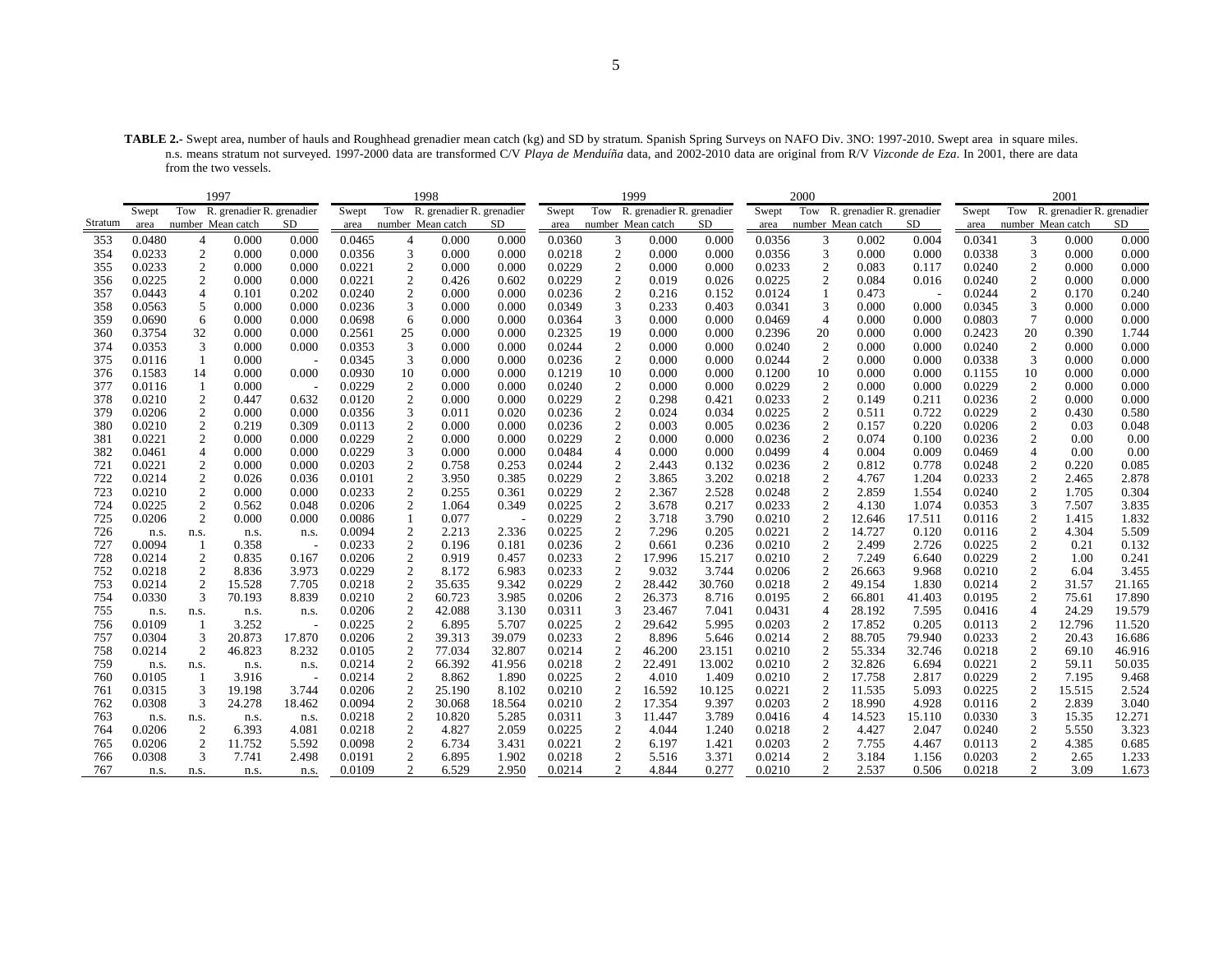**TABLE 2 (cont.).-** Swept area, number of hauls and Roughhead grenadier mean catch (kg) and SD by stratum. Spanish Spring Surveys on NAFO Div. 3NO: 1997-2010. Swept area in square miles. n.s. means stratum not surveyed. 1997-2000 data are transformed C/V *Playa de Menduíña* data, and 2002-2010 data are original from R/V *Vizconde de Eza*. In 2001, there are data from the two vessels.

|         | 2002<br>2003 |                  |                               |         |        |                   |                               |         |        |                  | 2004                          |         |        |                 | 2005                          |         |        |                  | 2006                          |         |
|---------|--------------|------------------|-------------------------------|---------|--------|-------------------|-------------------------------|---------|--------|------------------|-------------------------------|---------|--------|-----------------|-------------------------------|---------|--------|------------------|-------------------------------|---------|
|         | Swept        |                  | Tow R. grenadier R. grenadier |         | Swept  |                   | Tow R. grenadier R. grenadier |         | Swept  |                  | Tow R. grenadier R. grenadier |         | Swept  |                 | Tow R. grenadier R. grenadier |         | Swept  |                  | Tow R. grenadier R. grenadier |         |
| Stratum | area         |                  | number Mean catch             | SD      | area   | number Mean catch |                               | SD      | area   |                  | number Mean catch             | SD      | area   |                 | number Mean catch             | SD      | area   |                  | number Mean catch             | SD      |
| 353     | 0.0476       | $\overline{4}$   | 0.000                         | 0.000   | 0.0334 | 3                 | 0.000                         | 0.000   | 0.0338 | 3                | 0.000                         | 0.000   | 0.0353 | 3               | 0.000                         | 0.000   | 0.0371 | 3                | 0.000                         | 0.000   |
| 354     | 0.0356       | 3                | 0.000                         | 0.000   | 0.0338 | 3                 | 0.000                         | 0.000   | 0.0345 | 3                | 0.000                         | 0.000   | 0.0353 | 3               | 0.000                         | 0.000   | 0.0364 | 3                | 0.000                         | 0.000   |
| 355     | 0.0236       | $\boldsymbol{2}$ | 0.000                         | 0.000   | 0.0229 | $\mathbf{2}$      | 0.000                         | 0.000   | 0.0229 | $\boldsymbol{2}$ | 0.000                         | 0.000   | 0.0225 | $\mathfrak{2}$  | 0.000                         | 0.000   | 0.0248 | $\mathfrak{2}$   | 0.000                         | 0.000   |
| 356     | 0.0233       | $\mathfrak{2}$   | 0.000                         | 0.000   | 0.0225 | $\mathbf{2}$      | 0.115                         | 0.163   | 0.0221 | 2                | 1.225                         | 1.732   | 0.0233 | $\overline{c}$  | 0.260                         | 0.368   | 0.0240 | 2                | 0.350                         | 0.495   |
| 357     | 0.0240       | 2                | 1.050                         | 1.061   | 0.0229 | 2                 | 1.385                         | 1.959   | 0.0229 | 2                | 0.027                         | 0.037   | 0.0233 | 2               | 15.785                        | 3.090   | 0.0244 | 2                | 42.575                        | 1.407   |
| 358     | 0.0345       | 3                | 0.500                         | 0.700   | 0.0338 | 3                 | 0.000                         | 0.000   | 0.0330 | 3                | 0.007                         | 0.012   | 0.0349 | 3               | 0.000                         | 0.000   | 0.0349 | 3                | 0.000                         | 0.000   |
| 359     | 0.0686       | 6                | 0.041                         | 0.100   | 0.0791 | $7\phantom{.0}$   | 0.000                         | 0.000   | 0.0791 | $\overline{7}$   | 0.479                         | 1.267   | 0.0814 | $7\phantom{.0}$ | 0.103                         | 0.217   | 0.0975 | 8                | 0.000                         | 0.000   |
| 360     | 0.2865       | 25               | 0.000                         | 0.000   | 0.2254 | 20                | 0.000                         | 0.000   | 0.2310 | 20               | 0.000                         | 0.000   | 0.2325 | 20              | 0.000                         | 0.000   | 0.2340 | 19               | 0.000                         | 0.000   |
| 374     | 0.0345       | 3                | 0.000                         | 0.000   | 0.0225 | 2                 | 0.000                         | 0.000   | 0.0233 | $\overline{2}$   | 0.000                         | 0.000   | 0.0229 | $\overline{2}$  | 0.000                         | 0.000   | 0.0236 | $\overline{c}$   | 0.000                         | 0.000   |
| 375     | 0.0353       | 3                | 0.000                         | 0.000   | 0.0330 | 3                 | 0.000                         | 0.000   | 0.0338 | 3                | 0.000                         | 0.000   | 0.0349 | 3               | 0.000                         | 0.000   | 0.0364 | 3                | 0.000                         | 0.000   |
| 376     | 0.1140       | 10               | 0.000                         | 0.000   | 0.1125 | 10                | 0.000                         | 0.000   | 0.1166 | 10               | 0.000                         | 0.000   | 0.1174 | 10              | 0.000                         | 0.000   | 0.1219 | 10               | 0.000                         | 0.000   |
| 377     | 0.0229       | 2                | 0.273                         | 0.386   | 0.0225 | 2                 | 0.000                         | 0.000   | 0.0218 | 2                | 0.000                         | 0.000   | 0.0233 | 2               | 0.000                         | 0.000   | 0.0236 | 2                | 0.000                         | 0.000   |
| 378     | 0.0233       | 2                | 0.008                         | 0.011   | 0.0225 | 2                 | 0.000                         | 0.000   | 0.0225 | $\overline{2}$   | 0.000                         | 0.000   | 0.0225 | $\overline{c}$  | 0.620                         | 0.877   | 0.0240 | $\overline{c}$   | 0.260                         | 0.367   |
| 379     | 0.0229       | $\mathfrak{2}$   | 0.265                         | 0.375   | 0.0229 | $\mathfrak{2}$    | 0.124                         | 0.175   | 0.0124 |                  | 3.960                         |         | 0.0236 |                 | 26.975                        | 17.006  | 0.0236 |                  | 112.080                       | 148.252 |
| 380     | 0.0225       | $\overline{c}$   | 0.008                         | 0.011   | 0.0229 | 2                 | 0.085                         | 0.120   | 0.0221 | $\overline{2}$   | 278.650                       | 209.516 | 0.0229 |                 | 194.750                       | 113.491 | 0.0229 | $\overline{c}$   | 130.294                       | 89.342  |
| 381     | 0.0229       | $\mathfrak{2}$   | 0.000                         | 0.000   | 0.0229 | $\overline{2}$    | 0.000                         | 0.000   | 0.0225 | $\overline{2}$   | 4.145                         | 5.169   | 0.0233 | 2               | 17.450                        | 11.384  | 0.0229 | 2                | 101.485                       | 42.122  |
| 382     | 0.0341       | 3                | 0.002                         | 0.004   | 0.0454 | $\overline{4}$    | 0.000                         | 0.000   | 0.0461 | $\overline{4}$   | 0.080                         | 0.160   | 0.0458 | 4               | 0.235                         | 0.286   | 0.0469 | $\overline{4}$   | 0.200                         | 0.400   |
| 721     | 0.0233       | $\overline{2}$   | 1.250                         | 1.768   | 0.0225 | $\overline{c}$    | 0.000                         | 0.000   | 0.0221 | $\overline{2}$   | 3.473                         | 0.449   | 0.0229 | $\overline{2}$  | 1.173                         | 1.609   | 0.0236 | $\overline{c}$   | 3.005                         | 3.415   |
| 722     | 0.0236       | $\boldsymbol{2}$ | 10.930                        | 14.213  | 0.0221 | $\boldsymbol{2}$  | 4.315                         | 4.547   | 0.0218 | $\mathfrak{2}$   | 4.530                         | 2.676   | 0.0233 | $\mathfrak{2}$  | 5.415                         | 4.985   | 0.0240 | $\mathfrak{2}$   | 0.901                         | 1.005   |
| 723     | 0.0233       | $\boldsymbol{2}$ | 0.700                         | 0.283   | 0.0229 | $\sqrt{2}$        | 8.370                         | 3.253   | 0.0229 | $\overline{2}$   | 10.053                        | 4.938   | 0.0233 | $\overline{2}$  | 21.528                        | 23.869  | 0.0236 | $\overline{2}$   | 20.810                        | 0.919   |
| 724     | 0.0225       | $\boldsymbol{2}$ | 10.000                        | 4.384   | 0.0225 | $\boldsymbol{2}$  | 4.980                         | 1.669   | 0.0214 | $\overline{2}$   | 10.746                        | 0.701   | 0.0225 |                 | 9.500                         | 8.514   | 0.0233 | 2                | 4.712                         | 4.322   |
| 725     | 0.0225       | $\boldsymbol{2}$ | 2.650                         | 1.344   | 0.0229 | $\sqrt{2}$        | 0.377                         | 0.532   | 0.0225 | $\overline{2}$   | 92.415                        | 82.046  | 0.0236 |                 | 104.420                       | 135.072 | 0.0233 | $\boldsymbol{2}$ | 48.050                        | 48.578  |
| 726     | 0.0214       | $\boldsymbol{2}$ | 2.650                         | 1.909   | 0.0225 | $\boldsymbol{2}$  | 0.000                         | 0.000   | 0.0225 | $\overline{2}$   | 59.865                        | 19.608  | 0.0113 |                 | 34.900                        |         | 0.0225 | 2                | 21.017                        | 5.822   |
| 727     | 0.0233       | $\overline{2}$   | 0.570                         | 0.806   | 0.0218 | 2                 | 21.900                        | 24.607  | 0.0233 | $\overline{2}$   | 16.700                        | 1.697   | 0.0229 |                 | 18.650                        | 12.657  | 0.0225 | 2                | 14.650                        | 7.283   |
| 728     | 0.0229       | $\mathfrak{2}$   | 0.620                         | 0.876   | 0.0225 | $\mathfrak{2}$    | 32.650                        | 3.748   | 0.0180 | $\overline{c}$   | 15.650                        | 9.687   | 0.0109 |                 | 35.400                        |         | 0.0225 | $\overline{c}$   | 25.250                        | 1.626   |
| 752     | 0.0116       | 1                | 1.950                         | 2.758   | 0.0229 | 2                 | 77.900                        | 100.268 | 0.0214 | $\overline{2}$   | 94.610                        | 95.162  | 0.0236 | 2               | 21.590                        | 3.677   | 0.0225 | $\overline{c}$   | 25.200                        | 10.041  |
| 753     | 0.0229       | 2                | 5.400                         | 7.637   | 0.0229 | 2                 | 57.050                        | 55.791  | 0.0218 | 2                | 63.835                        | 45.912  | 0.0225 | $\overline{2}$  | 63.320                        | 12.629  | 0.0225 | $\overline{c}$   | 14.863                        | 7.973   |
| 754     | 0.0341       | 3                | 98.450                        | 82.237  | 0.0218 | $\overline{2}$    | 65.600                        | 40.729  | 0.0214 | $\overline{c}$   | 33.355                        | 11.377  | 0.0225 | $\overline{2}$  | 13.957                        | 14.981  | 0.0225 | $\mathfrak{2}$   | 5.055                         | 7.148   |
| 755     | 0.0338       | 3                | 1.460                         | 1.307   | 0.0221 | 2                 | 18.200                        | 25.597  | 0.0319 | 3                | 14.658                        | 21.304  | 0.0450 | 4               | 34.228                        | 9.637   | 0.0338 | 3                | 22.257                        | 27.055  |
| 756     | 0.0229       | 2                | 11.750                        | 10.819  | 0.0221 | 2                 | 7.160                         | 9.051   | 0.0218 | 2                | 9.772                         | 3.778   | 0.0233 | $\mathcal{D}$   | 23.675                        | 12.693  | 0.0229 | 2                | 26.875                        | 13.103  |
| 757     | 0.0225       | $\boldsymbol{2}$ | 16.250                        | 16.193  | 0.0221 | $\boldsymbol{2}$  | 8.575                         | 2.765   | 0.0218 | $\overline{2}$   | 12.890                        | 8.330   | 0.0225 |                 | 17.758                        | 8.403   | 0.0225 | 2                | 7.399                         | 6.079   |
| 758     | 0.0225       | $\overline{2}$   | 141.550                       | 101.470 | 0.0221 |                   | 41.050                        | 58.053  | 0.0214 | $\overline{2}$   | 32.955                        | 10.260  | 0.0225 | $\overline{c}$  | 34.043                        | 1.042   | 0.0225 | 2                | 111.965                       | 139.915 |
| 759     | 0.0225       | 2                | 69.250                        | 97.934  | 0.0113 |                   | 78.080                        |         | 0.0214 | $\overline{2}$   | 39.980                        | 4.921   | 0.0229 | $\overline{2}$  | 46.825                        | 37.512  | 0.0225 | 2                | 2.410                         | 3.242   |
| 760     | 0.0229       | $\boldsymbol{2}$ | 11.950                        | 4.172   | 0.0218 | $\overline{2}$    | 40.650                        | 3.465   | 0.0221 | $\overline{c}$   | 76.475                        | 94.293  | 0.0229 |                 | 57.790                        | 20.492  | 0.0225 | $\overline{c}$   | 42.124                        | 31.854  |
| 761     | 0.0225       | $\mathfrak{2}$   | 5.350                         | 5.445   | 0.0225 | $\mathfrak{2}$    | 12.750                        | 9.263   | 0.0221 | $\overline{c}$   | 25.610                        | 28.055  | 0.0221 | 2               | 37.553                        | 18.438  | 0.0233 | $\overline{c}$   | 18.333                        | 4.104   |
| 762     | 0.0225       | 2                | 0.325                         | 0.460   | 0.0225 | 2                 | 14.650                        | 3.861   | 0.0233 | 2                | 15.729                        | 4.594   | 0.0225 | 2               | 11.938                        | 8.432   | 0.0233 | 2                | 22.712                        | 29.399  |
| 763     | 0.0225       | $\overline{2}$   | 1.225                         | 1.732   | 0.0311 | 3                 | 2.717                         | 4.705   | 0.0326 | 3                | 28.000                        | 21.696  | 0.0334 |                 | 13.424                        | 3.205   | 0.0225 | $\mathfrak{2}$   | 29.163                        | 24.236  |
| 764     | 0.0236       | $\overline{2}$   | 20.050                        | 11.526  | 0.0221 | 2                 | 19.420                        | 19.771  | 0.0229 | $\overline{2}$   | 40.790                        | 41.988  | 0.0233 | $\overline{c}$  | 1.161                         | 1.642   | 0.0233 | 2                | 3.134                         | 0.699   |
| 765     | 0.0236       | 2                | 2.700                         | 2.404   | 0.0113 |                   | 10.400                        |         | 0.0225 | 2                | 5.347                         | 2.710   | 0.0229 | 2               | 7.252                         | 2.647   | 0.0236 | 2                | 15.093                        | 19.846  |
| 766     | 0.0233       | $\mathfrak{2}$   | 9.125                         | 9.016   | 0.0225 | $\overline{2}$    | 5.690                         | 6.548   | 0.0225 | 2                | 7.214                         | 1.582   | 0.0229 | $\overline{c}$  | 6.355                         | 4.794   | 0.0229 | 2                | 3.463                         | 2.077   |
| 767     | 0.0225       | $\overline{2}$   | 9.150                         | 12.940  | 0.0229 | 2                 | 3.130                         | 2.461   | 0.0218 | 2                | 3.667                         | 0.401   | 0.0113 |                 | 4.646                         |         | 0.0233 | 2                | 2.495                         | 3.528   |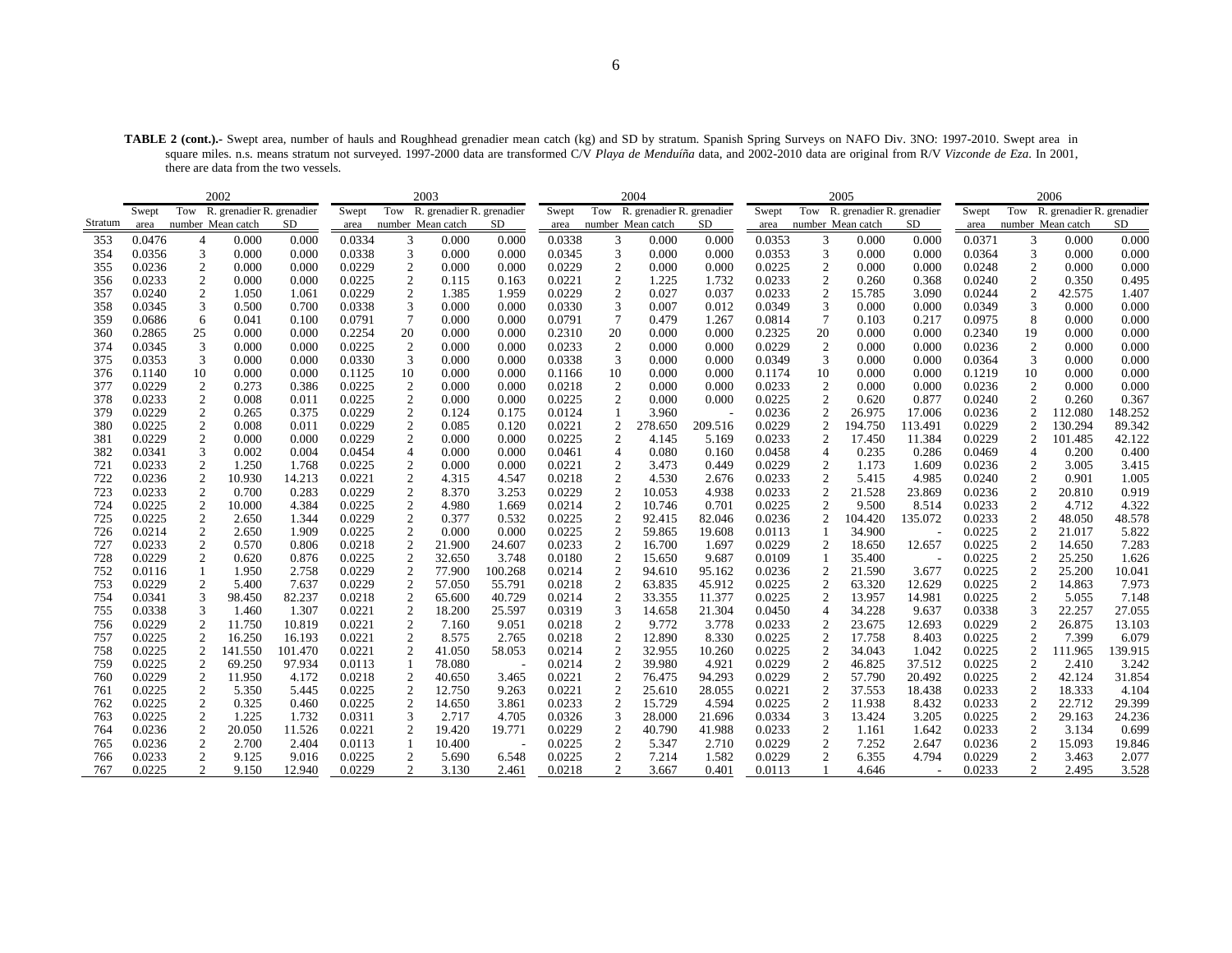**TABLE 2 (cont.).-** Swept area, number of hauls and Roughhead grenadier mean catch (kg) and SD by stratum. Spanish Spring Surveys on NAFO Div. 3NO: 1997-2010. Swept area in square miles. n.s. means stratum not surveyed. 1997-2000 data are transformed C/V *Playa de Menduíña* data, and 2002-2010 data are original from R/V *Vizconde de Eza*. In 2001, there are data from the two vessels.

|         |        |                  | 2007                      |        |        |                 | 2008                      |           |        |                 | 2009                      |        |        |                | 2010                      |         |
|---------|--------|------------------|---------------------------|--------|--------|-----------------|---------------------------|-----------|--------|-----------------|---------------------------|--------|--------|----------------|---------------------------|---------|
|         | Swept  | Tow              | R. grenadier R. grenadier |        | Swept  | Tow             | R. grenadier R. grenadier |           | Swept  | Tow             | R. grenadier R. grenadier |        | Swept  | Tow            | R. grenadier R. grenadier |         |
| Stratum | area   | number           | Mean catch                | SD     | area   | number          | Mean catch                | <b>SD</b> | area   | number          | Mean catch                | SD     | area   | number         | Mean catch                | SD      |
| 353     | 0.0364 | 3                | 0.000                     | 0.000  | 0.0341 | 3               | 0.000                     | 0.000     | 0.0345 | 3               | 0.000                     | 0.000  | 0.0225 | $\overline{2}$ | 0.000                     | 0.000   |
| 354     | 0.0364 | 3                | 0.000                     | 0.000  | 0.0345 | 3               | 0.000                     | 0.000     | 0.0338 | 3               | 0.000                     | 0.000  | 0.0225 | $\overline{2}$ | 0.000                     | 0.000   |
| 355     | 0.0240 | $\mathfrak{2}$   | 0.000                     | 0.000  | 0.0221 | $\overline{2}$  | 0.000                     | 0.000     | 0.0233 | $\overline{2}$  | 1.225                     | 1.732  | 0.0229 | $\overline{2}$ | 0.000                     | 0.000   |
| 356     | 0.0240 | $\overline{c}$   | 0.000                     | 0.000  | 0.0236 | $\overline{c}$  | 0.000                     | 0.000     | 0.0229 | $\overline{2}$  | 0.000                     | 0.000  | 0.0225 | $\overline{2}$ | 0.112                     | 0.158   |
| 357     | 0.0360 | 3                | 1.907                     | 1.661  | 0.0233 | $\mathfrak{2}$  | 0.845                     | 0.813     | 0.0116 | $\overline{2}$  | 15.888                    | 19.160 | 0.0225 | $\overline{2}$ | 3.872                     | 3.495   |
| 358     | 0.0368 | 3                | 0.283                     | 0.491  | 0.0345 | 3               | 0.320                     | 0.554     | 0.0341 | 3               | 0.000                     | 0.000  | 0.0225 | $\sqrt{2}$     | 0.000                     | 0.000   |
| 359     | 0.0855 | $\overline{7}$   | 0.000                     | 0.000  | 0.0799 | $7\phantom{.0}$ | 0.000                     | 0.000     | 0.0795 | $7\phantom{.0}$ | 0.066                     | 0.187  | 0.0705 | 6              | 0.000                     | 0.000   |
| 360     | 0.2378 | 20               | 0.000                     | 0.000  | 0.2340 | 20              | 0.000                     | 0.000     | 0.2273 | 20              | 0.000                     | 0.000  | 0.1628 | 14             | 0.000                     | 0.000   |
| 374     | 0.0240 | $\overline{c}$   | 0.000                     | 0.000  | 0.0233 | $\overline{2}$  | 0.000                     | 0.000     | 0.0225 | $\overline{2}$  | 0.000                     | 0.000  | 0.0225 | $\sqrt{2}$     | 0.000                     | 0.000   |
| 375     | 0.0364 | 3                | 0.000                     | 0.000  | 0.0334 | 3               | 0.000                     | 0.000     | 0.0341 | 3               | 0.000                     | 0.000  | 0.0364 | 3              | 0.000                     | 0.000   |
| 376     | 0.1185 | 10               | 0.000                     | 0.000  | 0.1129 | 10              | 0.000                     | 0.000     | 0.1133 | 10              | 0.000                     | 0.000  | 0.0788 | 7              | 0.000                     | 0.000   |
| 377     | 0.0240 | $\mathfrak{2}$   | 0.000                     | 0.000  | 0.0233 | 2               | 0.000                     | 0.000     | 0.0225 | 2               | 0.000                     | 0.000  | 0.0233 | $\overline{2}$ | 0.000                     | 0.000   |
| 378     | 0.0233 | $\overline{2}$   | 0.000                     | 0.000  | 0.0240 | $\overline{2}$  | 0.000                     | 0.000     | 0.0229 | 2               | 0.000                     | 0.000  | 0.0225 | $\overline{2}$ | 1.190                     | 1.683   |
| 379     | 0.0240 | $\mathfrak{2}$   | 6.478                     | 1.813  | 0.0229 | $\overline{2}$  | 2.890                     | 3.881     | 0.0229 | $\sqrt{2}$      | 7.140                     | 3.620  | 0.0229 | $\sqrt{2}$     | 17.113                    | 1.615   |
| 380     | 0.0240 | $\boldsymbol{2}$ | 22.490                    | 15.712 | 0.0225 | $\sqrt{2}$      | 17.273                    | 4.847     | 0.0229 | $\sqrt{2}$      | 7.528                     | 9.153  | 0.0236 | $\sqrt{2}$     | 25.550                    | 0.212   |
| 381     | 0.0240 | $\overline{c}$   | 0.000                     | 0.000  | 0.0229 | $\mathfrak{2}$  | 0.000                     | 0.000     | 0.0229 | $\overline{2}$  | 0.000                     | 0.000  | 0.0244 | $\overline{2}$ | 0.180                     | 0.255   |
| 382     | 0.0484 |                  | 0.163                     | 0.325  | 0.0458 | 4               | 0.000                     | 0.000     | 0.0450 | $\overline{4}$  | 0.000                     | 0.000  | 0.0233 | $\overline{2}$ | 0.000                     | 0.000   |
| 721     | 0.0116 |                  | 0.830                     |        | 0.0225 | $\overline{c}$  | 0.876                     | 1.238     | 0.0229 | $\sqrt{2}$      | 4.205                     | 0.777  | 0.0225 | $\sqrt{2}$     | 1.045                     | 0.500   |
| 722     | 0.0225 | $\mathfrak{2}$   | 3.945                     | 1.902  | 0.0206 | $\sqrt{2}$      | 2.791                     | 2.044     | 0.0225 | $\overline{2}$  | 0.744                     | 0.723  | 0.0225 | $\overline{2}$ | 3.524                     | 2.226   |
| 723     | 0.0240 | $\mathfrak{2}$   | 4.417                     | 2.512  | 0.0225 | $\mathfrak{2}$  | 3.870                     | 1.032     | 0.0225 | $\overline{2}$  | 17.995                    | 3.825  | 0.0225 | $\overline{2}$ | 4.124                     | 0.208   |
| 724     | 0.0233 | 2                | 8.758                     | 3.297  | 0.0221 | $\mathfrak{2}$  | 8.207                     | 6.406     | 0.0233 | $\overline{2}$  | 9.931                     | 4.258  | 0.0229 | $\overline{2}$ | 5.179                     | 0.841   |
| 725     | 0.0225 | $\overline{2}$   | 12.730                    | 7.742  | 0.0229 | 2               | 4.897                     | 4.530     | 0.0229 | 2               | 5.905                     | 1.633  | 0.0233 | $\overline{2}$ | 10.950                    | 3.041   |
| 726     | 0.0229 | $\mathfrak{2}$   | 40.814                    | 22.325 | 0.0225 | $\mathfrak{2}$  | 40.678                    | 6.418     | 0.0229 | $\overline{2}$  | 34.425                    | 22.026 | 0.0233 | $\overline{2}$ | 41.600                    | 18.950  |
| 727     | 0.0240 | 2                | 10.079                    | 6.405  | 0.0221 | $\overline{2}$  | 6.987                     | 1.466     | 0.0113 |                 | 7.942                     |        | 0.0240 | $\overline{c}$ | 12.450                    | 1.344   |
| 728     | 0.0225 | $\sqrt{2}$       | 17.355                    | 10.953 | 0.0221 | $\mathfrak{2}$  | 8.250                     | 4.738     | 0.0229 | 2               | 7.339                     | 2.176  | 0.0240 | $\overline{2}$ | 19.705                    | 7.630   |
| 752     | 0.0225 | $\mathfrak{2}$   | 19.404                    | 27.432 | 0.0218 | $\sqrt{2}$      | 60.305                    | 30.342    | 0.0229 | $\overline{2}$  | 30.594                    | 14.292 | 0.0240 | $\overline{2}$ | 80.550                    | 70.216  |
| 753     | 0.0225 | $\overline{c}$   | 31.106                    | 20.248 | 0.0221 | 2               | 115.900                   | 93.904    | 0.0116 |                 | 117.400                   |        | n.s.   | n.s.           | n.s.                      | n.s.    |
| 754     | 0.0225 | $\mathfrak{2}$   | 53.404                    | 6.218  | 0.0218 | 2               | 44.000                    | 20.648    | 0.0113 |                 | 145.500                   | ٠      | 0.0225 | $\overline{2}$ | 69.059                    | 94.821  |
| 755     | 0.0338 | 3                | 28.680                    | 19.358 | 0.0431 | $\overline{4}$  | 27.444                    | 18.211    | 0.0116 |                 | 11.291                    |        | 0.0120 |                | 10.439                    |         |
| 756     | 0.0225 | $\mathfrak{2}$   | 85.074                    | 23.863 | 0.0218 | $\overline{2}$  | 33.632                    | 38.465    | 0.0225 | $\overline{2}$  | 39.305                    | 29.380 | 0.0225 | $\overline{2}$ | 9.176                     | 5.199   |
| 757     | 0.0229 | $\mathfrak{2}$   | 46.664                    | 28.618 | 0.0221 | 2               | 25.709                    | 21.867    | 0.0229 | 2               | 18.680                    | 1.584  | 0.0221 | $\overline{2}$ | 11.806                    | 0.840   |
| 758     | 0.0225 | $\overline{2}$   | 18.887                    | 14.302 | 0.0218 | $\overline{2}$  | 43.538                    | 28.655    | 0.0225 | 2               | 43.930                    | 8.726  | 0.0225 | $\overline{2}$ | 8.685                     | 1.761   |
| 759     | n.s.   | n.s.             | n.s.                      | n.s.   | 0.0221 | $\mathfrak{2}$  | 29.143                    | 17.052    | 0.0113 | $\mathbf{1}$    | 48.810                    |        | 0.0225 | $\overline{2}$ | 14.235                    | 7.304   |
| 760     | 0.0233 | $\overline{2}$   | 27.625                    | 32.492 | 0.0225 | $\overline{2}$  | 4.170                     | 1.222     | 0.0229 | $\overline{2}$  | 22.890                    | 6.633  | 0.0225 | $\overline{2}$ | 6.665                     | 4.967   |
| 761     | 0.0225 | $\mathfrak{2}$   | 20.654                    | 18.550 | 0.0214 | $\sqrt{2}$      | 16.773                    | 10.221    | 0.0225 | $\overline{2}$  | 10.145                    | 1.916  | 0.0229 | $\overline{2}$ | 90.079                    | 121.086 |
| 762     | n.s.   | n.s.             | n.s.                      | n.s.   | 0.0214 | $\mathfrak{2}$  | 22.299                    | 3.500     | 0.0225 | $\overline{2}$  | 10.315                    | 7.898  | 0.0229 | $\overline{2}$ | 24.257                    | 19.012  |
| 763     | n.s.   | n.s.             | n.s.                      | n.s.   | 0.0311 | 3               | 14.405                    | 3.867     | n.s.   | n.s.            | n.s.                      | n.s.   | n.s.   | n.s.           | n.s.                      | n.s.    |
| 764     | 0.0225 | 2                | 22.213                    | 23.443 | 0.0221 | 2               | 11.735                    | 15.308    | 0.0116 | -1              | 20.543                    |        | n.s.   | n.s.           | n.s.                      | n.s.    |
| 765     | 0.0225 | 2                | 5.328                     | 4.173  | 0.0214 | 2               | 6.893                     | 6.777     | 0.0225 | $\overline{2}$  | 6.485                     | 0.898  | 0.0225 | $\overline{c}$ | 1.854                     | 1.815   |
| 766     | n.s.   | n.s.             | n.s.                      | n.s.   | 0.0218 | $\overline{c}$  | 8.243                     | 4.294     | 0.0225 | $\overline{2}$  | 1.946                     | 0.629  | 0.0225 | $\overline{2}$ | 1.982                     | 1.431   |
| 767     | n.s.   | n.s.             | n.s.                      | n.s.   | 0.0214 | $\mathfrak{D}$  | 9.859                     | 4.599     | n.s.   | n.s.            | n.s.                      | n.s.   | n.s.   | n.s.           | n.s.                      | n.s.    |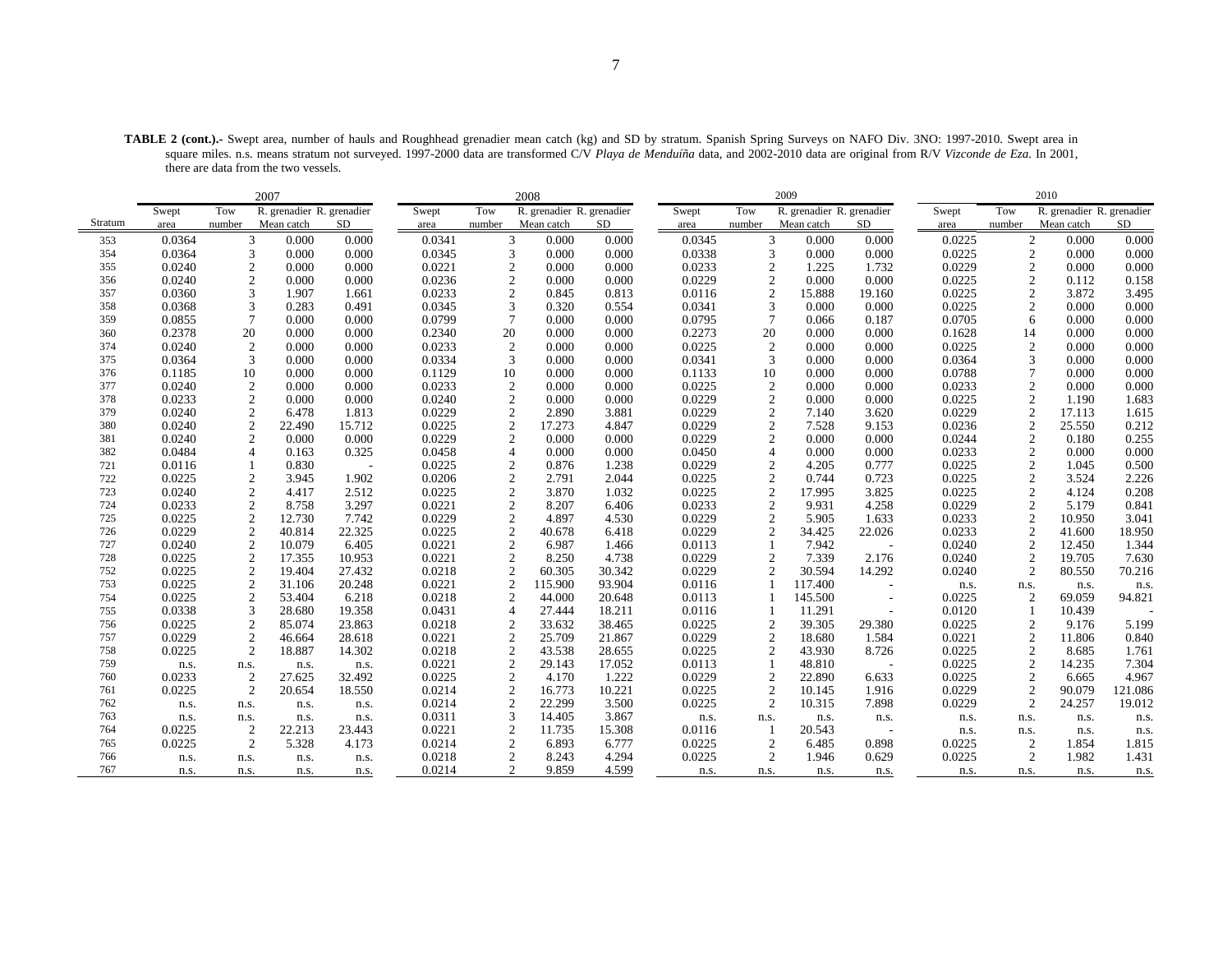**TABLE 3.-** Stratified mean catches (Kg) by stratum and year and SD by year of Roughhead grenadier (1997-2010). n.s. means stratum not surveyed. 1997- 2000 data are transformed C/V *Playa de Menduíña* data. 2002-2010 data are original from R/V *Vizconde de Eza*. In 2001, there are data from the two vessels.

| Stratum        | 1997     | 1998     | 1999    | 2000     | 2001     | 2002     | 2003     | 2004     | 2005     | 2006     | 2007       | 2008     | 2009     | 2010     |
|----------------|----------|----------|---------|----------|----------|----------|----------|----------|----------|----------|------------|----------|----------|----------|
| 353            | 0.00     | $0.00\,$ | 0.00    | 0.61     | 0.00     | 0.00     | $0.00\,$ | 0.00     | 0.00     | $0.00\,$ | 0.00       | 0.00     | 0.00     | $0.00\,$ |
| 354            | $0.00\,$ | 0.00     | 0.00    | 0.00     | 0.00     | 0.00     | 0.00     | 0.00     | $0.00\,$ | $0.00\,$ | 0.00       | 0.00     | 0.00     | $0.00\,$ |
| 355            | $0.00\,$ | 0.00     | 0.00    | 6.11     | 0.00     | 0.00     | 0.00     | 0.00     | 0.00     | 0.00     | 0.00       | $0.00\,$ | 90.65    | $0.00\,$ |
| 356            | 0.00     | 20.01    | 0.88    | 3.96     | 0.00     | $0.00\,$ | 5.41     | 57.58    | 12.22    | 16.45    | 0.00       | $0.00\,$ | $0.00\,$ | 5.24     |
| 357            | 16.54    | 0.00     | 35.46   | 77.62    | 27.88    | 172.20   | 227.14   | 4.35     | 2588.74  | 6982.30  | 312.69     | 138.58   | 2605.63  | 634.93   |
| 358            | 0.00     | 0.00     | 52.35   | 0.00     | 0.00     | 112.50   | 0.00     | 1.50     | $0.00\,$ | $0.00\,$ | 63.75      | 72.00    | $0.00\,$ | $0.00\,$ |
| 359            | $0.00\,$ | 0.00     | 0.00    | 0.00     | 0.00     | 17.19    | 0.00     | 201.66   | 43.30    | $0.00\,$ | 0.00       | 0.00     | 27.89    | 0.00     |
| 360            | $0.00\,$ | 0.00     | 0.00    | 0.00     | 1085.37  | 0.00     | 0.00     | 0.00     | 0.00     | 0.00     | 0.00       | $0.00\,$ | 0.00     | 0.00     |
| 374            | $0.00\,$ | 0.00     | 0.00    | 0.00     | 0.00     | 0.00     | 0.00     | 0.00     | 0.00     | 0.00     | 0.00       | 0.00     | 0.00     | 0.00     |
| 375            | $0.00\,$ | 0.00     | 0.00    | 0.00     | 0.00     | 0.00     | 0.00     | 0.00     | 0.00     | 0.00     | 0.00       | 0.00     | 0.00     | $0.00\,$ |
| 376            | $0.00\,$ | 0.00     | 0.00    | 0.00     | 0.00     | 0.00     | 0.00     | 0.00     | 0.00     | 0.00     | 0.00       | 0.00     | 0.00     | 0.00     |
| 377            | 0.00     | 0.00     | 0.00    | 0.00     | 0.00     | 27.30    | 0.00     | 0.00     | 0.00     | 0.00     | 0.00       | 0.00     | 0.00     | 0.00     |
| 378            | 62.12    | 0.00     | 41.42   | 20.71    | 0.00     | 1.04     | 0.00     | 0.00     | 86.18    | 36.07    | 0.00       | 0.00     | 0.00     | 165.41   |
| 379            | 0.00     | 1.20     | 2.53    | 54.14    | 45.58    | 28.09    | 13.14    | 419.76   | 2859.35  | 11880.48 | 686.67     | 306.29   | 756.84   | 1813.98  |
| 380            | 21.00    | 0.00     | 0.33    | 15.12    | 3.27     | 0.72     | 8.16     | 26750.40 | 18696.00 | 12508.18 | 2159.04    | 1658.16  | 722.64   | 2452.80  |
| 381            | 0.00     | 0.00     | 0.00    | 10.67    | 0.00     | $0.00\,$ | 0.00     | 596.88   | 2512.80  | 14613.84 | 0.00       | 0.00     | $0.00\,$ | 25.92    |
| 382            | $0.00\,$ | 0.00     | 0.00    | 1.46     | 0.00     | 0.80     | 0.00     | 27.44    | 80.61    | 68.60    | 55.74      | 0.00     | 0.00     | $0.00\,$ |
| 721            | $0.00\,$ | 49.25    | 158.81  | 52.79    | 14.30    | 81.25    | $0.00\,$ | 225.71   | 76.21    | 195.33   | 53.95      | 56.91    | 273.29   | 67.89    |
| 722            | 2.15     | 331.80   | 324.65  | 400.45   | 207.06   | 918.12   | 362.46   | 380.48   | 454.86   | 75.64    | 331.38     | 234.44   | 62.45    | 296.02   |
| 723            | 0.00     | 39.59    | 366.82  | 443.22   | 264.28   | 108.50   | 1297.35  | 1558.14  | 3336.84  | 3225.55  | 684.56     | 599.85   | 2789.23  | 639.22   |
| 724            | 69.67    | 131.95   | 456.02  | 512.18   | 930.83   | 1240.00  | 617.52   | 1332.50  | 1178.00  | 584.29   | 1085.93    | 1017.67  | 1231.44  | 642.13   |
| 725            | 0.00     | 8.04     | 390.44  | 1327.83  | 148.53   | 278.25   | 39.53    | 9703.58  | 10964.10 | 5045.25  | 1336.60    | 514.19   | 620.03   | 1149.75  |
| 726            | n.s.     | 159.36   | 525.28  | 1060.37  | 309.91   | 190.80   | 0.00     | 4310.28  | 2512.80  | 1513.22  | 2938.57    | 2928.82  | 2478.60  | 2995.20  |
| 727            | 34.32    | 18.80    | 63.42   | 239.94   | 20.43    | 54.72    | 2102.40  | 1603.20  | 1790.40  | 1406.40  | 967.58     | 670.70   | 762.43   | 1195.20  |
| 728            | 65.14    | 71.71    | 1403.72 | 565.40   | 78.35    | 48.32    | 2546.70  | 1220.70  | 2761.20  | 1969.50  | 1353.69    | 643.50   | 572.44   | 1536.99  |
| 752            | 1157.57  | 1070.59  | 1183.22 | 3492.80  | 790.67   | 255.45   | 10204.90 | 12393.91 | 2828.29  | 3301.20  | 2541.92    | 7899.96  | 4007.81  | 10552.05 |
| 753            | 2142.81  | 4917.66  | 3924.96 | 6783.22  | 4356.11  | 745.20   | 7872.90  | 8809.23  | 8738.16  | 2051.03  | 4292.56    | 15994.20 | 16201.20 | n.s.     |
| 754            | 12634.78 | 10930.12 | 4747.16 | 12024.20 | 13610.16 | 17721.00 | 11808.00 | 6003.90  | 2512.26  | 909.81   | 9612.63    | 7920.00  | 26190.00 | 12430.53 |
| 755            | n.s.     | 16203.89 | 9034.94 | 10853.88 | 9350.67  | 562.10   | 7007.00  | 5643.46  | 13177.59 | 8568.82  | 11041.67   | 10565.84 | 4347.04  | 4019.02  |
| 756            | 328.45   | 696.44   | 2993.85 | 1803.02  | 1292.39  | 1186.75  | 723.16   | 986.92   | 2391.18  | 2714.38  | 8592.42    | 3396.83  | 3969.81  | 926.78   |
| 757            | 2129.06  | 4009.91  | 907.40  | 9047.90  | 2083.97  | 1657.50  | 874.65   | 1314.78  | 1811.32  | 754.65   | 4759.73    | 2622.27  | 1905.36  | 1204.21  |
| 758            | 4635.47  | 7626.33  | 4573.78 | 5478.08  | 6840.86  | 14013.45 | 4063.95  | 3262.55  | 3370.26  | 11084.54 | 1869.81    | 4310.26  | 4349.07  | 859.82   |
| 759            | n.s.     | 8431.85  | 2856.38 | 4168.89  | 7507.47  | 8794.75  | 9916.16  | 5077.46  | 5946.78  | 306.01   | $\rm n.s.$ | 3701.10  | 6198.87  | 1807.85  |
| 760            | 603.06   | 1364.74  | 617.48  | 2734.73  | 1108.03  | 1840.30  | 6260.10  | 11777.15 | 8899.66  | 6487.10  | 4254.25    | 642.18   | 3525.06  | 1026.33  |
| 761            | 3282.93  | 4307.46  | 2837.19 | 1972.49  | 2653.07  | 914.85   | 2180.25  | 4379.31  | 6421.48  | 3134.94  | 3531.75    | 2868.10  | 1734.80  | 15403.51 |
| 762            | 5147.01  | 6374.36  | 3678.97 | 4025.85  | 601.93   | 68.90    | 3105.80  | 3334.44  | 2530.75  | 4814.94  | n.s.       | 4727.39  | 2186.78  | 5142.38  |
| 763            | n.s.     | 2824.01  | 2987.69 | 3790.53  | 4005.31  | 319.73   | 709.05   | 7307.91  | 3503.58  | 7611.41  | n.s.       | 3759.62  | n.s.     | n.s.     |
| 764            | 639.32   | 482.68   | 404.37  | 442.67   | 555.00   | 2005.00  | 1942.00  | 4079.00  | 116.10   | 313.40   | 2221.30    | 1173.45  | 2054.30  | n.s.     |
| 765            | 1457.26  | 834.98   | 768.48  | 961.66   | 543.70   | 334.80   | 1289.60  | 662.97   | 899.19   | 1871.53  | 660.61     | 854.73   | 804.14   | 229.83   |
| 766            | 1114.72  | 992.95   | 794.36  | 458.47   | 381.98   | 1314.00  | 819.36   | 1038.74  | 915.12   | 498.67   | n.s.       | 1186.92  | 280.15   | 285.41   |
| 767            | n.s.     | 1031.65  | 765.33  | 400.82   | 488.25   | 1445.70  | 494.54   | 579.31   | 734.07   | 394.21   | n.s.       | 1557.72  | n.s.     | n.s.     |
| <b>TOTAL</b>   | 35543    | 72931    | 46898   | 73232    | 59305    | 56459    | 76491    | 125045   | 114749   | 114938   | 65409      | 82022    | 90748    | 67508    |
| $\overline{Y}$ | 3.81     | 7.05     | 4.53    | 7.08     | 5.73     | 5.46     | 7.40     | 12.09    | 11.10    | 11.11    | 6.93       | 7.93     | 9.15     | 6.97     |
| S.D.           | 0.31     | 0.61     | 0.45    | 0.85     | 0.77     | 1.51     | 1.42     | 2.17     | 1.38     | 1.89     | 0.83       | 1.11     | 0.40     | 2.10     |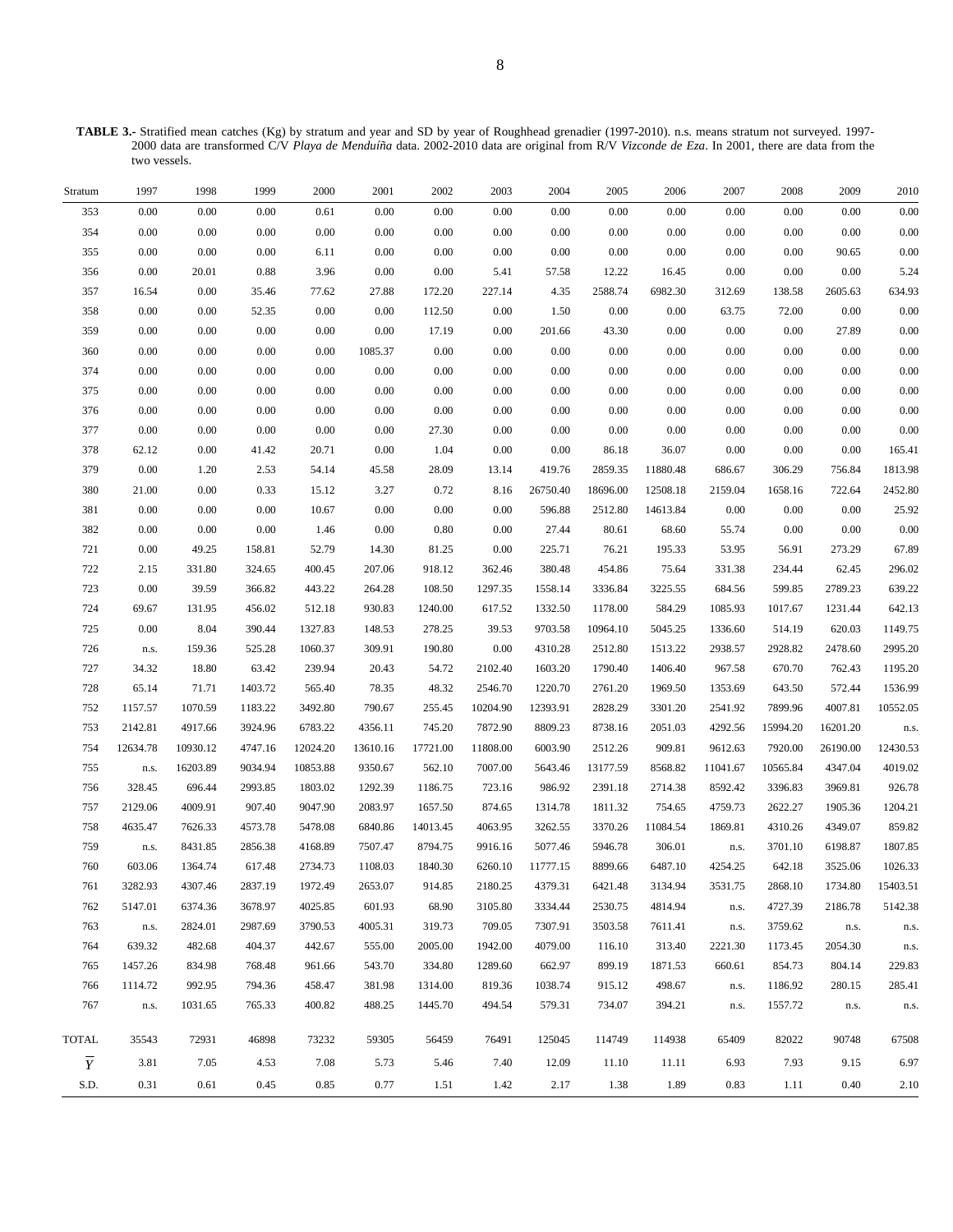**TABLE 4.-** Survey estimates (by the swept area method) of Roughhead grenadier biomass (t) and SD by stratum and year on NAFO Div. 3NO. n.s. means stratum not surveyed. 1997-2000 data are transformed C/V Playa de Menduíña data. 2002-2010 data are original from R/V Vizconde de Eza. In 2001, there are data from the two vessels. The last row presents the biomass obtained from the length distribution.

| Stratum      | 1997               | 1998             | 1999             | 2000             | 2001             | 2002             | 2003             | 2004             | 2005             | 2006             | 2007             | 2008             | 2009             | 2010             |
|--------------|--------------------|------------------|------------------|------------------|------------------|------------------|------------------|------------------|------------------|------------------|------------------|------------------|------------------|------------------|
| 353          | $\boldsymbol{0}$   | $\overline{0}$   | $\boldsymbol{0}$ | $\mathbf{0}$     | $\boldsymbol{0}$ | $\boldsymbol{0}$ | $\mathbf{0}$     | $\boldsymbol{0}$ | $\mathbf{0}$     | $\boldsymbol{0}$ | $\boldsymbol{0}$ | $\boldsymbol{0}$ | $\boldsymbol{0}$ | $\boldsymbol{0}$ |
| 354          | $\boldsymbol{0}$   | $\boldsymbol{0}$ | $\boldsymbol{0}$ | $\boldsymbol{0}$ | $\boldsymbol{0}$ | $\boldsymbol{0}$ | $\boldsymbol{0}$ | $\boldsymbol{0}$ | $\boldsymbol{0}$ | $\boldsymbol{0}$ | $\boldsymbol{0}$ | $\boldsymbol{0}$ | $\boldsymbol{0}$ | $\mathbf{0}$     |
| 355          | $\boldsymbol{0}$   | $\boldsymbol{0}$ | $\boldsymbol{0}$ | $\mathbf{1}$     | $\boldsymbol{0}$ | $\boldsymbol{0}$ | $\boldsymbol{0}$ | $\boldsymbol{0}$ | $\boldsymbol{0}$ | $\boldsymbol{0}$ | $\boldsymbol{0}$ | $\boldsymbol{0}$ | $\,$ 8 $\,$      | $\overline{0}$   |
| 356          | $\boldsymbol{0}$   | $\overline{2}$   | $\boldsymbol{0}$ | $\overline{0}$   | $\boldsymbol{0}$ | $\boldsymbol{0}$ | $\boldsymbol{0}$ | 5                | $\mathbf{1}$     | $\mathbf{1}$     | $\boldsymbol{0}$ | $\boldsymbol{0}$ | $\boldsymbol{0}$ | $\mathbf{0}$     |
| 357          | $\mathbf{1}$       | $\boldsymbol{0}$ | 3                | 6                | $\mathfrak{2}$   | 14               | 20               | $\boldsymbol{0}$ | 223              | 573              | 26               | 12               | 448              | 56               |
| 358          | $\boldsymbol{0}$   | $\boldsymbol{0}$ | 5                | $\overline{0}$   | $\boldsymbol{0}$ | 10               | $\boldsymbol{0}$ | $\boldsymbol{0}$ | $\boldsymbol{0}$ | $\boldsymbol{0}$ | 5                | $\sqrt{6}$       | $\boldsymbol{0}$ | $\overline{0}$   |
| 359          | $\boldsymbol{0}$   | $\boldsymbol{0}$ | $\boldsymbol{0}$ | $\boldsymbol{0}$ | $\boldsymbol{0}$ | $\overline{2}$   | $\boldsymbol{0}$ | 18               | $\overline{4}$   | $\boldsymbol{0}$ | $\boldsymbol{0}$ | $\boldsymbol{0}$ | 3                | $\boldsymbol{0}$ |
| 360          | $\boldsymbol{0}$   | $\boldsymbol{0}$ | $\boldsymbol{0}$ | $\boldsymbol{0}$ | 90               | $\boldsymbol{0}$ | $\boldsymbol{0}$ | $\boldsymbol{0}$ | $\boldsymbol{0}$ | $\boldsymbol{0}$ | $\mathbf{0}$     | $\boldsymbol{0}$ | 0                | $\mathbf{0}$     |
| 374          | $\boldsymbol{0}$   | $\boldsymbol{0}$ | $\boldsymbol{0}$ | $\mathbf{0}$     | $\boldsymbol{0}$ | $\boldsymbol{0}$ | $\boldsymbol{0}$ | $\boldsymbol{0}$ | $\boldsymbol{0}$ | $\boldsymbol{0}$ | $\overline{0}$   | $\boldsymbol{0}$ | $\boldsymbol{0}$ | $\mathbf{0}$     |
| 375          | $\boldsymbol{0}$   | $\boldsymbol{0}$ | $\boldsymbol{0}$ | $\boldsymbol{0}$ | $\boldsymbol{0}$ | $\boldsymbol{0}$ | $\mathbf{0}$     | $\boldsymbol{0}$ | $\mathbf{0}$     | $\boldsymbol{0}$ | $\mathbf{0}$     | $\mathbf{0}$     | $\boldsymbol{0}$ | $\boldsymbol{0}$ |
| 376          | $\boldsymbol{0}$   | $\boldsymbol{0}$ | $\boldsymbol{0}$ | $\boldsymbol{0}$ | $\boldsymbol{0}$ | $\boldsymbol{0}$ | $\boldsymbol{0}$ | $\mathbf{0}$     | $\boldsymbol{0}$ | $\boldsymbol{0}$ | $\boldsymbol{0}$ | $\boldsymbol{0}$ | $\boldsymbol{0}$ | $\overline{0}$   |
| 377          | $\boldsymbol{0}$   | $\boldsymbol{0}$ | $\boldsymbol{0}$ | $\overline{0}$   | $\boldsymbol{0}$ | $\overline{c}$   | $\boldsymbol{0}$ | $\mathbf{0}$     | $\boldsymbol{0}$ | $\boldsymbol{0}$ | $\mathbf{0}$     | $\boldsymbol{0}$ | $\boldsymbol{0}$ | $\overline{0}$   |
| 378          | 6                  | $\boldsymbol{0}$ | $\overline{4}$   | $\mathfrak{2}$   | $\boldsymbol{0}$ | $\boldsymbol{0}$ | $\mathbf{0}$     | $\mathbf{0}$     | 8                | $\mathfrak{Z}$   | $\boldsymbol{0}$ | $\boldsymbol{0}$ | $\boldsymbol{0}$ | 15               |
| 379          | $\boldsymbol{0}$   | $\boldsymbol{0}$ | $\boldsymbol{0}$ | 5                | $\overline{4}$   | $\overline{c}$   | $\mathbf{1}$     | 34               | 242              | 1006             | 57               | $27\,$           | 66               | 159              |
| 380          | $\mathbf{2}$       | $\boldsymbol{0}$ | $\boldsymbol{0}$ | $\mathbf{1}$     | $\boldsymbol{0}$ | $\boldsymbol{0}$ | $\mathbf{1}$     | 2418             | 1635             | 1094             | 180              | 147              | 63               | 208              |
| 381          | $\boldsymbol{0}$   | $\boldsymbol{0}$ | $\boldsymbol{0}$ | $\mathbf{1}$     | $\boldsymbol{0}$ | $\boldsymbol{0}$ | $\boldsymbol{0}$ | 53               | 216              | 1278             | $\boldsymbol{0}$ | $\boldsymbol{0}$ | $\mathbf{0}$     | $\overline{c}$   |
| 382          | $\boldsymbol{0}$   | $\boldsymbol{0}$ | $\boldsymbol{0}$ | $\boldsymbol{0}$ | $\boldsymbol{0}$ | $\boldsymbol{0}$ | $\boldsymbol{0}$ | $\mathfrak{2}$   | $\boldsymbol{7}$ | 6                | $\sqrt{5}$       | $\boldsymbol{0}$ | $\mathbf{0}$     | $\overline{0}$   |
| 721          | $\boldsymbol{0}$   | 5                | 13               | $\overline{4}$   | $\mathbf{1}$     | $\tau$           | $\boldsymbol{0}$ | 20               | $\tau$           | 17               | 5                | 5                | 24               | 6                |
| 722          | $\boldsymbol{0}$   | 31               | 28               | 37               | 18               | 78               | 33               | 35               | 39               | $\sqrt{6}$       | 29               | 23               | $\sqrt{6}$       | 26               |
| 723          | $\boldsymbol{0}$   | 3                | 32               | 36               | 22               | 9                | 113              | 136              | 287              | 273              | 57               | 53               | 248              | 57               |
| 724          | 6                  | 13               | 41               | 44               | 79               | 110              | 55               | 125              | 105              | 50               | 93               | 92               | 106              | 56               |
| 725          | $\boldsymbol{0}$   | $\mathbf{1}$     | 34               | 126              | 13               | 25               | $\mathfrak{Z}$   | 863              | 928              | 434              | 119              | 45               | 54               | 99               |
| 726          | $\boldsymbol{0}$   | 15               | 47               | 96               | 25               | 18               | $\boldsymbol{0}$ | 383              | 223              | 135              | 257              | 260              | 217              | 258              |
| 727          | 4                  | $\sqrt{2}$       | $\sqrt{5}$       | 23               | $\sqrt{2}$       | $\sqrt{5}$       | 193              | 138              | 157              | 125              | 81               | 61               | 68               | 100              |
| 728          | 6                  | $\overline{7}$   | 121              | 54               | $\boldsymbol{7}$ | $\overline{4}$   | 226              | 136              | 254              | 175              | 120              | 58               | 50               | 128              |
| 752          | 106                | 94               | 102              | 339              | 75               | 22               | 892              | 1160             | 239              | 293              | 226              | 726              | 350              | 879              |
| 753          | 200                | 452              | 343              | 624              | 407              | 65               | 688              | 810              | 777              | 182              | 382              | 1446             | 1394             | n.s.             |
| 754          | 1149               | 1041             | 460              | 1233             | 1395             | 1549             | 1086             | 562              | 223              | 81               | 854              | 728              | 2328             | 1105             |
| 755          | n.s.               | 1571             | 871              | 1007             | 899              | 50               | 633              | 531              | 1171             | 762              | 981              | 980              | 374              | 335              |
| 756          | 30                 | 62               | 266              | 178              | 113              | 104              | 65               | 91               | 206              | 237              | 764              | 312              | 353              | 82               |
| 757          | 210                | 389              | 78               | 847              | 179              | 147              | 79               | 121              | 161              | 67               | 416              | 237              | 167              | 109              |
| 758          | 434                | 701              | 428              | 522              | 629              | 1246             | 367              | 305              | 300              | 985              | 166              | 396              | 387              | 76               |
| 759          | n.s.               | 789              | 263              | 397              | 679              | 782              | 881              | 475              | 520              | 27               | n.s.             | 335              | 551              | 161              |
| 760          | 57                 | 128              | 55               | 260              | 97               | 161              | 576              | 1065             | 778              | 577              | 366              | 57               | 308              | 91               |
| 761          | 313                | 418              | 270              | 178              | 236              | 81               | 194              | 396              | 580              | 270              | 314              | 268              | 154              | 1347             |
| 762          | 502                | 618              | 350              | 398              | 54               | 6                | 276              | 287              | 225              | 414              | n.s.             | 442              | 194              | 450              |
| 763          | ${\bf n}.{\bf s}.$ | 260              | 288              | 364              | 364              | 28               | 68               | 672              | 315              | 677              | n.s.             | 362              | n.s.             | n.s.             |
| 764          | 62                 | 44               | 36               | 41               | 46               | 170              | 176              | 357              | 10               | 27               | 197              | 106              | 177              | n.s.             |
| 765          | 141                | 80               | 69               | 95               | 49               | 28               | 115              | 59               | 79               | 158              | 59               | 80               | 71               | 20               |
| 766          | 109                | 104              | 73               | 43               | 38               | 113              | 73               | 92               | 80               | 44               | n.s.             | 109              | 25               | 25               |
| 767          | n.s.               | 93               | $72\,$           | 38               | 45               | 129              | 43               | 53               | 65               | 34               | n.s.             | 146              | n.s.             | n.s.             |
| <b>TOTAL</b> | 3340               | 6922             | 4357             | 7000             | 5568             | 4968             | 6860             | 11402            | 10064            | 10010            | 5760             | 7521             | 8193             | 5850             |
| S.D.         | 290                | 644              | 431              | 807              | 700              | 1365             | 1316             | 2043             | 1236             | 1716             | 695              | 1028             | 286              | 1773             |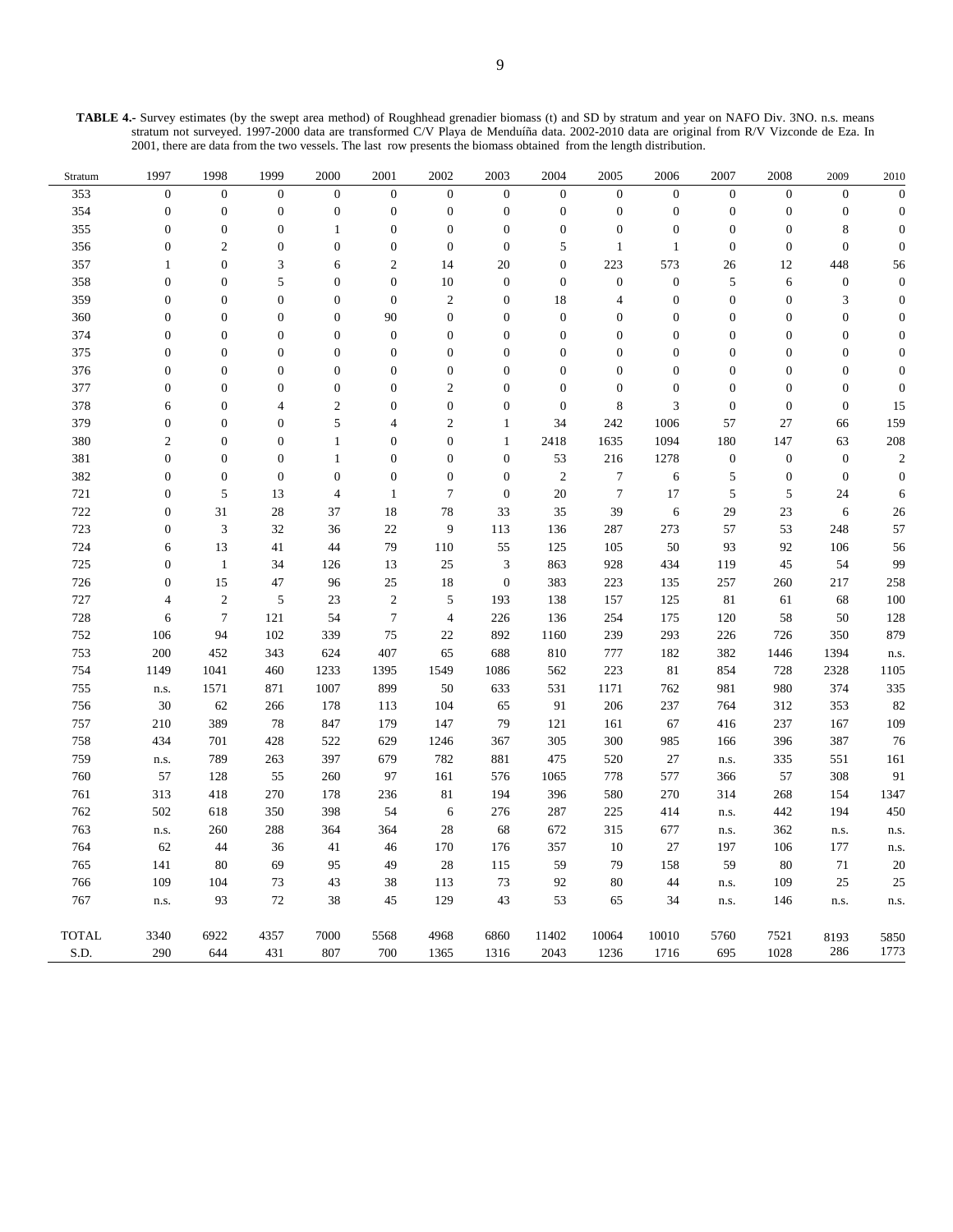**TABLE 5.-** Length weight relationships in the calculation of Roughhead grenadier biomass. The equation is  $Weight = a(1 + 0.25)^{b}$ 

Spanish Spring Surveys on NAFO Div. 3NO: 1997-2010. To calculate the parameters for the indeterminate individuals, we used the total data (males + females + indeterminate individuals). *E* means Error.

|         |              | 1997          | 1998          | 1999          | 2000          | 2001                                   | 2002                      | 2003                      | 2004          | 2005                                   | 2006          | 2007          | 2008          | 2009                      | 2010                      |
|---------|--------------|---------------|---------------|---------------|---------------|----------------------------------------|---------------------------|---------------------------|---------------|----------------------------------------|---------------|---------------|---------------|---------------------------|---------------------------|
| Males   | a            | 0.0687        | 0.1094        | 0.0650        | 0.0554        | 0.1095                                 | 0.0882                    | 0.1141                    | 0.0904        | 0.0600                                 | 0.1058        | 0.1287        | 0.1096        | 0.0811                    | 0.0825                    |
|         |              | $E = 0.3814$  | $E = 0.0983$  | $E = 0.1812$  | $E = 0.1403$  | $E = 0.0689$                           | $E = 0.0485$              | $E = 0.0628$              | $E = 0.0792$  | $E = 0.1014$                           | $E = 0.1087$  | $E = 0.0819$  | $E = 0.1182$  | $E = 0.1408$              | $E = 0.2275$              |
|         | b            | 3.0453        | 2.8929        | 3.1085        | 3.1411        | 2.8906                                 | 2.9672                    | 2.8805                    | 2.9517        | 3.1090                                 | 2.9150        | 2.8342        | 2.8880        | 2.9975                    | 3.0003                    |
|         |              | $E = 0.1340$  | $E = 0.0937$  | $E = 0.0728$  | $E = 0.0547$  | $E = 0.0279$                           |                           | $E = 0.0200$ $E = 0.0262$ |               | $E = 0.0311$ $E = 0.0389$              | $E = 0.0442$  | $E = 0.0317$  | $E = 0.0473$  | $E = 0.0554$ $E = 0.0892$ |                           |
|         |              | $R^2 = 0.979$ | $R^2 = 0.995$ | $R^2 = 0.984$ | $R^2 = 0.989$ | $R^2 = 0.997$                          | $R^2 = 0.998$             | $R^2 = 0.997$             | $R^2 = 0.995$ | $R^2 = 0.994$                          | $R^2 = 0.995$ | $R^2 = 0.995$ | $R^2 = 0.994$ | $R^2 = 0.988$             | $R^2 = 0.968$             |
|         |              | $N = 26$      | $N = 201$     | $N = 102$     | $N = 269$     | $N = 116$                              | $N = 292$                 | $N = 496$                 | $N = 525$     | $N = 411$                              | $N = 463$     | $N = 473$     | $N = 468$     | $N = 217$                 | $N = 210$                 |
| Females | a            | 0.0937        | 0.0673        | 0.1185        | 0.0790        | 0.2843                                 | 0.0856                    | 0.1132                    | 0.0804        | 0.0802                                 | 0.3193        | 0.1128        | 0.1472        | 0.1202                    | 0.1225                    |
|         |              | $E = 0.1618$  | $E = 0.0938$  | $E = 0.1245$  | $E = 0.0608$  | $E = 0.3519$                           | $E = 0.0950$              | $E = 0.0441$              |               | $E = 0.0351$ $E = 0.0499$              | $E = 0.3878$  | $E = 0.0627$  | $E = 0.1062$  | $E = 0.0194$              | $E = 0.0986$              |
|         | <sub>b</sub> | 2.9395        | 3.0551        | 2.8739        | 3.0192        | 2.5397                                 | 2.9736                    | 2.8864                    | 2.9919        | 2.9950                                 | 2.5373        | 2.8872        | 2.7984        | 2.8658                    | 2.8545                    |
|         |              | $E = 0.0531$  | $E = 0.0315$  | $E = 0.0422$  | $E = 0.0209$  | $E = 0.1311$                           |                           | $E = 0.0336$ $E = 0.0156$ |               | $E = 0.0123$ $E = 0.0175$ $E = 0.1408$ |               | $E = 0.0218$  | $E = 0.0.72$  | $E = 0.0551$ $E = 0.0341$ |                           |
|         |              | $R^2 = 0.993$ | $R^2 = 0.993$ | $R^2 = 0.987$ | $R^2 = 0.997$ | $R^2 = 0.901$                          | $R^2 = 0.992$             | $R^2 = 0.998$             | $R^2 = 0.999$ | $R^2 = 0.998$                          | $R^2 = 0.918$ | $R^2 = 0.997$ | $R^2 = 0.994$ | $R^2 = 0.997$             | $R^2 = 0.992$             |
|         |              | $N = 41$      | $N = 450$     | $N = 233$     | $N = 548$     | $N = 168$                              | $N = 477$                 | $N = 788$                 | $N = 806$     | $N = 626$                              | $N = 737$     | $N = 907$     | $N = 792$     | $N = 465$                 | $N = 449$                 |
| Indet.  | $\mathbf{a}$ | 0.0909        | 0.0907        | 0.1185        | 0.0736        | 0.1862                                 | 0.1040                    | 0.1104                    | 0.0924        | 0.0833                                 | 0.2939        | 0.1168        | 0.1116        | 0.1179                    | 0.1506                    |
|         |              | $E = 0.1433$  | $E = 0.0484$  |               |               | $E = 0.1043$ $E = 0.0625$ $E = 0.1546$ | $E = 0.0542$ $E = 0.0425$ |                           |               | $E = 0.0578$ $E = 0.0451$              | $E = 0.3531$  | $E = 0.0399$  | $E = 0.0578$  |                           | $E = 0.0743$ $E = 0.1350$ |
|         | <sub>b</sub> | 2.9494        | 2.9631        | 2.8773        | 3.0409        | 2.6892                                 | 2.9096                    | 2.8949                    | 2.9466        | 2.9832                                 | 2.5661        | 2.8774        | 2.8880        | 2.8704                    | 2.7834                    |
|         |              | $E = 0.0475$  | $E = 0.0164$  |               |               | $E = 0.0357$ $E = 0.0218$ $E = 0.0603$ |                           | $E = 0.0196$ $E = 0.0151$ |               | $E = 0.0207$ $E = 0.0161$              | $E = 0.1301$  | $E = 0.0143$  | $E = 0.0204$  | $E = 0.0271$              | $E = 0.0492$              |
|         |              | $R^2 = 0.994$ | $R^2 = 0.998$ | $R^2 = 0.990$ | $R^2 = 0.997$ | $R^2 = 0.977$                          | $R^2 = 0.997$             | $R^2 = 0.998$             | $R^2 = 0.997$ | $R^2 = 0.998$                          | $R^2 = 0.928$ | $R^2 = 0.998$ | $R^2 = 0.998$ | $R^2 = 0.995$             | $R^2 = 0.982$             |
|         |              | $N = 67$      | $N = 655$     | $N = 338$     | $N = 820$     | $N = 292$                              | $N = 787$                 | $N = 1288$                | $N = 1379$    | $N = 1078$                             | $N = 1218$    | $N = 1401$    | $N = 1263$    | $N = 710$                 | $N = 665$                 |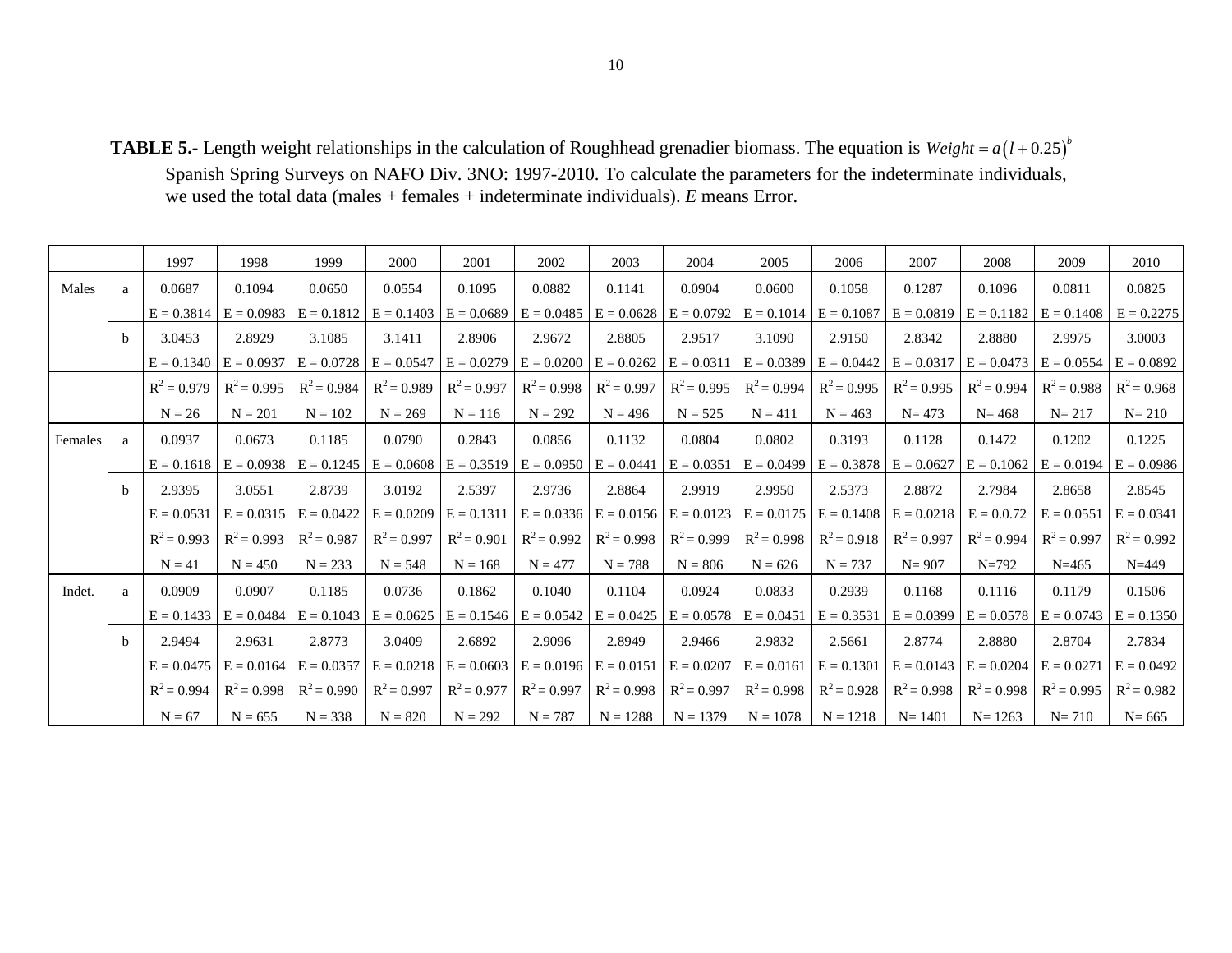**TABLE 6.-** Roughhead grenadier length distribution. Estimated numbers per haul stratified mean catches. Spanish Spring Survey on NAFO 3NO: 1997-2010. Indet. means indeterminate. 1997-2000 data are transformed C/V Playa de Menduíña data. 2002-2010 data are original R/V Vizconde de Eza data. In 2001, there are data from the two vessels. (\*) indicates untransformed data.

|                                                          |       | 1997                       |                  |                 |       | 1998                 |       |            |       | 1999                       |                     |                     |       | 2000                       |                |                     |       | 2001                 |                     |                     |
|----------------------------------------------------------|-------|----------------------------|------------------|-----------------|-------|----------------------|-------|------------|-------|----------------------------|---------------------|---------------------|-------|----------------------------|----------------|---------------------|-------|----------------------|---------------------|---------------------|
| Length $(cm.)$                                           |       | Males Females Indet. Total |                  |                 |       | Males Females Indet. |       | Total      |       | Males Females Indet. Total |                     |                     |       | Males Females Indet.       |                | Total               |       | Males Females Indet. |                     | Total               |
| 1.5                                                      | 0.000 | 0.000                      |                  | $0.000$ $0.000$ | 0.000 | 0.000                | 0.000 | 0.000      | 0.000 | 0.000                      |                     | 0.000 0.000         | 0.000 | 0.000                      |                | $0.000 \quad 0.000$ | 0.000 | 0.000                |                     | $0.000 \quad 0.000$ |
| 2.5                                                      | 0.000 | 0.000                      |                  | $0.000$ $0.000$ | 0.000 | 0.000                | 0.000 | 0.000      | 0.000 | 0.000                      |                     | $0.000 \quad 0.000$ | 0.000 | 0.000                      |                | $0.000 \quad 0.000$ | 0.000 | 0.000                |                     | 0.036 0.036         |
| 3.5                                                      | 0.000 | 0.000                      | $0.000$ $0.000$  |                 | 0.000 | 0.006                | 0.000 | 0.006      | 0.000 | 0.000                      |                     | $0.000 \quad 0.000$ | 0.000 | 0.000                      |                | 0.023 0.023         | 0.007 | 0.021                |                     | 0.050 0.079         |
| 4.5                                                      | 0.000 | 0.000                      | $0.000$ $0.000$  |                 | 0.000 | 0.000                | 0.000 | 0.000      | 0.000 | 0.061                      |                     | 0.009 0.070         | 0.016 | 0.063                      |                | 0.000 0.079         | 0.059 | 0.013                | 0.029 0.102         |                     |
| 5.5                                                      | 0.000 | 0.042                      | 0.000 0.042      |                 | 0.000 | 0.000                | 0.030 | 0.030      | 0.265 | 0.186                      |                     | 0.021 0.472         | 0.191 | 0.393                      |                | 0.000 0.584         | 0.110 | 0.143                | 0.010 0.263         |                     |
| 6.5                                                      | 0.000 | 0.000                      | $0.000$ $0.000$  |                 | 0.005 | 0.013                | 0.007 | 0.024      | 0.105 | 0.171                      |                     | 0.003 0.280         | 0.153 | 0.169                      |                | 0.027 0.349         | 0.074 | 0.087                |                     | $0.000$ $0.161$     |
| 7.5                                                      | 0.000 | 0.055                      | 0.000 0.055      |                 | 0.061 | 0.025                | 0.002 | 0.087      | 0.213 | 0.296                      |                     | 0.000 0.509         | 0.253 | 0.159                      |                | 0.000 0.412         | 0.051 | 0.060                | $0.000$ $0.111$     |                     |
| 8.5                                                      | 0.087 | 0.070                      |                  | 0.000 0.156     | 0.201 | 0.152                | 0.000 | 0.353      | 0.191 | 0.253                      | 0.000 0.444         |                     | 0.172 | 0.174                      |                | 0.000 0.346         | 0.121 | 0.134                |                     | 0.000 0.254         |
| 9.5                                                      | 0.006 | 0.054                      | $0.000$ $0.060$  |                 | 0.238 | 0.208                | 0.000 | 0.446      | 0.301 | 0.331                      | 0.000 0.631         |                     | 0.379 | 0.358                      |                | 0.000 0.737         | 0.158 | 0.090                | 0.000 0.248         |                     |
| 10.5                                                     | 0.055 | 0.097                      |                  | 0.000 0.152     | 0.725 | 0.612                | 0.000 | 1.337      | 0.702 | 0.754                      |                     | 0.000 1.456         | 0.420 | 0.461                      | 0.000 0.881    |                     | 0.189 | 0.215                | 0.000 0.404         |                     |
| 11.5                                                     | 0.095 | 0.211                      | 0.000 0.305      |                 | 0.537 | 0.691                | 0.000 | 1.227      | 1.232 | 1.447                      | 0.000 2.679         |                     | 0.955 | 1.019                      |                | 0.000 1.974         | 0.319 | 0.371                | $0.000 \quad 0.690$ |                     |
| 12.5                                                     | 0.141 | 0.208                      | 0.000 0.349      |                 | 0.399 | 0.471                | 0.000 | 0.870      | 1.156 | 1.582                      |                     | 0.000 2.738         | 1.506 | 1.653                      |                | 0.000 3.159         | 0.476 | 0.550                |                     | 0.000 1.026         |
| 13.5                                                     | 0.236 | 0.332                      | 0.000 0.568      |                 | 0.522 | 0.484                | 0.000 | 1.006      | 0.643 | 0.889                      |                     | 0.000 1.532         | 1.993 | 2.471                      |                | 0.000 4.464         | 0.959 | 1.182                | 0.000 2.141         |                     |
| 14.5                                                     | 0.639 | 0.529                      | 0.000 1.168      |                 | 0.899 | 0.678                | 0.000 | 1.576      | 0.498 | 0.569                      | 0.000 1.067         |                     | 1.107 | 1.762                      |                | 0.000 2.869         | 1.521 | 1.543                |                     | 0.000 3.063         |
| 15.5                                                     | 0.699 | 0.836                      |                  | 0.000 1.536     | 1.242 | 1.013                | 0.000 | 2.255      | 0.728 | 0.565                      | 0.000 1.293         |                     | 0.879 | 0.972                      | 0.000 1.851    |                     | 1.453 | 1.650                | 0.000 3.104         |                     |
| 16.5                                                     | 0.471 | 0.554                      |                  | 0.000 1.025     | 1.159 | 1.006                | 0.000 | 2.165      | 0.698 | 0.663                      | 0.000 1.361         |                     | 0.709 | 0.771                      |                | 0.000 1.480         | 0.844 | 1.158                |                     | 0.000 2.003         |
| 17.5                                                     | 0.251 | 0.374                      | $0.000$ $0.625$  |                 | 0.920 | 0.943                | 0.000 | 1.862      | 0.480 | 0.561                      | 0.000 1.041         |                     | 0.626 | 0.789                      |                | 0.000 1.415         | 0.773 | 0.628                | 0.000 1.401         |                     |
| 18.5                                                     | 0.244 | 0.319                      | 0.000 0.563      |                 | 0.455 | 0.707                | 0.000 | 1.162      | 0.245 | 0.318                      | $0.000 \quad 0.563$ |                     | 0.427 | 0.589                      |                | 0.000 1.016         | 0.646 | 0.464                | 0.000 1.111         |                     |
| 19.5                                                     | 0.263 | 0.288                      | 0.000 0.551      |                 | 0.380 | 0.429                | 0.000 | 0.808      | 0.151 | 0.181                      |                     | 0.000 0.332         | 0.191 | 0.412                      |                | $0.000 \quad 0.603$ | 0.283 | 0.317                | $0.000 \quad 0.600$ |                     |
| 20.5                                                     | 0.235 | 0.280                      | 0.000 0.514      |                 | 0.235 | 0.303                | 0.000 | 0.538      | 0.067 | 0.131                      |                     | 0.000 0.198         | 0.057 | 0.250                      |                | 0.000 0.308         | 0.071 | 0.361                |                     | 0.000 0.432         |
| 21.5                                                     | 0.159 | 0.198                      | 0.000 0.358      |                 | 0.118 | 0.359                | 0.000 | 0.476      | 0.022 | 0.116                      |                     | 0.000 0.138         | 0.028 | 0.274                      |                | 0.000 0.302         | 0.025 | 0.148                | 0.000 0.173         |                     |
| 22.5                                                     | 0.042 | 0.212                      | 0.000 0.254      |                 | 0.035 | 0.237                | 0.000 | 0.272      | 0.008 | 0.079                      | 0.000 0.087         |                     | 0.007 | 0.167                      |                | 0.000 0.174         | 0.001 | 0.095                |                     | 0.000 0.095         |
| 23.5                                                     | 0.022 | 0.165                      | 0.000 0.187      |                 | 0.025 | 0.223                | 0.000 | 0.248      | 0.002 | 0.071                      |                     | 0.000 0.074         | 0.006 | 0.118                      |                | 0.000 0.124         | 0.000 | 0.082                | 0.000 0.082         |                     |
| 24.5                                                     | 0.000 | 0.116                      |                  | $0.000$ $0.116$ | 0.002 | 0.203                | 0.000 | 0.204      | 0.001 | 0.074                      | 0.000 0.075         |                     | 0.000 | 0.143                      |                | $0.000 \quad 0.143$ | 0.000 | 0.061                |                     | $0.000$ $0.061$     |
| 25.5                                                     | 0.002 | 0.082                      | 0.000 0.084      |                 | 0.001 | 0.187                | 0.000 | 0.188      | 0.001 | 0.058                      | 0.000 0.059         |                     | 0.005 | 0.092                      |                | 0.000 0.097         | 0.002 | 0.058                |                     | $0.000 \quad 0.060$ |
| 26.5                                                     | 0.000 | 0.046                      |                  | 0.000 0.046     | 0.003 | 0.076                | 0.000 | 0.079      | 0.002 | 0.045                      | 0.000 0.047         |                     | 0.002 | 0.091                      |                | 0.000 0.094         | 0.004 | 0.040                | 0.000 0.044         |                     |
| 27.5                                                     | 0.000 | 0.014                      |                  | 0.000 0.014     | 0.009 | 0.071                | 0.000 | 0.080      | 0.000 | 0.038                      | 0.000 0.038         |                     | 0.004 | 0.070                      |                | 0.000 0.074         | 0.000 | 0.026                |                     | $0.000 \quad 0.026$ |
| 28.5                                                     | 0.000 | 0.033                      | 0.000 0.033      |                 | 0.000 | 0.066                | 0.000 | 0.066      | 0.000 | 0.033                      | 0.000 0.033         |                     | 0.000 | 0.057                      |                | 0.000 0.057         | 0.002 | 0.040                |                     | 0.000 0.041         |
| 29.5                                                     | 0.008 | 0.022                      | 0.000 0.030      |                 | 0.007 | 0.051                | 0.000 | 0.057      | 0.002 | 0.033                      | 0.000 0.035         |                     | 0.000 | 0.034                      |                | 0.000 0.034         | 0.000 | 0.027                | 0.000 0.027         |                     |
| 30.5                                                     | 0.000 | 0.014                      | 0.000 0.014      |                 | 0.001 | 0.054                | 0.000 | 0.054      | 0.000 | 0.013                      | $0.000 \quad 0.013$ |                     | 0.000 | 0.037                      |                | 0.000 0.037         | 0.000 | 0.032                |                     | 0.000 0.032         |
| 31.5                                                     | 0.000 | 0.012                      | 0.000 0.012      |                 | 0.000 | 0.044                | 0.000 | 0.044      | 0.000 | 0.014                      | 0.000 0.014         |                     | 0.000 | 0.025                      |                | 0.000 0.025         | 0.000 | 0.029                |                     | 0.000 0.029         |
| 32.5                                                     | 0.000 | 0.011                      | 0.000 0.011      |                 | 0.000 | 0.023                | 0.000 | 0.023      | 0.000 | 0.010                      |                     | 0.000 0.010         | 0.000 | 0.018                      |                | $0.000$ $0.018$     | 0.000 | 0.021                | 0.000 0.021         |                     |
| 33.5                                                     | 0.000 | 0.008                      | $0.000$ $0.008$  |                 | 0.000 | 0.016                | 0.000 | 0.016      | 0.000 | 0.013                      | 0.000 0.013         |                     | 0.000 | 0.004                      |                | $0.000 \quad 0.004$ | 0.000 | 0.008                |                     | $0.000 \quad 0.008$ |
| 34.5                                                     | 0.000 | 0.000                      | $0.000$ $0.000$  |                 | 0.000 | 0.015                | 0.000 | 0.015      | 0.000 | 0.004                      | $0.000 \quad 0.004$ |                     | 0.000 | 0.011                      | 0.000 0.011    |                     | 0.000 | 0.008                |                     | $0.000 \quad 0.008$ |
| 35.5                                                     | 0.000 | 0.001                      | 0.000 0.001      |                 | 0.000 | 0.010                | 0.000 | 0.010      | 0.000 | 0.003                      | 0.000 0.003         |                     | 0.000 | 0.002                      |                | $0.000 \quad 0.002$ | 0.000 | 0.008                |                     | $0.000 \quad 0.008$ |
| 36.5                                                     | 0.000 | 0.005                      | 0.000 0.005      |                 | 0.000 | 0.007                | 0.000 | 0.007      | 0.000 | 0.001                      | 0.000 0.001         |                     | 0.000 | 0.019                      |                | 0.000 0.019         | 0.000 | 0.004                |                     | 0.000 0.004         |
| 37.5                                                     | 0.000 | 0.003                      | 0.000 0.003      |                 | 0.000 | 0.003                | 0.000 | 0.003      | 0.000 | 0.001                      | 0.000 0.001         |                     | 0.000 | 0.000                      |                | $0.000 \quad 0.000$ | 0.000 | 0.003                | 0.000 0.003         |                     |
| 38.5                                                     | 0.000 | 0.000                      | $0.000$ $0.000$  |                 | 0.000 | 0.000                | 0.000 | 0.000      | 0.000 | 0.001                      | 0.000 0.001         |                     | 0.000 | 0.002                      |                | $0.000 \quad 0.002$ | 0.000 | 0.000                |                     | $0.000 \quad 0.000$ |
| 39.5                                                     | 0.000 | 0.000                      | $0.000$ $0.000$  |                 | 0.000 | 0.002                | 0.000 | 0.002      | 0.000 | 0.000                      |                     | $0.000 \quad 0.000$ | 0.000 | 0.000                      |                | $0.000 \quad 0.000$ | 0.000 | 0.000                |                     | $0.000 \quad 0.000$ |
| 40.5                                                     | 0.000 | 0.000                      | $0.000$ $0.000$  | $0.000\ 0.000$  | 0.000 | 0.000<br>0.000       | 0.000 | 0.000      | 0.000 | 0.000                      |                     | $0.000 \quad 0.000$ | 0.000 | 0.002                      |                | $0.000 \quad 0.002$ | 0.000 | 0.001                | $0.000 \quad 0.001$ |                     |
| 41.5                                                     | 0.000 | 0.000                      |                  |                 | 0.000 |                      | 0.000 | 0.000      | 0.000 | 0.000                      |                     | $0.000 \quad 0.000$ | 0.000 | 0.000                      |                | $0.000 \quad 0.000$ | 0.000 | 0.000                |                     | $0.000 \quad 0.000$ |
| 42.5                                                     | 0.000 | 0.000                      | $0.000$ $0.000$  |                 | 0.000 | 0.000                | 0.000 | 0.000      | 0.000 | 0.000                      |                     | $0.000 \quad 0.000$ | 0.000 | 0.000                      |                | $0.000 \quad 0.000$ | 0.000 | 0.000                |                     | $0.000 \quad 0.000$ |
| Total                                                    | 3.654 | 5.191                      | 0.000 8.845      |                 | 8.176 | 9.385                | 0.039 | 17.600     | 7.712 | 9.565                      |                     | 0.033 17.309        |       | 10.087 13.633 0.050 23.770 |                |                     | 8.149 | 9.677                |                     | 0.125 17.952        |
|                                                          |       |                            |                  |                 |       |                      |       |            |       |                            |                     |                     |       |                            |                |                     |       |                      |                     |                     |
| $N^{\circ}$ samples $(*)$ :<br>$N^{\circ}$ Ind. (*): 416 |       | 609                        | $\boldsymbol{2}$ | 14<br>1027      | 1647  | 2421                 | 8     | 47<br>4076 | 2501  | 3512                       | 7                   | 53<br>6020          | 1957  |                            | $\overline{4}$ | 57<br>4928          | 149   | 208                  | 10                  | 22<br>367           |
| Sampled catch:                                           |       |                            |                  | 89              |       |                      |       | 338        |       |                            |                     | 379                 |       | 2967                       |                | 318                 |       |                      |                     | 107                 |
| Range $(*)$ :                                            |       |                            |                  | 5.5-37          |       |                      |       | 3.5-39.5   |       |                            |                     | $4 - 38$            |       |                            |                | $3 - 40.5$          |       |                      |                     | $2.5 - 29$          |
| Total catch:                                             |       |                            |                  | 626             |       |                      |       | 892        |       |                            |                     | 650                 |       |                            |                | 1080                |       |                      |                     | 453                 |
| Total hauls (*):                                         |       |                            |                  | 128             |       |                      |       | 124        |       |                            |                     | 114                 |       |                            |                | 118                 |       |                      |                     | 123                 |
|                                                          |       |                            |                  |                 |       |                      |       |            |       |                            |                     |                     |       |                            |                |                     |       |                      |                     |                     |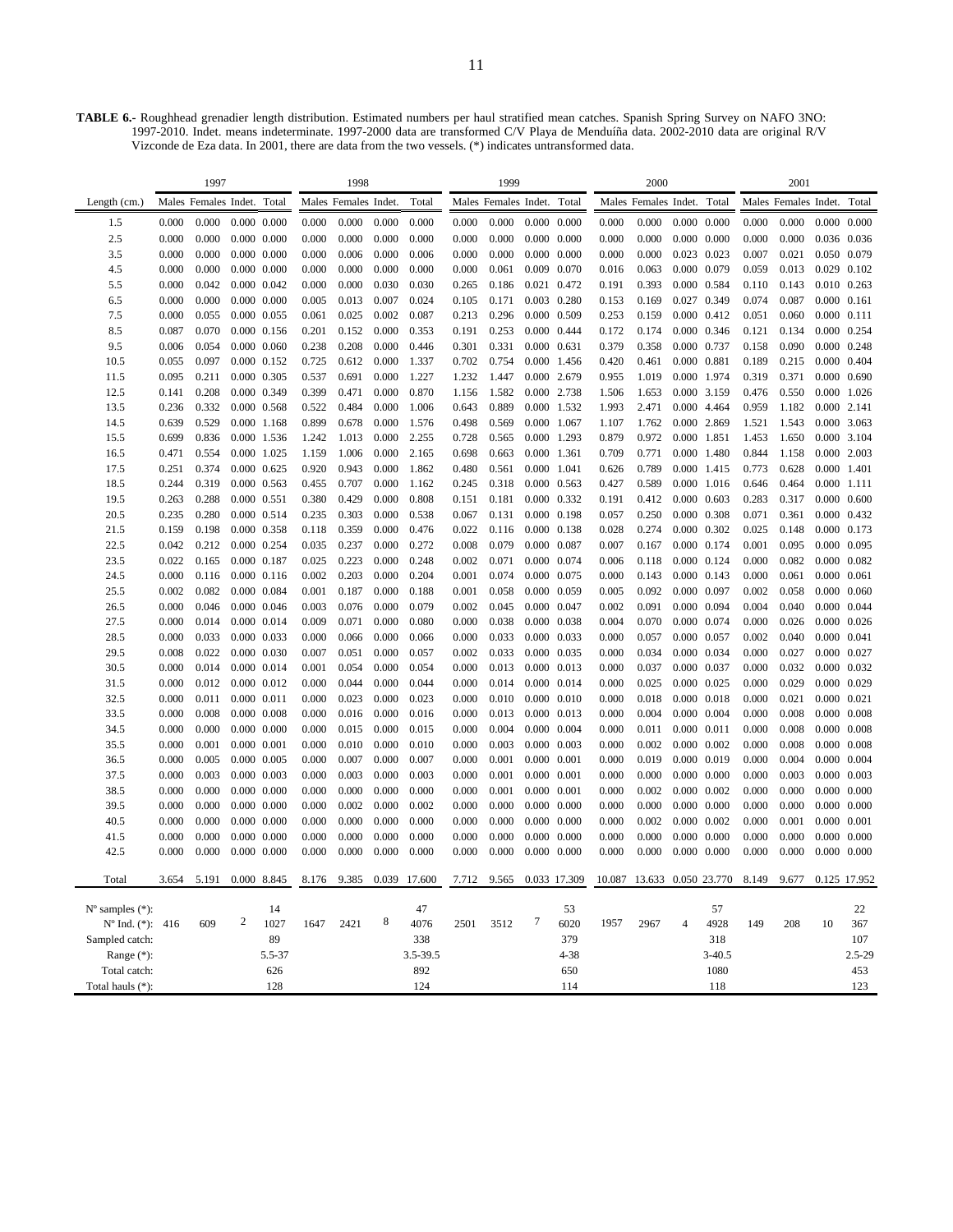**TABLE 6 (cont.).-** Roughhead grenadier length distribution. Estimated numbers per haul stratified mean catches. Spanish Spring Survey on NAFO 3NO: 1997-2010. Indet. means indeterminate. 1997-2000 data are transformed C/V Playa de Menduíña data. 2002-2010 data are original R/V Vizconde de Eza data. In 2001, there are data from the two vessels. (\*) indicates untransformed data.

|                             |       | 2002                 |       |                     |       | 2003                      |       |                     |       | 2004                       |                     |                     |       | 2005                      |                     |                     |       | 2006                      |             |                     |
|-----------------------------|-------|----------------------|-------|---------------------|-------|---------------------------|-------|---------------------|-------|----------------------------|---------------------|---------------------|-------|---------------------------|---------------------|---------------------|-------|---------------------------|-------------|---------------------|
| Length $(cm.)$              |       | Males Females Indet. |       | Total               |       | Males Females Indet.      |       | Total               |       | Males Females Indet.       |                     | Total               |       | Males Females Indet.      |                     | Total               |       | Males Females Indet.      |             | Total               |
| 1.5                         | 0.000 | 0.000                |       | $0.000 \quad 0.000$ | 0.000 | 0.000                     |       | $0.000 \quad 0.000$ | 0.000 | 0.000                      | $0.000 \quad 0.000$ |                     | 0.000 | 0.000                     |                     | $0.000 \quad 0.000$ | 0.000 | 0.000                     | 0.000       | 0.000               |
| 2.5                         | 0.031 | 0.009                |       | 0.012 0.052         | 0.016 | 0.000                     | 0.019 | 0.035               | 0.000 | 0.000                      |                     | 0.026 0.026         | 0.000 | 0.000                     |                     | $0.000 \quad 0.000$ | 0.000 | 0.000                     | 0.000       | 0.000               |
| 3.5                         | 0.112 | 0.036                |       | 0.047 0.195         | 0.219 | 0.069                     |       | 0.074 0.362         | 0.070 | 0.024                      |                     | 0.651 0.746         | 0.030 | 0.026                     | 0.289 0.344         |                     | 0.120 | 0.012                     | 0.141       | 0.273               |
| 4.5                         | 0.088 | 0.039                |       | 0.017 0.144         | 0.045 | 0.052                     |       | 0.015 0.113         | 0.089 | 0.006                      |                     | 0.080 0.176         | 0.046 | 0.030                     |                     | 0.106 0.182         | 0.155 | 0.063                     | 0.007       | 0.225               |
| 5.5                         | 0.198 | 0.208                |       | 0.009 0.414         | 0.353 | 0.390                     |       | 0.000 0.743         | 0.161 | 0.124                      | 0.005 0.290         |                     | 0.015 | 0.038                     |                     | 0.000 0.053         | 0.069 | 0.063                     | 0.000       | 0.132               |
| 6.5                         | 0.058 | 0.102                |       | $0.005$ 0.165       | 0.653 | 0.652                     |       | 0.000 1.305         | 0.649 | 0.567                      |                     | 0.000 1.216         | 0.499 | 0.510                     | 0.000 1.009         |                     | 0.374 | 0.448                     |             | 0.004 0.826         |
| 7.5                         | 0.095 | 0.080                |       | 0.000 0.175         | 0.215 | 0.256                     |       | 0.000 0.470         | 0.223 | 0.196                      | 0.000 0.419         |                     | 0.324 | 0.308                     | 0.000 0.633         |                     | 0.386 | 0.312                     |             | $0.000 \quad 0.698$ |
| 8.5                         | 0.087 | 0.149                |       | 0.000 0.235         | 0.401 | 0.491                     |       | 0.000 0.892         | 0.617 | 0.550                      | 0.000 1.167         |                     | 0.339 | 0.383                     |                     | 0.009 0.732         | 0.216 | 0.140                     | 0.000       | 0.356               |
| 9.5                         | 0.084 | 0.063                |       | 0.000 0.147         | 0.254 | 0.233                     | 0.000 | 0.487               | 0.592 | 0.860                      |                     | 0.000 1.452         | 0.393 | 0.671                     |                     | 0.000 1.064         | 0.378 | 0.317                     | 0.000       | 0.695               |
| 10.5                        | 0.110 | 0.098                |       | $0.000 \quad 0.208$ | 0.351 | 0.320                     |       | $0.000 \quad 0.671$ | 0.442 | 0.694                      | 0.000 1.136         |                     | 0.452 | 0.603                     | 0.000 1.055         |                     | 0.194 | 0.331                     | 0.000       | 0.524               |
| 11.5                        | 0.109 | 0.185                |       | 0.000 0.294         | 0.220 | 0.407                     | 0.000 | 0.627               | 0.715 | 0.673                      | 0.000 1.387         |                     | 0.939 | 1.113                     |                     | 0.000 2.052         | 0.381 | 0.428                     | 0.000       | 0.810               |
| 12.5                        | 0.201 | 0.243                |       | 0.000 0.444         | 0.312 | 0.354                     |       | $0.000 \quad 0.665$ | 0.684 | 0.650                      | 0.000 1.335         |                     | 0.740 | 0.907                     | 0.000 1.647         |                     | 0.493 | 0.653                     |             | 0.000 1.146         |
| 13.5                        | 0.378 | 0.284                |       | $0.000 \quad 0.662$ | 0.482 | 0.542                     | 0.000 | 1.024               | 0.678 | 0.716                      | 0.000 1.393         |                     | 0.631 | 0.792                     | 0.000 1.423         |                     | 0.846 | 0.672                     |             | 0.000 1.519         |
| 14.5                        | 0.603 | 0.552                |       | 0.000 1.155         | 0.751 | 0.859                     |       | 0.000 1.610         | 0.932 | 0.683                      | 0.000 1.615         |                     | 0.560 | 0.795                     | 0.000 1.355         |                     | 0.637 | 0.790                     |             | 0.000 1.427         |
| 15.5                        | 0.627 | 0.904                |       | 0.000 1.531         | 1.246 | 1.169                     |       | 0.000 2.414         | 1.046 | 0.901                      |                     | 0.000 1.947         | 0.621 | 0.821                     |                     | 0.000 1.442         | 0.748 | 0.912                     |             | 0.000 1.660         |
| 16.5                        | 0.612 | 0.928                |       | 0.000 1.540         | 1.525 | 1.389                     | 0.000 | 2.914               | 1.197 | 1.295                      | 0.000 2.492         |                     | 0.781 | 0.646                     |                     | 0.000 1.427         | 0.704 | 0.522                     | 0.000       | 1.225               |
| 17.5                        | 0.343 | 0.729                |       | 0.000 1.072         | 0.793 | 1.335                     |       | 0.000 2.128         | 1.429 | 1.270                      | 0.000 2.699         |                     | 1.170 | 1.050                     | 0.000 2.220         |                     | 0.876 | 0.619                     |             | 0.000 1.495         |
| 18.5                        | 0.244 | 0.502                |       | 0.000 0.746         | 0.384 | 0.806                     |       | 0.000 1.190         | 1.051 | 1.573                      | 0.000 2.623         |                     | 1.129 | 0.991                     |                     | 0.000 2.120         | 0.884 | 0.834                     |             | 0.000 1.718         |
| 19.5                        | 0.202 | 0.505                |       | 0.000 0.707         | 0.234 | 0.656                     |       | 0.000 0.890         | 0.476 | 1.333                      | 0.000 1.808         |                     | 0.668 | 1.323                     | 0.000 1.991         |                     | 0.695 | 1.050                     |             | 0.000 1.745         |
| 20.5                        | 0.115 | 0.387                |       | 0.000 0.502         | 0.171 | 0.356                     |       | 0.000 0.527         | 0.334 | 0.875                      | 0.000 1.209         |                     | 0.258 | 1.113                     | 0.000 1.371         |                     | 0.387 | 1.165                     |             | 0.000 1.552         |
| 21.5                        | 0.028 | 0.349                |       | 0.000 0.377         | 0.005 | 0.257                     |       | $0.000 \quad 0.262$ | 0.157 | 0.681                      | 0.000 0.839         |                     | 0.066 | 0.708                     | 0.000 0.774         |                     | 0.154 | 1.101                     |             | 0.000 1.255         |
| 22.5                        | 0.017 | 0.299                |       | 0.000 0.316         | 0.019 | 0.289                     |       | 0.000 0.308         | 0.027 | 0.597                      | 0.000 0.624         |                     | 0.061 | 0.546                     | $0.000 \quad 0.607$ |                     | 0.038 | 0.923                     | 0.000 0.961 |                     |
| 23.5                        | 0.008 | 0.152                |       | $0.000 \quad 0.160$ | 0.008 | 0.187                     |       | 0.000 0.195         | 0.028 | 0.437                      | $0.000 \quad 0.466$ |                     | 0.009 | 0.551                     |                     | 0.000 0.559         | 0.013 | 0.748                     | 0.000 0.761 |                     |
| 24.5                        | 0.004 | 0.102                |       | $0.000 \quad 0.106$ | 0.000 | 0.108                     |       | $0.000 \quad 0.108$ | 0.018 | 0.391                      | 0.000 0.409         |                     | 0.016 | 0.481                     | 0.000 0.497         |                     | 0.008 | 0.483                     | 0.000 0.491 |                     |
| 25.5                        | 0.000 | 0.070                |       | 0.000 0.070         | 0.000 | 0.111                     |       | $0.000$ $0.111$     | 0.000 | 0.266                      | $0.000 \quad 0.266$ |                     | 0.009 | 0.259                     |                     | 0.000 0.268         | 0.000 | 0.387                     | 0.000       | 0.387               |
| 26.5                        | 0.000 | 0.114                |       | 0.000 0.114         | 0.000 | 0.109                     |       | 0.000 0.109         | 0.005 | 0.265                      | 0.000 0.270         |                     | 0.006 | 0.173                     | 0.000 0.179         |                     | 0.000 | 0.266                     |             | $0.000 \quad 0.266$ |
| 27.5                        | 0.000 | 0.149                |       | 0.000 0.149         | 0.000 | 0.100                     | 0.000 | 0.100               | 0.000 | 0.178                      | 0.000 0.178         |                     | 0.000 | 0.235                     | 0.000 0.235         |                     | 0.013 | 0.091                     | 0.000       | 0.105               |
| 28.5                        | 0.000 | 0.086                |       | $0.000 \quad 0.086$ | 0.000 | 0.104                     |       | 0.000 0.104         | 0.000 | 0.154                      | 0.000 0.154         |                     | 0.000 | 0.106                     |                     | $0.000 \quad 0.106$ | 0.005 | 0.120                     |             | 0.000 0.125         |
| 29.5                        | 0.000 | 0.063                |       | 0.000 0.063         | 0.000 | 0.083                     |       | 0.000 0.083         | 0.005 | 0.185                      | 0.000 0.190         |                     | 0.000 | 0.119                     | 0.000 0.119         |                     | 0.000 | 0.112                     |             | $0.000 \quad 0.112$ |
| 30.5                        | 0.000 | 0.059                |       | 0.000 0.059         | 0.000 | 0.073                     |       | 0.000 0.073         | 0.000 | 0.146                      |                     | $0.000 \quad 0.146$ | 0.000 | 0.120                     |                     | $0.000 \quad 0.120$ | 0.000 | 0.105                     |             | 0.000 0.105         |
| 31.5                        | 0.000 | 0.062                |       | $0.000 \quad 0.062$ | 0.000 | 0.018                     |       | $0.000 \quad 0.018$ | 0.000 | 0.086                      | 0.000 0.086         |                     | 0.000 | 0.083                     | 0.000 0.083         |                     | 0.000 | 0.107                     |             | 0.000 0.107         |
| 32.5                        | 0.000 | 0.023                |       | 0.000 0.023         | 0.000 | 0.040                     |       | $0.000 \quad 0.040$ | 0.000 | 0.059                      | 0.000 0.059         |                     | 0.000 | 0.029                     | 0.000 0.029         |                     | 0.000 | 0.080                     |             | $0.000 \quad 0.080$ |
| 33.5                        | 0.000 | 0.034                |       | 0.000 0.034         | 0.000 | 0.016                     | 0.000 | 0.016               | 0.000 | 0.062                      | 0.000 0.062         |                     | 0.000 | 0.025                     |                     | 0.000 0.025         | 0.000 | 0.060                     | 0.000       | 0.060               |
| 34.5                        | 0.000 | 0.000                |       | $0.000 \quad 0.000$ | 0.000 | 0.005                     |       | 0.000 0.005         | 0.000 | 0.040                      | 0.000 0.040         |                     | 0.000 | 0.046                     |                     | $0.000 \quad 0.046$ | 0.000 | 0.000                     |             | $0.000 \quad 0.000$ |
| 35.5                        | 0.000 | 0.041                |       | 0.000 0.041         | 0.000 | 0.030                     |       | 0.000 0.030         | 0.000 | 0.018                      | 0.000 0.018         |                     | 0.000 | 0.016                     |                     | $0.000$ $0.016$     | 0.000 | 0.015                     |             | 0.000 0.015         |
| 36.5                        | 0.000 | 0.018                | 0.000 | 0.018               | 0.000 | 0.010                     |       | $0.000 \quad 0.010$ | 0.000 | 0.013                      | 0.000 0.013         |                     | 0.000 | 0.016                     |                     | $0.000$ $0.016$     | 0.000 | 0.004                     | 0.000       | 0.004               |
| 37.5                        | 0.000 | 0.000                |       | $0.000 \quad 0.000$ | 0.000 | 0.000                     |       | $0.000 \quad 0.000$ | 0.000 | 0.000                      | $0.000 \quad 0.000$ |                     | 0.000 | 0.000                     | $0.000 \quad 0.000$ |                     | 0.000 | 0.000                     |             | $0.000 \quad 0.000$ |
| 38.5                        | 0.000 | 0.000                |       | $0.000 \quad 0.000$ | 0.000 | 0.000                     |       | $0.000 \quad 0.000$ | 0.000 | 0.000                      | $0.000 \quad 0.000$ |                     | 0.000 | 0.000                     | $0.000 \quad 0.000$ |                     | 0.000 | 0.000                     |             | $0.000 \quad 0.000$ |
| 39.5                        | 0.000 | 0.000                |       | $0.000 \quad 0.000$ | 0.000 | 0.000                     | 0.000 | 0.000               | 0.000 | 0.009                      |                     | 0.000 0.009         | 0.000 | 0.009                     |                     | 0.000 0.009         | 0.000 | 0.000                     | 0.000       | 0.000               |
| 40.5                        | 0.000 | 0.000                |       | $0.000 \quad 0.000$ | 0.000 | 0.000                     |       | $0.000 \quad 0.000$ | 0.000 | 0.000                      | $0.000 \quad 0.000$ |                     | 0.000 | 0.000                     |                     | $0.000 \quad 0.000$ | 0.000 | 0.000                     |             | $0.000 \quad 0.000$ |
| 41.5                        | 0.000 | 0.000                | 0.000 | 0.000               | 0.000 | 0.000                     | 0.000 | 0.000               | 0.000 | 0.000                      | 0.000               | 0.000               | 0.000 | 0.000                     | 0.000               | 0.000               | 0.000 | 0.000                     | 0.000       | 0.000               |
| 42.5                        | 0.000 | 0.000                |       | $0.000 \quad 0.000$ | 0.000 | 0.000                     |       | $0.000 \quad 0.000$ | 0.000 | 0.000                      | $0.000 \quad 0.000$ |                     | 0.000 | 0.000                     | $0.000 \quad 0.000$ |                     | 0.000 | 0.000                     |             | $0.000 \quad 0.000$ |
| Total                       | 4.352 | 7.622                |       | 0.090 12.063        |       | 8.655 11.875 0.108 20.638 |       |                     |       | 11.623 16.579 0.763 28.964 |                     |                     |       | 9.762 15.641 0.403 25.807 |                     |                     |       | 8.775 13.935 0.152 22.862 |             |                     |
|                             |       |                      |       |                     |       |                           |       |                     |       |                            |                     |                     |       |                           |                     |                     |       |                           |             |                     |
| $N^{\circ}$ samples $(*)$ : |       |                      |       | 48                  |       |                           |       | 43                  |       |                            |                     | 59                  | 1250  | 2028                      | 57                  | 61<br>3335          |       |                           |             | 57                  |
| $N^{\circ}$ Ind. (*): 604   |       | 1018                 | 18    | 1640                | 1089  | 1500                      | 21    | 2610                | 1535  | 2270                       | 157                 | 3962                |       |                           |                     | 1499                | 1140  | 1930                      | 20          | 3090                |
| Sampled catch:              |       |                      |       | 754                 |       |                           |       | 931                 |       |                            |                     | 1742                |       |                           |                     |                     |       |                           |             | 1629                |
| Range $(*)$ :               |       |                      |       | $2 - 36.5$          |       |                           |       | 2.5-36              |       |                            |                     | 2.5-39              |       |                           |                     | $3 - 39$            |       |                           |             | $3 - 36$            |
| Total catch:                |       |                      |       | 877<br>125          |       |                           |       | 990<br>118          |       |                            |                     | 2055<br>120         |       |                           |                     | 1781                |       |                           |             | 1779                |
| Total hauls (*):            |       |                      |       |                     |       |                           |       |                     |       |                            |                     |                     |       |                           |                     | 119                 |       |                           |             | 120                 |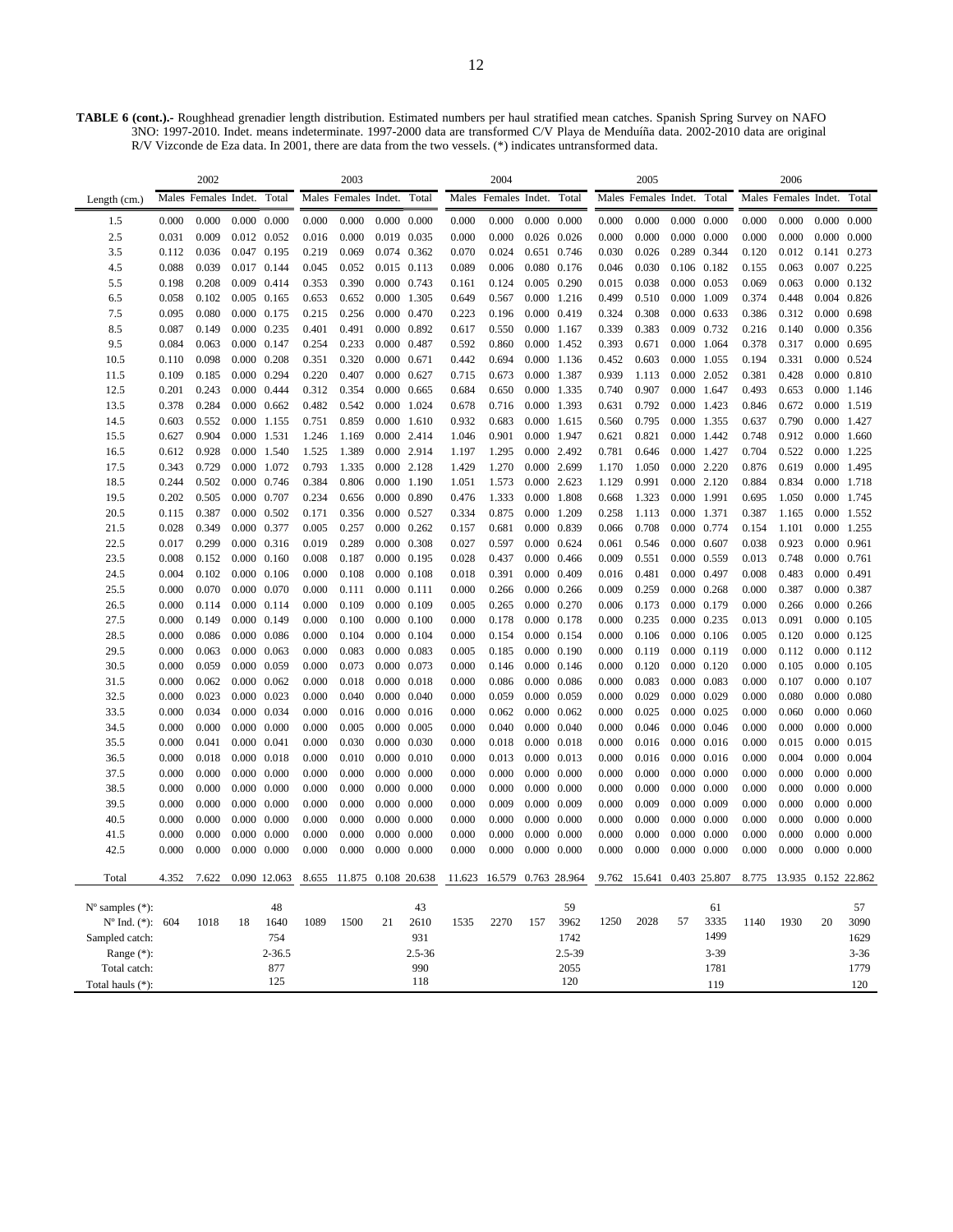**TABLE 6 (cont.).-** Roughhead grenadier length distribution. Estimated numbers per haul stratified mean catches. Spanish Spring Survey on NAFO 3NO: 1997-2010. Indet. means indeterminate. 1997-2000 data are transformed C/V Playa de Menduíña data. 2002-2010 data are original R/V Vizconde de Eza data. In 2001, there are data from the two vessels. (\*) indicates untransformed data.

|                             |                | 2007           |                |                |                | 2008           |                |                |                | 2009           |                |                |                | 2010           |                |                |
|-----------------------------|----------------|----------------|----------------|----------------|----------------|----------------|----------------|----------------|----------------|----------------|----------------|----------------|----------------|----------------|----------------|----------------|
| Length (cm.)                | Males          | Females        | Indet.         | Total          | Males          | Females        | Indet.         | Total          | Males          | Females        | Indet.         | Total          | Males          | Females        | Indet.         | Total          |
| 1.5                         | 0.000          | 0.000          | 0.000          | 0.000          | 0.000          | 0.000          | 0.000          | 0.000          | 0.000          | 0.000          | 0.005          | 0.005          | 0.000          | 0.000          | 0.000          | 0.000          |
| 2.5                         | 0.000          | 0.000          | 0.027          | 0.027          | 0.005          | 0.005          | 0.005          | 0.015          | 0.000          | 0.000          | 0.015          | 0.015          | 0.000          | 0.000          | 0.151          | 0.151          |
| 3.5                         | 0.090          | 0.041          | 0.623          | 0.754          | 0.072          | 0.025          | 0.051          | 0.148          | 0.006          | 0.000          | 0.233          | 0.239          | 0.041          | 0.007          | 0.209          | 0.257          |
| 4.5                         | 0.010          | 0.027          | 0.089          | 0.126          | 0.022          | 0.010          | 0.000          | 0.032          | 0.023          | 0.005          | 0.022          | 0.050          | 0.011          | 0.011          | 0.000          | 0.022          |
| 5.5                         | 0.054          | 0.077          | 0.000          | 0.131          | 0.054          | 0.074          | 0.000          | 0.127          | 0.029          | 0.041          | 0.043          | 0.114          | 0.074          | 0.045          | 0.007          | 0.125          |
| 6.5                         | 0.266          | 0.278          | 0.005          | 0.550          | 0.318          | 0.249          | 0.012          | 0.580          | 0.134          | 0.173          | 0.053          | 0.361          | 0.461          | 0.334          | 0.000          | 0.795          |
| 7.5                         | 0.089          | 0.083          | 0.000          | 0.173          | 0.038          | 0.099          | 0.000          | 0.137          | 0.076          | 0.138          | 0.000          | 0.213          | 0.102          | 0.075          | 0.000          | 0.177          |
| 8.5                         | 0.129          | 0.355          | 0.000          | 0.485          | 0.191          | 0.161          | 0.000          | 0.352          | 0.220          | 0.261          | 0.000          | 0.481          | 0.132          | 0.059          | 0.000          | 0.191          |
| 9.5                         | 0.315          | 0.204          | 0.000          | 0.520          | 0.214          | 0.235          | 0.000          | 0.449          | 0.167          | 0.211          | 0.000          | 0.378          | 0.087          | 0.131          | 0.000          | 0.218          |
| 10.5                        | 0.301          | 0.249          | 0.000          | 0.550          | 0.192          | 0.343          | 0.000          | 0.535          | 0.235          | 0.324          | 0.000          | 0.559          | 0.164          | 0.300          | 0.000          | 0.464          |
| 11.5                        | 0.364          | 0.414          | 0.000          | 0.778          | 0.227          | 0.331          | 0.000          | 0.559          | 0.275          | 0.421          | 0.000          | 0.696          | 0.173          | 0.229          | 0.000          | 0.403          |
| 12.5                        | 0.264          | 0.414          | 0.000          | 0.678          | 0.278          | 0.398          | 0.005          | 0.681          | 0.225          | 0.514          | 0.000          | 0.739          | 0.166          | 0.200          | 0.000          | 0.366          |
| 13.5                        | 0.370          | 0.397          | 0.000          | 0.768          | 0.388          | 0.286          | 0.000          | 0.674          | 0.358          | 0.583          | 0.000          | 0.941          | 0.301          | 0.301          | 0.000          | 0.602          |
| 14.5                        | 0.475          | 0.511          | 0.000          | 0.987          | 0.484          | 0.462          | 0.000          | 0.946          | 0.592          | 0.834          | 0.000          | 1.426          | 0.282          | 0.413          | 0.000          | 0.696          |
| 15.5                        | 0.459          | 0.457          | 0.000          | 0.916          | 0.663          | 0.501          | 0.000          | 1.164          | 0.633          | 0.692          | 0.000          | 1.325          | 0.444          | 0.424          | 0.000          | 0.868          |
| 16.5                        | 0.470          | 0.471          | 0.000          | 0.941          | 0.662          | 0.547          | 0.000          | 1.209          | 0.812          | 0.879          | 0.000          | 1.691          | 0.593          | 0.461          | 0.000          | 1.055          |
| 17.5                        | 0.317          | 0.323          | 0.000          | 0.639          | 0.358          | 0.521          | 0.000          | 0.878          | 0.476          | 0.849          | 0.000          | 1.324          | 0.491          | 0.520          | 0.000          | 1.011          |
| 18.5                        | 0.403          | 0.318          | 0.000          | 0.721          | 0.331          | 0.332          | 0.000          | 0.664          | 0.267          | 0.487          | 0.000          | 0.754          | 0.259          | 0.529          | 0.000          | 0.789          |
| 19.5                        | 0.568          | 0.373          | 0.000          | 0.941          | 0.354          | 0.368          | 0.000          | 0.722          | 0.270          | 0.330          | 0.000          | 0.600          | 0.254          | 0.246          | 0.000          | 0.500          |
| 20.5                        | 0.274          | 0.407          | 0.000          | 0.681          | 0.176          | 0.266          | 0.000          | 0.442          | 0.101          | 0.408          | 0.000          | 0.509          | 0.052          | 0.321          | 0.000          | 0.374          |
| 21.5                        | 0.105          | 0.492          | 0.000          | 0.597          | 0.135          | 0.339          | 0.000          | 0.474          | 0.095          | 0.426          | 0.000          | 0.522          | 0.068          | 0.256          | 0.000          | 0.324          |
| 22.5                        | 0.067          | 0.422          | 0.000          | 0.489          | 0.037          | 0.510          | 0.000          | 0.547          | 0.048          | 0.535          | 0.000          | 0.583          | 0.020          | 0.270          | 0.000          | 0.290          |
| 23.5                        | 0.020          | 0.437          | 0.000          | 0.456          | 0.053          | 0.581          | 0.000          | 0.634          | 0.027          | 0.390          | 0.000          | 0.418          | 0.016          | 0.321          | 0.000          | 0.337          |
| 24.5                        | 0.000          | 0.442          | 0.000          | 0.442          | 0.000          | 0.525          | 0.000          | 0.525          | 0.000          | 0.665          | 0.000          | 0.665          | 0.035          | 0.354          | 0.000          | 0.388          |
| 25.5                        | 0.014          | 0.299          | 0.000          | 0.314          | 0.000          | 0.522          | 0.000          | 0.522          | 0.000          | 0.551          | 0.000          | 0.551          | 0.000          | 0.476          | 0.000          | 0.476          |
| 26.5                        | 0.000          | 0.261          | 0.000          | 0.261          | 0.008          | 0.288          | 0.000          | 0.296          | 0.000          | 0.519          | 0.000          | 0.519          | 0.000          | 0.436          | 0.000          | 0.436          |
| 27.5                        | 0.000          | 0.219          | 0.000          | 0.219          | 0.000          | 0.329          | 0.000          | 0.329          | 0.003          | 0.474          | 0.000          | 0.477          | 0.011          | 0.335          | 0.000          | 0.346          |
| 28.5                        | 0.005          | 0.095          | 0.000          | 0.101          | 0.000          | 0.172          | 0.000          | 0.172          | 0.000          | 0.154          | 0.000          | 0.154          | 0.000          | 0.201          | 0.000          | 0.201          |
| 29.5                        | 0.000          | 0.115          | 0.000          | 0.115          | 0.000          | 0.138          | 0.000          | 0.138          | 0.000          | 0.177          | 0.000          | 0.177          | 0.000          | 0.201          | 0.000          | 0.201          |
| 30.5                        | 0.000          | 0.089          | 0.000          | 0.089          | 0.000          | 0.059          | 0.000          | 0.059          | 0.000          | 0.087          | 0.000          | 0.087          | 0.000          | 0.095          | 0.000          | 0.095          |
| 31.5                        | 0.000          | 0.031          | 0.000          | 0.031          | 0.000          | 0.036          | 0.000          | 0.036          | 0.000          | 0.052          | 0.000          | 0.052          | 0.000          | 0.061          | 0.000          | 0.061          |
| 32.5                        | 0.000          | 0.016          | 0.000          | 0.016          | 0.000          | 0.037          | 0.000          | 0.037          | 0.000          | 0.024          | 0.000          | 0.024          | 0.000          | 0.043          | 0.000          | 0.043          |
| 33.5                        | 0.000          | 0.033          | 0.000          | 0.033          | 0.000          | 0.041          | 0.000          | 0.041          | 0.000          | 0.029          | 0.000          | 0.029          | 0.000          | 0.028          | 0.000          | 0.028          |
| 34.5                        | 0.000          | 0.014          | 0.000          | 0.014          | 0.000          | 0.013          | 0.000          | 0.013          | 0.000          | 0.000          | 0.000          | 0.000          | 0.000          | 0.009          | 0.000          | 0.009          |
| 35.5<br>36.5                | 0.000<br>0.000 | 0.000<br>0.000 | 0.000<br>0.000 | 0.000<br>0.000 | 0.000<br>0.000 | 0.035<br>0.019 | 0.000<br>0.000 | 0.035<br>0.019 | 0.000<br>0.000 | 0.000<br>0.008 | 0.000<br>0.000 | 0.000<br>0.008 | 0.000<br>0.000 | 0.000<br>0.000 | 0.000<br>0.000 | 0.000<br>0.000 |
|                             | 0.000          | 0.000          | 0.000          | 0.000          | 0.000          |                | 0.000          |                |                |                |                |                |                |                | 0.000          |                |
| 37.5<br>38.5                | 0.000          | 0.000          | 0.000          | 0.000          | 0.000          | 0.016<br>0.010 | 0.000          | 0.016<br>0.010 | 0.000<br>0.000 | 0.000<br>0.023 | 0.000<br>0.000 | 0.000<br>0.023 | 0.000<br>0.000 | 0.011<br>0.000 | 0.000          | 0.011<br>0.000 |
| 39.5                        | 0.000          | 0.000          | 0.000          | 0.000          | 0.000          | 0.000          | 0.000          | 0.000          | 0.000          | 0.000          | 0.000          | 0.000          | 0.000          | 0.000          | 0.000          | 0.000          |
| 40.5                        | 0.000          | 0.000          | 0.000          | 0.000          | 0.000          | 0.000          | 0.000          | 0.000          | 0.000          | 0.000          | 0.000          | 0.000          | 0.000          | 0.000          | 0.000          | 0.000          |
| 41.5                        | 0.000          | 0.000          | 0.000          | 0.000          | 0.000          | 0.000          | 0.000          | 0.000          | 0.000          | 0.000          | 0.000          | 0.000          | 0.000          | 0.000          | 0.000          | 0.000          |
| 42.5                        | 0.000          | 0.000          | 0.000          | 0.000          | 0.000          | 0.010          | 0.000          | 0.010          | 0.000          | 0.000          | 0.000          | 0.000          | 0.000          | 0.000          | 0.000          | 0.000          |
|                             |                |                |                |                |                |                |                |                |                |                |                |                |                |                |                |                |
| Total                       | 5.432          | 8.365          | 0.744          | 14.541         | 5.260          | 8.890          | 0.073          | 14.223         | 5.072          | 11.265         | 0.372          | 16.709         | 4.238          | 7.705          | 0.367          | 12.310         |
| $N^{\circ}$ samples $(*)$ : |                |                |                | 46             |                |                |                | 57             |                |                |                | 46             |                |                |                | 48             |
| $N^{o}$ Ind. $(*):$         | 671            | 1149           | 83             | 1903           | 786            | 1373           | 14             | 2173           | 430            | 940            | 45             | 1415           | 580            | 1030           | 48             | 1658           |
| Sampled catch:              |                |                |                | 1009           |                |                |                | 1213           |                |                |                | 723            |                |                |                | 929            |
| Range(*):                   |                |                |                | $2.5 - 34.5$   |                |                |                | $2.5 - 42.5$   |                |                |                | 1.5-38.5       |                |                |                | $2 - 37.5$     |
| Total catch:                |                |                |                | 1009           |                |                |                | 1213           |                |                |                | 945            |                |                |                | 940            |
| Total hauls(*):             |                |                |                | 110            |                |                |                | 122            |                |                |                | 110            |                |                |                | 95             |
|                             |                |                |                |                |                |                |                |                |                |                |                |                |                |                |                |                |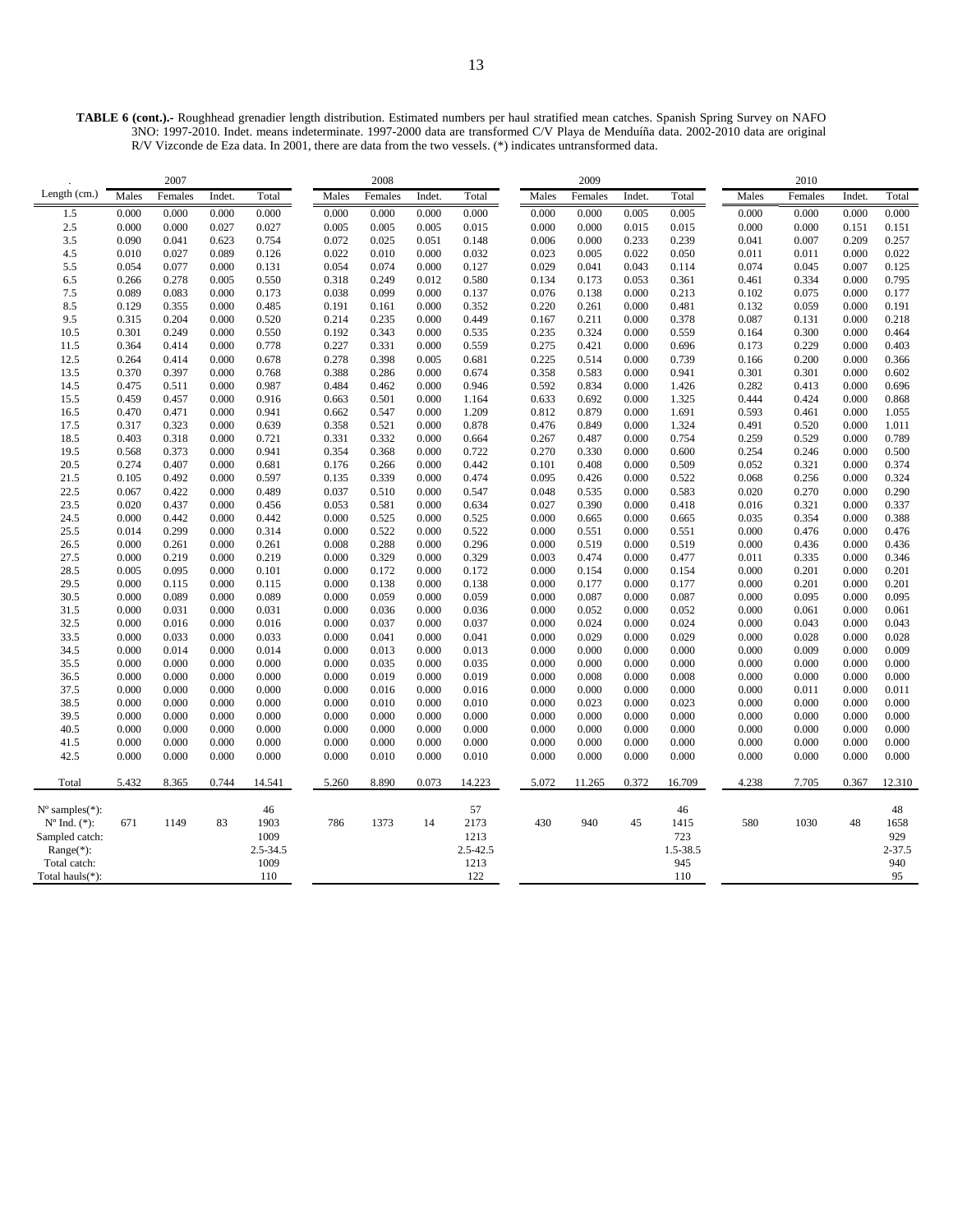**TABLE 7.-** Swept area, number of hauls and Thorny skate mean catch (kg) and SD by stratum. Spanish Spring Surveys on NAFO Div. 3NO: 1997-2010. Swept area in square miles. n.s. means stratum not surveyed. 1997-2000 data are transformed C/V *Playa de Menduíña* data, and 2002-2010 data are original from R/V *Vizconde de Eza*. In 2001, there are data from the two vessels.

| Tow<br>T. skate<br>Tow<br>T. skate<br>Tow<br>T. skate<br>Tow<br>T. skate<br>Tow<br>T. skate<br>Swept<br>T. skate<br>T. skate<br>Swept<br>T. skate<br>T. skate<br>Swept<br>Swept<br>Swept<br>number Mean catch<br><b>SD</b><br>area number Mean catch<br><b>SD</b><br>area number Mean catch<br>SD<br>area number Mean catch<br><b>SD</b><br>area number Mean catch<br>area<br>Stratum<br>351.90 283.060<br>0.0480<br>1.73<br>26.06<br>11.09<br>0.0360<br>319.35<br>89.29<br>0.0356<br>3<br>149.95<br>44.45<br>0.0341<br>3<br>353<br>6.21<br>0.0465<br>3<br>4<br>4<br>$\mathfrak{2}$<br>3<br>$\mathfrak{2}$<br>3<br>3<br>0.0233<br>1.20<br>1.12<br>0.0356<br>68.23<br>87.97<br>0.0218<br>20.21<br>28.57<br>0.0356<br>82.44<br>34.12<br>0.0338<br>354<br>67.63<br>$\mathfrak{2}$<br>$\mathfrak{2}$<br>0.0233<br>22.38<br>0.0221<br>0.23<br>0.0229<br>17.54<br>0.0233<br>$\overline{2}$<br>0.0240<br>$\overline{c}$<br>355<br>27.19<br>2<br>3.43<br>12.40<br>33.14<br>41.19<br>20.60<br>0.0229<br>0.0225<br>$\mathfrak{2}$<br>2.72<br>0.0221<br>$\mathfrak{2}$<br>0.69<br>0.42<br>$\mathfrak{2}$<br>0.28<br>0.0225<br>0.0240<br>$\overline{c}$<br>356<br>0.61<br>1.55<br>$\overline{2}$<br>2.21<br>0.51<br>0.29<br>2<br>0.0443<br>$\overline{4}$<br>1.32<br>1.56<br>0.0240<br>2<br>1.69<br>1.37<br>0.0236<br>2<br>2.98<br>1.74<br>0.0124<br>0.00<br>0.0244<br>2.35<br>357<br>5<br>0.99<br>0.0349<br>3<br>2.81<br>0.0341<br>0.0345<br>3<br>358<br>0.0563<br>1.56<br>1.52<br>0.0236<br>3<br>1.17<br>2.22<br>3<br>15.49<br>17.71<br>4.05<br>0.0690<br>6<br>2.92<br>7.93<br>5.95<br>0.0364<br>3<br>14.73<br>0.0469<br>91.22<br>0.0803<br>7<br>359<br>7.47<br>0.0698<br>13.25<br>$\overline{4}$<br>71.73<br>15.45<br>6<br>20<br>0.3754<br>32<br>11.61<br>17.95<br>23.86<br>0.2325<br>19<br>55.88<br>0.2396<br>20<br>142.67<br>0.2423<br>360<br>10.11<br>0.2561<br>25<br>67.68<br>132.15<br>67.67<br>$\overline{2}$<br>0.0353<br>3<br>2.29<br>0.41<br>0.0244<br>$\overline{c}$<br>5.91<br>0.0240<br>$\overline{c}$<br>0.0240<br>0.73<br>374<br>1.19<br>0.0353<br>3<br>0.61<br>0.14<br>0.71<br>1.00<br>0.84<br>0.0345<br>3<br>1.97<br>1.81<br>0.0236<br>2<br>6.57<br>0.77<br>0.0244<br>2<br>3.48<br>0.0338<br>3<br>0.51<br>375<br>0.0116<br>0.40<br>10<br>10<br>376<br>0.1583<br>14<br>16.62<br>10<br>24.06<br>35.48<br>0.1219<br>45.71<br>0.1200<br>10<br>52.60<br>0.1155<br>15.16<br>0.0930<br>75.94<br>68.84<br>22.67<br>0.0229<br>1.28<br>0.0229<br>0.32<br>0.31<br>0.0240<br>$\overline{c}$<br>1.04<br>0.0229<br>$\overline{c}$<br>0.57<br>$\overline{c}$<br>5.70<br>377<br>0.0116<br>1<br>2<br>0.18<br>0.81<br>$\overline{\phantom{a}}$<br>378<br>0.0210<br>2<br>2.07<br>0.59<br>2<br>2.07<br>0.0229<br>2<br>8.32<br>5.01<br>0.0233<br>2<br>3.31<br>0.0236<br>2<br>0.0120<br>2.40<br>5.54<br>0.16 |                |
|-----------------------------------------------------------------------------------------------------------------------------------------------------------------------------------------------------------------------------------------------------------------------------------------------------------------------------------------------------------------------------------------------------------------------------------------------------------------------------------------------------------------------------------------------------------------------------------------------------------------------------------------------------------------------------------------------------------------------------------------------------------------------------------------------------------------------------------------------------------------------------------------------------------------------------------------------------------------------------------------------------------------------------------------------------------------------------------------------------------------------------------------------------------------------------------------------------------------------------------------------------------------------------------------------------------------------------------------------------------------------------------------------------------------------------------------------------------------------------------------------------------------------------------------------------------------------------------------------------------------------------------------------------------------------------------------------------------------------------------------------------------------------------------------------------------------------------------------------------------------------------------------------------------------------------------------------------------------------------------------------------------------------------------------------------------------------------------------------------------------------------------------------------------------------------------------------------------------------------------------------------------------------------------------------------------------------------------------------------------------------------------------------------------------------------------------------------------------------------------------------------------------------------------------------------------------------------------------------------------------------------------------------------------------------------------------------------------------------------------------------------------------------------------------------|----------------|
|                                                                                                                                                                                                                                                                                                                                                                                                                                                                                                                                                                                                                                                                                                                                                                                                                                                                                                                                                                                                                                                                                                                                                                                                                                                                                                                                                                                                                                                                                                                                                                                                                                                                                                                                                                                                                                                                                                                                                                                                                                                                                                                                                                                                                                                                                                                                                                                                                                                                                                                                                                                                                                                                                                                                                                                               | T. skate       |
|                                                                                                                                                                                                                                                                                                                                                                                                                                                                                                                                                                                                                                                                                                                                                                                                                                                                                                                                                                                                                                                                                                                                                                                                                                                                                                                                                                                                                                                                                                                                                                                                                                                                                                                                                                                                                                                                                                                                                                                                                                                                                                                                                                                                                                                                                                                                                                                                                                                                                                                                                                                                                                                                                                                                                                                               | SD             |
|                                                                                                                                                                                                                                                                                                                                                                                                                                                                                                                                                                                                                                                                                                                                                                                                                                                                                                                                                                                                                                                                                                                                                                                                                                                                                                                                                                                                                                                                                                                                                                                                                                                                                                                                                                                                                                                                                                                                                                                                                                                                                                                                                                                                                                                                                                                                                                                                                                                                                                                                                                                                                                                                                                                                                                                               |                |
|                                                                                                                                                                                                                                                                                                                                                                                                                                                                                                                                                                                                                                                                                                                                                                                                                                                                                                                                                                                                                                                                                                                                                                                                                                                                                                                                                                                                                                                                                                                                                                                                                                                                                                                                                                                                                                                                                                                                                                                                                                                                                                                                                                                                                                                                                                                                                                                                                                                                                                                                                                                                                                                                                                                                                                                               | 19.515         |
|                                                                                                                                                                                                                                                                                                                                                                                                                                                                                                                                                                                                                                                                                                                                                                                                                                                                                                                                                                                                                                                                                                                                                                                                                                                                                                                                                                                                                                                                                                                                                                                                                                                                                                                                                                                                                                                                                                                                                                                                                                                                                                                                                                                                                                                                                                                                                                                                                                                                                                                                                                                                                                                                                                                                                                                               | 11.031         |
|                                                                                                                                                                                                                                                                                                                                                                                                                                                                                                                                                                                                                                                                                                                                                                                                                                                                                                                                                                                                                                                                                                                                                                                                                                                                                                                                                                                                                                                                                                                                                                                                                                                                                                                                                                                                                                                                                                                                                                                                                                                                                                                                                                                                                                                                                                                                                                                                                                                                                                                                                                                                                                                                                                                                                                                               | 0.410          |
|                                                                                                                                                                                                                                                                                                                                                                                                                                                                                                                                                                                                                                                                                                                                                                                                                                                                                                                                                                                                                                                                                                                                                                                                                                                                                                                                                                                                                                                                                                                                                                                                                                                                                                                                                                                                                                                                                                                                                                                                                                                                                                                                                                                                                                                                                                                                                                                                                                                                                                                                                                                                                                                                                                                                                                                               | 1.669          |
|                                                                                                                                                                                                                                                                                                                                                                                                                                                                                                                                                                                                                                                                                                                                                                                                                                                                                                                                                                                                                                                                                                                                                                                                                                                                                                                                                                                                                                                                                                                                                                                                                                                                                                                                                                                                                                                                                                                                                                                                                                                                                                                                                                                                                                                                                                                                                                                                                                                                                                                                                                                                                                                                                                                                                                                               | 6.974          |
|                                                                                                                                                                                                                                                                                                                                                                                                                                                                                                                                                                                                                                                                                                                                                                                                                                                                                                                                                                                                                                                                                                                                                                                                                                                                                                                                                                                                                                                                                                                                                                                                                                                                                                                                                                                                                                                                                                                                                                                                                                                                                                                                                                                                                                                                                                                                                                                                                                                                                                                                                                                                                                                                                                                                                                                               | 24.999         |
|                                                                                                                                                                                                                                                                                                                                                                                                                                                                                                                                                                                                                                                                                                                                                                                                                                                                                                                                                                                                                                                                                                                                                                                                                                                                                                                                                                                                                                                                                                                                                                                                                                                                                                                                                                                                                                                                                                                                                                                                                                                                                                                                                                                                                                                                                                                                                                                                                                                                                                                                                                                                                                                                                                                                                                                               | 79.827         |
|                                                                                                                                                                                                                                                                                                                                                                                                                                                                                                                                                                                                                                                                                                                                                                                                                                                                                                                                                                                                                                                                                                                                                                                                                                                                                                                                                                                                                                                                                                                                                                                                                                                                                                                                                                                                                                                                                                                                                                                                                                                                                                                                                                                                                                                                                                                                                                                                                                                                                                                                                                                                                                                                                                                                                                                               | 1.032          |
|                                                                                                                                                                                                                                                                                                                                                                                                                                                                                                                                                                                                                                                                                                                                                                                                                                                                                                                                                                                                                                                                                                                                                                                                                                                                                                                                                                                                                                                                                                                                                                                                                                                                                                                                                                                                                                                                                                                                                                                                                                                                                                                                                                                                                                                                                                                                                                                                                                                                                                                                                                                                                                                                                                                                                                                               | 0.878          |
|                                                                                                                                                                                                                                                                                                                                                                                                                                                                                                                                                                                                                                                                                                                                                                                                                                                                                                                                                                                                                                                                                                                                                                                                                                                                                                                                                                                                                                                                                                                                                                                                                                                                                                                                                                                                                                                                                                                                                                                                                                                                                                                                                                                                                                                                                                                                                                                                                                                                                                                                                                                                                                                                                                                                                                                               | 19.650         |
|                                                                                                                                                                                                                                                                                                                                                                                                                                                                                                                                                                                                                                                                                                                                                                                                                                                                                                                                                                                                                                                                                                                                                                                                                                                                                                                                                                                                                                                                                                                                                                                                                                                                                                                                                                                                                                                                                                                                                                                                                                                                                                                                                                                                                                                                                                                                                                                                                                                                                                                                                                                                                                                                                                                                                                                               | 2.270          |
|                                                                                                                                                                                                                                                                                                                                                                                                                                                                                                                                                                                                                                                                                                                                                                                                                                                                                                                                                                                                                                                                                                                                                                                                                                                                                                                                                                                                                                                                                                                                                                                                                                                                                                                                                                                                                                                                                                                                                                                                                                                                                                                                                                                                                                                                                                                                                                                                                                                                                                                                                                                                                                                                                                                                                                                               | 0.099          |
| $\mathfrak{2}$<br>$\mathfrak{2}$<br>$\overline{c}$<br>379<br>0.0206<br>0.54<br>0.24<br>3<br>1.69<br>1.09<br>0.0236<br>0.76<br>0.53<br>0.0225<br>2<br>0.51<br>0.0229<br>0.00<br>0.0356<br>1.10                                                                                                                                                                                                                                                                                                                                                                                                                                                                                                                                                                                                                                                                                                                                                                                                                                                                                                                                                                                                                                                                                                                                                                                                                                                                                                                                                                                                                                                                                                                                                                                                                                                                                                                                                                                                                                                                                                                                                                                                                                                                                                                                                                                                                                                                                                                                                                                                                                                                                                                                                                                                 | 0.000          |
| $\overline{c}$<br>$\mathfrak{2}$<br>$\overline{2}$<br>$\mathfrak{2}$<br>380<br>0.0210<br>1.27<br>0.37<br>0.0113<br>2.78<br>0.0236<br>3.96<br>0.0236<br>0.0206<br>1.35<br>4.50<br>1.95<br>1.26<br>1.17                                                                                                                                                                                                                                                                                                                                                                                                                                                                                                                                                                                                                                                                                                                                                                                                                                                                                                                                                                                                                                                                                                                                                                                                                                                                                                                                                                                                                                                                                                                                                                                                                                                                                                                                                                                                                                                                                                                                                                                                                                                                                                                                                                                                                                                                                                                                                                                                                                                                                                                                                                                         | 0.209          |
| 2<br>0.0229<br>0.0236<br>$\mathfrak{2}$<br>0.0221<br>6.17<br>7.81<br>0.0229<br>2<br>7.65<br>0.24<br>2<br>1.03<br>0.28<br>0.0236<br>2<br>3.94<br>0.36<br>0.74<br>381                                                                                                                                                                                                                                                                                                                                                                                                                                                                                                                                                                                                                                                                                                                                                                                                                                                                                                                                                                                                                                                                                                                                                                                                                                                                                                                                                                                                                                                                                                                                                                                                                                                                                                                                                                                                                                                                                                                                                                                                                                                                                                                                                                                                                                                                                                                                                                                                                                                                                                                                                                                                                           | 0.419          |
| 382<br>0.0461<br>$\overline{4}$<br>0.64<br>0.95<br>0.0229<br>3<br>1.02<br>0.85<br>0.0484<br>$\overline{4}$<br>4.44<br>3.05<br>0.0499<br>5.36<br>0.80<br>0.0469<br>$\overline{4}$<br>1.77<br>4                                                                                                                                                                                                                                                                                                                                                                                                                                                                                                                                                                                                                                                                                                                                                                                                                                                                                                                                                                                                                                                                                                                                                                                                                                                                                                                                                                                                                                                                                                                                                                                                                                                                                                                                                                                                                                                                                                                                                                                                                                                                                                                                                                                                                                                                                                                                                                                                                                                                                                                                                                                                 | 1.265          |
| $\mathfrak{2}$<br>0.0221<br>2<br>2.28<br>0.0203<br>$\overline{c}$<br>8.17<br>9.33<br>0.0244<br>$\overline{2}$<br>0.0236<br>$\overline{2}$<br>0.0248<br>0.00<br>721<br>0.18<br>1.16<br>1.64<br>6.54<br>6.27                                                                                                                                                                                                                                                                                                                                                                                                                                                                                                                                                                                                                                                                                                                                                                                                                                                                                                                                                                                                                                                                                                                                                                                                                                                                                                                                                                                                                                                                                                                                                                                                                                                                                                                                                                                                                                                                                                                                                                                                                                                                                                                                                                                                                                                                                                                                                                                                                                                                                                                                                                                    | 0.000          |
| 0.0214<br>2<br>0.0229<br>$\overline{c}$<br>0.0233<br>$\overline{2}$<br>722<br>7.54<br>10.66<br>0.0101<br>2<br>38.34<br>45.25<br>15.26<br>0.0218<br>2<br>13.79<br>6.07<br>10.10<br>10.79                                                                                                                                                                                                                                                                                                                                                                                                                                                                                                                                                                                                                                                                                                                                                                                                                                                                                                                                                                                                                                                                                                                                                                                                                                                                                                                                                                                                                                                                                                                                                                                                                                                                                                                                                                                                                                                                                                                                                                                                                                                                                                                                                                                                                                                                                                                                                                                                                                                                                                                                                                                                       | 5.374          |
| 2<br>$\mathfrak{2}$<br>$\mathfrak{2}$<br>723<br>0.0210<br>6.32<br>7.25<br>0.0233<br>2<br>2.62<br>0.40<br>0.0229<br>3.77<br>3.99<br>0.0248<br>2<br>0.0240<br>2.40<br>4.05<br>4.37                                                                                                                                                                                                                                                                                                                                                                                                                                                                                                                                                                                                                                                                                                                                                                                                                                                                                                                                                                                                                                                                                                                                                                                                                                                                                                                                                                                                                                                                                                                                                                                                                                                                                                                                                                                                                                                                                                                                                                                                                                                                                                                                                                                                                                                                                                                                                                                                                                                                                                                                                                                                              | 2.121          |
| $\mathbf{2}$<br>0.0225<br>$\boldsymbol{2}$<br>$\overline{2}$<br>3<br>724<br>0.0225<br>2.06<br>2.45<br>0.0206<br>12.29<br>3.71<br>9.83<br>0.0233<br>2.33<br>3.29<br>0.0353<br>67.38<br>6.80                                                                                                                                                                                                                                                                                                                                                                                                                                                                                                                                                                                                                                                                                                                                                                                                                                                                                                                                                                                                                                                                                                                                                                                                                                                                                                                                                                                                                                                                                                                                                                                                                                                                                                                                                                                                                                                                                                                                                                                                                                                                                                                                                                                                                                                                                                                                                                                                                                                                                                                                                                                                    | 91.221         |
| 0.0206<br>2<br>3.89<br>0.0229<br>725<br>0.27<br>0.31<br>0.0086<br>2<br>5.13<br>0.0210<br>2<br>5.03<br>0.0116<br>2<br>1.91<br>3.63<br>4.11                                                                                                                                                                                                                                                                                                                                                                                                                                                                                                                                                                                                                                                                                                                                                                                                                                                                                                                                                                                                                                                                                                                                                                                                                                                                                                                                                                                                                                                                                                                                                                                                                                                                                                                                                                                                                                                                                                                                                                                                                                                                                                                                                                                                                                                                                                                                                                                                                                                                                                                                                                                                                                                     | 1.235          |
| $\overline{c}$<br>0.26<br>$\mathfrak{2}$<br>$\overline{c}$<br>726<br>$\overline{2}$<br>0.37<br>0.0225<br>0.89<br>1.25<br>0.0221<br>9.68<br>10.56<br>0.0116<br>1.32<br>0.0094<br>n.s.<br>n.s.<br>n.s.<br>n.s.                                                                                                                                                                                                                                                                                                                                                                                                                                                                                                                                                                                                                                                                                                                                                                                                                                                                                                                                                                                                                                                                                                                                                                                                                                                                                                                                                                                                                                                                                                                                                                                                                                                                                                                                                                                                                                                                                                                                                                                                                                                                                                                                                                                                                                                                                                                                                                                                                                                                                                                                                                                  | 1.381          |
| $\mathfrak{2}$<br>$\boldsymbol{2}$<br>$\overline{2}$<br>0.0225<br>727<br>0.0094<br>3.37<br>0.0233<br>6.02<br>2.84<br>0.0236<br>2.83<br>0.63<br>0.0210<br>0.58<br>0.64<br>0.60                                                                                                                                                                                                                                                                                                                                                                                                                                                                                                                                                                                                                                                                                                                                                                                                                                                                                                                                                                                                                                                                                                                                                                                                                                                                                                                                                                                                                                                                                                                                                                                                                                                                                                                                                                                                                                                                                                                                                                                                                                                                                                                                                                                                                                                                                                                                                                                                                                                                                                                                                                                                                 | 0.905          |
| $\mathbf{2}$<br>4.68<br>0.0233<br>$\overline{c}$<br>0.0210<br>1.22<br>0.0229<br>$\mathfrak{2}$<br>728<br>0.0214<br>1.45<br>1.11<br>0.0206<br>$\overline{2}$<br>2.68<br>4.91<br>3.22<br>2<br>1.85<br>1.65                                                                                                                                                                                                                                                                                                                                                                                                                                                                                                                                                                                                                                                                                                                                                                                                                                                                                                                                                                                                                                                                                                                                                                                                                                                                                                                                                                                                                                                                                                                                                                                                                                                                                                                                                                                                                                                                                                                                                                                                                                                                                                                                                                                                                                                                                                                                                                                                                                                                                                                                                                                      | 1.531          |
| $\overline{2}$<br>752<br>$\mathbf{2}$<br>$\overline{2}$<br>$\mathfrak{2}$<br>$\overline{c}$<br>0.0218<br>4.25<br>2.51<br>0.0229<br>58.62<br>78.69<br>0.0233<br>2.24<br>1.11<br>0.0206<br>1.20<br>1.30<br>0.0210<br>8.93                                                                                                                                                                                                                                                                                                                                                                                                                                                                                                                                                                                                                                                                                                                                                                                                                                                                                                                                                                                                                                                                                                                                                                                                                                                                                                                                                                                                                                                                                                                                                                                                                                                                                                                                                                                                                                                                                                                                                                                                                                                                                                                                                                                                                                                                                                                                                                                                                                                                                                                                                                       | 5.430          |
| $\mathfrak{2}$<br>$\mathbf{2}$<br>0.0229<br>$\mathfrak{2}$<br>0.0218<br>$\overline{2}$<br>0.0214<br>753<br>0.0214<br>17.61<br>0.0218<br>$\overline{2}$<br>4.01<br>5.19<br>17.13<br>19.39<br>3.01<br>4.26<br>13.11<br>13.56                                                                                                                                                                                                                                                                                                                                                                                                                                                                                                                                                                                                                                                                                                                                                                                                                                                                                                                                                                                                                                                                                                                                                                                                                                                                                                                                                                                                                                                                                                                                                                                                                                                                                                                                                                                                                                                                                                                                                                                                                                                                                                                                                                                                                                                                                                                                                                                                                                                                                                                                                                    | 15.123         |
| 754<br>0.0330<br>3<br>$\overline{2}$<br>112.25<br>0.0206<br>23.56<br>0.0195<br>$\overline{2}$<br>45.32<br>25.00<br>0.0210<br>14.65<br>2<br>0.0195<br>$\overline{2}$<br>23.46<br>98.76<br>16.66<br>54.96<br>3<br>755<br>7.84<br>5.34<br>0.0311<br>0.00<br>0.00<br>0.0431<br>2.74<br>0.0416<br>$\overline{4}$<br>0.14                                                                                                                                                                                                                                                                                                                                                                                                                                                                                                                                                                                                                                                                                                                                                                                                                                                                                                                                                                                                                                                                                                                                                                                                                                                                                                                                                                                                                                                                                                                                                                                                                                                                                                                                                                                                                                                                                                                                                                                                                                                                                                                                                                                                                                                                                                                                                                                                                                                                           | 126.307        |
| $\mathfrak{2}$<br>0.0206<br>5.48<br>4<br>n.s.<br>n.s.<br>n.s.<br>n.s.<br>0.0109<br>$\overline{2}$<br>36.74<br>0.0225<br>$\overline{c}$<br>0.0203<br>$\overline{2}$<br>0.0113<br>$\overline{2}$<br>7.04<br>756<br>13.91<br>0.0225<br>63.66<br>16.21<br>19.54<br>3.69<br>3.64                                                                                                                                                                                                                                                                                                                                                                                                                                                                                                                                                                                                                                                                                                                                                                                                                                                                                                                                                                                                                                                                                                                                                                                                                                                                                                                                                                                                                                                                                                                                                                                                                                                                                                                                                                                                                                                                                                                                                                                                                                                                                                                                                                                                                                                                                                                                                                                                                                                                                                                   | 0.283<br>3.761 |
| 1<br>3<br>$\overline{c}$<br>67.38<br>86.94<br>0.0233<br>10.98<br>0.0214<br>$\overline{c}$<br>0.0233<br>$\overline{2}$<br>757<br>0.0304<br>39.04<br>10.74<br>55.50<br>15.10                                                                                                                                                                                                                                                                                                                                                                                                                                                                                                                                                                                                                                                                                                                                                                                                                                                                                                                                                                                                                                                                                                                                                                                                                                                                                                                                                                                                                                                                                                                                                                                                                                                                                                                                                                                                                                                                                                                                                                                                                                                                                                                                                                                                                                                                                                                                                                                                                                                                                                                                                                                                                    | 19.889         |
| 32.68<br>0.0206<br>2<br>20.36<br>2<br>$\mathfrak{2}$<br>$\overline{c}$<br>2<br>$\overline{2}$<br>758<br>0.0214<br>52.54<br>7.90<br>0.0105<br>235.97<br>239.70<br>0.0214<br>117.49<br>142.60<br>0.0210<br>55.87<br>79.01<br>0.0218<br>184.47                                                                                                                                                                                                                                                                                                                                                                                                                                                                                                                                                                                                                                                                                                                                                                                                                                                                                                                                                                                                                                                                                                                                                                                                                                                                                                                                                                                                                                                                                                                                                                                                                                                                                                                                                                                                                                                                                                                                                                                                                                                                                                                                                                                                                                                                                                                                                                                                                                                                                                                                                   | 248.733        |
| $\overline{2}$<br>0.0218<br>$\overline{c}$<br>0.43<br>0.0210<br>$\overline{2}$<br>0.0221<br>$\overline{2}$<br>759<br>0.0214<br>114.12<br>147.96<br>0.26<br>41.86<br>56.21<br>4.93                                                                                                                                                                                                                                                                                                                                                                                                                                                                                                                                                                                                                                                                                                                                                                                                                                                                                                                                                                                                                                                                                                                                                                                                                                                                                                                                                                                                                                                                                                                                                                                                                                                                                                                                                                                                                                                                                                                                                                                                                                                                                                                                                                                                                                                                                                                                                                                                                                                                                                                                                                                                             | 3.950          |
| n.s.<br>n.s.<br>n.s.<br>n.s.<br>6.73<br>0.0225<br>0.0210<br>$\overline{2}$<br>0.0229<br>$\overline{2}$<br>760<br>0.0105<br>0.00<br>0.0214<br>2<br>3.05<br>2<br>9.20<br>11.14<br>11.59<br>6.47                                                                                                                                                                                                                                                                                                                                                                                                                                                                                                                                                                                                                                                                                                                                                                                                                                                                                                                                                                                                                                                                                                                                                                                                                                                                                                                                                                                                                                                                                                                                                                                                                                                                                                                                                                                                                                                                                                                                                                                                                                                                                                                                                                                                                                                                                                                                                                                                                                                                                                                                                                                                 | 5.282          |
| 1<br>12.97<br>3<br>2<br>$\mathfrak{2}$<br>17.62<br>$\mathfrak{2}$<br>$\overline{c}$<br>0.0225<br>0.0315<br>59.26<br>86.28<br>0.0206<br>10.16<br>0.0210<br>0.71<br>0.32<br>0.0221<br>10.20<br>13.55<br>761<br>66.60                                                                                                                                                                                                                                                                                                                                                                                                                                                                                                                                                                                                                                                                                                                                                                                                                                                                                                                                                                                                                                                                                                                                                                                                                                                                                                                                                                                                                                                                                                                                                                                                                                                                                                                                                                                                                                                                                                                                                                                                                                                                                                                                                                                                                                                                                                                                                                                                                                                                                                                                                                            | 89.661         |
| 3<br>82.75<br>$\mathfrak{2}$<br>5.24<br>4.35<br>0.0210<br>$\mathfrak{2}$<br>0.0203<br>7.83<br>0.0116<br>$\mathfrak{2}$<br>762<br>0.0308<br>50.77<br>0.0094<br>8.28<br>10.49<br>5.54<br>0.00                                                                                                                                                                                                                                                                                                                                                                                                                                                                                                                                                                                                                                                                                                                                                                                                                                                                                                                                                                                                                                                                                                                                                                                                                                                                                                                                                                                                                                                                                                                                                                                                                                                                                                                                                                                                                                                                                                                                                                                                                                                                                                                                                                                                                                                                                                                                                                                                                                                                                                                                                                                                   | 0.000          |
| 0.00<br>0.00<br>0.0311<br>3<br>0.00<br>0.0330<br>3<br>763<br>0.0218<br>2<br>0.00<br>0.00<br>0.0416<br>0.00<br>0.00<br>4                                                                                                                                                                                                                                                                                                                                                                                                                                                                                                                                                                                                                                                                                                                                                                                                                                                                                                                                                                                                                                                                                                                                                                                                                                                                                                                                                                                                                                                                                                                                                                                                                                                                                                                                                                                                                                                                                                                                                                                                                                                                                                                                                                                                                                                                                                                                                                                                                                                                                                                                                                                                                                                                       | 0.000          |
| n.s.<br>n.s.<br>n.s.<br>n.s.<br>$\mathfrak{2}$<br>2<br>$\overline{2}$<br>$\mathfrak{2}$<br>$\overline{2}$<br>764<br>0.0206<br>14.84<br>5.60<br>0.0218<br>12.47<br>10.81<br>0.0225<br>0.00<br>0.00<br>0.0218<br>0.00<br>0.00<br>0.0240<br>2.45                                                                                                                                                                                                                                                                                                                                                                                                                                                                                                                                                                                                                                                                                                                                                                                                                                                                                                                                                                                                                                                                                                                                                                                                                                                                                                                                                                                                                                                                                                                                                                                                                                                                                                                                                                                                                                                                                                                                                                                                                                                                                                                                                                                                                                                                                                                                                                                                                                                                                                                                                 | 3.465          |
| $\mathfrak{2}$<br>$\mathbf{2}$<br>15.52<br>0.0221<br>$\overline{2}$<br>0.0203<br>0.0113<br>0.0206<br>14.88<br>18.39<br>0.0098<br>12.08<br>0.00<br>0.00<br>1.91<br>1.03<br>765<br>1.35                                                                                                                                                                                                                                                                                                                                                                                                                                                                                                                                                                                                                                                                                                                                                                                                                                                                                                                                                                                                                                                                                                                                                                                                                                                                                                                                                                                                                                                                                                                                                                                                                                                                                                                                                                                                                                                                                                                                                                                                                                                                                                                                                                                                                                                                                                                                                                                                                                                                                                                                                                                                         | 1.462          |
| 0.0308<br>3<br>15.23<br>9.42<br>0.51<br>0.20<br>0.0218<br>0.00<br>0.0214<br>0.00<br>0.0203<br>$\overline{c}$<br>766<br>0.0191<br>$\overline{c}$<br>0.00<br>0.00<br>0.00                                                                                                                                                                                                                                                                                                                                                                                                                                                                                                                                                                                                                                                                                                                                                                                                                                                                                                                                                                                                                                                                                                                                                                                                                                                                                                                                                                                                                                                                                                                                                                                                                                                                                                                                                                                                                                                                                                                                                                                                                                                                                                                                                                                                                                                                                                                                                                                                                                                                                                                                                                                                                       | 0.000          |
| 2.83<br>2<br>2<br>$\mathfrak{D}$<br>767<br>0.0109<br>$\mathfrak{D}$<br>3.87<br>0.0214<br>0.00<br>0.00<br>0.0210<br>0.00<br>0.00<br>0.0218<br>0.00<br>n.s.<br>n.s.<br>n.s.<br>n.s.                                                                                                                                                                                                                                                                                                                                                                                                                                                                                                                                                                                                                                                                                                                                                                                                                                                                                                                                                                                                                                                                                                                                                                                                                                                                                                                                                                                                                                                                                                                                                                                                                                                                                                                                                                                                                                                                                                                                                                                                                                                                                                                                                                                                                                                                                                                                                                                                                                                                                                                                                                                                             | 0.000          |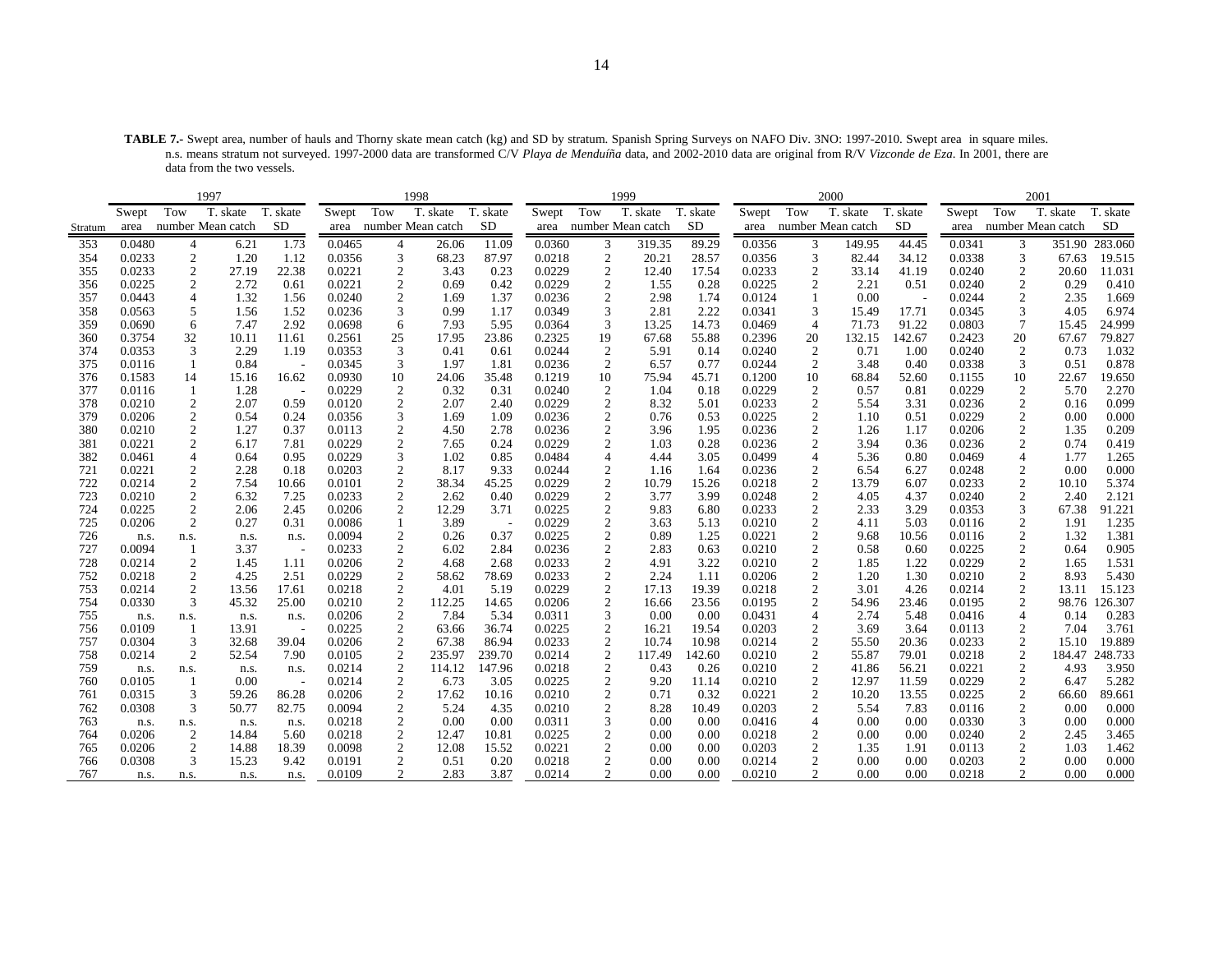**TABLE 7 (cont.).-** Swept area, number of hauls and Thorny skate mean catch (kg) and SD by stratum. Spanish Spring Surveys on NAFO Div. 3NO: 1997-2010. Swept area in square miles. n.s. means stratum not surveyed. 1997-2000 data are transformed C/V *Playa de Menduíña* data, and 2002-2010 data are original from R/V *Vizconde de Eza*. In 2001,there are data from the two vessels.

|            |                  |                     | 2002                   |                 |                  |                                           | 2003              |                |                  |                     | 2004              |                |                  |                                  | 2005              |                |                  |                                    | 2006              |                |
|------------|------------------|---------------------|------------------------|-----------------|------------------|-------------------------------------------|-------------------|----------------|------------------|---------------------|-------------------|----------------|------------------|----------------------------------|-------------------|----------------|------------------|------------------------------------|-------------------|----------------|
|            | Swept            | Tow                 | T. skate               | T. skate        | Swept            | Tow                                       | T. skate          | T. skate       | Swept            | Tow                 | T. skate          | T. skate       | Swept            | Tow                              | T. skate          | T. skate       | Swept            | Tow                                | T. skate          | T. skate       |
| Stratum    |                  |                     | area number Mean catch | SD              | area             |                                           | number Mean catch | SD             | area             |                     | number Mean catch | SD             | area             |                                  | number Mean catch | SD             | area             |                                    | number Mean catch | SD             |
| 353        | 0.0476           | $\overline{4}$      | 356.30                 | 215.772         | 0.0334           | 3                                         | 78.36             | 33.796         | 0.0338           | 3                   | 53.70             | 33.407         | 0.0353           | 3                                | 40.97             | 40.382         | 0.0371           | 3                                  | 48.27             | 33.965         |
| 354        | 0.0356           | 3                   | 89.80                  | 80.809          | 0.0338           | 3                                         | 40.33             | 40.683         | 0.0345           | 3                   |                   | 147.46 134.348 | 0.0353           | 3                                | 48.19             | 40.450         | 0.0364           | 3                                  | 62.30             | 19.336         |
| 355        | 0.0236           | $\mathbf{2}$        | 2.67                   | 3.723           | 0.0229           | $\boldsymbol{2}$                          | 19.53             | 22.422         | 0.0229           | $\overline{2}$      | 25.07             | 4.384          | 0.0225           | $\overline{c}$                   | 17.80             | 2.628          | 0.0248           | 2                                  | 1.51              | 2.128          |
| 356        | 0.0233           | 2                   | 1.55                   | 2.192           | 0.0225           | $\overline{2}$                            | 5.19              | 7.333          | 0.0221           | 2                   | 16.31             | 7.732          | 0.0233           | $\overline{c}$                   | 10.81             | 2.242          | 0.0240           | 2                                  | 19.15             | 18.314         |
| 357        | 0.0240           | 2                   | 2.00                   | 2.828           | 0.0229           | 2                                         | 2.25              | 3.182          | 0.0229           | $\mathbf{2}$        | 46.05             | 28.438         | 0.0233           | 2                                | 51.88             | 55.763         | 0.0244           | 2                                  | 28.29             | 40.007         |
| 358        | 0.0345           | 3                   | 11.47                  | 19.861          | 0.0338           | 3                                         | 21.14             | 25.809         | 0.0330           | 3                   | 42.24             | 13.838         | 0.0349           | 3                                | 72.15             | 80.699         | 0.0349           | 3                                  | 5.75              | 6.983          |
| 359        | 0.0686           | 6                   |                        | 72.34 148.583   | 0.0791           | 7                                         | 25.86             | 23.965         | 0.0791           | $\overline{7}$      | 46.56             | 62.119         | 0.0814           | $\tau$                           | 45.11             | 63.415         | 0.0975           | 8                                  | 45.28             | 34.608         |
| 360        | 0.2865           | 25                  | 20.63                  | 24.987          | 0.2254           | 20                                        | 35.53             | 29.397         | 0.2310           | 20                  | 93.53             | 78.305         | 0.2325           | 20                               | 59.30             | 63.584         | 0.2340           | 19                                 | 74.59             | 59.722         |
| 374        | 0.0345           | 3                   | 0.30                   | 0.520           | 0.0225           | 2                                         | 0.00              | 0.000          | 0.0233           | $\overline{2}$      | 1.89              | 2.673          | 0.0229           | 2                                | 2.70              | 1.082          | 0.0236           | 2                                  | 9.84              | 3.118          |
| 375        | 0.0353           | 3                   | 1.40                   | 2.425           | 0.0330           | 3                                         | 2.29              | 2.414          | 0.0338           | 3                   | 10.32             | 5.359          | 0.0349           | 3                                | 12.31             | 10.043         | 0.0364           | 3                                  | 34.35             | 17.964         |
| 376        | 0.1140           | 10                  | 12.59                  | 12.093          | 0.1125           | 10                                        | 10.77             | 12.802         | 0.1166           | 10                  | 89.67             | 62.815         | 0.1174           | 10                               | 154.50            | 136.423        | 0.1219           | 10                                 | 183.56            | 254.026        |
| 377        | 0.0229           | $\mathbf{2}$        | 1.17                   | 1.655           | 0.0225           | $\boldsymbol{2}$                          | 0.46              | 0.438          | 0.0218           | 2                   | 7.23              | 9.648          | 0.0233           | 2                                | 29.36             | 30.186         | 0.0236           | 2                                  | 61.48             | 33.411         |
| 378        | 0.0233           | $\overline{2}$      | 0.02                   | 0.021           | 0.0225           | $\overline{c}$                            | 2.98              | 4.076          | 0.0225           | 2                   | 26.20             | 17.402         | 0.0225           | $\overline{c}$                   | 6.10              | 7.264          | 0.0240           | 2                                  | 5.86              | 8.280          |
| 379        | 0.0229           | $\mathfrak{2}$      | 5.45                   | 1.909           | 0.0229           | $\overline{c}$                            | 0.01              | 0.014          | 0.0124           |                     | 13.61             |                | 0.0236           | $\overline{2}$                   | 32.60             | 16.971         | 0.0236           | 2                                  | 181.31            | 256.409        |
| 380        | 0.0225           | $\boldsymbol{2}$    | 4.42                   | 4.476           | 0.0229           | $\boldsymbol{2}$                          | 4.09              | 0.559          | 0.0221           | 2                   | 119.25            | 56.639         | 0.0229           | $\overline{c}$                   | 66.74             | 45.199         | 0.0229           | 2                                  | 110.30            | 2.687          |
| 381        | 0.0229           | $\overline{c}$      | 0.71                   | 0.071           | 0.0229           | $\boldsymbol{2}$                          | 3.40              | 3.394          | 0.0225           | 2                   | 70.60             | 17.536         | 0.0233           | $\boldsymbol{2}$                 | 52.28             | 28.354         | 0.0229           | 2                                  | 72.41             | 8.775          |
| 382        | 0.0341           | 3                   | 0.65                   | 0.257           | 0.0454           | $\overline{4}$                            | 0.00              | 0.000          | 0.0461           | $\overline{4}$      | 6.28              | 6.990          | 0.0458           | 4                                | 5.06              | 4.563          | 0.0469           | $\overline{4}$                     | 3.41              | 3.064          |
| 721        | 0.0233           | $\overline{c}$      | 0.00                   | 0.000           | 0.0225           | $\boldsymbol{2}$                          | 10.63             | 7.481          | 0.0221           | $\overline{2}$      | 2.70              | 3.818          | 0.0229           | $\overline{c}$                   | 6.15              | 8.697          | 0.0236           | $\mathfrak{2}$                     | 0.00              | 0.000          |
| 722        | 0.0236           | 2                   | 0.00                   | 0.000           | 0.0221           | $\boldsymbol{2}$                          | 0.91              | 0.021          | 0.0218           | 2                   | 0.00              | 0.000          | 0.0233           | $\overline{c}$                   | 6.90              | 9.758          | 0.0240           | 2                                  | 0.00              | 0.000          |
| 723        | 0.0233           | $\mathfrak{2}$      | 0.60                   | 0.849           | 0.0229           | $\overline{c}$                            | 5.19              | 4.865          | 0.0229           | $\overline{2}$      | 4.85              | 1.913          | 0.0233           | $\overline{c}$                   | 0.00              | 0.000          | 0.0236           | $\overline{2}$                     | 5.41              | 4.226          |
| 724        | 0.0225           | 2                   | 25.85                  | 14.354          | 0.0225           | $\boldsymbol{2}$                          | 26.32             | 0.226          | 0.0214           | 2                   | 0.00              | 0.000          | 0.0225           | 2                                | 4.20              | 5.940          | 0.0233           | 2                                  | 0.00              | 0.000          |
| 725        | 0.0225           | 2                   | 1.82                   | 2.574           | 0.0229           | $\boldsymbol{2}$                          | 1.31              | 0.506          | 0.0225           | $\overline{2}$      | 44.22             | 57.679         | 0.0236           | $\overline{c}$                   | 30.95             | 43.775         | 0.0233           | $\overline{2}$                     | 73.01             | 100.261        |
| 726        | 0.0214           | 2                   | 3.30                   | 1.980           | 0.0225           | $\overline{c}$                            | 0.00              | 0.000          | 0.0225           | $\mathbf{2}$        | 0.00              | 0.000          | 0.0113           |                                  | 0.00              |                | 0.0225           | $\overline{c}$                     | 3.66              | 1.237          |
| 727        | 0.0233           | $\overline{c}$      | 3.05                   | 4.313           | 0.0218           | $\boldsymbol{2}$                          | 96.69             | 91.097         | 0.0233           | 2                   | 10.16             | 10.380         | 0.0229           | 2                                | 7.57              | 7.969          | 0.0225           | $\overline{c}$                     | 0.00              | 0.000          |
| 728        | 0.0229           | 2                   | 6.69                   | 9.454           | 0.0225           | $\overline{c}$                            | 17.23             | 8.301          | 0.0180           | $\boldsymbol{2}$    | 2.69              | 3.804          | 0.0109           |                                  | 0.00              |                | 0.0225           | $\sqrt{2}$                         | 1.32              | 1.860          |
| 752        | 0.0116           |                     | 0.49                   | 0.686           | 0.0229           | $\sqrt{2}$                                | 183.35            | 38.537         | 0.0214           | $\mathbf{2}$        | 0.00              | 0.000          | 0.0236           | $\overline{c}$                   | 0.00              | 0.000          | 0.0225           | $\sqrt{2}$                         | 0.73              | 1.025          |
| 753        | 0.0229           | $\mathbf{2}$        | 12.90                  | 18.243          | 0.0229           | 2                                         | 7.99              | 1.775          | 0.0218           | $\overline{c}$      | 0.00              | 0.000          | 0.0225           | 2                                | 0.00              | 0.000          | 0.0225           | 2                                  | 0.00              | 0.000          |
| 754        | 0.0341           | 3                   |                        | 595.65 819.042  | 0.0218           | $\boldsymbol{2}$                          | 3.35              | 4.731          | 0.0214           | 2                   | 0.00              | 0.000          | 0.0225           | $\overline{c}$                   | 0.00              | 0.000          | 0.0225           | 2                                  | 0.00              | 0.000          |
| 755        | 0.0338           | 3                   | 0.00                   | 0.000           | 0.0221           | $\overline{c}$                            | 0.00              | 0.000          | 0.0319           | 3                   | 1.26              | 2.188          | 0.0450           | $\overline{4}$                   | 0.00              | 0.000          | 0.0338           | 3                                  | 0.00              | 0.000          |
| 756        | 0.0229           | $\overline{2}$      | 9.36                   | 7.835           | 0.0221           | $\boldsymbol{2}$                          | 133.16            | 187.864        | 0.0218           | $\overline{c}$      | 0.00              | 0.000          | 0.0233           | $\overline{c}$                   | 0.00              | 0.000          | 0.0229           | 2                                  | 0.01              | 0.008          |
| 757<br>758 | 0.0225<br>0.0225 | 2<br>$\mathfrak{2}$ | 1.55<br>32.45          | 2.192<br>41.224 | 0.0221<br>0.0221 | $\boldsymbol{2}$                          | 6.99<br>4.29      | 9.885<br>6.060 | 0.0218<br>0.0214 | 2<br>$\overline{2}$ | 0.00<br>0.00      | 0.000<br>0.000 | 0.0225<br>0.0225 | $\overline{c}$<br>$\overline{c}$ | 0.00<br>0.00      | 0.000<br>0.000 | 0.0225<br>0.0225 | $\boldsymbol{2}$<br>$\overline{c}$ | 0.51<br>0.00      | 0.718<br>0.000 |
| 759        | 0.0225           | $\boldsymbol{2}$    | 3.70                   | 5.233           | 0.0113           | $\overline{c}$                            | 3.89              |                | 0.0214           | $\overline{c}$      | 0.00              | 0.000          | 0.0229           | 2                                | 0.00              | 0.000          | 0.0225           | 2                                  | 0.00              | 0.000          |
| 760        | 0.0229           | $\overline{2}$      | 1.89                   | 2.673           | 0.0218           | 1                                         | 30.68             | 30.717         | 0.0221           | 2                   | 0.00              | 0.000          | 0.0229           | $\boldsymbol{2}$                 | 4.43              | 6.265          | 0.0225           | $\overline{c}$                     | 0.00              | 0.000          |
| 761        | 0.0225           | $\overline{c}$      | 11.90                  | 4.667           | 0.0225           | $\overline{\mathbf{c}}$<br>$\mathfrak{2}$ | 0.00              | 0.000          | 0.0221           | $\mathbf{2}$        | 2.69              | 0.912          | 0.0221           | $\overline{c}$                   | 0.00              | 0.000          | 0.0233           | $\mathfrak{2}$                     | 0.00              | 0.000          |
| 762        | 0.0225           | $\overline{c}$      | 0.00                   | 0.000           | 0.0225           | $\overline{c}$                            | 2.99              | 1.570          | 0.0233           | $\overline{2}$      | 1.15              | 1.619          | 0.0225           | 2                                | 0.00              | 0.000          | 0.0233           | 2                                  | 1.45              | 2.044          |
| 763        | 0.0225           | 2                   | 0.00                   | 0.000           | 0.0311           | 3                                         | 0.00              | 0.000          | 0.0326           | 3                   | 0.00              | 0.000          | 0.0334           | 3                                | 0.00              | 0.000          | 0.0225           | $\overline{c}$                     | 0.00              | 0.000          |
| 764        | 0.0236           | $\overline{c}$      | 0.00                   | 0.000           | 0.0221           | $\overline{c}$                            | 42.05             | 45.064         | 0.0229           | $\overline{2}$      | 4.35              | 6.152          | 0.0233           | 2                                | 0.00              | 0.000          | 0.0233           | $\overline{c}$                     | 7.90              | 11.172         |
| 765        | 0.0236           | $\overline{c}$      | 0.71                   | 1.004           | 0.0113           | 1                                         | 2.23              |                | 0.0225           | $\overline{2}$      | 0.00              | 0.000          | 0.0229           | 2                                | 0.00              | 0.000          | 0.0236           | 2                                  | 4.40              | 6.223          |
| 766        | 0.0233           | 2                   | 0.00                   | 0.000           | 0.0225           | $\mathbf{2}$                              | 0.00              | 0.000          | 0.0225           | 2                   | 0.67              | 0.940          | 0.0229           | 2                                | 0.00              | 0.000          | 0.0229           | 2                                  | 0.00              | 0.000          |
| 767        | 0.0225           | 2                   | 0.00                   | 0.000           | 0.0229           |                                           | 1.13              | 0.215          | 0.0218           | 2                   | 2.41              | 3.401          | 0.0113           |                                  | 0.00              | $\sim$         | 0.0233           | 2                                  | 0.00              | 0.000          |
|            |                  |                     |                        |                 |                  |                                           |                   |                |                  |                     |                   |                |                  |                                  |                   |                |                  |                                    |                   |                |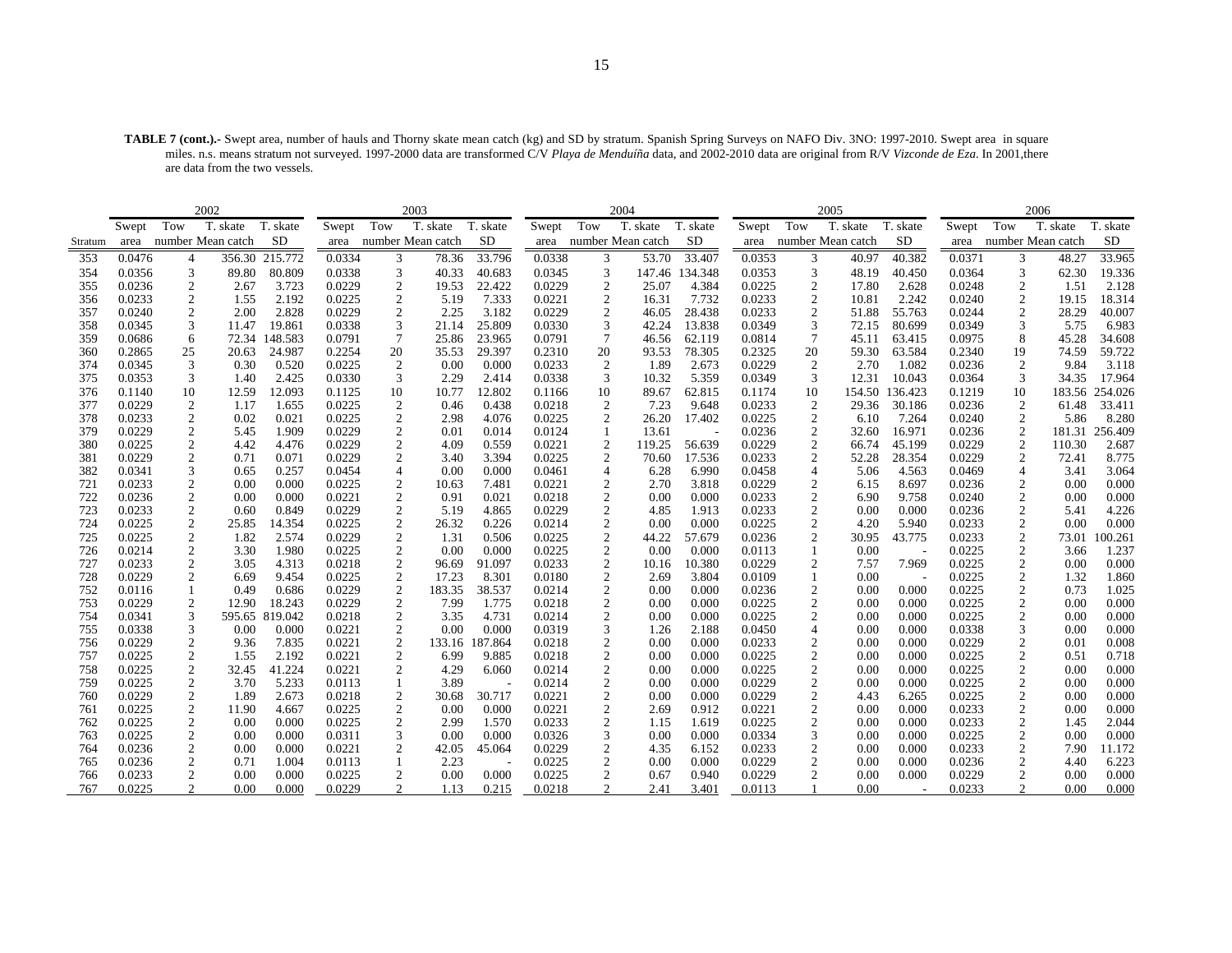**TABLE 7 (cont.).-** Swept area, number of hauls and Thorny skate mean catch (kg) and SD by stratum. Spanish Spring Surveys on NAFO Div. 3NO: 1997-2010. Swept area in square miles. n.s. means stratum not surveyed. 1997-2000 data are transformed C/V *Playa de Menduíña* data, and 2002-2010 data are original from R/V *Vizconde de Eza*. In 2001,there are data from the two vessels.

|         |        |                  | 2007              |           |        |                  | 2008              |           |        |                  | 2009              |           |        |                  | 2010              |           |
|---------|--------|------------------|-------------------|-----------|--------|------------------|-------------------|-----------|--------|------------------|-------------------|-----------|--------|------------------|-------------------|-----------|
|         | Swept  | Tow              | T. skate          | T. skate  | Swept  | Tow              | T. skate          | T. skate  | Swept  | Tow              | T. skate          | T. skate  | Swept  | Tow              | T. skate          | T. skate  |
| Stratum | area   |                  | number Mean catch | <b>SD</b> | area   |                  | number Mean catch | <b>SD</b> | area   |                  | number Mean catch | <b>SD</b> | area   |                  | number Mean catch | <b>SD</b> |
| 353     | 0.0364 | 3                | 23.20             | 8.044     | 0.0341 | 3                | 55.00             | 18.097    | 0.0345 | 3                | 39.40             | 49.720    | 0.0225 | 2                | 32.65             | 38.254    |
| 354     | 0.0364 | 3                | 52.94             | 32.333    | 0.0345 | 3                | 127.21            | 63.410    | 0.0338 | 3                | 53.70             | 35.954    | 0.0225 | $\boldsymbol{2}$ | 20.00             | 2.546     |
| 355     | 0.0240 | $\mathfrak{2}$   | 20.47             | 0.990     | 0.0221 | $\overline{c}$   | 6.00              | 8.485     | 0.0233 | $\mathfrak{2}$   | 10.80             | 0.566     | 0.0229 | $\overline{2}$   | 26.03             | 28.949    |
| 356     | 0.0240 | $\mathfrak{2}$   | 4.02              | 2.461     | 0.0236 | $\mathfrak{2}$   | 10.25             | 14.489    | 0.0229 | $\mathbf{2}$     | 30.59             | 27.174    | 0.0225 | $\overline{2}$   | 21.48             | 24.360    |
| 357     | 0.0360 | 3                | 7.02              | 6.365     | 0.0233 | $\sqrt{2}$       | 10.56             | 9.397     | 0.0116 | $\overline{c}$   | 46.26             | 47.489    | 0.0225 | $\overline{c}$   | 2.10              | 2.970     |
| 358     | 0.0368 | 3                | 76.01             | 65.231    | 0.0345 | 3                | 17.81             | 5.687     | 0.0341 | 3                | 17.42             | 15.082    | 0.0225 | $\overline{2}$   | 21.60             | 30.547    |
| 359     | 0.0855 | $\overline{7}$   | 28.01             | 25.576    | 0.0799 | $\overline{7}$   | 27.28             | 41.820    | 0.0795 | 7                | 36.17             | 56.574    | 0.0705 | 6                | 24.75             | 40.888    |
| 360     | 0.2378 | 20               | 46.42             | 42.247    | 0.2340 | 20               | 40.69             | 26.252    | 0.2273 | 20               | 27.22             | 33.734    | 0.1628 | 14               | 34.64             | 45.576    |
| 374     | 0.0240 | $\overline{c}$   | 0.00              | 0.000     | 0.0233 | $\overline{2}$   | 1.81              | 2.553     | 0.0225 | $\overline{2}$   | 0.00              | 0.000     | 0.0225 | $\overline{2}$   | 1.92              | 2.708     |
| 375     | 0.0364 | 3                | 35.80             | 59.229    | 0.0334 | 3                | 9.01              | 4.406     | 0.0341 | 3                | 5.27              | 5.352     | 0.0364 | 3                | 1.44              | 2.488     |
| 376     | 0.1185 | 10               | 40.71             | 34.911    | 0.1129 | 10               | 70.05             | 51.740    | 0.1133 | 10               | 41.19             | 39.191    | 0.0788 | $\overline{7}$   | 40.33             | 32.789    |
| 377     | 0.0240 | $\mathfrak{2}$   | 1.08              | 1.520     | 0.0233 | $\mathfrak{2}$   | 32.35             | 2.475     | 0.0225 | $\overline{2}$   | 2.44              | 3.444     | 0.0233 | $\overline{2}$   | 7.11              | 4.825     |
| 378     | 0.0233 | $\mathfrak{2}$   | 7.48              | 3.055     | 0.0240 | $\boldsymbol{2}$ | 31.62             | 0.820     | 0.0229 | $\boldsymbol{2}$ | 11.87             | 16.787    | 0.0225 | $\overline{2}$   | 27.23             | 32.145    |
| 379     | 0.0240 | $\boldsymbol{2}$ | 33.71             | 20.209    | 0.0229 | $\sqrt{2}$       | 11.69             | 3.083     | 0.0229 | $\mathbf{2}$     | 15.35             | 21.708    | 0.0229 | $\overline{2}$   | 4.19              | 4.943     |
| 380     | 0.0240 | $\mathfrak{2}$   | 77.10             | 66.320    | 0.0225 | $\overline{2}$   | 92.75             | 74.741    | 0.0229 | $\overline{c}$   | 10.38             | 10.215    | 0.0236 | $\overline{2}$   | 57.37             | 58.611    |
| 381     | 0.0240 | $\mathfrak{2}$   | 5.05              | 7.142     | 0.0229 | $\boldsymbol{2}$ | 16.49             | 20.687    | 0.0229 | $\boldsymbol{2}$ | 0.00              | 0.000     | 0.0244 | $\overline{2}$   | 0.14              | 0.165     |
| 382     | 0.0484 | $\overline{4}$   | 0.00              | 0.000     | 0.0458 | $\overline{4}$   | 0.48              | 0.950     | 0.0450 | 4                | 0.00              | 0.000     | 0.0233 | $\overline{c}$   | 6.79              | 6.520     |
| 721     | 0.0116 |                  | 0.00              |           | 0.0225 | $\overline{2}$   | 0.00              | 0.000     | 0.0229 | $\mathfrak{2}$   | 116.69            | 145.250   | 0.0225 | $\overline{2}$   | 27.81             | 19.219    |
| 722     | 0.0225 | $\mathfrak{2}$   | 3.43              | 4.844     | 0.0206 | $\boldsymbol{2}$ | 14.00             | 19.799    | 0.0225 | $\boldsymbol{2}$ | 1.90              | 2.687     | 0.0225 | $\overline{2}$   | 2.50              | 3.536     |
| 723     | 0.0240 | $\sqrt{2}$       | 13.23             | 10.529    | 0.0225 | $\overline{c}$   | 5.31              | 7.502     | 0.0225 | $\boldsymbol{2}$ | 19.28             | 9.228     | 0.0225 | $\overline{c}$   | 5.46              | 0.438     |
| 724     | 0.0233 | $\overline{c}$   | 7.22              | 10.204    | 0.0221 | $\overline{2}$   | 4.28              | 6.053     | 0.0233 | $\mathfrak{2}$   | 3.40              | 4.808     | 0.0229 | $\overline{c}$   | 10.22             | 14.453    |
| 725     | 0.0225 | $\mathfrak{2}$   | 19.87             | 18.314    | 0.0229 | $\boldsymbol{2}$ | 1.95              | 2.755     | 0.0229 | $\boldsymbol{2}$ | 3.23              | 4.561     | 0.0233 | $\overline{2}$   | 4.61              | 6.495     |
| 726     | 0.0229 | $\boldsymbol{2}$ | 2.11              | 2.984     | 0.0225 | $\sqrt{2}$       | 0.65              | 0.919     | 0.0229 | $\mathfrak{2}$   | 38.98             | 21.107    | 0.0233 | $\overline{c}$   | 7.20              | 1.358     |
| 727     | 0.0240 | $\overline{c}$   | 10.56             | 4.327     | 0.0221 | $\overline{2}$   | 8.49              | 12.007    | 0.0113 |                  | 111.50            |           | 0.0240 | $\overline{2}$   | 28.85             | 16.007    |
| 728     | 0.0225 | $\boldsymbol{2}$ | 12.85             | 14.107    | 0.0221 | $\boldsymbol{2}$ | 1.63              | 2.298     | 0.0229 | $\boldsymbol{2}$ | 53.78             | 27.400    | 0.0240 | $\overline{2}$   | 5.56              | 3.196     |
| 752     | 0.0225 | $\boldsymbol{2}$ | 0.00              | 0.000     | 0.0218 | $\boldsymbol{2}$ | 0.00              | 0.000     | 0.0229 | $\overline{2}$   | 0.00              | 0.000     | 0.0240 | $\overline{2}$   | 0.00              | 0.000     |
| 753     | 0.0225 | $\boldsymbol{2}$ | 0.00              | 0.000     | 0.0221 | $\overline{c}$   | 0.00              | 0.000     | 0.0116 |                  | 0.00              |           | n.s.   | n.s.             | n.s.              | n.s.      |
| 754     | 0.0225 | $\mathfrak{2}$   | 0.00              | 0.000     | 0.0218 | $\overline{c}$   | 0.00              | 0.000     | 0.0113 |                  | 0.00              |           | 0.0225 | $\overline{2}$   | 0.00              | 0.000     |
| 755     | 0.0338 | 3                | 0.00              | 0.000     | 0.0431 | $\overline{4}$   | 0.00              | 0.000     | 0.0116 |                  | 0.00              |           | 0.0120 |                  | 0.00              |           |
| 756     | 0.0225 | $\mathfrak{2}$   | 0.00              | 0.000     | 0.0218 | $\overline{2}$   | 0.00              | 0.000     | 0.0225 | $\mathfrak{2}$   | 2.46              | 3.479     | 0.0225 | $\overline{2}$   | 1.73              | 2.447     |
| 757     | 0.0229 | $\mathfrak{2}$   | 0.00              | 0.000     | 0.0221 | $\overline{c}$   | 0.00              | 0.000     | 0.0229 | $\mathfrak{2}$   | 0.00              | 0.000     | 0.0221 | $\overline{2}$   | 0.00              | 0.000     |
| 758     | 0.0225 | $\mathfrak{2}$   | 0.00              | 0.000     | 0.0218 | $\boldsymbol{2}$ | 0.00              | 0.000     | 0.0225 | $\overline{2}$   | 0.00              | 0.000     | 0.0225 | $\overline{2}$   | 0.00              | 0.000     |
| 759     | n.s.   | n.s.             | n.s.              | n.s.      | 0.0221 | $\overline{2}$   | 0.00              | 0.000     | 0.0113 |                  | 0.00              |           | 0.0225 | $\overline{2}$   | 0.00              | 0.000     |
| 760     | 0.0233 | $\mathfrak{2}$   | 1.65              | 2.333     | 0.0225 | $\mathfrak{2}$   | 0.00              | 0.000     | 0.0229 | $\mathfrak{2}$   | 2.92              | 4.130     | 0.0225 | $\overline{c}$   | 2.70              | 3.818     |
| 761     | 0.0225 | $\mathfrak{2}$   | 0.00              | 0.000     | 0.0214 | $\mathbf{2}$     | 0.00              | 0.000     | 0.0225 | $\mathfrak{2}$   | 0.00              | 0.000     | 0.0229 | $\overline{2}$   | 2.80              | 3.960     |
| 762     | n.s.   | n.s.             | n.s.              | n.s.      | 0.0214 | $\overline{2}$   | 0.00              | 0.000     | 0.0225 | $\overline{2}$   | 0.00              | 0.000     | 0.0229 | $\overline{2}$   | 0.00              | 0.000     |
| 763     | n.s.   | n.s.             | n.s.              | n.s.      | 0.0311 | 3                | 0.00              | 0.000     | n.s.   | n.s.             | n.s.              | n.s.      | n.s.   | n.s.             | n.s.              | n.s.      |
| 764     | 0.0225 | $\overline{c}$   | 0.00              | 0.000     | 0.0221 | $\overline{c}$   | 0.00              | 0.000     | 0.0116 | -1               | 0.00              |           | n.s.   | n.s.             | n.s.              | n.s.      |
| 765     | 0.0225 | $\overline{2}$   | 3.92              | 5.537     | 0.0214 | $\overline{2}$   | 1.70              | 2.404     | 0.0225 | $\overline{2}$   | 0.00              | 0.000     | 0.0225 | $\overline{2}$   | 0.00              | 0.000     |
| 766     | n.s.   | n.s.             | n.s.              | n.s.      | 0.0218 | 2                | 0.00              | 0.000     | 0.0225 | $\overline{2}$   | 0.00              | 0.000     | 0.0225 | $\overline{c}$   | 0.00              | 0.000     |
| 767     | n.s.   | n.s.             | n.s.              | n.s.      | 0.0214 | 2                | 0.00              | 0.000     | n.s.   | n.s.             | n.s.              | n.s.      | n.s.   | n.s.             | n.s.              | n.s.      |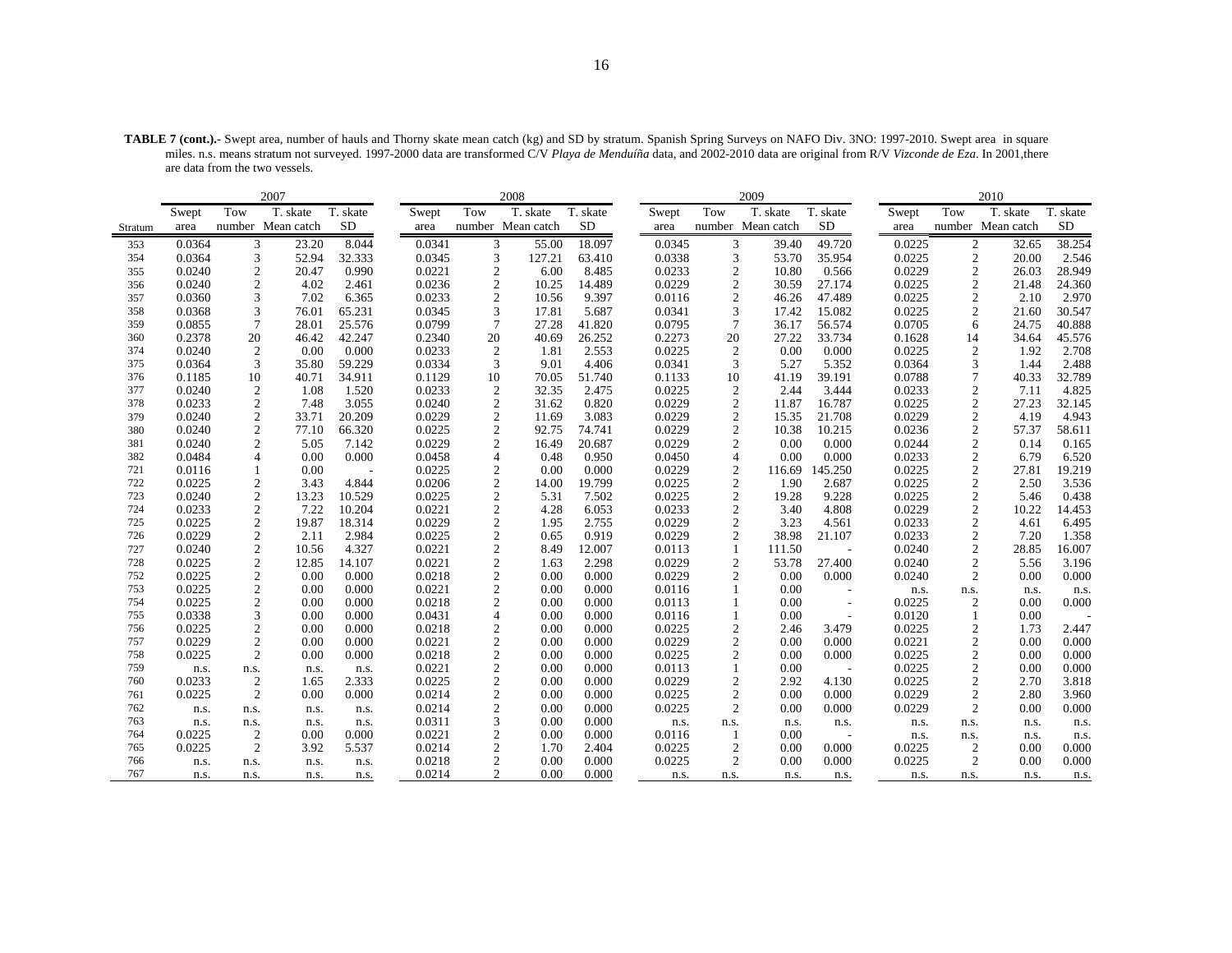**TABLE 8.-** Stratified mean catches (Kg) by stratum and year and SD by year of Thorny skate (1997-2010). n.s. means stratum not surveyed. 1997-2000 data are transformed C/V *Playa de Menduíña* data. 2002-2010 data are original from R/V *Vizconde de Eza*. In 2001, there are data from the two vessels.

| Stratum        | 1997     | 1998     | 1999      | 2000      | 2001      | 2002      | 2003     | 2004      | 2005      | 2006      | 2007      | 2008      | 2009     | 2010     |
|----------------|----------|----------|-----------|-----------|-----------|-----------|----------|-----------|-----------|-----------|-----------|-----------|----------|----------|
| 353            | 1669.97  | 7010.90  | 85905.05  | 40337.51  | 94661.10  | 95844.70  | 21079.74 | 14444.04  | 11021.83  | 12983.73  | 6241.70   | 14795.00  | 10598.60 | 8782.85  |
| 354            | 295.14   | 16784.41 | 4970.54   | 20279.74  | 16637.80  | 22090.80  | 9922.00  | 36275.57  | 11854.08  | 15324.98  | 13024.06  | 31294.48  | 13210.53 | 4920.00  |
| 355            | 2012.42  | 254.06   | 917.88    | 2452.15   | 1524.40   | 197.40    | 1444.85  | 1855.18   | 1317.05   | 111.37    | 1514.78   | 444.00    | 799.20   | 1926.22  |
| 356            | 127.82   | 32.39    | 72.76     | 104.05    | 13.63     | 72.85     | 243.70   | 766.45    | 507.84    | 900.05    | 188.94    | 481.52    | 1437.50  | 1009.33  |
| 357            | 216.74   | 276.48   | 488.38    | $0.00\,$  | 385.40    | 328.00    | 369.00   | 7551.46   | 8508.73   | 4639.40   | 1151.83   | 1731.02   | 7586.64  | 344.40   |
| 358            | 351.96   | 223.34   | 632.19    | 3484.89   | 910.50    | 2580.00   | 4755.75  | 9504.23   | 16232.63  | 1293.75   | 17102.25  | 4006.43   | 3918.45  | 4860.00  |
| 359            | 3142.88  | 3339.74  | 5577.75   | 30200.14  | 6505.05   | 30455.91  | 10885.26 | 19600.14  | 18990.11  | 19063.93  | 11792.21  | 11486.26  | 15225.47 | 10419.47 |
| 360            | 28142.65 | 49941.51 | 188345.34 | 367770.68 | 188311.70 | 57415.52  | 98885.56 | 260307.63 | 165039.55 | 207581.48 | 129182.27 | 113253.49 | 75746.30 | 96404.31 |
| 374            | 490.16   | 87.78    | 1264.01   | 151.68    | 156.22    | 64.20     | 0.00     | 404.46    | 576.73    | 2104.69   | 0.00      | 386.27    | 0.00     | 409.81   |
| 375            | 226.76   | 533.56   | 1780.76   | 942.07    | 137.31    | 379.40    | 619.69   | 2796.27   | 3336.91   | 9307.95   | 9702.70   | 2442.61   | 1427.27  | 389.34   |
| 376            | 20225.18 | 32095.39 | 101299.43 | 91833.65  | 30244.45  | 16788.39  | 14361.84 | 119622.45 | 206104.33 | 244867.71 | 54306.47  | 93444.70  | 54943.46 | 53800.22 |
| 377            | 127.98   | 31.99    | 103.98    | 56.97     | 569.50    | 117.05    | 46.00    | 723.25    | 2935.50   | 6147.50   | 107.50    | 3235.00   | 243.50   | 711.20   |
| 378            | 287.36   | 287.36   | 1156.26   | 769.70    | 22.24     | 2.09      | 413.87   | 3641.11   | 847.41    | 813.85    | 1039.72   | 4395.18   | 1649.93  | 3784.97  |
| 379            | 57.26    | 179.13   | 80.48     | 116.74    | 0.00      | 577.70    | 1.06     | 1442.66   | 3455.60   | 19218.70  | 3573.26   | 1239.14   | 1627.10  | 443.61   |
| 380            | 121.68   | 432.36   | 380.38    | 121.44    | 129.94    | 423.84    | 392.16   | 11448.00  | 6406.99   | 10588.80  | 7401.12   | 8904.00   | 996.19   | 5507.95  |
| 381            | 887.94   | 1102.17  | 148.85    | 567.92    | 106.50    | 102.24    | 489.60   | 10166.40  | 7528.46   | 10426.32  | 727.20    | 2374.27   | 0.00     | 19.51    |
| 382            | 220.75   | 350.60   | 1522.42   | 1838.77   | 607.79    | 224.32    | 0.00     | 2153.18   | 1734.72   | 1167.92   | 0.00      | 162.93    | 0.00     | 2328.97  |
| 721            | 148.37   | 531.10   | 75.19     | 425.20    | 0.00      | $0.00\,$  | 690.95   | 175.50    | 399.75    | 0.00      | 0.00      | 0.00      | 7585.01  | 1807.65  |
| 722            | 633.11   | 3220.86  | 906.51    | 1158.73   | 848.40    | $0.00\,$  | 76.02    | 0.00      | 579.60    | 0.00      | 287.70    | 1176.00   | 159.60   | 210.00   |
| 723            | 979.42   | 406.26   | 584.98    | 627.32    | 372.00    | 93.00     | 804.45   | 752.22    | 0.00      | 838.78    | 2049.88   | 822.28    | 2987.63  | 846.30   |
| 724            | 254.82   | 1524.34  | 1219.17   | 288.39    | 8355.12   | 3205.40   | 3263.68  | $0.00\,$  | 520.80    | $0.00\,$  | 894.66    | 530.72    | 421.60   | 1267.28  |
| 725            | 28.43    | 408.29   | 381.16    | 431.94    | 200.22    | 191.10    | 137.81   | 4642.58   | 3250.12   | 7665.53   | 2086.35   | 204.54    | 338.63   | 483.79   |
| 726            | n.s.     | 18.61    | 63.79     | 697.27    | 95.29     | 237.60    | 0.00     | 0.00      | 0.00      | 263.16    | 151.92    | 46.80     | 2806.20  | 518.40   |
| 727            | 323.68   | 577.66   | 271.70    | 56.11     | 61.43     | 292.80    | 9281.76  | 975.36    | 726.24    | 0.00      | 1013.76   | 815.04    | 10704.00 | 2769.46  |
| 728            | 113.26   | 364.73   | 382.97    | 143.97    | 128.62    | 521.43    | 1343.94  | 209.82    | 0.00      | 102.57    | 1001.91   | 126.75    | 4194.45  | 433.68   |
| 752            | 556.95   | 7679.60  | 293.39    | 157.17    | 1170.32   | 63.54     | 24018.85 | 0.00      | 0.00      | 94.98     | 0.00      | 0.00      | 0.00     | 0.00     |
| 753            | 1871.36  | 553.60   | 2364.16   | 416.05    | 1808.52   | 1780.20   | 1101.93  | 0.00      | 0.00      | 0.00      | 0.00      | 0.00      | 0.00     | n.s.     |
| 754            | 8157.59  | 20204.97 | 2999.07   | 9892.06   | 17777.36  | 107217.00 | 602.10   | 0.00      | 0.00      | 0.00      | 0.00      | 0.00      | 0.00     | 0.00     |
| 755            | n.s.     | 3017.84  | 0.00      | 1054.11   | 54.48     | 0.00      | 0.00     | 486.38    | 0.00      | 0.00      | $0.00\,$  | 0.00      | 0.00     | 0.00     |
| 756            | 1404.41  | 6429.24  | 1636.83   | 372.60    | 711.08    | 945.36    | 13449.16 | 0.00      | 0.00      | 0.61      | 0.00      | 0.00      | 248.46   | 174.73   |
| 757            | 3333.76  | 6873.20  | 1095.75   | 5660.73   | 1540.20   | 158.10    | 712.98   | 0.00      | 0.00      | 51.77     | 0.00      | 0.00      | 0.00     | 0.00     |
| 758            | 5201.49  | 23360.86 | 11631.70  | 5530.78   | 18262.55  | 3212.55   | 424.22   | 0.00      | 0.00      | 0.00      | 0.00      | 0.00      | 0.00     | 0.00     |
| 759            | n.s.     | 14493.27 | 54.38     | 5316.60   | 626.68    | 469.90    | 494.03   | 0.00      | 0.00      | 0.00      | n.s.      | 0.00      | 0.00     | 0.00     |
| 760            | 0.00     | 1036.58  | 1417.48   | 1997.36   | 995.61    | 291.06    | 4724.72  | 0.00      | 682.22    | 0.00      | 254.10    | 0.00      | 449.68   | 415.80   |
| 761            | 10133.38 | 3013.25  | 121.20    | 1744.82   | 11388.60  | 2034.90   | 0.00     | 459.14    | 0.00      | $0.00\,$  | $0.00\,$  | 0.00      | 0.00     | 478.80   |
| 762            | 10763.16 | 1111.32  | 1755.68   | 1173.93   | 0.00      | 0.00      | 633.88   | 242.74    | 0.00      | 306.34    | n.s.      | 0.00      | 0.00     | 0.00     |
| 763            | n.s.     | $0.00\,$ | 0.00      | $0.00\,$  | 0.00      | $0.00\,$  | 0.00     | 0.00      | 0.00      | 0.00      | n.s.      | 0.00      | n.s.     | n.s.     |
| 764            | 1484.03  | 1246.54  | 0.00      | 0.00      | 245.00    | 0.00      | 4204.50  | 435.00    | 0.00      | 790.00    | 0.00      | 0.00      | 0.00     | n.s.     |
| 765            | 1844.78  | 1498.40  | 0.00      | 167.85    | 128.17    | 88.04     | 276.52   | 0.00      | 0.00      | 545.60    | 485.46    | 210.80    | 0.00     | 0.00     |
| 766            | 2192.53  | 73.89    | 0.00      | 0.00      | 0.00      | 0.00      | 0.00     | 95.76     | 0.00      | 0.00      | n.s.      | 0.00      | 0.00     | 0.00     |
| 767            | n.s.     | 446.89   | 0.00      | $0.00\,$  | 0.00      | 0.00      | 178.22   | 379.99    | 0.00      | 0.00      | n.s.      | 0.00      | n.s.     | n.s.     |
| <b>TOTAL</b>   | 108029   | 211054   | 421902    | 598341    | 405693    | 348466    | 230330   | 511557    | 472557    | 577201    | 265282    | 298009    | 219305   | 205468   |
| $\overline{Y}$ | 11.57    | 20.41    | 40.79     | 57.86     | 39.23     | 33.69     | 22.27    | 49.46     | 45.69     | 55.81     | 28.10     | 28.82     | 22.10    | 21.22    |
| S.D.           | 1.74     | 3.26     | 4.32      | 9.12      | 6.99      | 10.91     | 2.57     | 5.82      | 7.00      | 11.22     | 3.57      | 2.92      | 3.13     | 4.11     |
|                |          |          |           |           |           |           |          |           |           |           |           |           |          |          |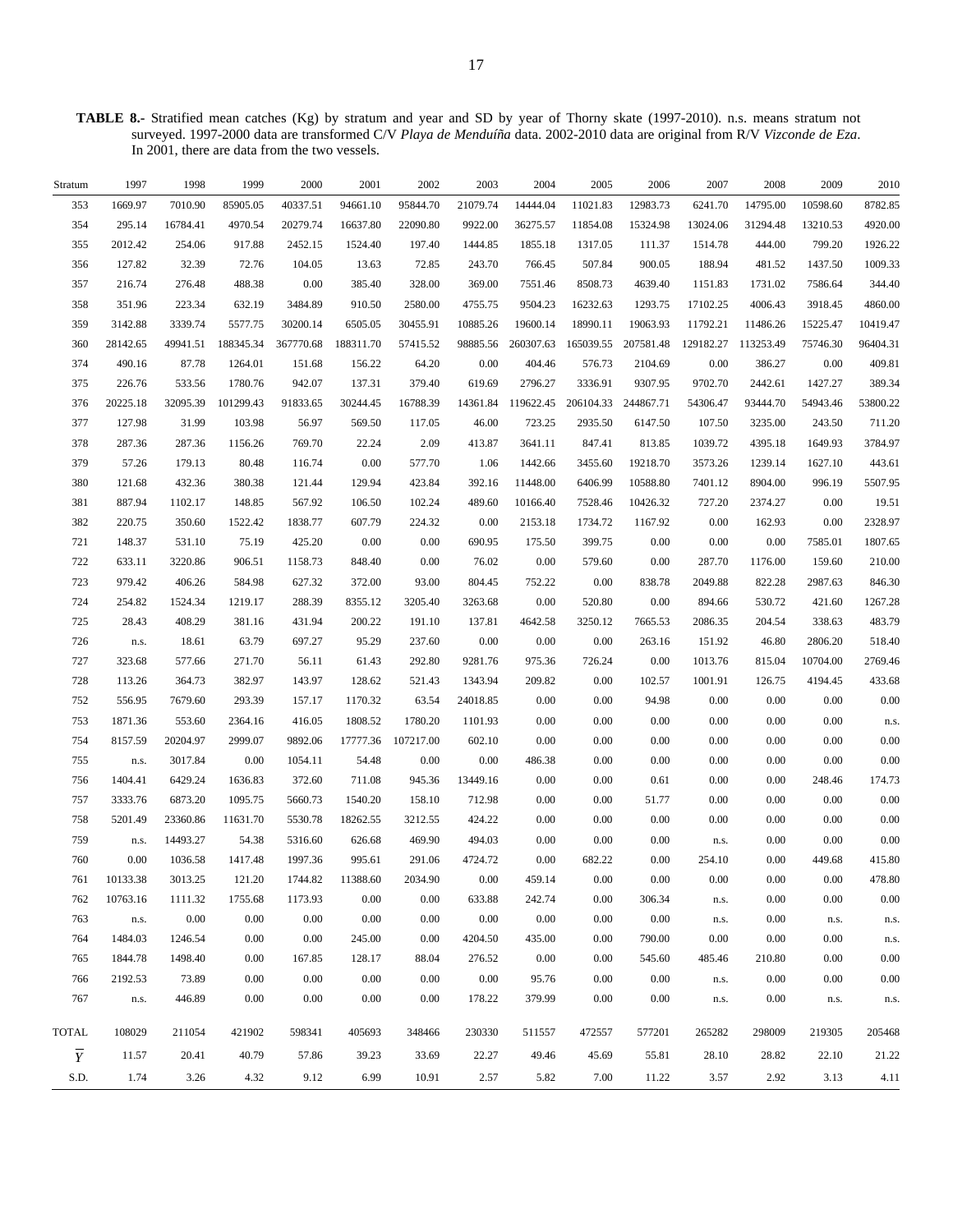**TABLE 9.-** Survey estimates (by the swept area method) of Thorny skate biomass (t) and SD by stratum and year on NAFO Div. 3NO. n.s. means stratum not surveyed. 1997-2000 data are transformed C/V Playa de Menduíña data. 2002-2010 data are original from R/V Vizconde de Eza. In 2001, there are data from the two vessels.

| Stratum      | 1997             | 1998             | 1999             | 2000           | 2001             | 2002             | 2003             | 2004             | 2005             | 2006             | 2007             | 2008             | 2009           | 2010             |
|--------------|------------------|------------------|------------------|----------------|------------------|------------------|------------------|------------------|------------------|------------------|------------------|------------------|----------------|------------------|
| 353          | 139              | 603              | 7159             | 3397           | 8321             | 8050             | 1895             | 1284             | 938              | 1049             | 515              | 1301             | 922            | 781              |
| 354          | 25               | 1413             | 457              | 1708           | 1479             | 1860             | 882              | 3154             | 1009             | 1264             | 1074             | 2721             | 1174           | 437              |
| 355          | 173              | 23               | 80               | 211            | 127              | 17               | 126              | 162              | 117              | 9                | 126              | 40               | 69             | 168              |
| 356          | 11               | $\mathfrak{Z}$   | 6                | 9              | $\mathbf{1}$     | 6                | 22               | 69               | 44               | 75               | 16               | 41               | 126            | 90               |
| 357          | 20               | 23               | 41               | $\overline{0}$ | 32               | 27               | 32               | 660              | 732              | 381              | 96               | 149              | 1305           | 31               |
| 358          | 31               | 19               | 54               | 306            | 79               | 224              | 423              | 864              | 1396             | 111              | 1396             | 348              | 344            | 432              |
| 359          | 273              | 287              | 460              | 2577           | 567              | 2663             | 963              | 1734             | 1634             | 1564             | 965              | 1007             | 1347           | 887              |
| 360          | 2399             | 4307             | 15392            | 30696          | 15548            | 5010             | 8775             | 22537            | 14197            | 16855            | 10867            | 9680             | 6666           | 8293             |
| 374          | 42               | $\overline{7}$   | 104              | 13             | 13               | 6                | $\boldsymbol{0}$ | 35               | 50               | 178              | $\mathbf{0}$     | 33               | $\mathbf{0}$   | 36               |
| 375          | 20               | 46               | 151              | 77             | 12               | 32               | 56               | 249              | 287              | 768              | 800              | 220              | 125            | 32               |
| 376          | 1789             | 2779             | 8312             | 7653           | 2618             | 1473             | 1277             | 10257            | 17559            | 20092            | 4583             | 8279             | 4852           | 4782             |
| 377          | 11               | $\mathfrak{Z}$   | 9                | 5              | 50               | 10               | $\overline{4}$   | 67               | 253              | 520              | 9                | 278              | 22             | 61               |
| 378          | 27               | 25               | 101              | 66             | $\mathfrak{2}$   | $\overline{0}$   | 37               | 324              | 75               | 68               | 89               | 366              | 144            | 336              |
| 379          | 6                | 15               | $\tau$           | 10             | $\mathbf{0}$     | 51               | $\boldsymbol{0}$ | 117              | 293              | 1627             | 298              | 108              | 142            | 39               |
| 380          | 12               | 38               | 32               | 10             | 13               | 38               | 34               | 1035             | 560              | 926              | 617              | 791              | 87             | 466              |
| 381          | 80               | 96               | 13               | 48             | 9                | 9                | 43               | 904              | 648              | 912              | 61               | 208              | $\overline{0}$ | $\overline{2}$   |
| 382          | 19               | 31               | 126              | 147            | 52               | 20               | $\boldsymbol{0}$ | 187              | 152              | 100              | $\mathbf{0}$     | 14               | $\mathbf{0}$   | 200              |
| 721          | 13               | 52               | 6                | 36             | $\mathbf{0}$     | $\boldsymbol{0}$ | 61               | 16               | 35               | $\boldsymbol{0}$ | $\boldsymbol{0}$ | $\boldsymbol{0}$ | 663            | 161              |
| 722          | 59               | 301              | 79               | 107            | 73               | $\overline{0}$   | $\tau$           | $\boldsymbol{0}$ | 50               | $\boldsymbol{0}$ | 26               | 114              | 14             | 19               |
| 723          | 93               | 35               | 51               | 51             | 31               | 8                | 70               | 66               | $\mathbf{0}$     | 71               | 171              | 73               | 266            | 75               |
| 724          | 23               | 148              | 108              | 25             | 711              | 285              | 290              | $\boldsymbol{0}$ | 46               | $\boldsymbol{0}$ | 77               | 48               | 36             | 111              |
| 725          | 3                | 47               | 33               | 41             | 17               | 17               | 12               | 413              | $275\,$          | 659              | 185              | 18               | 30             | 42               |
| 726          | n.s.             | 2                | 6                | 63             | 8                | $22\,$           | $\mathbf{0}$     | $\mathbf{0}$     | $\mathbf{0}$     | 23               | 13               | $\overline{4}$   | 245            | 45               |
| 727          | 35               | 50               | 23               | 5              | 5                | 25               | 853              | 84               | 63               | $\boldsymbol{0}$ | 84               | 74               | 951            | 231              |
| 728          | 11               | 35               | 33               | 14             | 11               | 46               | 119              | 23               | $\mathbf{0}$     | 9                | 89               | 11               | 367            | 36               |
| 752          | 51               | 671              | 25               | 15             | 111              | 6                | 2100             | $\mathbf{0}$     | $\mathbf{0}$     | $\,$ 8 $\,$      | $\mathbf{0}$     | $\boldsymbol{0}$ | $\overline{0}$ | $\overline{0}$   |
| 753          | 175              | 51               | 207              | 38             | 169              | 156              | 96               | $\boldsymbol{0}$ | $\boldsymbol{0}$ | $\boldsymbol{0}$ | $\mathbf{0}$     | $\boldsymbol{0}$ | $\overline{0}$ | n.s.             |
| 754          | 742              | 1924             | 291              | 1015           | 1822             | 9374             | 55               | $\boldsymbol{0}$ | $\mathbf{0}$     | $\boldsymbol{0}$ | $\overline{0}$   | $\boldsymbol{0}$ | $\overline{0}$ | $\mathbf{0}$     |
| 755          | n.s.             | 293              | $\mathbf{0}$     | 98             | 5                | $\mathbf{0}$     | $\boldsymbol{0}$ | 46               | $\mathbf{0}$     | $\boldsymbol{0}$ | $\mathbf{0}$     | $\boldsymbol{0}$ | $\mathbf{0}$   | $\overline{0}$   |
| 756          | 129              | 571              | 145              | 37             | 62               | 83               | 1216             | $\boldsymbol{0}$ | $\boldsymbol{0}$ | $\boldsymbol{0}$ | $\overline{0}$   | $\boldsymbol{0}$ | 22             | 16               |
| 757          | 329              | 666              | 94               | 530            | 132              | 14               | 64               | $\boldsymbol{0}$ | $\theta$         | 5                | $\theta$         | $\boldsymbol{0}$ | $\theta$       | $\mathbf{0}$     |
| 758          | 487              | 2148             | 1088             | 527            | 1679             | 286              | 38               | $\boldsymbol{0}$ | $\mathbf{0}$     | $\boldsymbol{0}$ | $\overline{0}$   | $\boldsymbol{0}$ | $\overline{0}$ | $\overline{0}$   |
| 759          | n.s.             | 1356             | 5                | 506            | 57               | 42               | 44               | $\boldsymbol{0}$ | $\mathbf{0}$     | $\boldsymbol{0}$ | n.s.             | $\boldsymbol{0}$ | $\mathbf{0}$   | $\boldsymbol{0}$ |
| 760          | $\boldsymbol{0}$ | 97               | 126              | 190            | 87               | 25               | 434              | $\boldsymbol{0}$ | 60               | $\overline{0}$   | 22               | $\overline{0}$   | 39             | 37               |
| 761          | 965              | 292              | 12               | 158            | 1012             | 181              | $\boldsymbol{0}$ | 42               | $\overline{0}$   | $\boldsymbol{0}$ | $\mathbf{0}$     | $\boldsymbol{0}$ | $\mathbf{0}$   | 42               |
| 762          | 1050             | 108              | 167              | 116            | $\boldsymbol{0}$ | $\boldsymbol{0}$ | 56               | 21               | $\boldsymbol{0}$ | 26               | n.s.             | $\boldsymbol{0}$ | $\Omega$       | $\boldsymbol{0}$ |
| 763          | n.s.             | $\boldsymbol{0}$ | $\boldsymbol{0}$ | $\overline{0}$ | $\overline{0}$   | $\overline{0}$   | $\overline{0}$   | $\boldsymbol{0}$ | $\theta$         | $\boldsymbol{0}$ | n.s.             | $\boldsymbol{0}$ | n.s.           | n.s.             |
| 764          | 144              | 115              | $\boldsymbol{0}$ | $\mathbf{0}$   | 20               | $\boldsymbol{0}$ | 380              | 38               | $\mathbf{0}$     | 68               | $\mathbf{0}$     | $\boldsymbol{0}$ | $\mathbf{0}$   | n.s.             |
| 765          | 179              | 143              | $\mathbf{0}$     | 17             | 12               | 7                | 25               | $\boldsymbol{0}$ | $\overline{0}$   | 46               | 43               | 20               | $\theta$       | $\boldsymbol{0}$ |
| 766          | 214              | 8                | $\overline{0}$   | $\overline{0}$ | $\overline{0}$   | $\mathbf{0}$     | $\boldsymbol{0}$ | 9                | $\mathbf{0}$     | $\boldsymbol{0}$ | n.s.             | $\boldsymbol{0}$ | $\overline{0}$ | $\mathbf{0}$     |
| 767          | n.s.             | 40               | $\overline{0}$   | $\overline{0}$ | $\mathbf{0}$     | $\boldsymbol{0}$ | 16               | 35               | $\mathbf{0}$     | $\boldsymbol{0}$ | n.s.             | $\boldsymbol{0}$ | n.s.           | n.s.             |
| <b>TOTAL</b> | 9779             | 18875            | 35004            | 50521          | 34948            | 30072            | 20508            | 44429            | 40473            | 47415            | 22223            | 25946            | 19959          | 17887            |
| S.D.         | 1544             | 3114             | 3736             | 7991           | 10687            | 9699             | 2371             | 5281             | 6171             | 9207             | 2898             | 2641             | 2745           | 3539             |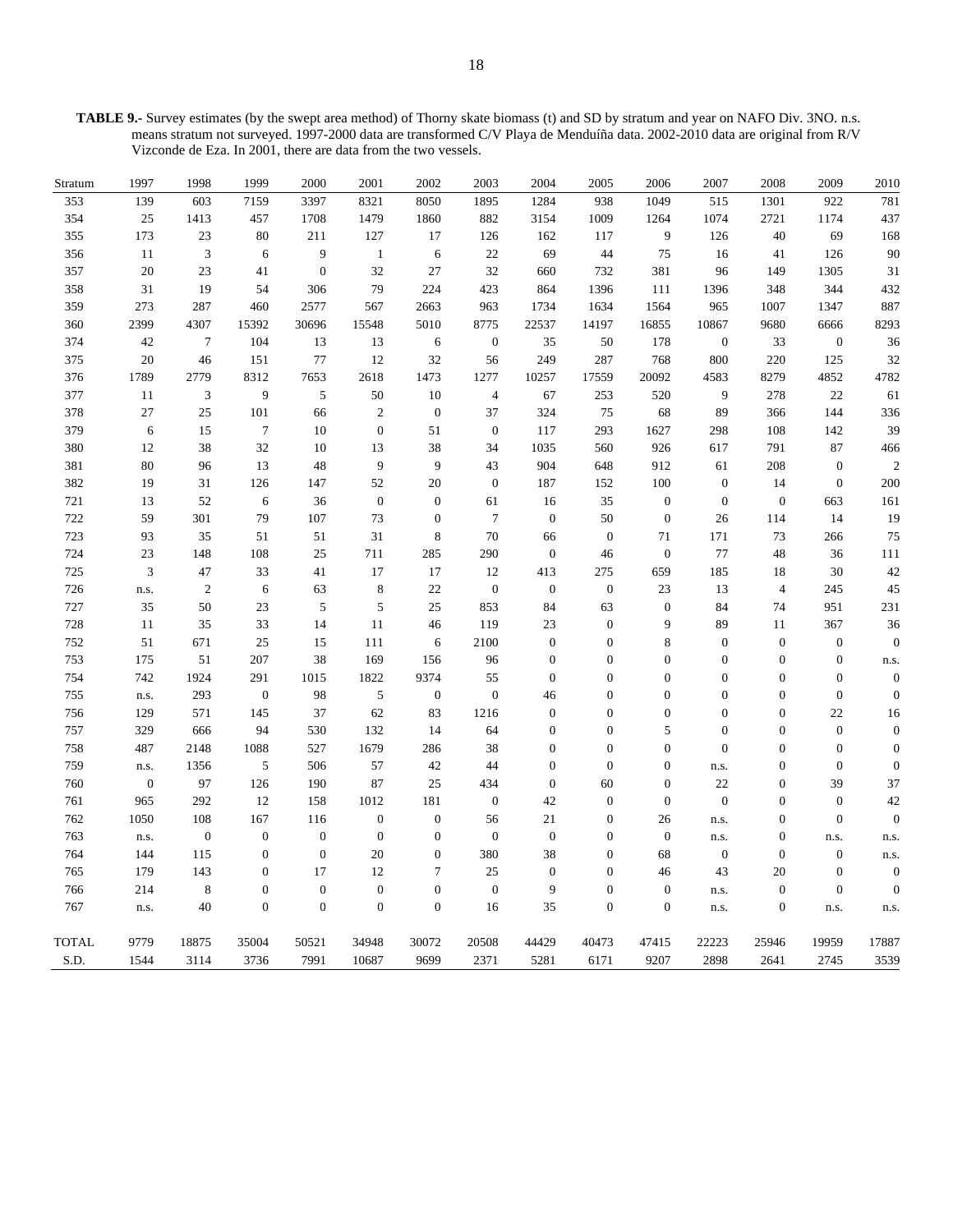**TABLE 10.-** Length weight relationships in the calculation of Thorny skate biomass. The equation is  $Weight = a(l+0.5)^{b}$ . Spanish Spring Surveys on NAFO Div. 3NO: 1997-2010. To calculate the parameters for the indeterminate individuals, we used the total data (males + females + indeterminate individuals). *E* means Error.

|                |              | 1997          | 1998          | 1999          | 2000          | 2001          | 2002          | 2003          | 2004          | 2005                      | 2006                      | 2007          | 2008                                                | 2009                        | 2010          |
|----------------|--------------|---------------|---------------|---------------|---------------|---------------|---------------|---------------|---------------|---------------------------|---------------------------|---------------|-----------------------------------------------------|-----------------------------|---------------|
| Males          | a            | 0.0069        | 0.0064        | 0.0250        | 0.0506        | 0.0085        | 0.0075        | 0.0079        | 0.0060        | 0.0066                    | 0.0079                    | 0.0091        | 0.0167                                              | 0.0104                      | 0.0083        |
|                |              | $E = 0.202$   | $E = 0.259$   | $E = 0.456$   | $E = 0.192$   | $E = 0.091$   | $E = 0.086$   | $E = 0.101$   | $E = 0.0978$  | $E = 0.0954$              | $E = 0.1133$              | $E = 0.0916$  | $E = 0.2359$ $E = 0.1092$                           |                             | $E = 0.0793$  |
|                | <sub>h</sub> | 3.0921        | 3.1161        | 2.769         | 2.5954        | 3.0171        | 3.0566        | 3.0414        | 3.1122        | 3.0882                    | 3.0399                    | 3.0106        | 2.8671                                              | 2.9701                      | 3.0370        |
|                |              | $E = 0.052$   | $E = 0.075$   | $E = 0.124$   | $E = 0.049$   | $E = 0.022$   | $E = 0.022$   | $E = 0.026$   | $E = 0.0251$  |                           | $E = 0.0246$ $E = 0.0292$ |               | $E = 0.0232$ $E = 0.0605$ $E = 0.0274$ $E = 0.0206$ |                             |               |
|                |              | $R^2 = 0.987$ | $R^2 = 0.986$ | $R^2 = 0.967$ | $R^2 = 0.983$ | $R^2 = 0.998$ | $R^2 = 0.996$ | $R^2 = 0.995$ | $R^2 = 0.996$ | $R^2 = 0.996$             | $R^2 = 0.997$             | $R^2 = 0.996$ |                                                     | $R^2 = 0.985$ $R^2 = 0.995$ | $R^2 = 0.997$ |
|                |              | $N = 107$     | $N = 67$      | $N = 33$      | $N = 199$     | $N = 104$     | $N = 374$     | $N = 426$     | $N = 368$     | $N = 360$                 | $N = 7492$                | $N = 346$     | $N = 350$                                           | $N = 185$                   | $N = 279$     |
| <b>Females</b> | a            | 0.0072        | 0.0098        | 0.0294        | 0.0313        | 0.0073        | 0.0061        | 0.0067        | 0.0071        | 0.0036                    | 0.0104                    | 0.0082        | 0.0062                                              | 0.0103                      | 0.0076        |
|                |              | $E = 0.182$   | $E = 0.169$   | $E = 0.268$   | $E = 0.223$   | $E = 0.119$   | $E = 0.074$   | $E = 0.101$   | $E = 0.1072$  |                           | $E = 0.2213$ $E = 0.2042$ |               | $E = 0.0952$ $E = 0.1131$ $E = 0.2201$              |                             | $E = 0.0807$  |
|                | <sub>b</sub> | 3.0927        | 2.9904        | 2.7383        | 2.7247        | 3.0509        | 3.1115        | 3.0887        | 3.0752        | 3.2435                    | 2.9798                    | 3.0399        | 3.1108                                              | 2.9806                      | 3.0677        |
|                |              | $E = 0.046$   | $E = 0.046$   | $E = 0.072$   | $E = 0.058$   | $E = 0.031$   | $E = 0.019$   | $E = 0.026$   | $E = 0.0281$  | $E = 0.0575$ $E = 0.0534$ |                           |               | $E = 0.0246$ $E = 0.0294$ $E = 0.0563$ $E = 0.0213$ |                             |               |
|                |              | $R^2 = 0.991$ | $R^2 = 0.992$ | $R^2 = 0.985$ | $R^2 = 0.977$ | $R^2 = 0.996$ | $R^2 = 0.997$ | $R^2 = 0.996$ | $R^2 = 0.994$ | $R^2 = 0.980$             | $R^2 = 0.990$             | $R^2 = 0.996$ |                                                     | $R^2 = 0.997$ $R^2 = 0.982$ | $R^2 = 0.997$ |
|                |              | $N = 113$     | $N = 89$      | $N = 53$      | $N = 245$     | $N = 77$      | $N = 425$     | $N = 477$     | $N = 442$     | $N = 396$                 | $N = 583$                 | $N = 423$     | $N = 368$                                           | $N = 193$                   | $N = 276$     |
| Indet.         | a            | 0.0068        | 0.0072        | 0.0267        | 0.0423        | 0.0077        | 0.0066        | 0.0075        | 0.0071        | 0.0057                    | 0.0091                    | 0.0081        | 0.0110                                              | 0.0093                      | 0.0082        |
|                |              | $E = 0.144$   | $E = 0.166$   | $E = 0.205$   | $E = 0.174$   | $E = 0.079$   | $E = 0.068$   | $E = 0.095$   | $E = 0.0091$  |                           | $E = 0.1146$ $E = 0.1258$ |               | $E = 0.0800$ $E = 0.1796$ $E = 0.1144$ $E = 0.0674$ |                             |               |
|                | <sub>b</sub> | 3.099         | 3.073         | 2.7618        | 2.6472        | 3.0411        | 3.0887        | 3.0552        | 3.0730        | 3.1287                    | 3.0086                    | 3.0385        | 2.9684                                              | 3.0029                      | 3.0418        |
|                |              | $E = 0.037$   | $E = 0.046$   | $E = 0.055$   | $E = 0.045$   | $E = 0.020$   | $E = 0.018$   | $E = 0.025$   | $E = 0.0237$  |                           | $E = 0.0298$ $E = 0.0326$ |               | $E = 0.0206$ $E = 0.0468$ $E = 0.0293$ $E = 0.0176$ |                             |               |
|                |              | $R^2 = 0.993$ | $R^2 = 0.991$ | $R^2 = 0.990$ | $R^2 = 0.984$ | $R^2 = 0.998$ | $R^2 = 0.998$ | $R^2 = 0.995$ | $R^2 = 0.996$ | $R^2 = 0.993$             | $R^2 = 0.995$             | $R^2 = 0.997$ |                                                     | $R^2 = 0.991$ $R^2 = 0.994$ | $R^2 = 0.997$ |
|                |              | $N = 220$     | $N = 156$     | $N = 86$      | $N = 444$     | $N = 181$     | $N = 800$     | $N = 903$     | $N = 810$     | $N = 756$                 | $N = 1075$                | $N = 769$     | $N = 178$                                           | $N = 378$                   | $N = 555$     |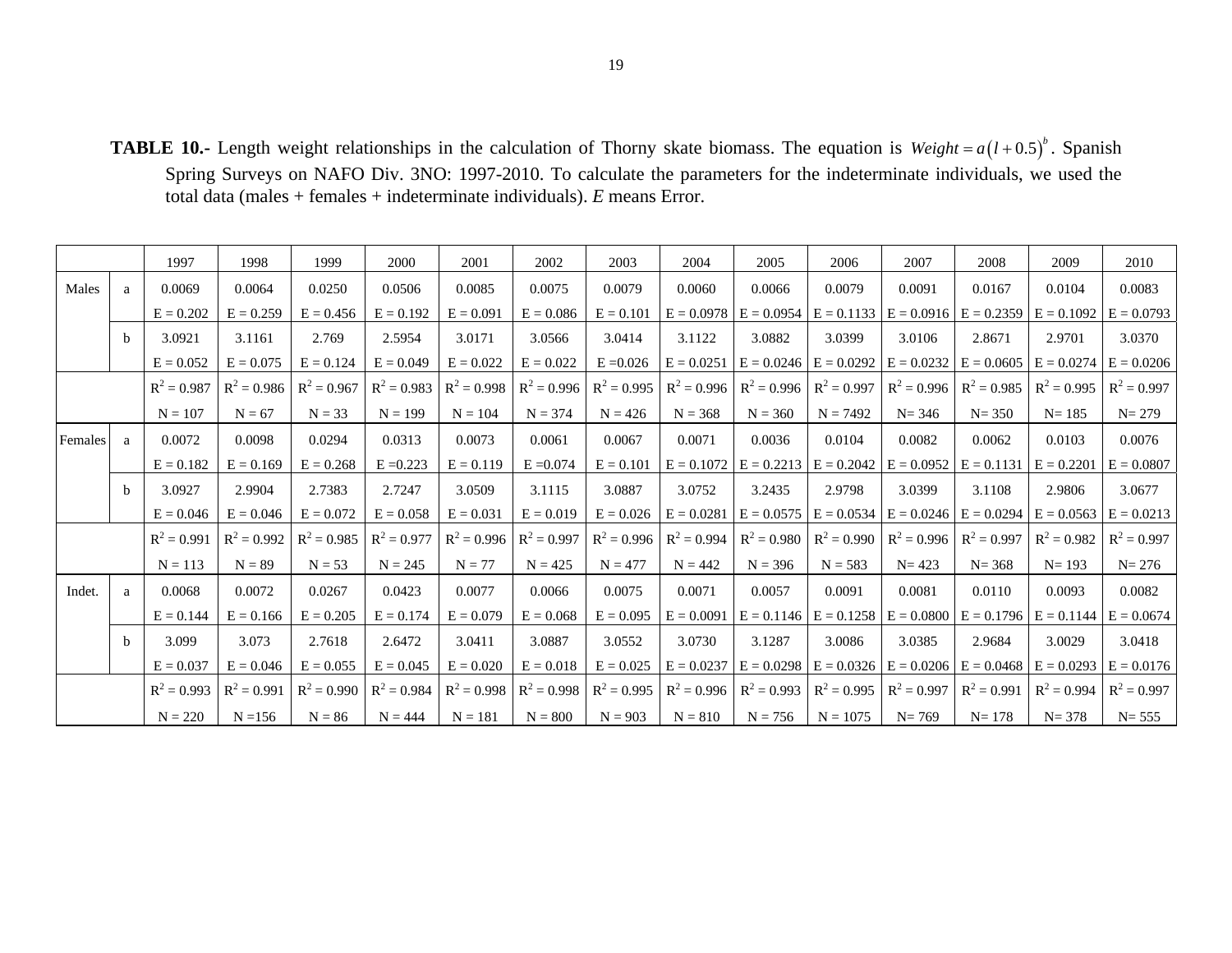**TABLE 11.-** Thorny skate length distribution. Estimated numbers per haul stratified mean catches. Spanish Spring Survey on NAFO 3NO: 1997-2010. Indet. means indeterminate. 1997-2000 data are transformed C/V *Playa de Menduíña* data. 2002-2010 data are original R/V *Vizconde de Eza* data. In 2001, there are data from the two vessels. (\*) indicates untransformed data.

|                             |       | 1997                 |                     |                     |       | 1998                 |                  |              |       | 1999                       |                         |       |                            | 2000                       |                     |       |       | 2001                      |                     |       |
|-----------------------------|-------|----------------------|---------------------|---------------------|-------|----------------------|------------------|--------------|-------|----------------------------|-------------------------|-------|----------------------------|----------------------------|---------------------|-------|-------|---------------------------|---------------------|-------|
| Length $(cm.)$              |       | Males Females Indet. |                     | Total               |       | Males Females Indet. |                  | Total        |       | Males Females Indet. Total |                         |       |                            | Males Females Indet. Total |                     |       |       | Males Females Indet.      |                     | Total |
| 12                          | 0.014 | 0.394                |                     | $0.000 \quad 0.408$ | 0.014 | 0.000                | 0.000            | 0.014        | 0.000 | 0.013                      | 0.006 0.019             |       | 0.006                      | 0.006                      | 0.000               | 0.013 | 0.000 | 0.011                     | 0.000               | 0.011 |
|                             |       |                      |                     |                     |       |                      |                  |              |       |                            |                         |       |                            |                            |                     |       |       |                           |                     |       |
| 14                          | 0.254 | 0.224                |                     | 0.000 0.479         | 0.021 | 0.013                | 0.000            | 0.034        | 0.035 | 0.053                      | 0.006 0.094             |       | 0.037                      | 0.047                      | 0.000 0.083         |       | 0.063 | 0.089                     | 0.000 0.153         |       |
| 16                          | 0.116 | 0.272                |                     | 0.000 0.388         | 0.026 | 0.009                | 0.000            | 0.035        | 0.049 | 0.092                      | 0.006 0.148             |       | 0.271                      | 0.106                      | 0.000 0.377         |       | 0.026 | 0.088                     | 0.000 0.114         |       |
| 18                          | 0.033 | 0.132                |                     | $0.000 \quad 0.165$ | 0.042 | 0.294                | 0.000            | 0.336        | 0.075 | 0.120                      | 0.000 0.195             |       | 0.039                      | 0.065                      | 0.000 0.104         |       | 0.018 | 0.020                     | 0.000 0.038         |       |
| 20                          | 0.331 | 0.112                |                     | $0.000 \quad 0.443$ | 0.164 | 0.030                | 0.000            | 0.193        | 0.094 | 0.115                      | 0.000 0.209             |       | 0.197                      | 0.167                      | 0.000 0.364         |       | 0.033 | 0.010                     | 0.000 0.043         |       |
| 22                          | 0.728 | 0.202                |                     | 0.000 0.930         | 0.337 | 0.886                | 0.000            | 1.223        | 0.115 | 0.091                      | 0.000 0.206             |       | 0.058                      | 0.135                      | 0.000 0.193         |       | 0.008 | 0.042                     | 0.000 0.050         |       |
| 24                          | 0.635 | 0.670                |                     | 0.000 1.305         | 1.239 | 0.171                | 0.000            | 1.410        | 0.176 | 0.073                      | 0.000 0.249             |       | 0.178                      | 0.175                      | 0.000 0.353         |       | 0.000 | 0.037                     | 0.000 0.037         |       |
| 26                          | 0.416 | 0.781                |                     | 0.000 1.197         | 0.314 | 0.238                | 0.000            | 0.552        | 0.305 | 0.240                      | 0.000 0.545             |       | 0.290                      | 0.206                      | 0.000 0.496         |       | 0.045 | 0.019                     | 0.000 0.064         |       |
| 28                          | 0.064 | 0.282                |                     | 0.000 0.346         | 0.217 | 0.268                | 0.000            | 0.485        | 0.143 | 0.321                      | $0.000 \quad 0.464$     |       | 0.217                      | 0.174                      | 0.000 0.391         |       | 0.000 | 0.070                     | 0.000 0.070         |       |
| 30                          | 0.044 | 0.037                |                     | $0.000 \quad 0.080$ | 0.095 | 0.069                | 0.000            | 0.164        | 0.060 | 0.041                      | $0.000 \quad 0.102$     |       | 0.028                      | 0.038                      | 0.000 0.066         |       | 0.023 | 0.040                     | $0.000 \quad 0.063$ |       |
| 32                          | 0.033 | 0.038                | 0.000 0.071         |                     | 0.071 | 0.156                | 0.000            | 0.227        | 0.105 | 0.091                      | $0.000 \quad 0.196$     |       | 0.048                      | 0.054                      | 0.000 0.101         |       | 0.029 | 0.077                     | $0.000 \quad 0.106$ |       |
|                             |       |                      |                     |                     |       |                      |                  |              |       |                            |                         |       |                            |                            |                     |       |       |                           | $0.000 \quad 0.215$ |       |
| 34                          | 0.068 | 0.085                |                     | 0.000 0.153         | 0.190 | 0.217                | 0.000            | 0.407        | 0.165 | 0.112                      | 0.000 0.277             |       | 0.119                      | 0.105                      | 0.000 0.224         |       | 0.075 | 0.140                     |                     |       |
| 36                          | 0.131 | 0.067                |                     | 0.000 0.197         | 0.160 | 0.295                | 0.000            | 0.454        | 0.205 | 0.237                      | 0.000 0.442             |       | 0.170                      | 0.105                      | $0.000 \quad 0.275$ |       | 0.124 | 0.255                     | 0.000 0.379         |       |
| 38                          | 0.086 | 0.141                |                     | 0.000 0.227         | 0.256 | 0.217                | 0.000            | 0.472        | 0.294 | 0.371                      | 0.000 0.665             |       | 0.228                      | 0.265                      | 0.000 0.493         |       | 0.184 | 0.249                     | 0.000 0.434         |       |
| 40                          | 0.123 | 0.058                | 0.000 0.181         |                     | 0.168 | 0.242                | 0.000            | 0.410        | 0.431 | 0.483                      | 0.000 0.914             |       | 0.300                      | 0.322                      | 0.000 0.621         |       | 0.400 | 0.497                     | 0.000 0.897         |       |
| 42                          | 0.092 | 0.097                |                     | 0.000 0.189         | 0.254 | 0.241                | 0.000            | 0.494        | 0.676 | 0.634                      | 0.000 1.310             |       | 0.410                      | 0.498                      | $0.000$ 0.908       |       | 0.343 | 0.372                     | 0.000 0.715         |       |
| 44                          | 0.172 | 0.129                | 0.000 0.301         |                     | 0.291 | 0.191                | 0.000            | 0.482        | 0.737 | 0.720                      | 0.000 1.458             |       | 0.549                      | 0.617                      | 0.000 1.166         |       | 0.396 | 0.575                     | 0.000 0.971         |       |
| 46                          | 0.165 | 0.100                |                     | $0.000 \quad 0.265$ | 0.169 | 0.309                | 0.000            | 0.478        | 0.546 | 0.787                      | 0.010 1.343             |       | 0.629                      | 0.762                      | 0.000 1.391         |       | 0.474 | 0.576                     | 0.000 1.049         |       |
| 48                          | 0.066 | 0.064                |                     | 0.000 0.130         | 0.211 | 0.378                | 0.000            | 0.589        | 0.608 | 0.541                      | 0.000 1.149             |       | 1.035                      | 0.690                      | 0.000               | 1.725 | 0.452 | 0.623                     | 0.000 1.075         |       |
| 50                          | 0.089 | 0.156                |                     | 0.000 0.245         | 0.260 | 0.286                | 0.000            | 0.546        | 0.709 | 0.580                      | 0.000 1.290             |       | 0.745                      | 0.730                      | 0.000 1.475         |       | 0.548 | 0.473                     | $0.000$ 1.021       |       |
| 52                          | 0.098 | 0.181                |                     | 0.000 0.279         | 0.231 | 0.216                | 0.000            | 0.447        | 0.605 | 0.665                      | 0.000 1.270             |       | 0.847                      | 0.726                      | 0.000 1.573         |       | 0.618 | 0.582                     | 0.000 1.199         |       |
|                             |       |                      |                     |                     |       |                      |                  |              |       |                            |                         |       |                            |                            |                     |       |       |                           |                     |       |
| 54                          | 0.064 | 0.118                | $0.000$ $0.182$     |                     | 0.122 | 0.265                | 0.000            | 0.388        | 0.418 | 0.436                      | 0.000 0.854             |       | 0.702                      | 0.623                      | 0.000 1.325         |       | 0.452 | 0.580                     | 0.000 1.032         |       |
| 56                          | 0.078 | 0.139                |                     | 0.000 0.217         | 0.292 | 0.341                | 0.000            | 0.633        | 0.411 | 0.413                      | 0.000 0.824             |       | 0.814                      | 0.849                      | 0.000 1.663         |       | 0.672 | 0.381                     | 0.000 1.053         |       |
| 58                          | 0.055 | 0.071                |                     | $0.000 \quad 0.126$ | 0.186 | 0.211                | 0.000            | 0.397        | 0.378 | 0.379                      | 0.000 0.757             |       | 0.700                      | 0.605                      | 0.000 1.305         |       | 0.377 | 0.448                     | 0.000 0.825         |       |
| 60                          | 0.200 | 0.105                |                     | 0.000 0.305         | 0.222 | 0.290                | 0.000            | 0.512        | 0.523 | 0.523                      | 0.000 1.047             |       | 0.562                      | 0.581                      | 0.000 1.143         |       | 0.342 | 0.434                     | 0.000 0.776         |       |
| 62                          | 0.066 | 0.227                |                     | $0.000 \quad 0.293$ | 0.188 | 0.227                | 0.000            | 0.415        | 0.364 | 0.379                      | 0.000 0.743             |       | 0.548                      | 0.532                      | 0.000 1.080         |       | 0.197 | 0.349                     | 0.000 0.547         |       |
| 64                          | 0.103 | 0.079                |                     | $0.000 \quad 0.182$ | 0.403 | 0.276                | 0.000            | 0.679        | 0.350 | 0.388                      | 0.000 0.739             |       | 0.621                      | 0.600                      | 0.000 1.221         |       | 0.392 | 0.389                     | 0.000 0.781         |       |
| 66                          | 0.116 | 0.206                | 0.000 0.322         |                     | 0.213 | 0.327                | 0.000            | 0.540        | 0.289 | 0.339                      | $0.000 \quad 0.628$     |       | 0.317                      | 0.842                      | 0.000 1.159         |       | 0.233 | 0.561                     | 0.000 0.794         |       |
| 68                          | 0.074 | 0.127                |                     | $0.000 \quad 0.200$ | 0.119 | 0.331                | 0.000            | 0.449        | 0.439 | 0.397                      | 0.000 0.836             |       | 0.387                      | 0.621                      | 0.000 1.008         |       | 0.228 | 0.580                     | 0.000 0.808         |       |
| 70                          | 0.075 | 0.116                |                     | $0.000$ $0.191$     | 0.066 | 0.257                | 0.000            | 0.323        | 0.334 | 0.393                      | $0.000 \quad 0.726$     |       | 0.398                      | 0.799                      | 0.000 1.197         |       | 0.274 | 0.401                     | 0.000 0.675         |       |
| 72                          | 0.040 | 0.079                |                     | 0.000 0.119         | 0.188 | 0.124                | 0.000            | 0.312        | 0.301 | 0.343                      | $0.000 \quad 0.644$     |       | 0.398                      | 0.585                      | 0.000 0.983         |       | 0.218 | 0.438                     | 0.000 0.656         |       |
| 74                          | 0.044 | 0.151                |                     | 0.000 0.195         | 0.187 | 0.125                | 0.000            | 0.312        | 0.179 | 0.268                      | 0.000 0.447             |       | 0.434                      | 0.505                      | 0.000 0.939         |       | 0.327 | 0.342                     | $0.000$ $0.668$     |       |
|                             |       |                      |                     |                     |       |                      |                  |              |       |                            |                         |       |                            |                            |                     |       |       |                           |                     |       |
| 76                          | 0.000 | 0.098                |                     | 0.000 0.098         | 0.085 | 0.058                | 0.000            | 0.144        | 0.288 | 0.192                      | $0.000 \quad 0.480$     |       | 0.373                      | 0.405                      | 0.000 0.778         |       | 0.481 | 0.335                     | $0.000$ $0.816$     |       |
| 78                          | 0.067 | 0.100                |                     | 0.000 0.167         | 0.047 | 0.033                | 0.000            | 0.080        | 0.251 | 0.282                      | 0.000 0.533             |       | 0.317                      | 0.282                      | 0.000 0.599         |       | 0.334 | 0.189                     | 0.000 0.523         |       |
| 80                          | 0.027 | 0.000                |                     | 0.000 0.027         | 0.045 | 0.012                | 0.000            | 0.057        | 0.161 | 0.092                      | 0.000 0.253             |       | 0.209                      | 0.167                      | 0.000 0.377         |       | 0.171 | 0.196                     | 0.000 0.367         |       |
| 82                          | 0.005 | 0.055                |                     | 0.000 0.059         | 0.050 | 0.009                | 0.000            | 0.060        | 0.196 | 0.027                      | 0.000 0.224             |       | 0.166                      | 0.077                      | 0.000 0.243         |       | 0.131 | 0.067                     | $0.000$ $0.198$     |       |
| 84                          | 0.005 | 0.000                |                     | 0.000 0.005         | 0.010 | 0.000                | 0.000            | 0.010        | 0.066 | 0.028                      | 0.000 0.093             |       | 0.109                      | 0.040                      | 0.000 0.149         |       | 0.109 | 0.011                     | $0.000 \quad 0.120$ |       |
| 86                          | 0.029 | 0.000                |                     | 0.000 0.029         | 0.000 | 0.031                | 0.000            | 0.031        | 0.050 | 0.006                      | 0.000 0.056             |       | 0.087                      | 0.066                      | $0.000$ $0.153$     |       | 0.142 | 0.014                     | 0.000 0.157         |       |
| 88                          | 0.000 | 0.000                |                     | $0.000 \quad 0.000$ | 0.000 | 0.000                | 0.000            | 0.000        | 0.009 | 0.000                      | 0.000 0.009             |       | 0.116                      | 0.010                      | $0.000 \quad 0.126$ |       | 0.031 | 0.010                     | 0.000 0.041         |       |
| 90                          | 0.000 | 0.000                |                     | $0.000 \quad 0.000$ | 0.000 | 0.000                | 0.000            | 0.000        | 0.014 | 0.001                      | 0.000 0.015             |       | 0.046                      | 0.000                      | 0.000 0.046         |       | 0.009 | 0.000                     | 0.000 0.009         |       |
| 92                          | 0.000 | 0.000                | $0.000 \quad 0.000$ |                     | 0.000 | 0.000                | 0.000            | 0.000        | 0.017 | 0.003                      | 0.000 0.020             |       | 0.023                      | 0.000                      | $0.000 \quad 0.023$ |       | 0.011 | 0.000                     | 0.000 0.011         |       |
| 94                          | 0.000 | 0.000                |                     | $0.000 \quad 0.000$ | 0.000 | 0.000                | 0.000            | 0.000        |       | 0.000                      | $0.000 \quad 0.000$     |       |                            | 0.000                      | 0.000 0.011         |       | 0.000 | 0.000                     |                     |       |
|                             |       |                      |                     |                     |       |                      |                  |              | 0.000 |                            |                         |       | 0.011                      |                            |                     |       |       |                           | $0.000 \quad 0.000$ |       |
| 96                          | 0.000 | 0.000                |                     | $0.000 \quad 0.000$ | 0.000 | 0.000                | 0.000            | 0.000        | 0.000 | 0.000                      | $0.000 \quad 0.000$     |       | 0.022                      | 0.000                      | $0.000$ $0.022$     |       | 0.000 | 0.000                     | $0.000 \quad 0.000$ |       |
| 98                          | 0.000 | 0.000                |                     | $0.000 \quad 0.000$ | 0.000 | 0.000                | 0.000            | 0.000        | 0.000 | 0.000                      | $0.000 \quad 0.000$     |       | 0.000                      | 0.001                      | $0.000 \quad 0.001$ |       | 0.004 | 0.003                     | $0.000 \quad 0.008$ |       |
| 100                         | 0.000 | 0.000                |                     | $0.000 \quad 0.000$ | 0.000 | 0.004                | 0.000            | 0.004        | 0.000 | 0.000                      | $0.000\ 0.000$          |       | 0.000                      | 0.000                      | $0.000 \quad 0.000$ |       | 0.000 | 0.000                     | $0.000 \quad 0.000$ |       |
| 102                         | 0.000 | 0.000                |                     | $0.000 \quad 0.000$ | 0.000 | 0.000                | 0.000            | 0.000        | 0.000 | 0.000                      | $0.000 \quad 0.000$     |       | 0.000                      | 0.000                      | $0.000 \quad 0.000$ |       | 0.000 | 0.000                     | $0.000 \quad 0.000$ |       |
| 104                         | 0.000 | 0.000                |                     | $0.000 \quad 0.000$ | 0.000 | 0.000                | 0.000            | 0.000        | 0.000 | 0.000                      | $0.000 \quad 0.000$     |       | 0.000                      | 0.000                      | $0.000 \quad 0.000$ |       | 0.000 | 0.000                     | $0.000 \quad 0.000$ |       |
| 106                         | 0.000 | 0.000                |                     | $0.000 \quad 0.000$ | 0.000 | 0.000                | 0.000            | 0.000        | 0.000 | 0.000                      | $0.000 \quad 0.000$     |       | 0.000                      | 0.000                      | $0.000 \quad 0.000$ |       | 0.000 | 0.000                     | $0.000 \quad 0.000$ |       |
| 108                         | 0.000 | 0.000                |                     | $0.000 \quad 0.000$ | 0.000 | 0.000                | 0.000            | 0.000        | 0.000 | 0.000                      | $0.000 \quad 0.000$     |       | 0.000                      | 0.000                      | $0.000 \quad 0.000$ |       | 0.000 | 0.000                     | $0.000 \quad 0.000$ |       |
| 110                         | 0.000 | 0.000                |                     | $0.000 \quad 0.000$ | 0.000 | 0.000                | 0.000            | 0.000        | 0.000 | 0.000                      | $0.000 \quad 0.000$     |       | 0.000                      | 0.000                      | $0.000 \quad 0.000$ |       | 0.000 | 0.000                     | $0.000 \quad 0.000$ |       |
| 112                         | 0.000 | 0.000                |                     | $0.000 \quad 0.000$ | 0.000 | 0.000                | 0.000            | 0.000        | 0.000 | 0.000                      | $0.000 \quad 0.000$     |       | 0.000                      | 0.000                      | 0.000               | 0.000 | 0.000 | 0.000                     | $0.000 \quad 0.000$ |       |
|                             |       |                      |                     |                     |       |                      |                  |              |       |                            |                         |       |                            |                            |                     |       |       |                           |                     |       |
| 114                         | 0.000 | 0.000                |                     | $0.000 \quad 0.000$ | 0.000 | 0.000                | 0.000            | 0.000        | 0.000 | 0.000                      | $0.000 \quad 0.000$     |       | 0.000                      | 0.000                      | $0.000 \quad 0.000$ |       | 0.000 | 0.000                     | $0.000 \quad 0.000$ |       |
| 116                         | 0.000 | 0.000                | $0.000$ $0.000$     |                     | 0.003 | 0.000                | 0.000            | 0.003        | 0.000 | 0.000                      | $0.000 \quad 0.000$     |       | 0.000                      | 0.000                      | $0.000 \quad 0.000$ |       | 0.000 | 0.000                     | $0.000 \quad 0.000$ |       |
| 118                         | 0.000 | 0.000                | $0.000$ $0.000$     |                     | 0.000 | 0.000                | 0.000            | 0.000        | 0.000 |                            | $0.000$ $0.000$ $0.000$ |       | 0.000                      | 0.000                      | $0.000$ $0.000$     |       | 0.000 | 0.000                     | $0.000$ $0.000$     |       |
| 120                         | 0.000 | 0.000                | $0.000$ $0.000$     |                     | 0.000 | 0.000                | 0.000            | 0.000        | 0.000 | 0.000                      | $0.000 \quad 0.000$     |       | 0.000                      | 0.000                      | $0.000 \quad 0.000$ |       | 0.000 | 0.000                     | $0.000 \quad 0.000$ |       |
| 122                         | 0.000 | 0.000                |                     | $0.000$ $0.000$     | 0.000 | 0.000                | 0.000            | 0.000        | 0.000 | 0.000                      | $0.000 \quad 0.000$     |       | 0.000                      | 0.000                      | $0.000 \quad 0.000$ |       | 0.000 | 0.000                     | $0.000 \quad 0.000$ |       |
| 124                         | 0.000 | 0.000                |                     | $0.000 \quad 0.000$ | 0.003 | 0.000                | 0.000            | 0.003        | 0.000 | 0.000                      | $0.000 \quad 0.000$     |       | 0.000                      | 0.000                      | $0.000 \quad 0.000$ |       | 0.000 | 0.000                     | 0.000 0.000         |       |
| 126                         | 0.000 | 0.000                |                     | $0.000 \quad 0.000$ | 0.000 | 0.000                | 0.000            | 0.000        | 0.000 | 0.000                      | $0.000$ $0.000$         |       | 0.000                      | 0.000                      | $0.000 \quad 0.000$ |       | 0.000 | 0.000                     | $0.000 \quad 0.000$ |       |
| 128                         | 0.000 | 0.000                |                     | $0.000 \quad 0.000$ | 0.000 | 0.000                | 0.000            | 0.000        | 0.000 | 0.000                      | $0.000 \quad 0.000$     |       | 0.000                      | 0.000                      | $0.000 \quad 0.000$ |       | 0.000 | 0.000                     | $0.000 \quad 0.000$ |       |
| 130                         | 0.000 | 0.000                | $0.000 \quad 0.000$ |                     | 0.000 | 0.002                | 0.000            | 0.002        | 0.000 | 0.000                      | $0.000\ 0.000$          |       | 0.000                      | 0.000                      | $0.000 \quad 0.000$ |       | 0.000 | 0.000                     | $0.000 \quad 0.000$ |       |
|                             |       |                      |                     |                     |       |                      |                  |              |       |                            |                         |       |                            |                            |                     |       |       |                           |                     |       |
|                             |       |                      |                     |                     |       |                      |                  |              |       |                            |                         |       |                            |                            |                     |       |       |                           |                     |       |
| Total                       | 4.803 | 5.892                |                     | 0.000 10.695        | 7.158 | 7.649                |                  | 0.000 14.808 |       | 11.173 11.271 0.029 22.472 |                         |       | 13.760 14.185 0.000 27.945 |                            |                     |       |       | 8.996 10.572 0.000 19.568 |                     |       |
|                             |       |                      |                     |                     |       |                      |                  |              |       |                            |                         |       |                            |                            |                     |       |       |                           |                     |       |
| $N^{\circ}$ samples $(*)$ : |       |                      |                     | 33                  |       |                      |                  | 33           |       |                            |                         | 88    |                            |                            |                     | 83    |       |                           |                     | 66    |
| $N^{\circ}$ Ind. (*): 404   |       | 425                  | $\boldsymbol{0}$    | 829                 | 723   | 812                  | $\boldsymbol{0}$ | 1535         | 2082  | 2200                       | $\overline{4}$          | 4286  | 2397                       | 2429                       | $\mathbf{0}$        | 4826  | 629   | 632                       | $\boldsymbol{0}$    | 1261  |
| Sampled catch:              |       |                      |                     | 212                 |       |                      |                  | 461          |       |                            |                         | 1526  |                            |                            |                     | 2289  |       |                           |                     | 2777  |
| Range $(*)$ :               |       |                      |                     | 12-87               |       |                      |                  | 13-131       |       |                            |                         | 13-93 |                            |                            |                     | 13-99 |       |                           |                     | 13-99 |
| Total catch:                |       |                      |                     | 1580                |       |                      |                  | 2696         |       |                            |                         | 3672  |                            |                            |                     | 5076  |       |                           |                     | 3413  |
| Total hauls (*):            |       |                      |                     | 128                 |       |                      |                  | 124          |       |                            |                         | 114   |                            |                            |                     | 118   |       |                           |                     | 123   |
|                             |       |                      |                     |                     |       |                      |                  |              |       |                            |                         |       |                            |                            |                     |       |       |                           |                     |       |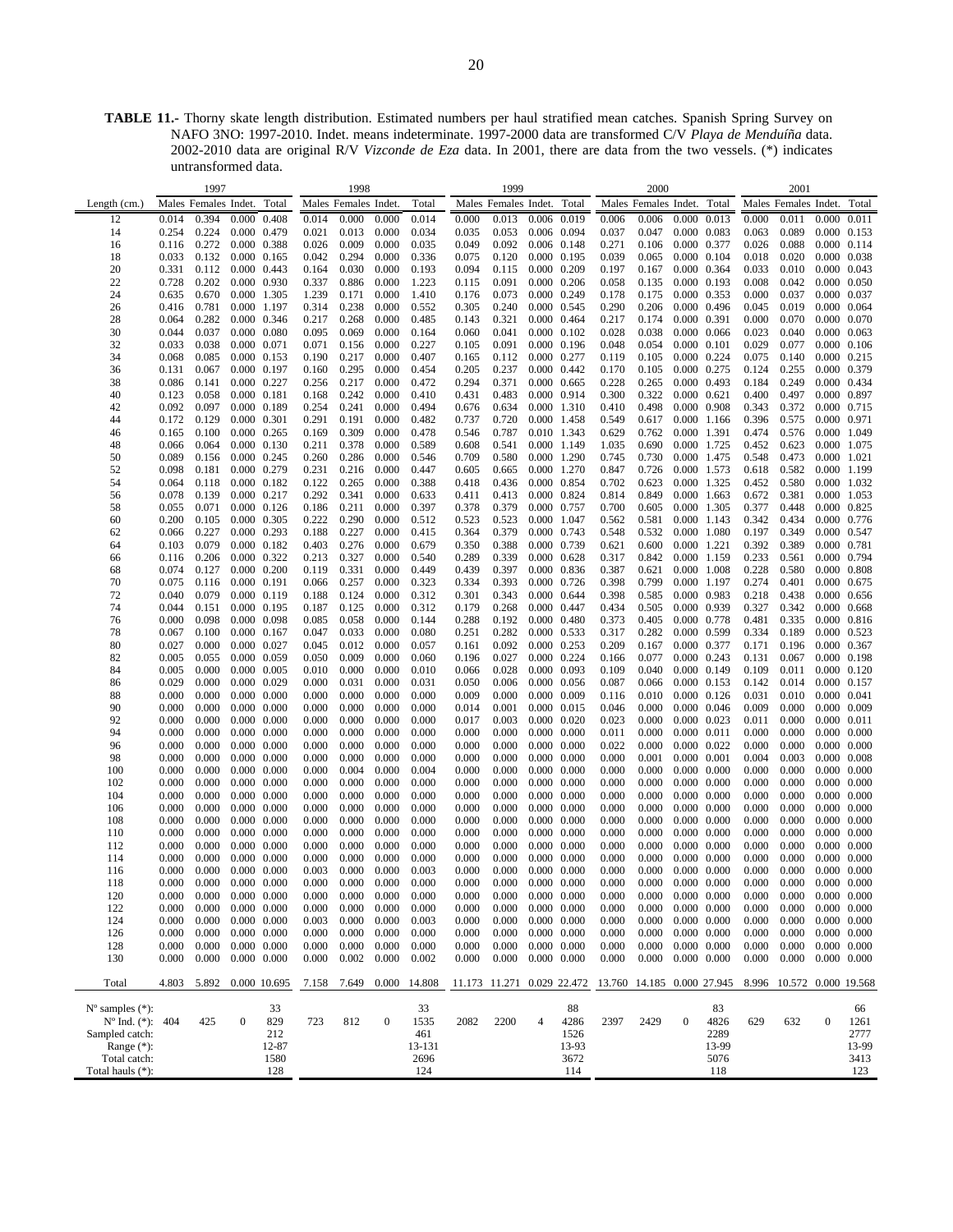**TABLE 11 (cont.).-** Thorny skate length distribution. Estimated numbers per haul stratified mean catches. Spanish Spring Survey on NAFO 3NO: 1997-2010. Indet. means indeterminate. 1997-2000 data are transformed C/V *Playa de Menduíña* data. 2002-2010 data are original R/V *Vizconde de Eza* data. In 2001, there are data from the two vessels. (\*) indicates untransformed data.

|                             |       | 2002                       |             |                     |       | 2003                 |          |        |       | 2004                       |                                            |        |       | 2005                       |                     |       |       | 2006                       |                     |       |
|-----------------------------|-------|----------------------------|-------------|---------------------|-------|----------------------|----------|--------|-------|----------------------------|--------------------------------------------|--------|-------|----------------------------|---------------------|-------|-------|----------------------------|---------------------|-------|
| Length (cm.)                |       | Males Females Indet. Total |             |                     |       | Males Females Indet. |          | Total  |       | Males Females Indet. Total |                                            |        |       | Males Females Indet.       |                     | Total |       | Males Females Indet. Total |                     |       |
| 12                          | 0.035 | 0.021                      |             | $0.000 \quad 0.056$ | 0.007 | 0.000                | 0.000    | 0.007  | 0.038 | 0.019                      | 0.000 0.057                                |        | 0.030 | 0.015                      | 0.000 0.045         |       | 0.009 | 0.005                      | 0.000               | 0.014 |
| 14                          | 0.089 | 0.192                      |             | 0.005 0.285         | 0.026 | 0.043                | 0.000    | 0.069  | 0.090 | 0.076                      | $0.000$ $0.166$                            |        | 0.030 | 0.039                      | 0.000 0.070         |       | 0.036 | 0.022                      | 0.000 0.059         |       |
|                             | 0.125 | 0.181                      |             | 0.000 0.305         | 0.016 |                      | 0.000    | 0.027  | 0.036 | 0.058                      | 0.000 0.094                                |        | 0.034 | 0.013                      |                     |       | 0.014 | 0.013                      | 0.000 0.027         |       |
| 16                          | 0.094 | 0.320                      |             |                     | 0.040 | 0.011                | 0.000    | 0.075  | 0.061 | 0.059                      | $0.000 \quad 0.120$                        |        | 0.085 |                            | 0.000 0.047         |       | 0.025 | 0.010                      | $0.000$ $0.036$     |       |
| 18                          |       |                            |             | $0.000$ $0.415$     |       | 0.035                |          |        |       |                            |                                            |        |       | 0.070                      | 0.000 0.155         |       |       |                            |                     |       |
| 20                          | 0.049 | 0.096                      |             | $0.000 \quad 0.146$ | 0.059 | 0.008                | 0.000    | 0.067  | 0.076 | 0.062                      | 0.000 0.138                                |        | 0.053 | 0.045                      | 0.000 0.098         |       | 0.041 | 0.085                      | $0.000 \quad 0.126$ |       |
| 22                          | 0.034 | 0.074                      |             | 0.000 0.109         | 0.050 | 0.056                | 0.000    | 0.106  | 0.078 | 0.057                      | 0.000 0.135                                |        | 0.066 | 0.064                      | 0.000 0.130         |       | 0.090 | 0.078                      | $0.000 \quad 0.168$ |       |
| 24                          | 0.014 | 0.027                      |             | 0.000 0.041         | 0.007 | 0.020                | 0.000    | 0.027  | 0.095 | 0.048                      | $0.000 \quad 0.143$                        |        | 0.116 | 0.117                      | 0.000 0.233         |       | 0.039 | 0.113                      | 0.000 0.153         |       |
| 26                          | 0.023 | 0.047                      |             | 0.000 0.070         | 0.027 | 0.000                | 0.000    | 0.027  | 0.085 | 0.042                      | $0.000 \quad 0.127$                        |        | 0.128 | 0.089                      | 0.000 0.217         |       | 0.054 | 0.049                      | $0.000 \quad 0.103$ |       |
| 28                          | 0.021 | 0.044                      |             | 0.000 0.065         | 0.040 | 0.019                | 0.000    | 0.059  | 0.064 | 0.047                      | $0.000$ $0.111$                            |        | 0.123 | 0.120                      | $0.000 \quad 0.243$ |       | 0.066 | 0.154                      | 0.000 0.220         |       |
| 30                          | 0.060 | 0.056                      |             | $0.000$ $0.115$     | 0.038 | 0.023                | 0.000    | 0.061  | 0.129 | 0.133                      | $0.000 \quad 0.263$                        |        | 0.149 | 0.115                      | 0.000 0.264         |       | 0.059 | 0.173                      | 0.000 0.232         |       |
| 32                          | 0.059 | 0.105                      |             | 0.000 0.164         | 0.145 | 0.095                | 0.000    | 0.239  | 0.217 | 0.133                      | 0.000 0.349                                |        | 0.158 | 0.247                      | $0.000 \quad 0.405$ |       | 0.086 | 0.260                      | 0.000 0.346         |       |
| 34                          | 0.082 | 0.336                      |             | 0.000 0.419         | 0.096 | 0.078                | 0.000    | 0.174  | 0.200 | 0.244                      | 0.000 0.444                                |        | 0.180 | 0.136                      | $0.000$ $0.316$     |       | 0.142 | 0.211                      | 0.000 0.353         |       |
| 36                          | 0.180 | 0.151                      |             | 0.000 0.331         | 0.175 | 0.137                | 0.000    | 0.312  | 0.295 | 0.284                      | 0.000 0.579                                |        | 0.241 | 0.338                      | 0.000 0.579         |       | 0.194 | 0.219                      | 0.000 0.413         |       |
| 38                          | 0.344 | 0.333                      |             | 0.000 0.677         | 0.209 | 0.172                | 0.000    | 0.382  | 0.332 | 0.422                      | 0.000 0.755                                |        | 0.266 | 0.255                      | $0.000 \quad 0.521$ |       | 0.226 | 0.164                      | 0.000 0.390         |       |
| 40                          | 0.733 | 0.617                      |             | 0.000 1.350         | 0.295 | 0.399                | 0.000    | 0.694  | 0.373 | 0.402                      | 0.000 0.776                                |        | 0.286 | 0.306                      | 0.000 0.592         |       | 0.296 | 0.351                      | 0.000 0.647         |       |
| 42                          | 0.811 | 0.913                      |             | 0.000 1.724         | 0.358 | 0.323                | 0.000    | 0.681  | 0.709 | 0.681                      | 0.000 1.390                                |        | 0.455 | 0.554                      | 0.000 1.009         |       | 0.328 | 0.401                      | 0.000 0.729         |       |
| 44                          | 0.763 | 0.887                      |             | 0.000 1.650         | 0.382 | 0.400                | 0.000    | 0.782  | 0.760 | 0.744                      | 0.000 1.504                                |        | 0.454 | 0.534                      | 0.000 0.987         |       | 0.239 | 0.635                      | 0.000 0.874         |       |
| 46                          | 0.849 | 0.920                      |             | 0.000 1.769         | 0.309 | 0.374                | 0.000    | 0.683  | 0.575 | 0.672                      | 0.000 1.247                                |        | 0.541 | 0.592                      | 0.000 1.134         |       | 0.484 | 0.494                      | 0.000 0.977         |       |
| 48                          | 0.651 | 1.024                      |             | 0.000 1.675         | 0.320 | 0.456                | 0.000    | 0.776  | 0.653 | 0.759                      | 0.000 1.413                                |        | 0.693 | 0.575                      | 0.000 1.268         |       | 0.456 | 0.608                      | 0.000 1.064         |       |
| 50                          | 0.773 | 0.698                      |             | 0.000 1.471         | 0.283 | 0.377                | 0.000    | 0.660  | 0.469 | 0.627                      | 0.000 1.096                                |        | 0.711 | 0.680                      | 0.000 1.390         |       | 0.638 | 0.680                      | 0.000 1.318         |       |
| 52                          | 0.551 |                            |             |                     | 0.257 | 0.372                | 0.000    | 0.630  | 0.824 | 0.621                      | 0.000 1.444                                |        | 0.686 | 0.615                      |                     |       | 0.872 | 1.205                      | 0.000 2.077         |       |
|                             |       | 0.711                      |             | 0.000 1.261         |       |                      |          |        |       |                            |                                            |        |       |                            | 0.000 1.302         |       |       |                            |                     |       |
| 54                          | 0.482 | 0.452                      |             | 0.000 0.934         | 0.324 | 0.394                | 0.000    | 0.718  | 0.419 | 0.576                      | 0.000 0.995                                |        | 0.531 | 0.581                      | 0.000 1.112         |       | 0.932 | 0.929                      | 0.000 1.861         |       |
| 56                          | 0.244 | 0.389                      |             | $0.000 \quad 0.633$ | 0.256 | 0.285                | 0.000    | 0.541  | 0.498 | 0.899                      | 0.000 1.398                                |        | 0.741 | 0.696                      | 0.000 1.436         |       | 0.700 | 0.939                      | 0.000 1.640         |       |
| 58                          | 0.487 | 0.325                      |             | 0.000 0.812         | 0.284 | 0.342                | 0.000    | 0.626  | 0.511 | 0.781                      | 0.000 1.293                                |        | 0.576 | 0.525                      | 0.000 1.100         |       | 0.644 | 0.724                      | 0.000 1.367         |       |
| 60                          | 0.179 | 0.196                      |             | 0.000 0.375         | 0.247 | 0.330                | 0.000    | 0.578  | 0.424 | 0.680                      | 0.000 1.104                                |        | 0.527 | 0.586                      | 0.000 1.114         |       | 0.707 | 0.692                      | 0.000 1.398         |       |
| 62                          | 0.279 | 0.187                      |             | $0.000 \quad 0.466$ | 0.186 | 0.257                | 0.000    | 0.443  | 0.449 | 0.735                      | 0.000 1.184                                |        | 0.375 | 0.640                      | 0.000 1.016         |       | 0.549 | 0.776                      | 0.000 1.325         |       |
| 64                          | 0.221 | 0.212                      |             | $0.000 \quad 0.433$ | 0.083 | 0.259                | 0.000    | 0.342  | 0.383 | 0.655                      | 0.000 1.038                                |        | 0.469 | 0.394                      | $0.000 \quad 0.863$ |       | 0.472 | 0.780                      | 0.000 1.252         |       |
| 66                          | 0.171 | 0.334                      |             | $0.000$ $0.505$     | 0.187 | 0.203                | 0.000    | 0.390  | 0.349 | 0.562                      | 0.000 0.911                                |        | 0.398 | 0.586                      | 0.000 0.984         |       | 0.448 | 0.669                      | 0.000 1.117         |       |
| 68                          | 0.155 | 0.254                      |             | 0.000 0.409         | 0.152 | 0.332                | 0.000    | 0.484  | 0.343 | 0.418                      | 0.000 0.761                                |        | 0.252 | 0.664                      | $0.000$ $0.916$     |       | 0.344 | 0.766                      | 0.000 1.111         |       |
| 70                          | 0.240 | 0.292                      |             | $0.000 \quad 0.532$ | 0.144 | 0.221                | 0.000    | 0.365  | 0.503 | 0.492                      | 0.000 0.994                                |        | 0.324 | 0.433                      | 0.000 0.757         |       | 0.429 | 0.858                      | 0.000 1.287         |       |
| 72                          | 0.142 | 0.437                      |             | 0.000 0.580         | 0.136 | 0.159                | 0.000    | 0.295  | 0.245 | 0.461                      | 0.000 0.705                                |        | 0.248 | 0.523                      | 0.000 0.771         |       | 0.230 | 0.829                      | 0.000 1.059         |       |
| 74                          | 0.195 | 0.305                      |             | 0.000 0.501         | 0.134 | 0.274                | 0.000    | 0.408  | 0.360 | 0.392                      | 0.000 0.752                                |        | 0.254 | 0.377                      | $0.000 \quad 0.631$ |       | 0.270 | 0.519                      | 0.000 0.789         |       |
| 76                          | 0.210 | 0.086                      |             | $0.000$ 0.296       | 0.091 | 0.150                | 0.000    | 0.240  | 0.392 | 0.299                      | $0.000 \quad 0.692$                        |        | 0.242 | 0.186                      | 0.000 0.428         |       | 0.377 | 0.300                      | 0.000 0.677         |       |
| 78                          | 0.152 | 0.092                      |             | 0.000 0.245         | 0.096 | 0.111                | 0.000    | 0.207  | 0.259 | 0.164                      | 0.000 0.423                                |        | 0.263 | 0.168                      | $0.000 \quad 0.431$ |       | 0.282 | 0.196                      | 0.000 0.478         |       |
| 80                          | 0.164 | 0.035                      |             | 0.000 0.199         | 0.073 | 0.040                | 0.000    | 0.113  | 0.226 | 0.117                      | 0.000 0.342                                |        | 0.193 | 0.178                      | 0.000 0.371         |       | 0.312 | 0.077                      | 0.000 0.389         |       |
| 82                          | 0.135 | 0.157                      |             | $0.000$ $0.292$     | 0.074 | 0.014                | 0.000    | 0.088  | 0.121 | 0.073                      | 0.000 0.194                                |        | 0.190 | 0.004                      | 0.000 0.194         |       | 0.234 | 0.000                      | 0.000 0.234         |       |
| 84                          | 0.048 | 0.013                      |             | 0.000 0.062         | 0.020 | 0.033                | 0.000    | 0.053  | 0.180 | 0.003                      | 0.000 0.183                                |        | 0.062 | 0.034                      | 0.000 0.096         |       | 0.187 | 0.000                      | 0.000 0.187         |       |
| 86                          | 0.015 | 0.008                      |             | 0.000 0.023         | 0.023 | 0.000                | 0.000    | 0.023  | 0.076 | 0.018                      | 0.000 0.094                                |        | 0.074 | 0.020                      | 0.000 0.094         |       | 0.075 | 0.017                      | 0.000 0.092         |       |
| 88                          | 0.041 | 0.013                      |             | $0.000$ $0.054$     | 0.000 | 0.000                | 0.000    | 0.000  | 0.055 | 0.014                      | 0.000 0.069                                |        | 0.026 | 0.000                      | $0.000 \quad 0.026$ |       | 0.058 | 0.000                      | 0.000 0.058         |       |
| 90                          | 0.000 | 0.000                      |             | $0.000 \quad 0.000$ | 0.009 | 0.000                | 0.000    | 0.009  | 0.028 | 0.000                      | $0.000 \quad 0.028$                        |        | 0.000 | 0.000                      | $0.000 \quad 0.000$ |       | 0.000 | 0.005                      | $0.000 \quad 0.005$ |       |
|                             |       |                            |             |                     |       |                      |          |        |       | 0.000                      |                                            |        |       |                            |                     |       |       |                            |                     |       |
| 92                          | 0.000 | 0.000                      |             | $0.000$ $0.000$     | 0.000 | 0.000                | 0.000    | 0.000  | 0.000 |                            | $0.000 \quad 0.000$                        |        | 0.000 | 0.000                      | $0.000 \quad 0.000$ |       | 0.000 | 0.000                      | $0.000 \quad 0.000$ |       |
| 94                          | 0.000 | 0.000                      |             | $0.000$ $0.000$     | 0.000 | 0.000                | 0.000    | 0.000  | 0.005 | 0.000                      | $0.000 \quad 0.005$                        |        | 0.003 | 0.006                      | 0.000 0.009         |       | 0.000 | 0.000                      | $0.000 \quad 0.000$ |       |
| 96                          | 0.000 | 0.000                      |             | $0.000$ $0.000$     | 0.000 | 0.000                | 0.000    | 0.000  | 0.000 | 0.000                      | $0.000 \quad 0.000$                        |        | 0.000 | 0.004                      | $0.000 \quad 0.004$ |       | 0.000 | 0.000                      | $0.000 \quad 0.000$ |       |
| 98                          | 0.000 | 0.000                      |             | $0.000 \quad 0.000$ | 0.000 | 0.000                | 0.000    | 0.000  | 0.000 | 0.000                      | $0.000 \quad 0.000$                        |        | 0.000 | 0.000                      | $0.000 \quad 0.000$ |       | 0.012 | 0.000                      | 0.000 0.012         |       |
| 100                         | 0.000 | 0.000                      |             | $0.000$ $0.000$     | 0.000 | 0.000                | 0.000    | 0.000  | 0.000 | 0.000                      | $0.000 \quad 0.000$                        |        | 0.000 | 0.000                      | $0.000 \quad 0.000$ |       | 0.000 | 0.000                      | $0.000 \quad 0.000$ |       |
| 102                         | 0.000 | 0.000                      |             | $0.000 \quad 0.000$ | 0.000 | 0.000                | 0.000    | 0.000  | 0.000 | 0.000                      | $0.000 \quad 0.000$                        |        | 0.000 | 0.000                      | $0.000 \quad 0.000$ |       | 0.000 | 0.000                      | $0.000 \quad 0.000$ |       |
| 104                         | 0.000 | 0.000                      |             | $0.000$ $0.000$     | 0.000 | 0.000                | 0.000    | 0.000  | 0.000 | 0.000                      | $0.000 \quad 0.000$                        |        | 0.000 | 0.000                      | $0.000 \quad 0.000$ |       | 0.000 | 0.000                      | $0.000 \quad 0.000$ |       |
| 106                         | 0.000 | 0.000                      |             | $0.000 \quad 0.000$ | 0.000 | 0.000                | 0.000    | 0.000  | 0.000 | 0.000                      | $0.000 \quad 0.000$                        |        | 0.000 | 0.000                      | $0.000 \quad 0.000$ |       | 0.000 | 0.000                      | 0.000 0.000         |       |
| 108                         | 0.000 | 0.000                      |             | $0.000$ $0.000$     | 0.000 | 0.000                | 0.000    | 0.000  | 0.000 | 0.000                      | $0.000 \quad 0.000$                        |        | 0.000 | 0.000                      | $0.000 \quad 0.000$ |       | 0.000 | 0.000                      | $0.000 \quad 0.000$ |       |
| 110                         | 0.000 | 0.000                      |             | $0.000 \quad 0.000$ | 0.000 | 0.000                | 0.000    | 0.000  | 0.000 | 0.000                      | $0.000 \quad 0.000$                        |        | 0.000 | 0.000                      | $0.000 \quad 0.000$ |       | 0.000 | 0.000                      | $0.000 \quad 0.000$ |       |
| 112                         | 0.000 | 0.000                      |             | $0.000$ $0.000$     | 0.000 | 0.000                | 0.000    | 0.000  | 0.000 | 0.000                      | $0.000 \quad 0.000$                        |        | 0.000 | 0.000                      | $0.000 \quad 0.000$ |       | 0.000 | 0.000                      | $0.000 \quad 0.000$ |       |
| 114                         | 0.000 | 0.000                      |             | $0.000 \quad 0.000$ | 0.000 | 0.000                | 0.000    | 0.000  | 0.000 | 0.000                      | $0.000 \quad 0.000$                        |        | 0.000 | 0.000                      | $0.000 \quad 0.000$ |       | 0.000 | 0.000                      | $0.000 \quad 0.000$ |       |
| 116                         | 0.000 | 0.000                      |             | $0.000 \quad 0.000$ | 0.000 | 0.000                | 0.000    | 0.000  | 0.000 | 0.000                      | 0.000 0.000                                |        | 0.000 | 0.000                      | $0.000$ $0.000$     |       | 0.000 | 0.000                      | $0.000 \quad 0.000$ |       |
| 118                         | 0.000 | 0.000                      |             | $0.000 \quad 0.000$ | 0.000 | 0.000                | 0.000    | 0.000  | 0.000 | 0.000                      | $0.000 \quad 0.000$                        |        | 0.000 | 0.000                      | $0.000$ $0.000$     |       | 0.000 | 0.000                      | 0.000 0.000         |       |
| 120                         | 0.000 | 0.000                      |             | $0.000$ $0.000$     | 0.000 | 0.000                | 0.000    | 0.000  | 0.000 | 0.000                      | $0.000$ $0.000$                            |        | 0.000 | 0.000                      | $0.000$ $0.000$     |       | 0.000 | 0.000                      | $0.000 \quad 0.000$ |       |
| 122                         | 0.000 | 0.000                      |             | $0.000 \quad 0.000$ | 0.000 | 0.000                | 0.000    | 0.000  | 0.000 | 0.000                      | $0.000 \quad 0.000$                        |        | 0.000 | 0.000                      | $0.000 \quad 0.000$ |       | 0.000 | 0.000                      | $0.000 \quad 0.000$ |       |
| 124                         | 0.000 | 0.000                      |             | $0.000 \quad 0.000$ | 0.000 | 0.000                | 0.000    | 0.000  | 0.000 | 0.000                      | $0.000 \quad 0.000$                        |        | 0.000 | 0.000                      | $0.000 \quad 0.000$ |       | 0.000 | 0.000                      | $0.000 \quad 0.000$ |       |
| 126                         | 0.000 | 0.000                      |             | $0.000 \quad 0.000$ | 0.000 | 0.000                | 0.000    | 0.000  | 0.000 | 0.000                      | $0.000$ $0.000$                            |        | 0.000 | 0.000                      | $0.000 \quad 0.000$ |       | 0.000 | 0.000                      | $0.000 \quad 0.000$ |       |
|                             |       |                            |             |                     |       |                      |          |        |       |                            |                                            |        |       |                            |                     |       |       |                            |                     |       |
| 128                         | 0.000 | 0.000                      |             | $0.000 \quad 0.000$ | 0.000 | 0.000                | 0.000    | 0.000  | 0.000 | 0.000                      | $0.000 \quad 0.000$<br>$0.000 \quad 0.000$ |        | 0.000 | 0.000                      | $0.000 \quad 0.000$ |       | 0.000 | 0.000                      | $0.000 \quad 0.000$ |       |
| 130                         | 0.000 | 0.000                      | 0.000 0.000 |                     | 0.000 | 0.000                | 0.000    | 0.000  | 0.000 | 0.000                      |                                            |        | 0.000 | 0.000                      | $0.000 \quad 0.000$ |       | 0.000 | 0.000                      | $0.000$ $0.000$     |       |
|                             |       |                            |             |                     |       |                      |          |        |       |                            |                                            |        |       |                            |                     |       |       |                            |                     |       |
| Total                       | 9.903 |                            |             | 11.540 0.005 21.448 | 5.660 | 6.802                | 0.000    | 12.461 |       | 11.985 13.529 0.000 25.514 |                                            |        |       | 11.235 12.125 0.000 23.360 |                     |       |       | 11.658 15.005 0.000 26.663 |                     |       |
|                             |       |                            |             |                     |       |                      |          |        |       |                            |                                            |        |       |                            |                     |       |       |                            |                     |       |
| $N^{\circ}$ samples $(*)$ : |       |                            |             | 78                  |       |                      |          | 88     |       |                            |                                            | 83     |       |                            |                     | 78    |       |                            |                     | 45    |
| $N^{\circ}$ Ind. $(*)$ :    | 888   | 928                        | 1           | 1817                | 743   | 811                  | $\bf{0}$ | 1554   | 1150  | 1290                       |                                            | 0 2440 | 1012  | 1102                       | $\boldsymbol{0}$    | 2114  | 928   | 1198                       | $\boldsymbol{0}$    | 2126  |
| Sampled catch:              |       |                            |             | 2961                |       |                      |          | 2627   |       |                            |                                            | 4666   |       |                            |                     | 4130  |       |                            |                     | 4595  |
| Range $(*)$ :               |       |                            |             | 12-89               |       |                      |          | 13-90  |       |                            |                                            | 12-95  |       |                            |                     | 12-96 |       |                            |                     | 13-99 |
| Total catch:                |       |                            |             | 4271                |       |                      |          | 2656   |       |                            |                                            | 4674   |       |                            |                     | 4249  |       |                            |                     | 5258  |
| Total hauls (*):            |       |                            |             | 125                 |       |                      |          | 118    |       |                            |                                            | 120    |       |                            |                     | 119   |       |                            |                     | 120   |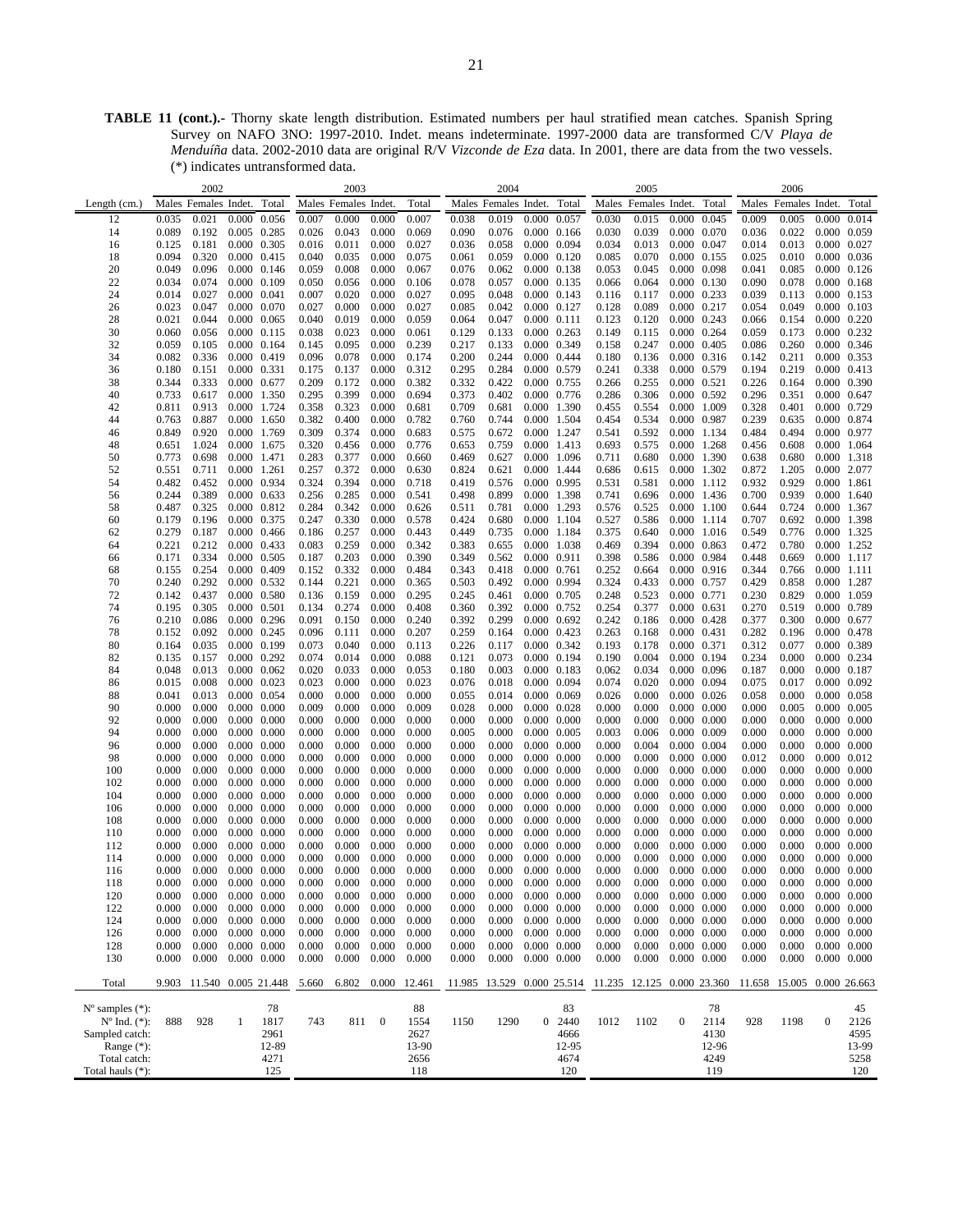**TABLE 11 (cont.).-** Thorny skate length distribution. Estimated numbers per haul stratified mean catches. Spanish Spring Survey on NAFO 3NO: 1997-2010. Indet. means indeterminate. 1997-2000 data are transformed C/V *Playa de Menduíña* data. 2002-2010 data are original R/V *Vizconde de Eza* data. In 2001, there are data from the two vessels. (\*) indicates untransformed data.

|                                                         |       | 2007    |                  |            |           | 2008    |                  |            |       | 2009    |                     |           |       | 2010    |                  |           |
|---------------------------------------------------------|-------|---------|------------------|------------|-----------|---------|------------------|------------|-------|---------|---------------------|-----------|-------|---------|------------------|-----------|
| Length (cm.)                                            | Males | Females | Indet.           | Total      | Males     | Females | Indet.           | Total      | Males | Females | Indet.              | Total     | Males | Females | Indet.           | Total     |
| 12                                                      | 0.000 | 0.000   | 0.000            | 0.000      | 0.000     | 0.005   | 0.000            | 0.005      | 0.000 | 0.005   | 0.000               | 0.005     | 0.047 | 0.060   | 0.000            | 0.107     |
|                                                         |       |         |                  |            |           |         |                  |            |       |         |                     |           |       |         |                  |           |
| 14                                                      | 0.035 | 0.000   | 0.000            | 0.035      | 0.013     | 0.000   | 0.000            | 0.013      | 0.013 | 0.000   | 0.000               | 0.013     | 0.142 | 0.166   | 0.000            | 0.308     |
| 16                                                      | 0.006 | 0.006   | 0.000            | 0.012      | 0.025     | 0.019   | 0.000            | 0.044      | 0.020 | 0.018   | 0.000               | 0.038     | 0.106 | 0.063   | 0.000            | 0.169     |
| 18                                                      | 0.000 | 0.006   | 0.000            | 0.006      | 0.031     | 0.006   | 0.000            | 0.037      | 0.000 | 0.010   | 0.000               | 0.010     | 0.124 | 0.025   | 0.000            | 0.149     |
| $20\,$                                                  | 0.012 | 0.013   | 0.000            | 0.024      | 0.013     | 0.024   | 0.000            | 0.037      | 0.025 | 0.014   | 0.000               | 0.040     | 0.203 | 0.163   | 0.000            | 0.366     |
| 22                                                      | 0.006 | 0.039   | 0.000            | 0.045      | 0.063     | 0.032   | 0.000            | 0.096      | 0.013 | 0.015   | 0.000               | 0.029     | 0.071 | 0.178   | 0.000            | 0.249     |
| 24                                                      | 0.015 | 0.067   | 0.000            | 0.082      | 0.024     | 0.043   | 0.000            | 0.067      | 0.033 | 0.036   | 0.000               | 0.069     | 0.198 | 0.209   | 0.000            | 0.407     |
| 26                                                      | 0.006 | 0.040   | 0.000            | 0.046      | 0.042     | 0.059   | 0.000            | 0.100      | 0.000 | 0.006   | 0.000               | 0.006     | 0.165 | 0.126   | 0.000            | 0.291     |
| 28                                                      | 0.052 | 0.072   | 0.000            | 0.124      | 0.051     | 0.062   | 0.000            | 0.112      | 0.035 | 0.045   | 0.000               | 0.080     | 0.113 | 0.066   | 0.000            | 0.179     |
| 30                                                      | 0.060 | 0.067   | 0.000            | 0.127      | 0.019     | 0.073   | 0.000            | 0.092      | 0.058 | 0.021   | 0.000               | 0.079     | 0.053 | 0.186   | 0.000            | 0.239     |
| 32                                                      | 0.040 | 0.065   | 0.000            | 0.105      | 0.099     | 0.083   | 0.000            | 0.182      | 0.045 | 0.028   | 0.000               | 0.073     | 0.229 | 0.279   | 0.000            | 0.508     |
| 34                                                      | 0.087 | 0.098   | 0.000            | 0.185      | 0.086     | 0.085   | 0.000            | 0.170      | 0.015 | 0.098   | 0.000               | 0.113     | 0.161 | 0.290   | 0.000            | 0.451     |
| 36                                                      | 0.111 | 0.165   | 0.000            | 0.277      | 0.087     | 0.084   | 0.000            | 0.171      | 0.117 | 0.054   | 0.000               | 0.171     | 0.144 | 0.214   | 0.000            | 0.358     |
| 38                                                      | 0.080 | 0.085   | 0.000            | 0.165      | 0.171     | 0.153   | 0.000            | 0.324      | 0.059 | 0.068   | 0.000               | 0.127     | 0.240 | 0.300   | 0.000            | 0.540     |
| 40                                                      | 0.072 | 0.156   | 0.000            | 0.227      | 0.112     | 0.121   | 0.000            | 0.233      | 0.058 | 0.115   | 0.000               | 0.173     | 0.147 | 0.234   | 0.000            | 0.381     |
| 42                                                      | 0.162 | 0.111   | 0.000            | 0.273      | 0.064     | 0.171   | 0.000            | 0.235      | 0.082 | 0.015   | 0.000               | 0.097     | 0.167 | 0.152   | 0.000            | 0.319     |
| 44                                                      | 0.168 | 0.101   | 0.000            | 0.268      | 0.109     | 0.118   | 0.000            | 0.227      | 0.079 | 0.094   | 0.000               | 0.173     | 0.223 | 0.144   | 0.000            | 0.367     |
|                                                         |       |         |                  |            |           |         |                  |            |       |         |                     |           |       |         |                  |           |
| 46                                                      | 0.212 | 0.159   | 0.000            | 0.371      | 0.117     | 0.170   | 0.000            | 0.288      | 0.065 | 0.064   | 0.000               | 0.129     | 0.218 | 0.193   | 0.000            | 0.411     |
| 48                                                      | 0.201 | 0.222   | 0.000            | 0.423      | 0.147     | 0.121   | 0.000            | 0.269      | 0.088 | 0.075   | 0.000               | 0.164     | 0.116 | 0.177   | 0.000            | 0.293     |
| 50                                                      | 0.134 | 0.151   | 0.000            | 0.285      | 0.098     | 0.152   | 0.000            | 0.250      | 0.115 | 0.117   | 0.000               | 0.233     | 0.045 | 0.098   | 0.000            | 0.143     |
| 52                                                      | 0.168 | 0.298   | 0.000            | 0.466      | 0.154     | 0.246   | 0.000            | 0.400      | 0.051 | 0.105   | 0.000               | 0.156     | 0.083 | 0.139   | 0.000            | 0.222     |
| 54                                                      | 0.230 | 0.189   | 0.000            | 0.419      | 0.127     | 0.185   | 0.000            | 0.312      | 0.135 | 0.110   | 0.000               | 0.245     | 0.125 | 0.147   | 0.000            | 0.272     |
| 56                                                      | 0.227 | 0.349   | 0.000            | 0.576      | 0.208     | 0.298   | 0.000            | 0.506      | 0.142 | 0.110   | 0.000               | 0.251     | 0.165 | 0.242   | 0.000            | 0.407     |
| 58                                                      | 0.278 | 0.348   | 0.000            | 0.626      | 0.260     | 0.282   | 0.000            | 0.542      | 0.153 | 0.133   | 0.000               | 0.286     | 0.156 | 0.079   | 0.000            | 0.234     |
| 60                                                      | 0.234 | 0.243   | 0.000            | 0.477      | 0.119     | 0.294   | 0.000            | 0.412      | 0.224 | 0.257   | 0.000               | 0.480     | 0.113 | 0.253   | 0.000            | 0.366     |
| 62                                                      | 0.208 | 0.296   | 0.000            | 0.505      | 0.302     | 0.272   | 0.000            | 0.574      | 0.173 | 0.117   | 0.000               | 0.290     | 0.091 | 0.254   | 0.000            | 0.345     |
| 64                                                      | 0.205 | 0.406   | 0.000            | 0.611      | 0.260     | 0.271   | 0.000            | 0.531      | 0.108 | 0.336   | 0.000               | 0.444     | 0.157 | 0.343   | 0.000            | 0.500     |
| 66                                                      | 0.282 | 0.343   | 0.000            | 0.625      | 0.334     | 0.342   | 0.000            | 0.676      | 0.149 | 0.130   | 0.000               | 0.279     | 0.168 | 0.140   | 0.000            | 0.308     |
| 68                                                      | 0.317 | 0.500   | 0.000            | 0.817      | 0.164     | 0.365   | 0.000            | 0.528      | 0.299 | 0.372   | 0.000               | 0.671     | 0.169 | 0.165   | 0.000            | 0.333     |
| 70                                                      | 0.342 | 0.266   | 0.000            | 0.608      | 0.210     | 0.431   | 0.000            | 0.642      | 0.160 | 0.463   | 0.000               | 0.623     | 0.358 | 0.151   | 0.000            | 0.509     |
| 72                                                      | 0.247 | 0.379   | 0.000            | 0.626      | 0.290     | 0.343   | 0.000            | 0.633      | 0.223 | 0.434   | 0.000               | 0.657     | 0.158 | 0.179   | 0.000            | 0.337     |
| 74                                                      | 0.324 | 0.277   | 0.000            | 0.601      | 0.349     | 0.303   | 0.000            | 0.652      | 0.348 | 0.165   | 0.000               | 0.513     | 0.191 | 0.221   | 0.000            | 0.412     |
| 76                                                      | 0.257 | 0.208   | 0.000            | 0.465      | 0.364     | 0.206   | 0.000            | 0.570      | 0.351 | 0.209   | 0.000               | 0.559     | 0.155 | 0.231   | 0.000            | 0.386     |
| 78                                                      | 0.245 | 0.133   | 0.000            | 0.378      | 0.274     | 0.145   | 0.000            | 0.419      | 0.222 | 0.119   | 0.000               | 0.341     | 0.260 | 0.072   | 0.000            | 0.333     |
|                                                         |       |         |                  |            |           |         |                  |            |       |         |                     |           |       |         |                  |           |
| 80                                                      | 0.165 | 0.045   | 0.000            | 0.210      | 0.342     | 0.063   | 0.000            | 0.405      | 0.277 | 0.011   | 0.000               | 0.287     | 0.067 | 0.064   | 0.000            | 0.131     |
| 82                                                      | 0.128 | 0.023   | 0.000            | 0.151      | 0.164     | 0.058   | 0.000            | 0.222      | 0.155 | 0.012   | 0.000               | 0.167     | 0.174 | 0.027   | 0.000            | 0.202     |
| 84                                                      | 0.103 | 0.025   | 0.000            | 0.129      | 0.106     | 0.000   | 0.000            | 0.106      | 0.083 | 0.002   | 0.000               | 0.086     | 0.067 | 0.000   | 0.000            | 0.067     |
| 86                                                      | 0.039 | 0.000   | 0.000            | 0.039      | 0.052     | 0.008   | 0.000            | 0.060      | 0.021 | 0.014   | 0.000               | 0.036     | 0.024 | 0.000   | 0.000            | 0.024     |
| 88                                                      | 0.033 | 0.006   | 0.000            | 0.039      | 0.000     | 0.000   | 0.000            | 0.000      | 0.008 | 0.000   | 0.000               | 0.008     | 0.072 | 0.000   | 0.000            | 0.072     |
| 90                                                      | 0.006 | 0.000   | 0.000            | 0.006      | 0.021     | 0.005   | 0.000            | 0.026      | 0.000 | 0.000   | 0.000               | 0.000     | 0.020 | 0.005   | 0.000            | 0.025     |
| 92                                                      | 0.000 | 0.000   | 0.000            | 0.000      | 0.009     | 0.005   | 0.000            | 0.013      | 0.014 | 0.002   | 0.000               | 0.016     | 0.000 | 0.000   | 0.000            | 0.000     |
| 94                                                      | 0.000 | 0.000   | 0.000            | 0.000      | 0.000     | 0.000   | 0.000            | 0.000      | 0.000 | 0.000   | 0.000               | 0.000     | 0.004 | 0.000   | 0.000            | 0.004     |
| 96                                                      | 0.000 | 0.000   | 0.000            | 0.000      | 0.005     | 0.000   | 0.000            | 0.005      | 0.000 | 0.000   | 0.000               | 0.000     | 0.000 | 0.000   | 0.000            | 0.000     |
| 98                                                      | 0.000 | 0.000   | 0.000            | 0.000      | 0.000     | 0.000   | 0.000            | 0.000      | 0.000 | 0.000   | 0.000               | 0.000     | 0.000 | 0.000   | 0.000            | 0.000     |
| 100                                                     | 0.000 | 0.000   | 0.000            | 0.000      | 0.000     | 0.000   | 0.000            | 0.000      | 0.000 | 0.000   | 0.000               | 0.000     | 0.000 | 0.000   | 0.000            | 0.000     |
| 102                                                     | 0.000 | 0.000   | 0.000            | 0.000      | 0.000     | 0.000   | 0.000            | 0.000      | 0.000 | 0.000   | 0.000               | 0.000     | 0.000 | 0.000   | 0.000            | 0.000     |
| 104                                                     | 0.000 | 0.000   | 0.000            | 0.000      | 0.000     | 0.000   | 0.000            | 0.000      | 0.000 | 0.000   | 0.000               | 0.000     | 0.000 | 0.000   | 0.000            | 0.000     |
| 106                                                     | 0.000 | 0.000   | 0.000            | 0.000      | 0.000     | 0.000   | 0.000            | 0.000      | 0.000 | 0.000   | 0.000               | 0.000     | 0.000 | 0.000   | 0.000            | 0.000     |
| 108                                                     | 0.000 | 0.000   | 0.000            | 0.000      | 0.000     | 0.000   | 0.000            | 0.000      | 0.000 | 0.000   | 0.000               | 0.000     | 0.000 | 0.000   | 0.000            | 0.000     |
| 110                                                     | 0.000 | 0.000   | 0.000            | 0.000      | 0.000     | 0.000   | 0.000            | 0.000      | 0.000 | 0.000   | 0.000               | 0.000     | 0.000 | 0.000   | 0.000            | 0.000     |
| 112                                                     | 0.000 | 0.000   | 0.000            | 0.000      | 0.000     | 0.000   | 0.000            | 0.000      | 0.000 | 0.000   | 0.000               | 0.000     | 0.000 | 0.000   | 0.000            | 0.000     |
| 114                                                     | 0.000 | 0.000   | 0.000            | 0.000      | 0.000     | 0.000   | 0.000            | 0.000      | 0.000 | 0.000   | 0.000               | 0.000     | 0.000 | 0.000   | 0.000            | 0.000     |
| 116                                                     | 0.000 | 0.000   | 0.000            | 0.000      | 0.000     | 0.000   | 0.000            | 0.000      | 0.000 | 0.000   | 0.000               | 0.000     | 0.000 | 0.000   | 0.000            | 0.000     |
| 118                                                     | 0.000 | 0.000   | 0.000            | 0.000      | $0.000\,$ | 0.000   | 0.000            | 0.000      | 0.000 | 0.000   | $0.000 \quad 0.000$ |           | 0.000 | 0.000   | 0.000            | 0.000     |
|                                                         |       |         |                  |            |           |         |                  |            |       |         |                     |           |       |         |                  |           |
| 120                                                     | 0.000 | 0.000   | 0.000            | 0.000      | 0.000     | 0.000   | 0.000            | 0.000      | 0.000 | 0.000   | $0.000 \quad 0.000$ |           | 0.000 | 0.000   | 0.000            | 0.000     |
| 122                                                     | 0.000 | 0.000   | 0.000            | 0.000      | 0.000     | 0.000   | 0.000            | 0.000      | 0.000 | 0.000   | $0.000 \quad 0.000$ |           | 0.000 | 0.000   | 0.000            | 0.000     |
| 124                                                     | 0.000 | 0.000   | 0.000            | 0.000      | 0.000     | 0.000   | 0.000            | 0.000      | 0.000 | 0.000   | 0.000               | 0.000     | 0.000 | 0.000   | 0.000            | 0.000     |
| 126                                                     | 0.000 | 0.000   | 0.000            | 0.000      | 0.000     | 0.000   | 0.000            | 0.000      | 0.000 | 0.000   | $0.000 \quad 0.000$ |           | 0.000 | 0.000   | 0.000            | 0.000     |
| 128                                                     | 0.000 | 0.000   | 0.000            | 0.000      | 0.000     | 0.000   | 0.000            | 0.000      | 0.000 | 0.000   | 0.000               | 0.000     | 0.000 | 0.000   | 0.000            | 0.000     |
| 130                                                     | 0.000 | 0.000   | 0.000            | 0.000      | 0.000     | 0.000   | 0.000            | 0.000      | 0.000 | 0.000   | 0.000               | 0.000     | 0.000 | 0.000   | 0.000            | 0.000     |
|                                                         |       |         |                  |            |           |         |                  |            |       |         |                     |           |       |         |                  |           |
| Total                                                   | 5.501 | 5.955   | 0.000            | 11.456     | 5.484     | 5.701   | 0.000            | 11.184     | 4.218 | 3.999   | 0.000               | 8.217     | 5.689 | 6.037   | 0.000            | 11.726    |
| $N^{\circ}$ samples $(*)$ :<br>$N^{\circ}$ Ind. $(*)$ : | 494   | 534     | $\boldsymbol{0}$ | 73<br>1028 | 537       | 545     | $\boldsymbol{0}$ | 72<br>1082 | 392   | 331     | $\boldsymbol{0}$    | 66<br>723 | 375   | 383     | $\boldsymbol{0}$ | 62<br>758 |
| Sampled catch:                                          |       |         |                  | 2564       |           |         |                  | 2805       |       |         |                     | 2053      |       |         |                  | 1464      |
| Range (*):                                              |       |         |                  | 14-90      |           |         |                  | 13-96      |       |         |                     | 12-93     |       |         |                  | 12-94     |
| Total catch:                                            |       |         |                  | 2564       |           |         |                  | 2837       |       |         |                     | 2410      |       |         |                  | 1576      |
| Total hauls (*):                                        |       |         |                  | 110        |           |         |                  | 122        |       |         |                     | 109       |       |         |                  | 95        |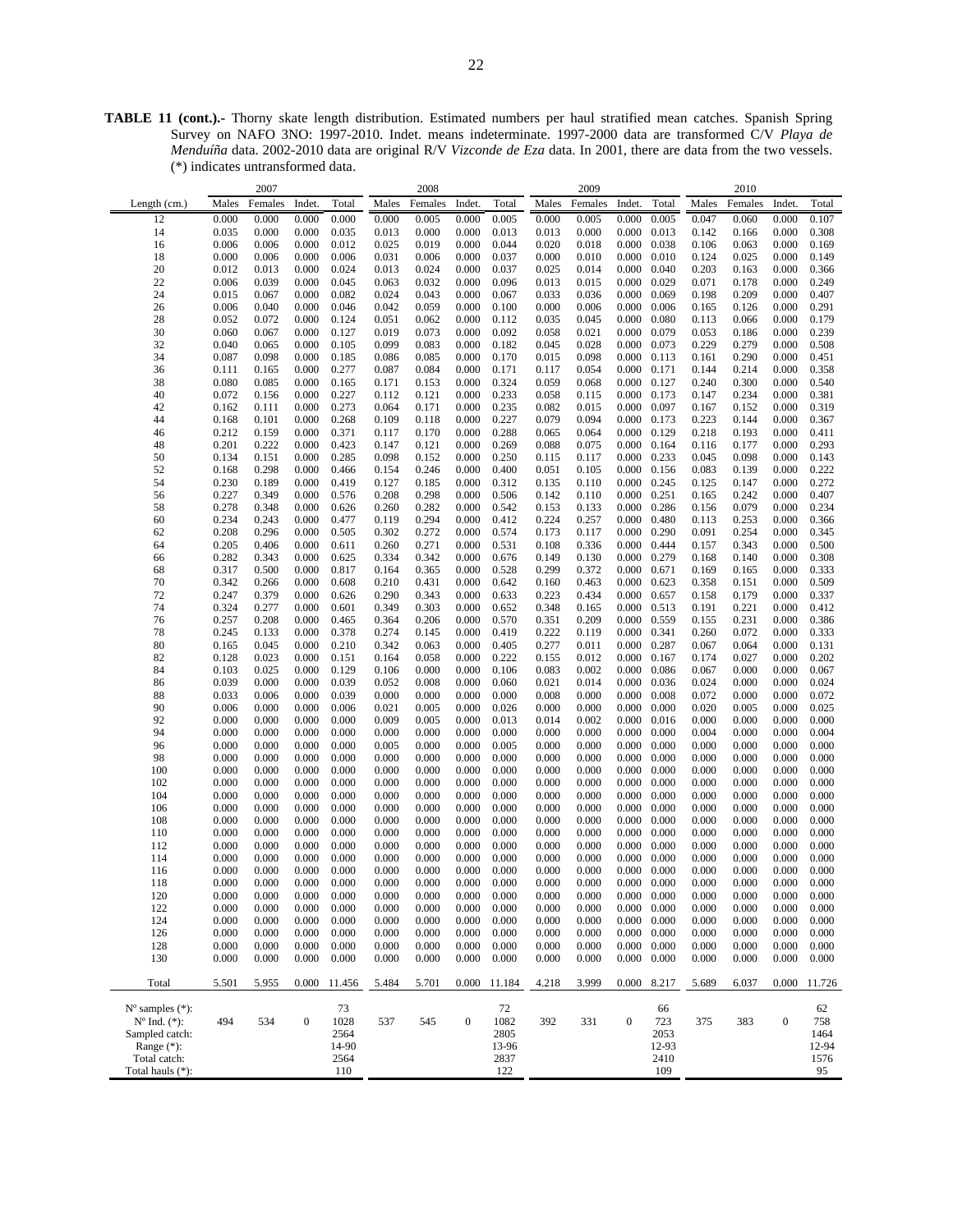|         |        |                   | 2001                      |         |        |                   | 2002                      |        |        |                 | 2003                  |        |        |                           | 2004  |        |        | 2005                   |                       |        |
|---------|--------|-------------------|---------------------------|---------|--------|-------------------|---------------------------|--------|--------|-----------------|-----------------------|--------|--------|---------------------------|-------|--------|--------|------------------------|-----------------------|--------|
|         | Swept  |                   | Tow White hake White hake |         | Swept  |                   | Tow White hake White hake |        | Swept  | Tow             | White hake White hake |        | Swept  | Tow White hake White hake |       |        | Swept  | Tow                    | White hake White hake |        |
| Stratum | area   | number Mean catch |                           | SD      | area   | number Mean catch |                           | SD.    | area   |                 | number Mean catch     | SD.    | area   | number Mean catch         |       | SD     |        | area number Mean catch |                       | SD     |
| 353     | 0.0356 | 3                 | 1.04                      | 1.180   | 0.0476 | $\overline{4}$    | 0.05                      | 0.100  | 0.0334 | 3               | 0.00                  | 0.000  | 0.0338 | 3                         | 0.00  | 0.000  | 0.0353 | 3                      | 0.01                  | 0.023  |
| 354     | 0.0356 | 3                 | 76.70                     | 117.298 | 0.0356 | 3                 | 0.07                      | 0.115  | 0.0338 | 3               | 0.00                  | 0.000  | 0.0345 | 3                         | 23.15 | 32.074 | 0.0353 | 3                      | 54.33                 | 91.362 |
| 355     | 0.0233 | $\mathfrak{2}$    | 131.95                    | 135.128 | 0.0236 | 2                 | 156.75                    | 55.649 | 0.0229 | $\overline{2}$  | 31.24                 | 26.955 | 0.0229 | 2                         | 14.95 | 15.203 | 0.0225 | 2                      | 41.75                 | 40.489 |
| 356     | 0.0225 | $\mathfrak{2}$    | 23.95                     | 12.092  | 0.0233 | $\overline{2}$    | 85.90                     | 90.651 | 0.0225 | 2               | 14.83                 | 9.935  | 0.0221 | $\mathfrak{2}$            | 4.15  | 5.869  | 0.0233 | 2                      | 12.32                 | 6.795  |
| 357     | 0.0124 | $\overline{2}$    | 1.75                      | 2.475   | 0.0240 | $\overline{2}$    | 0.00                      | 0.000  | 0.0229 | $\overline{2}$  | 2.25                  | 3.182  | 0.0229 | $\overline{2}$            | 0.90  | 1.273  | 0.0233 | 2                      | 0.00                  | 0.000  |
| 358     | 0.0341 | 3                 | 0.43                      | 0.751   | 0.0345 | 3                 | 0.17                      | 0.289  | 0.0338 | 3               | 0.40                  | 0.693  | 0.0330 | 3                         | 12.02 | 20.597 | 0.0349 | 3                      | 30.64                 | 53.008 |
| 359     | 0.0469 | 7                 | 16.50                     | 41.790  | 0.0686 | 6                 | 0.00                      | 0.000  | 0.0791 | $7\phantom{.0}$ | 0.00                  | 0.000  | 0.0791 | 7                         | 0.00  | 0.000  | 0.0814 | 7                      | 0.00                  | 0.000  |
| 360     | 0.2396 | 20                | 0.01                      | 0.022   | 0.2865 | 25                | 0.00                      | 0.000  | 0.2254 | 20              | 0.00                  | 0.000  | 0.2310 | 20                        | 0.07  | 0.172  | 0.2325 | 20                     | 0.00                  | 0.007  |
| 374     | 0.0240 | 2                 | 0.00                      | 0.000   | 0.0345 | 3                 | 0.00                      | 0.000  | 0.0225 | 2               | 0.00                  | 0.000  | 0.0233 | $\overline{2}$            | 0.00  | 0.000  | 0.0229 | 2                      | 0.00                  | 0.000  |
| 375     | 0.0244 | 3                 | 0.00                      | 0.000   | 0.0353 | 3                 | 0.00                      | 0.000  | 0.0330 | 3               | 0.00                  | 0.000  | 0.0338 | 3                         | 0.00  | 0.000  | 0.0349 | 3                      | 0.00                  | 0.000  |
| 376     | 0.1200 | 10                | 0.00                      | 0.000   | 0.1140 | 10                | 0.00                      | 0.000  | 0.1125 | 10              | 0.00                  | 0.000  | 0.1166 | 10                        | 0.00  | 0.000  | 0.1174 | 10                     | 0.01                  | 0.019  |
| 377     | 0.0229 | $\boldsymbol{2}$  | 0.00                      | 0.000   | 0.0229 | $\overline{2}$    | 0.00                      | 0.000  | 0.0225 | $\overline{2}$  | 0.00                  | 0.000  | 0.0218 | $\overline{2}$            | 0.00  | 0.000  | 0.0233 | $\boldsymbol{2}$       | 0.00                  | 0.000  |
| 378     | 0.0233 | $\mathfrak{2}$    | 0.03                      | 0.042   | 0.0233 | $\overline{2}$    | 0.00                      | 0.000  | 0.0225 | $\overline{2}$  | 0.00                  | 0.000  | 0.0225 | 2                         | 0.00  | 0.000  | 0.0225 | 2                      | 0.00                  | 0.000  |
| 379     | 0.0225 | $\overline{2}$    | 0.00                      | 0.000   | 0.0229 | $\overline{2}$    | 0.02                      | 0.033  | 0.0229 | $\overline{2}$  | 0.00                  | 0.000  | 0.0124 |                           | 0.00  |        | 0.0236 | $\boldsymbol{2}$       | 0.07                  | 0.099  |
| 380     | 0.0236 | $\mathfrak{2}$    | n.s.                      | n.s.    | 0.0225 | $\overline{2}$    | 0.00                      | 0.000  | 0.0229 | $\overline{2}$  | 0.00                  | 0.000  | 0.0221 | $\mathfrak{2}$            | 0.04  | 0.049  | 0.0229 | 2                      | 0.53                  | 0.049  |
| 381     | 0.0236 | $\mathfrak{2}$    | n.s.                      | n.s.    | 0.0229 | $\sqrt{2}$        | 0.00                      | 0.000  | 0.0229 | $\overline{2}$  | 0.00                  | 0.000  | 0.0225 | $\overline{2}$            | 0.00  | 0.000  | 0.0233 | 2                      | 0.00                  | 0.000  |
| 382     | 0.0499 | 4                 | n.s.                      | n.s.    | 0.0341 | 3                 | 0.00                      | 0.000  | 0.0454 | $\overline{4}$  | 0.00                  | 0.000  | 0.0461 | $\overline{4}$            | 0.00  | 0.000  | 0.0458 |                        | 0.00                  | 0.000  |
| 721     | 0.0236 | $\boldsymbol{2}$  | 10.90                     | 2.828   | 0.0233 | $\overline{2}$    | 50.00                     | 6.223  | 0.0225 | $\overline{c}$  | 23.69                 | 27.280 | 0.0221 | $\boldsymbol{2}$          | 3.50  | 0.544  | 0.0229 | 2                      | 0.00                  | 0.000  |
| 722     | 0.0218 | $\overline{2}$    | 21.75                     | 30.759  | 0.0236 | $\overline{2}$    | 18.20                     | 23.624 | 0.0221 | $\overline{2}$  | 28.08                 | 24.911 | 0.0218 | $\mathfrak{2}$            | 1.29  | 1.824  | 0.0233 |                        | 0.00                  | 0.000  |
| 723     | 0.0248 | $\mathfrak{2}$    | 1.60                      | 2.263   | 0.0233 | $\sqrt{2}$        | 0.00                      | 0.000  | 0.0229 | $\overline{2}$  | 0.00                  | 0.000  | 0.0229 | $\overline{c}$            | 1.05  | 1.485  | 0.0233 |                        | 1.51                  | 2.128  |
| 724     | 0.0233 | 3                 | 1.34                      | 1.404   | 0.0225 | $\overline{2}$    | 2.05                      | 0.071  | 0.0225 | $\overline{2}$  | 0.00                  | 0.000  | 0.0214 |                           | 0.00  | 0.000  | 0.0225 |                        | 0.00                  | 0.000  |
| 725     | 0.0210 |                   | 0.00                      |         | 0.0225 | $\overline{2}$    | 0.00                      | 0.000  | 0.0229 | $\overline{2}$  | 0.00                  | 0.000  | 0.0225 | $\overline{2}$            | 0.00  | 0.000  | 0.0236 | 2                      | 0.00                  | 0.000  |
| 726     | 0.0221 |                   | 0.00                      |         | 0.0214 | $\overline{2}$    | 0.00                      | 0.000  | 0.0225 | $\overline{2}$  | 0.00                  | 0.000  | 0.0225 | 2                         | 0.00  | 0.000  | 0.0113 |                        | 0.00                  |        |
| 727     | 0.0210 |                   | n.s.                      | n.s.    | 0.0233 | $\overline{2}$    | 0.00                      | 0.000  | 0.0218 | $\overline{2}$  | 0.00                  | 0.000  | 0.0233 | $\mathfrak{2}$            | 0.00  | 0.000  | 0.0229 |                        | 0.00                  | 0.000  |
| 728     | 0.0210 | $\overline{2}$    | n.s.                      | n.s.    | 0.0229 | $\overline{2}$    | 0.00                      | 0.000  | 0.0225 | $\overline{2}$  | 0.00                  | 0.000  | 0.0180 | $\overline{2}$            | 0.06  | 0.078  | 0.0109 |                        | 0.00                  |        |
| 752     | 0.0206 | $\mathfrak{2}$    | n.s.                      | n.s.    | 0.0116 |                   | 0.00                      | 0.000  | 0.0229 | $\overline{2}$  | 0.00                  | 0.000  | 0.0214 | $\overline{2}$            | 0.00  | 0.000  | 0.0236 | 2                      | 0.00                  | 0.000  |
| 753     | 0.0218 | $\boldsymbol{2}$  | n.s.                      | n.s.    | 0.0229 | $\overline{c}$    | 0.00                      | 0.000  | 0.0229 | $\overline{2}$  | 0.00                  | 0.000  | 0.0218 | $\overline{c}$            | 0.73  | 1.025  | 0.0225 | $\overline{c}$         | 0.00                  | 0.000  |
| 754     | 0.0195 | $\overline{2}$    | n.s.                      | n.s.    | 0.0341 | 3                 | 0.00                      | 0.000  | 0.0218 | $\overline{2}$  | 0.00                  | 0.000  | 0.0214 | $\boldsymbol{2}$          | 0.00  | 0.000  | 0.0225 | 2                      | 0.00                  | 0.000  |
| 755     | 0.0431 |                   | n.s.                      | n.s.    | 0.0338 | 3                 | 0.00                      | 0.000  | 0.0221 | $\overline{2}$  | 0.00                  | 0.000  | 0.0319 | 3                         | 0.00  | 0.000  | 0.0450 |                        | 0.00                  | 0.000  |
| 756     | 0.0203 |                   | 0.00                      |         | 0.0229 | $\overline{2}$    | 0.00                      | 0.006  | 0.0221 | $\overline{2}$  | 0.00                  | 0.000  | 0.0218 |                           | 0.00  | 0.000  | 0.0233 |                        | 0.00                  | 0.000  |
| 757     | 0.0214 | $\Omega$          | n.s.                      | n.s.    | 0.0225 | $\mathcal{D}$     | 0.00                      | 0.000  | 0.0221 | $\Omega$        | 0.00                  | 0.000  | 0.0218 |                           | 0.00  | 0.000  | 0.0225 |                        | 0.00                  | 0.000  |

758 0.0210 2 n.s. n.s. 0.0225 2 0.00 0.000 0.0221 2 0.00 0.000 0.0214 2 0.00 0.000 0.0225 2 0.00 0.000

759 0.0210 2 n.s. n.s. 0.0225 2 0.00 0.000 0.0113 1 0.00 - 0.0214 2 0.00 0.000 0.0229 2 0.00 0.000760 0.0210 2 0.00 0.000 0.0229 2 0.00 0.000 0.0218 2 0.00 0.000 0.0221 2 0.00 0.000 0.0229 2 0.00 0.000761 0.0221 2 0.00 0.000 0.0225 2 0.00 0.000 0.0225 2 0.00 0.000 0.0221 2 0.00 0.000 0.0221 2 0.00 0.000

762 0.0203 1 0.00 - 0.0225 2 0.00 0.000 0.0225 2 0.00 0.000 0.0233 2 0.00 0.000 0.0225 2 0.01 0.014763 0.0416 3 n.s. n.s. 0.0225 2 0.00 0.000 0.0311 3 0.00 0.000 0.0326 3 0.00 0.000 0.0334 3 0.00 0.000764 0.0218 2 0.00 0.000 0.0236 2 0.00 0.000 0.0221 2 3.78 4.236 0.0229 2 0.00 0.000 0.0233 2 0.00 0.000

765 0.0203 1 0.00 - 0.0236 2 1.65 2.333 0.0113 1 0.00 - 0.0225 2 0.00 0.000 0.0229 2 0.00 0.000766 0.0214 2 n.s. n.s. 0.0233 2 0.00 0.000 0.0225 2 0.00 0.000 0.0225 2 0.00 0.000 0.0229 2 0.00 0.000767 0.0210 2 n.s. n.s. 0.0225 2 0.00 0.000 0.0229 2 0.00 0.000 0.0218 2 0.00 0.000 0.0113 1 0.00 -

0.000

 $0.000$ 

 $\begin{array}{c} 0.000 \\ 0.014 \end{array}$ 

 $\begin{array}{c} 0.000 \\ 0.000 \end{array}$ 

**TABLE 12.-** Swept area, number of hauls and White hake mean catch (kg) and SD by stratum. Spanish Spring Surveys on NAFO Div. 3NO: 2001-2010. Swept area in square miles. n.s. means strata not surveyed.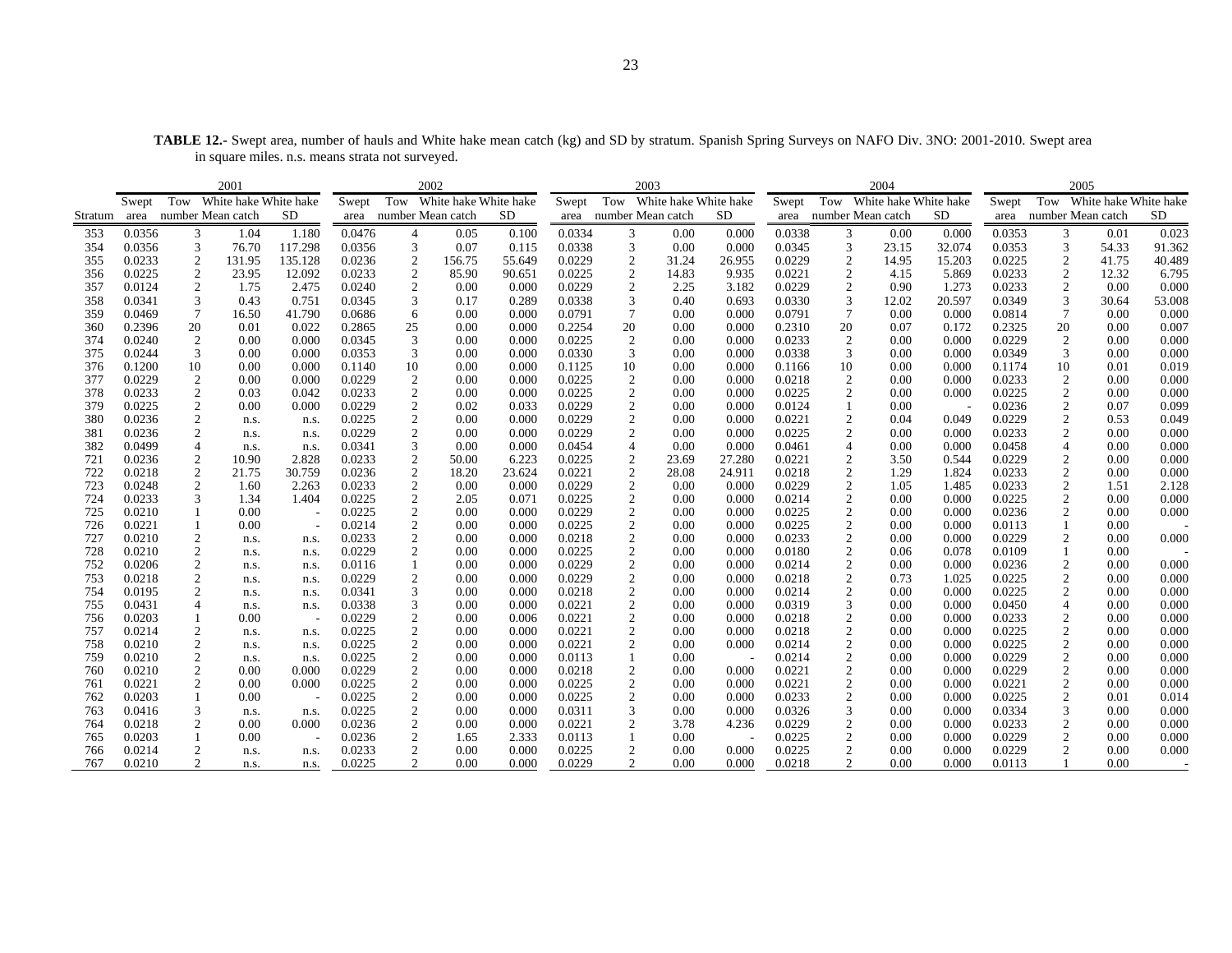**TABLE 12 (cont.).-** Swept area, number of hauls and White hake mean catch (kg) and SD by stratum. Spanish Spring Surveys on NAFO Div. 3NO: 2001-2010. Swept area in square miles. n.s. means strata not surveyed.

|         |                  |                   | 2006                      |        |        |                             | 2007                      |       |        |                         | 2008                      |           |        |                   | 2009                      |       |        |                  | 2010                      |        |
|---------|------------------|-------------------|---------------------------|--------|--------|-----------------------------|---------------------------|-------|--------|-------------------------|---------------------------|-----------|--------|-------------------|---------------------------|-------|--------|------------------|---------------------------|--------|
|         | Swept            |                   | Tow White hake White hake |        | Swept  |                             | Tow White hake White hake |       | Swept  |                         | Tow White hake White hake |           | Swept  |                   | Tow White hake White hake |       | Swept  |                  | Tow White hake White hake |        |
| Stratum | area             | number Mean catch |                           | SD.    | area   | number Mean catch           |                           | SD.   | area   | number Mean catch       |                           | <b>SD</b> | area   | number Mean catch |                           | SD    | area   |                  | number Mean catch         | SD     |
| 353     | 0.0371           | 3                 | 1.87                      | 3.245  | 0.0364 | $\mathfrak{Z}$              | 0.00                      | 0.000 | 0.0341 | $\mathfrak{Z}$          | 0.00                      | 0.000     | 0.0345 | 3                 | 0.00                      | 0.000 | 0.0225 | $\overline{c}$   | 0.00                      | 0.000  |
| 354     | 0.0364           | 3                 | 34.59                     | 33.056 | 0.0364 | $\mathfrak{Z}$              | 14.76                     | 5.726 | 0.0345 | 3                       | 0.00                      | 0.000     | 0.0338 | 3                 | 9.30                      | 3.736 | 0.0225 | $\overline{c}$   | 0.02                      | 0.026  |
| 355     | 0.0248           | $\overline{2}$    | 2.17                      | 3.062  | 0.0240 | $\sqrt{2}$                  | 0.00                      | 0.000 | 0.0221 | $\overline{\mathbf{c}}$ | 5.86                      | 8.280     | 0.0233 | $\overline{2}$    | 24.45                     | 1.344 | 0.0229 | $\overline{2}$   | 4.89                      | 4.962  |
| 356     | 0.0240           | $\sqrt{2}$        | 0.80                      | 1.131  | 0.0240 | $\sqrt{2}$                  | 0.00                      | 0.000 | 0.0236 | $\boldsymbol{2}$        | 6.03                      | 8.521     | 0.0229 | $\overline{c}$    | 6.13                      | 6.329 | 0.0225 | $\sqrt{2}$       | 7.90                      | 0.277  |
| 357     | 0.0244           | $\overline{2}$    | 0.00                      | 0.000  | 0.0360 | $\ensuremath{\mathfrak{Z}}$ | 4.02                      | 6.957 | 0.0233 | $\boldsymbol{2}$        | 0.72                      | 1.011     | 0.0116 | $\sqrt{2}$        | 6.08                      | 2.967 | 0.0225 | $\boldsymbol{2}$ | 5.96                      | 8.429  |
| 358     | 0.0349           | 3                 | 1.69                      | 2.923  | 0.0368 | $\ensuremath{\mathfrak{Z}}$ | 1.54                      | 2.662 | 0.0345 | 3                       | 0.00                      | 0.000     | 0.0341 | 3                 | 2.16                      | 3.748 | 0.0225 | $\boldsymbol{2}$ | 2.34                      | 3.309  |
| 359     | 0.0975           | $\,$ 8 $\,$       | 6.29                      | 10.192 | 0.0855 | $\boldsymbol{7}$            | 0.04                      | 0.090 | 0.0799 | $\boldsymbol{7}$        | 0.00                      | 0.000     | 0.0795 | $\boldsymbol{7}$  | 0.00                      | 0.000 | 0.0705 | 6                | 0.01                      | 0.020  |
| 360     | 0.2340           | 19                | 0.00                      | 0.000  | 0.2378 | 20                          | 0.00                      | 0.000 | 0.2340 | 20                      | 0.00                      | 0.000     | 0.2273 | 20                | 0.00                      | 0.000 | 0.1628 | 14               | 0.00                      | 0.000  |
| 374     | 0.0236           | $\overline{c}$    | 0.00                      | 0.000  | 0.0240 | $\sqrt{2}$                  | 0.00                      | 0.000 | 0.0233 | $\boldsymbol{2}$        | 0.00                      | 0.000     | 0.0225 | $\overline{2}$    | 0.00                      | 0.000 | 0.0225 | $\overline{2}$   | 0.00                      | 0.000  |
| 375     | 0.0364           | 3                 | 0.00                      | 0.000  | 0.0364 | $\sqrt{3}$                  | 0.00                      | 0.000 | 0.0334 | $\mathfrak{Z}$          | 0.00                      | 0.000     | 0.0341 | $\mathfrak{Z}$    | 0.00                      | 0.000 | 0.0364 | 3                | 0.00                      | 0.000  |
| 376     | 0.1219           | 10                | 0.00                      | 0.000  | 0.1185 | $10\,$                      | 0.00                      | 0.000 | 0.1129 | 10                      | 0.00                      | 0.000     | 0.1133 | 10                | 0.00                      | 0.000 | 0.0788 | 7                | 0.00                      | 0.000  |
| 377     | 0.0236           | 2                 | 0.00                      | 0.000  | 0.0240 | $\sqrt{2}$                  | 0.00                      | 0.000 | 0.0233 | $\overline{c}$          | 0.00                      | 0.000     | 0.0225 | 2                 | 0.00                      | 0.000 | 0.0233 | $\overline{c}$   | 0.00                      | 0.000  |
| 378     | 0.0240           | $\sqrt{2}$        | 0.00                      | 0.000  | 0.0233 | $\sqrt{2}$                  | 0.00                      | 0.000 | 0.0240 | $\boldsymbol{2}$        | 0.00                      | 0.000     | 0.0229 | $\sqrt{2}$        | 0.00                      | 0.000 | 0.0225 | $\overline{c}$   | 0.00                      | 0.000  |
| 379     | 0.0236           | 2                 | 0.10                      | 0.141  | 0.0240 | $\overline{c}$              | 0.00                      | 0.000 | 0.0229 | $\boldsymbol{2}$        | 0.04                      | 0.057     | 0.0229 | $\mathfrak{2}$    | 0.00                      | 0.000 | 0.0229 | $\overline{c}$   | 0.00                      | 0.000  |
| 380     | 0.0229           | $\overline{c}$    | 0.15                      | 0.212  | 0.0240 | $\boldsymbol{2}$            | 0.00                      | 0.000 | 0.0225 | $\sqrt{2}$              | 0.00                      | 0.000     | 0.0229 | $\sqrt{2}$        | 0.00                      | 0.000 | 0.0236 | $\boldsymbol{2}$ | 0.00                      | 0.000  |
| 381     | 0.0229           | $\overline{2}$    | 0.00                      | 0.000  | 0.0240 | $\sqrt{2}$                  | 0.00                      | 0.000 | 0.0229 | $\sqrt{2}$              | 0.00                      | 0.000     | 0.0229 | $\sqrt{2}$        | 0.00                      | 0.000 | 0.0244 | $\overline{c}$   | 0.00                      | 0.000  |
| 382     | 0.0469           | 4                 | 0.00                      | 0.000  | 0.0484 | $\overline{4}$              | 0.00                      | 0.000 | 0.0458 | $\overline{4}$          | 0.00                      | 0.000     | 0.0450 | $\overline{4}$    | 0.00                      | 0.000 | 0.0233 | $\mathfrak{2}$   | 0.00                      | 0.000  |
| 721     | 0.0236           | 2                 | 6.18                      | 6.901  | 0.0116 |                             | 6.10                      |       | 0.0225 | $\boldsymbol{2}$        | 0.00                      | 0.000     | 0.0229 | $\mathfrak{2}$    | 1.80                      | 2.546 | 0.0225 | $\overline{c}$   | 11.48                     | 12.891 |
| 722     | 0.0240           | $\sqrt{2}$        | 0.00                      | 0.000  | 0.0225 | $\sqrt{2}$                  | 2.56                      | 3.620 | 0.0206 | $\overline{c}$          | 0.00                      | 0.000     | 0.0225 | $\sqrt{2}$        | 0.00                      | 0.000 | 0.0225 | $\overline{c}$   | 0.00                      | 0.001  |
| 723     | 0.0236           | 2                 | 1.84                      | 2.496  | 0.0240 | $\overline{c}$              | 0.10                      | 0.134 | 0.0225 | $\mathfrak{2}$          | 0.00                      | 0.000     | 0.0225 | $\mathfrak{2}$    | 0.00                      | 0.000 | 0.0225 | $\overline{c}$   | 2.01                      | 2.843  |
| 724     | 0.0233           | $\overline{2}$    | 0.00                      | 0.000  | 0.0233 | $\sqrt{2}$                  | 0.00                      | 0.000 | 0.0221 | $\overline{c}$          | 0.00                      | 0.000     | 0.0233 | $\sqrt{2}$        | 0.01                      | 0.011 | 0.0229 | $\overline{c}$   | 0.00                      | 0.000  |
| 725     | 0.0233           | $\sqrt{2}$        | 0.51                      | 0.714  | 0.0225 | $\sqrt{2}$                  | 0.04                      | 0.055 | 0.0229 | $\sqrt{2}$              | 0.00                      | 0.000     | 0.0229 | $\sqrt{2}$        | 0.16                      | 0.226 | 0.0233 | $\boldsymbol{2}$ | 0.00                      | 0.000  |
| 726     | 0.0225           | 2                 | 0.00                      | 0.000  | 0.0229 | 2                           | 0.14                      | 0.193 | 0.0225 | $\boldsymbol{2}$        | 0.00                      | 0.000     | 0.0229 | $\overline{2}$    | 0.00                      | 0.000 | 0.0233 | 2                | 0.00                      | 0.000  |
| 727     | 0.0225           | $\overline{2}$    | 0.00                      | 0.000  | 0.0240 | 2                           | 0.00                      | 0.000 | 0.0221 | $\boldsymbol{2}$        | 0.00                      | 0.000     | 0.0113 |                   | 0.00                      |       | 0.0240 | $\overline{c}$   | 0.00                      | 0.000  |
| 728     | 0.0225           | $\sqrt{2}$        | 0.00                      | 0.000  | 0.0225 | $\sqrt{2}$                  | 0.00                      | 0.000 | 0.0221 | $\boldsymbol{2}$        | 0.00                      | 0.000     | 0.0229 | $\sqrt{2}$        | 0.00                      | 0.000 | 0.0240 | $\overline{c}$   | 0.00                      | 0.000  |
| 752     | 0.0225           | $\overline{c}$    | 0.00                      | 0.000  | 0.0225 | $\overline{c}$              | 0.00                      | 0.000 | 0.0218 | $\mathfrak{2}$          | 0.00                      | 0.000     | 0.0229 | $\overline{2}$    | 0.00                      | 0.000 | 0.0240 | 2                | 0.00                      | 0.000  |
| 753     | 0.0225           | $\overline{2}$    | 0.00                      | 0.000  | 0.0225 | $\sqrt{2}$                  | 0.00                      | 0.000 | 0.0221 | $\overline{c}$          | 0.00                      | 0.000     | 0.0116 |                   | 0.00                      |       | n.s.   | n.s.             | n.s.                      | n.s.   |
| 754     | 0.0225           | $\overline{c}$    | 0.00                      | 0.000  | 0.0225 | $\sqrt{2}$                  | 0.00                      | 0.000 | 0.0218 | $\mathfrak{2}$          | 0.00                      | 0.000     | 0.0113 |                   | 0.00                      |       | 0.0225 | $\overline{2}$   | 0.00                      | 0.000  |
| 755     | 0.0338           | 3                 | 0.00                      | 0.000  | 0.0338 | 3                           | 0.00                      | 0.000 | 0.0431 | $\overline{4}$          | 0.00                      | 0.000     | 0.0116 |                   | 0.00                      |       | 0.0120 |                  | 0.00                      |        |
| 756     | 0.0229           | $\overline{2}$    | 0.00                      | 0.000  | 0.0225 | 2                           | 0.00                      | 0.000 | 0.0218 | $\overline{c}$          | 0.00                      | 0.000     | 0.0225 | $\boldsymbol{2}$  | 0.00                      | 0.000 | 0.0225 | $\overline{c}$   | 0.00                      | 0.000  |
| 757     | 0.0225           | $\sqrt{2}$        | 0.00                      | 0.000  | 0.0229 | $\sqrt{2}$                  | 0.00                      | 0.000 | 0.0221 | $\sqrt{2}$              | 0.00                      | 0.000     | 0.0229 | $\sqrt{2}$        | 0.00                      | 0.000 | 0.0221 | $\boldsymbol{2}$ | 0.00                      | 0.000  |
| 758     | 0.0225           | $\boldsymbol{2}$  | 0.00                      | 0.000  | 0.0225 | 2                           | 0.00                      | 0.000 | 0.0218 | $\sqrt{2}$              | 0.00                      | 0.000     | 0.0225 | $\overline{2}$    | 0.00                      | 0.000 | 0.0225 | $\overline{c}$   | 0.00                      | 0.000  |
| 759     | 0.0225           | $\boldsymbol{2}$  | 0.00                      | 0.000  | n.s.   | n.s.                        | n.s.                      | n.s.  | 0.0221 | $\sqrt{2}$              | 0.00                      | 0.000     | 0.0113 |                   | 0.00                      |       | 0.0225 | $\overline{c}$   | 0.00                      | 0.000  |
| 760     | 0.0225           | $\sqrt{2}$        | 0.00                      | 0.000  | 0.0233 | $\sqrt{2}$                  | 0.00                      | 0.000 | 0.0225 | $\overline{\mathbf{c}}$ | 0.00                      | 0.000     | 0.0229 | $\sqrt{2}$        | 0.00                      | 0.000 | 0.0225 | $\overline{c}$   | 0.00                      | 0.000  |
| 761     | 0.0233           | 2                 | 0.00                      | 0.000  | 0.0225 | 2                           | 0.00                      | 0.000 | 0.0214 | $\sqrt{2}$              | 0.00                      | 0.000     | 0.0225 | $\mathfrak{2}$    | 0.00                      | 0.000 | 0.0229 | 2                | 0.00                      | 0.000  |
| 762     | 0.0233           | $\boldsymbol{2}$  | 0.00                      | 0.000  | n.s.   | n.s.                        | n.s.                      | n.s.  | 0.0214 | $\sqrt{2}$              | 0.00                      | 0.000     | 0.0225 | 2                 | 0.00                      | 0.000 | 0.0229 | $\overline{2}$   | 0.00                      | 0.000  |
| 763     | 0.0225           | $\sqrt{2}$        | 0.00                      | 0.000  | n.s.   | n.s.                        | n.s.                      | n.s.  | 0.0311 | 3                       | 0.00                      | 0.000     | n.s.   | n.s.              | n.s.                      | n.s.  | n.s.   | n.s.             | n.s.                      | n.s.   |
| 764     | 0.0233           | $\overline{2}$    | 0.00                      | 0.000  | 0.0225 | 2                           | 0.00                      | 0.000 | 0.0221 | $\boldsymbol{2}$        | 0.00                      | 0.000     | 0.0116 |                   | 0.00                      |       | n.s.   | n.s.             | n.s.<br>0.00              | n.s.   |
| 765     | 0.0236<br>0.0229 | $\overline{2}$    | 0.00<br>0.00              | 0.000  | 0.0225 | 2                           | 0.00                      | 0.000 | 0.0214 | $\sqrt{2}$              | 0.00                      | 0.000     | 0.0225 | $\overline{2}$    | 0.00<br>0.00              | 0.000 | 0.0225 | 2                | 0.00                      | 0.000  |
| 766     |                  | $\boldsymbol{2}$  |                           | 0.000  | n.s.   | n.s.                        | n.s.                      | n.s.  | 0.0218 | $\sqrt{2}$<br>2         | 0.00                      | 0.000     | 0.0225 | $\mathfrak{2}$    |                           | 0.000 | 0.0225 | $\overline{c}$   |                           | 0.000  |
| 767     | 0.0233           |                   | 0.00                      | 0.000  | n.s.   | n.s.                        | n.s.                      | n.s.  | 0.0214 |                         | 0.00                      | 0.000     | n.s.   | n.s.              | n.s.                      | n.s.  | n.s.   | n.s.             | n.s.                      | n.s.   |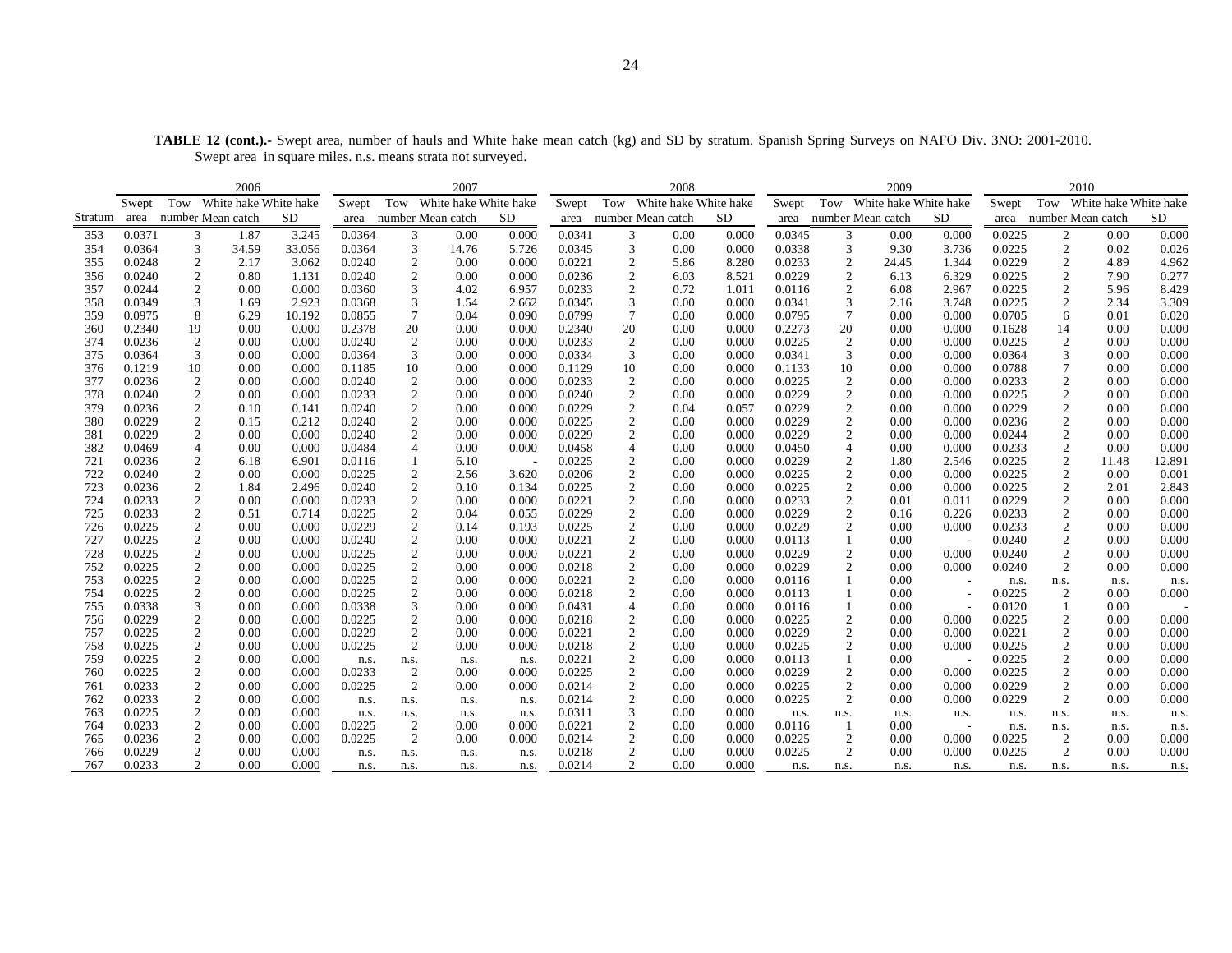| Stratum      | 2001     | 2002     | 2003     | 2004     | 2005     | 2006     | 2007     | 2008     | 2009     | 2010     |
|--------------|----------|----------|----------|----------|----------|----------|----------|----------|----------|----------|
| 353          | 279.76   | 13.45    | 0.00     | 0.00     | 3.59     | 503.93   | 0.00     | 0.00     | 0.00     | 0.00     |
| 354          | 18868.20 | 16.40    | 0.00     | 5694.08  | 13365.18 | 8509.96  | 3631.37  | 0.00     | 2288.46  | 4.55     |
| 355          | 9764.30  | 11599.50 | 2311.76  | 1106.30  | 3089.50  | 160.21   | 0.00     | 433.27   | 1809.30  | 361.75   |
| 356          | 1125.65  | 4037.30  | 696.78   | 195.05   | 578.81   | 37.60    | $0.00\,$ | 283.18   | 287.88   | 371.11   |
| 357          | 287.00   | 0.00     | 369.00   | 147.60   | $0.00\,$ | 0.00     | 658.73   | 117.26   | 996.79   | 977.44   |
| 358          | 97.50    | 37.50    | 90.00    | 2703.75  | 6894.98  | 379.73   | 345.75   | 0.00     | 486.83   | 526.50   |
| 359          | 6946.50  | 0.00     | 0.00     | 0.00     | 0.00     | 2648.25  | 18.28    | 0.00     | 0.00     | 3.51     |
| 360          | 13.92    | 0.00     | 0.00     | 201.77   | 6.26     | 0.00     | 0.00     | 0.00     | 0.00     | $0.00\,$ |
| 374          | 0.00     | 0.00     | 0.00     | 0.00     | $0.00\,$ | 0.00     | 0.00     | 0.00     | 0.00     | 0.00     |
| 375          | 0.00     | 0.00     | 0.00     | 0.00     | $0.00\,$ | 0.00     | 0.00     | 0.00     | 0.00     | 0.00     |
| 376          | 0.00     | 0.00     | 0.00     | 0.00     | 8.14     | 0.00     | 0.00     | 0.00     | 0.00     | 0.00     |
| 377          | 0.00     | 0.00     | $0.00\,$ | 0.00     | $0.00\,$ | $0.00\,$ | $0.00\,$ | 0.00     | 0.00     | 0.00     |
| 378          | 4.17     | $0.00\,$ | $0.00\,$ | 0.00     | $0.00\,$ | $0.00\,$ | $0.00\,$ | 0.00     | 0.00     | 0.00     |
| 379          | 0.00     | 2.44     | $0.00\,$ | 0.00     | 7.42     | 10.55    | $0.00\,$ | 4.29     | $0.00\,$ | $0.00\,$ |
| 380          | n.s.     | 0.00     | 0.00     | 3.36     | 50.40    | 14.40    | 0.00     | 0.00     | 0.00     | 0.00     |
| 381          | n.s.     | 0.00     | 0.00     | 0.00     | $0.00\,$ | 0.00     | 0.00     | 0.00     | 0.00     | 0.00     |
| 382          | n.s.     | 0.00     | 0.00     | 0.00     | 0.00     | 0.00     | 0.00     | 0.00     | 0.00     | $0.00\,$ |
| 721          | 708.50   | 3250.00  | 1539.85  | 227.18   | 0.00     | 401.70   | 396.50   | 0.00     | 117.00   | 745.88   |
| 722          | 1827.00  | 1528.38  | 2358.30  | 108.36   | $0.00\,$ | 0.00     | 215.04   | 0.00     | 0.00     | $0.08\,$ |
| 723          | 248.00   | 0.00     | 0.00     | 162.75   | 233.28   | 284.43   | 14.73    | 0.00     | 0.00     | 311.55   |
| 724          | 166.16   | 254.20   | 0.00     | 0.00     | 0.00     | 0.00     | $0.00\,$ | 0.00     | 0.93     | 0.00     |
| 725          | 0.00     | $0.00\,$ | $0.00\,$ | 0.00     | $0.00\,$ | 53.03    | 4.10     | 0.00     | 16.80    | 0.00     |
| 726          | 0.00     | 0.00     | 0.00     | 0.00     | 0.00     | 0.00     | 9.83     | 0.00     | 0.00     | 0.00     |
| 727          | n.s.     | 0.00     | 0.00     | 0.00     | 0.00     | 0.00     | 0.00     | 0.00     | 0.00     | 0.00     |
| 728          | n.s.     | 0.00     | 0.00     | 4.29     | 0.00     | 0.00     | 0.00     | 0.00     | 0.00     | 0.00     |
| 752          | n.s.     | 0.00     | 0.00     | 0.00     | $0.00\,$ | 0.00     | 0.00     | 0.00     | 0.00     | $0.00\,$ |
| 753          | n.s.     | 0.00     | 0.00     | 100.05   | 0.00     | $0.00\,$ | 0.00     | 0.00     | 0.00     | n.s.     |
| 754          | n.s.     | 0.00     | 0.00     | 0.00     | $0.00\,$ | $0.00\,$ | $0.00\,$ | 0.00     | 0.00     | $0.00\,$ |
| 755          | n.s.     | 0.00     | 0.00     | 0.00     | $0.00\,$ | $0.00\,$ | 0.00     | 0.00     | 0.00     | 0.00     |
| 756          | 0.00     | 0.45     | 0.00     | 0.00     | $0.00\,$ | $0.00\,$ | $0.00\,$ | $0.00\,$ | $0.00\,$ | $0.00\,$ |
| 757          | n.s.     | 0.00     | 0.00     | 0.00     | 0.00     | 0.00     | 0.00     | 0.00     | 0.00     | 0.00     |
| 758          | n.s.     | 0.00     | 0.00     | 0.00     | $0.00\,$ | 0.00     | 0.00     | 0.00     | 0.00     | 0.00     |
| 759          | n.s.     | 0.00     | 0.00     | 0.00     | 0.00     | 0.00     | n.s.     | 0.00     | 0.00     | 0.00     |
| 760          | 0.00     | 0.00     | 0.00     | 0.00     | 0.00     | 0.00     | 0.00     | 0.00     | 0.00     | 0.00     |
| 761          | 0.00     | 0.00     | 0.00     | 0.00     | $0.00\,$ | 0.00     | 0.00     | 0.00     | 0.00     | 0.00     |
| 762          | 0.00     | $0.00\,$ | 0.00     | 0.00     | 2.12     | 0.00     | n.s.     | 0.00     | 0.00     | 0.00     |
| 763          | n.s.     | 0.00     | 0.00     | 0.00     | 0.00     | 0.00     | n.s.     | 0.00     | n.s.     | n.s.     |
| 764          | 0.00     | 0.00     | 377.50   | 0.00     | $0.00\,$ | 0.00     | 0.00     | 0.00     | 0.00     | n.s.     |
| 765          | 0.00     | 204.60   | 0.00     | 0.00     | 0.00     | 0.00     | 0.00     | 0.00     | 0.00     | 0.00     |
| 766          | n.s.     | 0.00     | 0.00     | $0.00\,$ | 0.00     | 0.00     | n.s.     | 0.00     | 0.00     | 0.00     |
| 767          | n.s.     | 0.00     | 0.00     | 0.00     | 0.00     | 0.00     | n.s.     | 0.00     | n.s.     | n.s.     |
| <b>TOTAL</b> | 40337    | 20944    | 7743     | 10655    | 24240    | 13004    | 5294     | 838      | 6004     | 3302     |
| $(\bar{Y})$  | 5.13     | 2.03     | 0.75     | 1.03     | 2.34     | 1.26     | 0.56     | 0.08     | 0.61     | 0.34     |
| S.D.         | 1.87     | 0.43     | 0.24     | 0.52     | 1.44     | 0.48     | 0.12     | 0.05     | 0.08     | 0.14     |

**TABLE 13.-** Stratified mean catches (Kg) by stratum and year and SD by year of White hake (2001-2010). n.s. means strata not surveyed.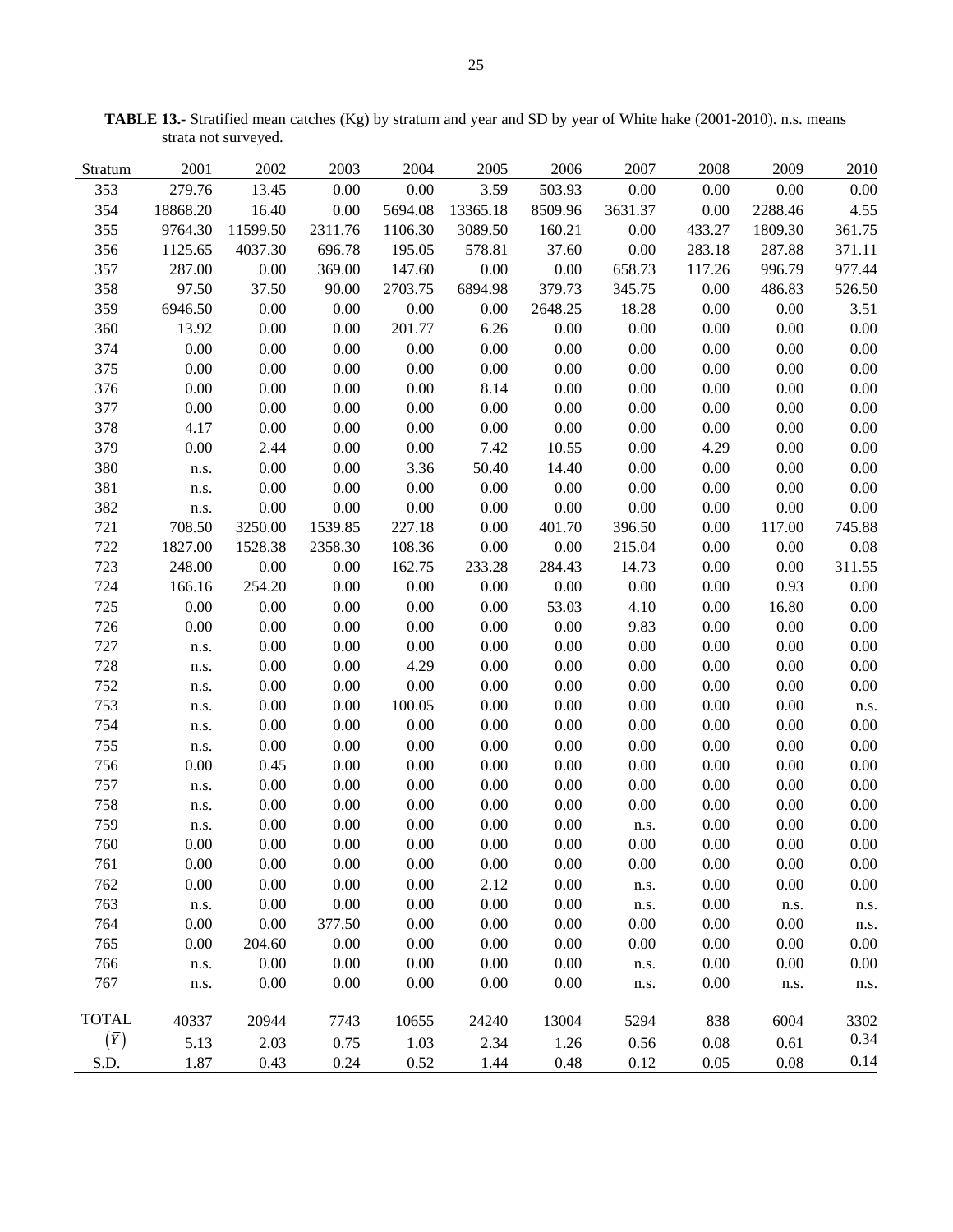| Stratum      | 2001             | 2002             | 2003             | 2004             | 2005                     | 2006             | 2007             | 2008             | 2009             | 2010             |
|--------------|------------------|------------------|------------------|------------------|--------------------------|------------------|------------------|------------------|------------------|------------------|
| 353          | 25               | $\mathbf{1}$     | $\boldsymbol{0}$ | $\boldsymbol{0}$ | $\boldsymbol{0}$         | 41               | $\boldsymbol{0}$ | $\boldsymbol{0}$ | $\boldsymbol{0}$ | $\boldsymbol{0}$ |
| 354          | 1677             | $\,1\,$          | $\boldsymbol{0}$ | 495              | 1137                     | 702              | 299              | $\boldsymbol{0}$ | 203              | $\boldsymbol{0}$ |
| 355          | 814              | 982              | 202              | 97               | 275                      | 13               | $\boldsymbol{0}$ | 39               | 156              | 32               |
| 356          | 94               | 347              | 62               | 18               | 50                       | $\mathfrak{Z}$   | $\boldsymbol{0}$ | 24               | $25\,$           | 33               |
| 357          | 24               | $\boldsymbol{0}$ | 32               | 13               | $\boldsymbol{0}$         | $\boldsymbol{0}$ | 55               | 10               | 171              | 87               |
| 358          | $\,$ 8 $\,$      | 3                | $\,8\,$          | 246              | 593                      | 33               | 28               | $\boldsymbol{0}$ | 43               | 47               |
| 359          | 606              | $\boldsymbol{0}$ | $\boldsymbol{0}$ | $\boldsymbol{0}$ | $\boldsymbol{0}$         | 217              | $\mathbf{1}$     | $\boldsymbol{0}$ | $\boldsymbol{0}$ | $\boldsymbol{0}$ |
| 360          | $\mathbf{1}$     | $\boldsymbol{0}$ | $\boldsymbol{0}$ | 17               | $\mathbf{1}$             | $\boldsymbol{0}$ | $\boldsymbol{0}$ | $\boldsymbol{0}$ | $\boldsymbol{0}$ | $\boldsymbol{0}$ |
| 374          | $\boldsymbol{0}$ | $\boldsymbol{0}$ | $\boldsymbol{0}$ | $\boldsymbol{0}$ | $\boldsymbol{0}$         | $\boldsymbol{0}$ | $\boldsymbol{0}$ | $\boldsymbol{0}$ | $\boldsymbol{0}$ | $\boldsymbol{0}$ |
| 375          | $\boldsymbol{0}$ | $\boldsymbol{0}$ | $\boldsymbol{0}$ | $\boldsymbol{0}$ | $\boldsymbol{0}$         | $\boldsymbol{0}$ | $\boldsymbol{0}$ | $\boldsymbol{0}$ | $\boldsymbol{0}$ | $\boldsymbol{0}$ |
| 376          | $\boldsymbol{0}$ | $\boldsymbol{0}$ | $\boldsymbol{0}$ | $\boldsymbol{0}$ | 1                        | $\boldsymbol{0}$ | $\boldsymbol{0}$ | $\boldsymbol{0}$ | $\boldsymbol{0}$ | $\boldsymbol{0}$ |
| 377          | $\boldsymbol{0}$ | $\boldsymbol{0}$ | $\boldsymbol{0}$ | $\boldsymbol{0}$ | $\boldsymbol{0}$         | $\boldsymbol{0}$ | $\boldsymbol{0}$ | $\boldsymbol{0}$ | $\boldsymbol{0}$ | $\boldsymbol{0}$ |
| 378          | $\boldsymbol{0}$ | $\boldsymbol{0}$ | $\boldsymbol{0}$ | $\boldsymbol{0}$ | $\boldsymbol{0}$         | $\boldsymbol{0}$ | $\boldsymbol{0}$ | $\boldsymbol{0}$ | $\boldsymbol{0}$ | $\boldsymbol{0}$ |
| 379          | $\boldsymbol{0}$ | $\boldsymbol{0}$ | $\boldsymbol{0}$ | $\boldsymbol{0}$ | 1                        | 1                | $\boldsymbol{0}$ | $\boldsymbol{0}$ | $\boldsymbol{0}$ | $\boldsymbol{0}$ |
| 380          | $\boldsymbol{0}$ | $\boldsymbol{0}$ | $\boldsymbol{0}$ | $\boldsymbol{0}$ | $\overline{\mathcal{L}}$ | 1                | $\boldsymbol{0}$ | $\boldsymbol{0}$ | $\boldsymbol{0}$ | $\boldsymbol{0}$ |
| 381          | $\boldsymbol{0}$ | $\boldsymbol{0}$ | $\boldsymbol{0}$ | $\boldsymbol{0}$ | $\boldsymbol{0}$         | $\boldsymbol{0}$ | $\boldsymbol{0}$ | $\boldsymbol{0}$ | $\boldsymbol{0}$ | $\boldsymbol{0}$ |
| 382          | $\boldsymbol{0}$ | $\boldsymbol{0}$ | $\boldsymbol{0}$ | $\boldsymbol{0}$ | $\boldsymbol{0}$         | $\boldsymbol{0}$ | $\boldsymbol{0}$ | $\boldsymbol{0}$ | $\boldsymbol{0}$ | $\boldsymbol{0}$ |
| 721          | 57               | 280              | 137              | 21               | $\boldsymbol{0}$         | 34               | 34               | $\boldsymbol{0}$ | 10               | 66               |
| 722          | 157              | 129              | 213              | $10\,$           | $\boldsymbol{0}$         | $\boldsymbol{0}$ | 19               | $\boldsymbol{0}$ | $\boldsymbol{0}$ | $\boldsymbol{0}$ |
| 723          | 21               | $\boldsymbol{0}$ | $\boldsymbol{0}$ | 14               | $20\,$                   | 24               | $\mathbf{1}$     | $\boldsymbol{0}$ | $\boldsymbol{0}$ | 28               |
| 724          | 15               | 23               | $\boldsymbol{0}$ | $\boldsymbol{0}$ | $\boldsymbol{0}$         | $\boldsymbol{0}$ | $\boldsymbol{0}$ | $\boldsymbol{0}$ | $\boldsymbol{0}$ | $\boldsymbol{0}$ |
| 725          | $\boldsymbol{0}$ | $\boldsymbol{0}$ | $\boldsymbol{0}$ | $\boldsymbol{0}$ | $\boldsymbol{0}$         | 5                | $\boldsymbol{0}$ | $\boldsymbol{0}$ | 1                | $\boldsymbol{0}$ |
| 726          | $\boldsymbol{0}$ | $\boldsymbol{0}$ | $\boldsymbol{0}$ | $\boldsymbol{0}$ | $\boldsymbol{0}$         | $\boldsymbol{0}$ | 1                | $\boldsymbol{0}$ | $\boldsymbol{0}$ | $\boldsymbol{0}$ |
| 727          | $\boldsymbol{0}$ | $\boldsymbol{0}$ | $\boldsymbol{0}$ | $\boldsymbol{0}$ | $\boldsymbol{0}$         | $\boldsymbol{0}$ | $\boldsymbol{0}$ | $\boldsymbol{0}$ | $\boldsymbol{0}$ | $\boldsymbol{0}$ |
| 728          | $\boldsymbol{0}$ | $\boldsymbol{0}$ | $\boldsymbol{0}$ | $\boldsymbol{0}$ | $\boldsymbol{0}$         | $\boldsymbol{0}$ | $\boldsymbol{0}$ | $\boldsymbol{0}$ | $\boldsymbol{0}$ | $\boldsymbol{0}$ |
| 752          | $\boldsymbol{0}$ | $\boldsymbol{0}$ | $\boldsymbol{0}$ | $\boldsymbol{0}$ | $\boldsymbol{0}$         | $\boldsymbol{0}$ | $\boldsymbol{0}$ | $\boldsymbol{0}$ | $\boldsymbol{0}$ | $\boldsymbol{0}$ |
| 753          | $\boldsymbol{0}$ | $\boldsymbol{0}$ | $\boldsymbol{0}$ | 9                | $\boldsymbol{0}$         | $\boldsymbol{0}$ | $\boldsymbol{0}$ | $\boldsymbol{0}$ | $\boldsymbol{0}$ | n.s.             |
| 754          | $\boldsymbol{0}$ | $\boldsymbol{0}$ | $\boldsymbol{0}$ | $\boldsymbol{0}$ | $\boldsymbol{0}$         | $\boldsymbol{0}$ | $\boldsymbol{0}$ | $\boldsymbol{0}$ | $\boldsymbol{0}$ | $\boldsymbol{0}$ |
| 755          | $\boldsymbol{0}$ | $\boldsymbol{0}$ | $\boldsymbol{0}$ | $\boldsymbol{0}$ | $\boldsymbol{0}$         | $\boldsymbol{0}$ | $\boldsymbol{0}$ | $\boldsymbol{0}$ | $\boldsymbol{0}$ | $\boldsymbol{0}$ |
| 756          | $\boldsymbol{0}$ | $\boldsymbol{0}$ | $\boldsymbol{0}$ | $\boldsymbol{0}$ | $\boldsymbol{0}$         | $\boldsymbol{0}$ | $\boldsymbol{0}$ | $\boldsymbol{0}$ | $\boldsymbol{0}$ | $\boldsymbol{0}$ |
| 757          | $\boldsymbol{0}$ | $\boldsymbol{0}$ | $\boldsymbol{0}$ | $\boldsymbol{0}$ | $\boldsymbol{0}$         | $\boldsymbol{0}$ | $\boldsymbol{0}$ | $\boldsymbol{0}$ | $\boldsymbol{0}$ | $\boldsymbol{0}$ |
| 758          | $\overline{0}$   | $\boldsymbol{0}$ | $\boldsymbol{0}$ | $\boldsymbol{0}$ | $\boldsymbol{0}$         | $\boldsymbol{0}$ | $\boldsymbol{0}$ | $\boldsymbol{0}$ | $\boldsymbol{0}$ | $\boldsymbol{0}$ |
| 759          | $\boldsymbol{0}$ | $\boldsymbol{0}$ | $\boldsymbol{0}$ | $\boldsymbol{0}$ | $\boldsymbol{0}$         | $\boldsymbol{0}$ | n.s.             | $\boldsymbol{0}$ | $\boldsymbol{0}$ | $\boldsymbol{0}$ |
| 760          | $\boldsymbol{0}$ | $\boldsymbol{0}$ | $\boldsymbol{0}$ | $\boldsymbol{0}$ | $\boldsymbol{0}$         | $\boldsymbol{0}$ | $\boldsymbol{0}$ | $\boldsymbol{0}$ | $\boldsymbol{0}$ | $\boldsymbol{0}$ |
| 761          | $\boldsymbol{0}$ | $\boldsymbol{0}$ | $\boldsymbol{0}$ | $\boldsymbol{0}$ | $\boldsymbol{0}$         | $\boldsymbol{0}$ | $\boldsymbol{0}$ | $\boldsymbol{0}$ | $\boldsymbol{0}$ | $\boldsymbol{0}$ |
| 762          | $\boldsymbol{0}$ | $\boldsymbol{0}$ | $\boldsymbol{0}$ | $\boldsymbol{0}$ | $\boldsymbol{0}$         | $\boldsymbol{0}$ | n.s.             | $\boldsymbol{0}$ | $\boldsymbol{0}$ | $\boldsymbol{0}$ |
| 763          | $\boldsymbol{0}$ | $\boldsymbol{0}$ | $\boldsymbol{0}$ | $\boldsymbol{0}$ | $\boldsymbol{0}$         | $\boldsymbol{0}$ | n.s.             | $\boldsymbol{0}$ | n.s.             | n.s.             |
| 764          | $\boldsymbol{0}$ | $\boldsymbol{0}$ | 34               | $\boldsymbol{0}$ | $\boldsymbol{0}$         | $\boldsymbol{0}$ | $\boldsymbol{0}$ | $\boldsymbol{0}$ | $\boldsymbol{0}$ | n.s.             |
| 765          | $\boldsymbol{0}$ | 17               | $\boldsymbol{0}$ | $\boldsymbol{0}$ | $\boldsymbol{0}$         | $\boldsymbol{0}$ | $\boldsymbol{0}$ | $\boldsymbol{0}$ | $\boldsymbol{0}$ | $\boldsymbol{0}$ |
| 766          | $\boldsymbol{0}$ | $\boldsymbol{0}$ | $\boldsymbol{0}$ | $\boldsymbol{0}$ | $\boldsymbol{0}$         | $\boldsymbol{0}$ | n.s.             | $\boldsymbol{0}$ | $\boldsymbol{0}$ | $\boldsymbol{0}$ |
| 767          | $\boldsymbol{0}$ | $\boldsymbol{0}$ | $\boldsymbol{0}$ | $\boldsymbol{0}$ | $\boldsymbol{0}$         | $\boldsymbol{0}$ | n.s.             | $\boldsymbol{0}$ | n.s.             | n.s.             |
|              |                  |                  |                  |                  |                          |                  |                  |                  |                  |                  |
| <b>TOTAL</b> | 3498             | 1784             | 688              | 940              | 2082                     | 1073             | 440              | 74               | 610              | 293              |
| S.D.         | 1107             | 389              | 224              | 464              | 1270                     | 407              | 94               | 46               | 73               | 117              |

**TABLE 14.-** Survey estimates (by the swept area method) of White hake biomass (t) and SD by stratum and year on NAFO Div. 3NO. n.s. means stratum not surveyed.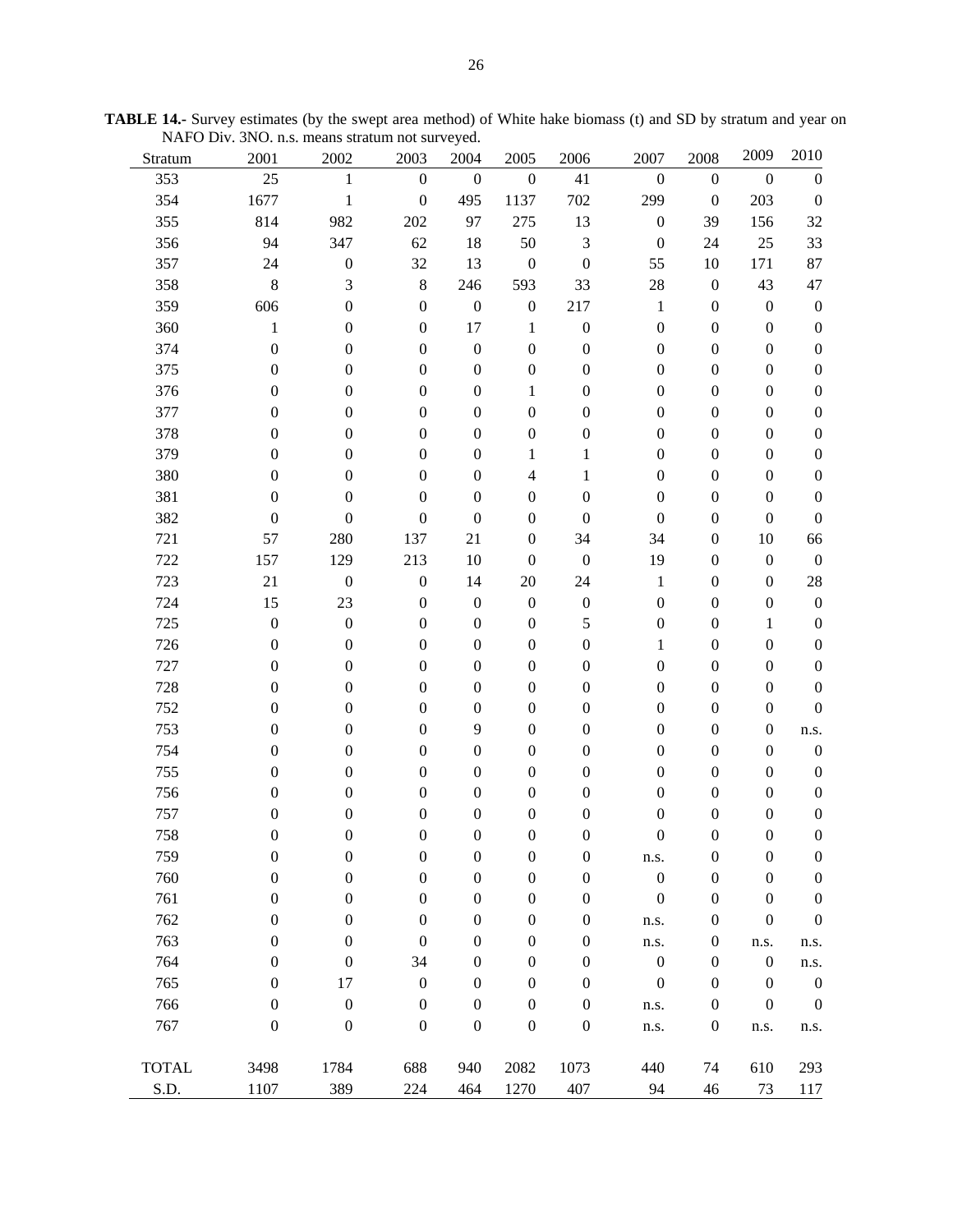**TABLE 15.-** Length weight relationships in the calculation of White hake biomass. The equation is  $Weight = a(l+0.5)^{b}$ .

Spanish Spring Surveys on NAFO Div. 3NO: 2002-2010. To calculate the parameters for the indeterminate individuals, we used the total data (males + females + indeterminate individuals).

|         |              | 2002          | 2003          | 2004          | 2005          | 2006          | 2007          | 2008          | 2009          | 2010          |
|---------|--------------|---------------|---------------|---------------|---------------|---------------|---------------|---------------|---------------|---------------|
| Males   | a            | 0.0018        | 0.0045        | 0.0043        | 0.0034        | 0.0175        | 0.0050        | 0.0053        | 0.0090        | 0.0031        |
|         |              | $E = 0.234$   | $E = 0.243$   | $E = 0.237$   | $E = 0.1497$  | $E = 0.5190$  | $E = 0.3158$  | $E = 0.1381$  | $E = 0.3934$  | $E = 0.2034$  |
|         | $\mathbf{h}$ | 3.3586        | 3.1161        | 3.1313        | 3.2086        | 2.7891        | 3.1245        | 3.0934        | 2.9577        | 3.2186        |
|         |              | $E = 0.060$   | $E = 0.062$   | $E = 0.063$   | $E = 0.0395$  | $E = 0.1320$  | $E = 0.0828$  | $E = 0.0351$  | $E = 0.0994$  | $E = 0.0543$  |
|         |              | $R^2 = 0.991$ | $R^2 = 0.992$ | $R^2 = 0.992$ | $R^2 = 0.995$ | $R^2 = 0.965$ | $R^2 = 0.992$ | $R^2 = 0.999$ | $R^2 = 0.978$ | $R^2 = 0.997$ |
|         |              | $N = 107$     | $N = 73$      | $N = 41$      | $N = 108$     | $N = 75$      | $N=14$        | $N=7$         | $N=26$        | $N=13$        |
| Females | a            | 0.0027        | 0.0013        | 0.0037        | 0.0043        | 0.0019        | 0.0025        | 0.0017        | 0.0034        | 0.0019        |
|         |              | $E = 0.221$   | $E = 0.465$   | $E = 0.202$   | $E = 0.0992$  | $E = 0.2136$  | $E = 0.2163$  | $E = 2.2151$  | $E = 0.1912$  | $E = 0.1809$  |
|         | $\mathbf{h}$ | 3.2537        | 3.4264        | 3.1960        | 3.1602        | 3.3563        | 3.3097        | 3.3879        | 3.2053        | 3.3734        |
|         |              | $E = 0.056$   | $E = 0.115$   | $E = 0.056$   | $E = 0.0253$  | $E = 0.0530$  | $E = 0.0541$  | $E = 0.5170$  | $E = 0.0493$  | $E = 0.0446$  |
|         |              | $R^2 = 0.992$ | $R^2 = 0.977$ | $R^2 = 0.995$ | $R^2 = 0.997$ | $R^2 = 0.998$ | $R^2 = 0.997$ | $R^2 = 0.997$ | $R^2 = 0.996$ | $R^2 = 0.998$ |
|         |              | $N = 61$      | $N = 51$      | $N = 32$      | $N = 80$      | $N = 28$      | $N=18$        | $N=4$         | $N=19$        | $N=16$        |
| Indet.  | a            | 0.0025        | 0.0026        | 0.0048        | 0.0036        | 0.0066        | 0.0031        | 0.0038        | 0.0033        | 0.0020        |
|         |              | $E = 0.152$   | $E = 0.254$   | $E = 0.127$   | $E = 0.1026$  | $E = 0.367$   | $E = 0.1879$  | $E = 0.3193$  | $E = 0.2001$  | $E = 0.1566$  |
|         | $\mathbf{h}$ | 3.2731        | 3.2565        | 3.1208        | 3.1961        | 3.0472        | 3.2481        | 3.1857        | 3.2109        | 3.3506        |
|         |              | $E = 0.039$   | $E = 0.064$   | $E = 0.035$   | $E = 0.0266$  | $E = 0.0930$  | $E = 0.0478$  | $E = 0.0786$  | $E = 0.0516$  | $E = 0.0400$  |
|         |              | $R^2 = 0.995$ | $R^2 = 0.989$ | $R^2 = 0.997$ | $R^2 = 0.997$ | $R^2 = 0.980$ | $R^2 = 0.995$ | $R^2 = 0.997$ | $R^2 = 0.992$ | $R^2 = 0.997$ |
|         |              | $N = 168$     | $N = 125$     | $N = 91$      | $N = 188$     | $N = 103$     | $N=32$        | $N=11$        | $N=49$        | $N=29$        |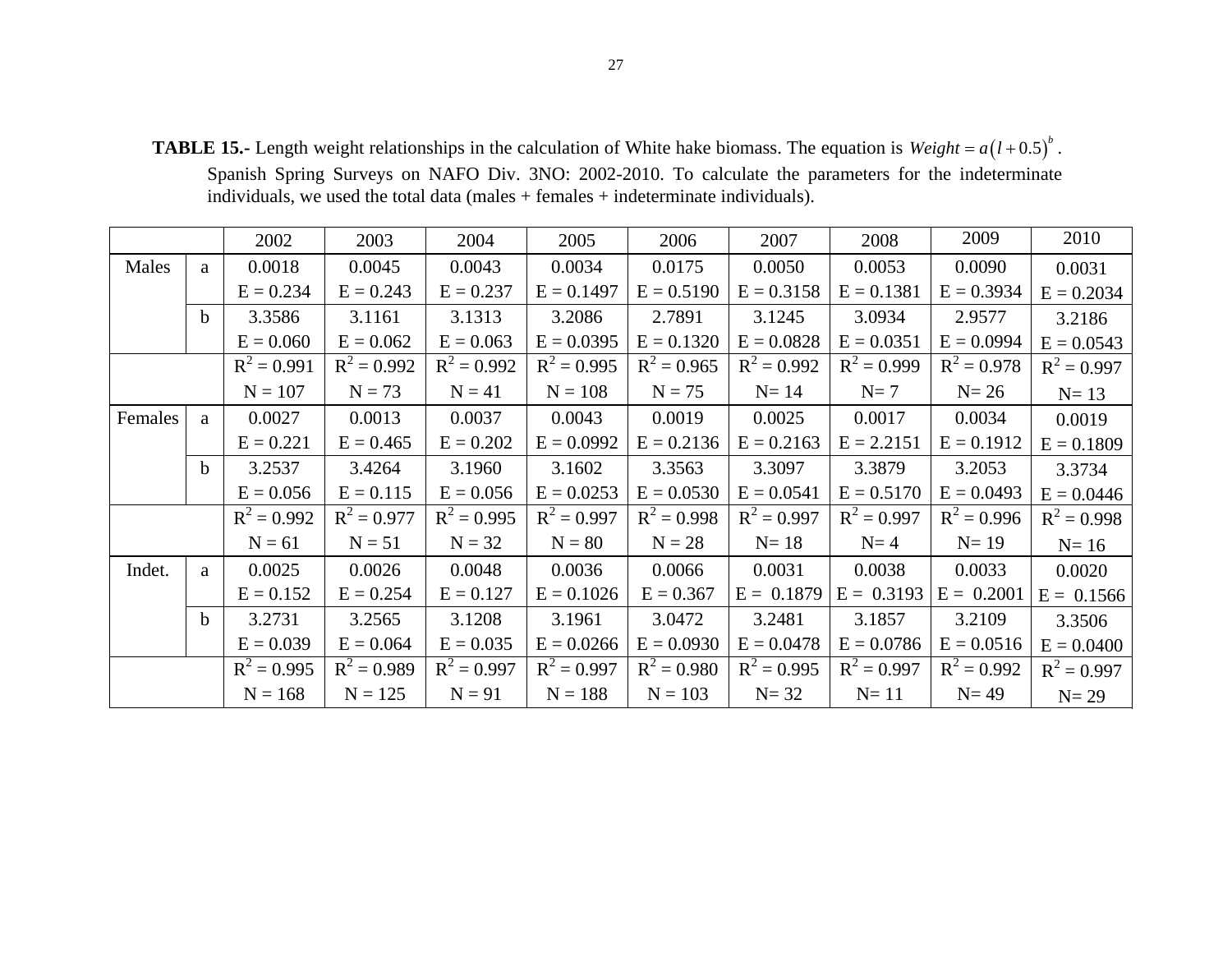|                             | 2001           |                      |                |                | 2002           |                            |                                |               | 2003           |                            |                     |                     |                | 2004                 |                     |                     | 2005           |                      |                            |       |
|-----------------------------|----------------|----------------------|----------------|----------------|----------------|----------------------------|--------------------------------|---------------|----------------|----------------------------|---------------------|---------------------|----------------|----------------------|---------------------|---------------------|----------------|----------------------|----------------------------|-------|
| Length (cm.)                |                | Males Females Indet. |                | Total          |                | Males Females Indet. Total |                                |               |                | Males Females Indet. Total |                     |                     |                | Males Females Indet. |                     | Total               |                | Males Females Indet. |                            | Total |
| 10                          | 0.000          | 0.000                | 0.015          | 0.015          | 0.000          | 0.000                      | $0.000$ $0.000$                |               | 0.000          | 0.000                      |                     | $0.000 \quad 0.000$ | 0.000          | 0.000                |                     | $0.000 \quad 0.000$ | 0.000          | 0.000                | $0.000\ 0.000$             |       |
| 12                          | 0.000          | 0.000                | 0.000          | 0.000          | 0.007          | 0.000                      | $0.000$ $0.007$                |               | 0.000          | 0.000                      |                     | $0.000$ $0.000$     | 0.000          | 0.000                |                     | $0.000 \quad 0.000$ | 0.000          | 0.000                | $0.000\ 0.000$             |       |
| 14                          | 0.009          | 0.020                | 0.000          | 0.029          | 0.000          | 0.000                      | $0.000$ $0.000$                |               | 0.000          | 0.000                      |                     | $0.000$ $0.000$     | 0.000          | 0.000                |                     | $0.000 \quad 0.000$ | 0.040          | 0.000                | $0.000 \quad 0.040$        |       |
| 16                          | 0.034          | 0.009                | 0.000          | 0.043          | 0.014          | 0.000                      | $0.000$ $0.014$                |               | 0.000          | 0.000                      |                     | $0.000 \quad 0.000$ | 0.000          | 0.025                | 0.000 0.025         |                     | 0.009          | 0.000                | 0.000 0.009                |       |
| 18                          | 0.048          | 0.024                | 0.000          | 0.073          | 0.014          | 0.012                      | $0.000$ $0.026$                |               | 0.000          | 0.000                      |                     | $0.000 \quad 0.000$ | 0.058          | 0.034                |                     | 0.000 0.092         | 0.005          | 0.004                | 0.000 0.009                |       |
| 20                          | 0.074          | 0.055                | 0.000          | 0.129          | 0.000          | 0.000                      | $0.000$ $0.000$                |               | 0.000          | 0.000                      |                     | $0.000 \quad 0.000$ | 0.025          | 0.050                | 0.000 0.075         |                     | 0.028          | 0.015                | $0.000 \quad 0.043$        |       |
| 22                          | 0.075          | 0.044                | 0.000          | 0.120          | 0.000          | 0.000                      | 0.000 0.000                    |               | 0.000          | 0.004                      |                     | $0.000$ $0.004$     | 0.050          | 0.042                | 0.000 0.091         |                     | 0.008          | 0.000                | $0.000$ $0.008$            |       |
| 24                          | 0.069          | 0.058                | 0.000          | 0.127          | 0.000          | 0.000                      | $0.000$ $0.000$                |               | 0.000          | 0.000                      |                     | $0.000$ $0.000$     | 0.008          | 0.025                | 0.000 0.033         |                     | 0.013          | 0.014                | 0.000 0.027                |       |
| 26                          | 0.055          | 0.055                | 0.000          | 0.110          | 0.000          | 0.000                      | $0.000$ $0.000$                |               | 0.011          | 0.004                      |                     | $0.000$ $0.015$     | 0.000          | 0.005                | $0.000$ $0.005$     |                     | 0.043          | 0.007                | $0.000$ $0.051$            |       |
| 28                          | 0.229          | 0.154                | 0.000          | 0.383          | 0.000          | 0.000                      | $0.000$ $0.000$                |               | 0.004          | 0.004                      | 0.000 0.007         |                     | 0.000          | 0.000                |                     | $0.000$ $0.000$     | 0.000          | 0.013                | $0.000$ $0.013$            |       |
| 30                          | 0.399          | 0.188                | 0.000          | 0.587          | 0.000          | 0.000                      | $0.000$ $0.000$                |               | 0.000          | 0.000                      |                     | $0.000$ $0.000$     | 0.000          | 0.000                |                     | $0.000 \quad 0.000$ | 0.013          | 0.005                | 0.000 0.017                |       |
| 32                          | 1.092          | 0.665                | 0.000          | 1.758          | 0.009          | 0.000                      | 0.000 0.009                    |               | 0.004          | 0.004                      | 0.000 0.007         |                     | 0.000          | 0.000                |                     | $0.000 \quad 0.000$ | 0.016          | 0.000                | $0.000$ $0.016$            |       |
| 34                          | 1.019          | 0.873                | 0.000          | 1.892          | 0.007          | 0.004                      | $0.000$ $0.011$                |               | 0.000          | 0.004                      |                     | $0.000$ $0.004$     | 0.000          | 0.000                |                     | $0.000 \quad 0.000$ | 0.007          | 0.038                | 0.000 0.045                |       |
| 36                          | 0.572          | 0.768                | 0.000          | 1.340          | 0.035          | 0.018                      | $0.000$ $0.053$                |               | 0.004          | 0.000                      |                     | $0.000 \quad 0.004$ | 0.000          | 0.008                |                     | $0.000 \quad 0.008$ | 0.015          | 0.023                | $0.000 \quad 0.038$        |       |
| 38                          | 0.294          | 0.511                | 0.000          | 0.806          | 0.123          | 0.017                      | 0.000 0.140                    |               | 0.000          | 0.004                      |                     | $0.000 \quad 0.004$ | 0.000          | 0.000                | $0.000 \quad 0.000$ |                     | 0.023          | 0.023                | $0.000$ $0.046$            |       |
| 40                          | 0.101          | 0.159                | 0.000          | 0.260          | 0.268          | 0.128                      | 0.000 0.397                    |               | 0.000          | 0.000                      |                     | $0.000$ $0.000$     | 0.000          | 0.000                |                     | $0.000 \quad 0.000$ | 0.000          | 0.016                | $0.000$ $0.016$            |       |
| 42                          | 0.134          | 0.131                | 0.000          | 0.265          | 0.340          | 0.212                      | 0.000 0.553                    |               | 0.010          | 0.015                      |                     | 0.000 0.025         | 0.000          | 0.000                |                     | 0.000 0.000         | 0.008          | 0.019                | 0.000 0.027                |       |
| 44                          | 0.165          | 0.042                | 0.000          | 0.207          | 0.228          | 0.192                      | $0.000$ $0.420$                |               | 0.033          | 0.004                      | 0.000 0.037         |                     | 0.000          | 0.000                |                     | $0.000$ $0.000$     | 0.008          | 0.007                | $0.000$ $0.015$            |       |
| 46                          | 0.098          | 0.110                | 0.000          | 0.208          | 0.093          | 0.162                      | $0.000$ $0.256$                |               | 0.080          | 0.012                      |                     | 0.000 0.092         | 0.000          | 0.000                |                     | $0.000 \quad 0.000$ | 0.007          | 0.000                | $0.000 \quad 0.007$        |       |
| 48                          | 0.107          | 0.069                | 0.000          | 0.177          | 0.055          | 0.074                      | $0.000$ $0.128$                |               | 0.079          | 0.028                      |                     | $0.000$ $0.107$     | 0.046          | 0.000                |                     | $0.000$ $0.046$     | 0.008          | 0.000                | $0.000$ $0.008$            |       |
| 50                          | 0.164          | 0.053                | 0.000          | 0.217          | 0.052          | 0.077                      | 0.000 0.129                    |               | 0.041          | 0.041                      |                     | $0.000$ $0.082$     | 0.049          | 0.000                | 0.000 0.049         |                     | 0.016          | 0.000                | $0.000$ $0.016$            |       |
| 52                          | 0.203          | 0.105                | 0.000          | 0.308          | 0.054          | 0.033                      |                                | 0.000 0.086   | 0.061          | 0.028                      |                     | 0.000 0.089         | 0.057          | 0.024                |                     | 0.000 0.082         | 0.068          | 0.004                | 0.000 0.072                |       |
| 54                          | 0.119          | 0.047                | 0.000          | 0.166          | 0.051          | 0.044                      | 0.000 0.095                    |               | 0.017          | 0.026                      | $0.000 \quad 0.043$ |                     | 0.030          | 0.016                | 0.000 0.047         |                     | 0.122          | 0.018                | $0.000 \quad 0.140$        |       |
| 56<br>58                    | 0.119<br>0.051 | 0.050<br>0.050       | 0.000<br>0.000 | 0.168<br>0.101 | 0.028<br>0.025 | 0.025<br>0.009             | $0.000$ $0.053$<br>0.000 0.034 |               | 0.014<br>0.004 | 0.027<br>0.029             | 0.000 0.041         | 0.000 0.034         | 0.058<br>0.021 | 0.016<br>0.029       | 0.000 0.075         | $0.000 \quad 0.050$ | 0.085<br>0.151 | 0.019<br>0.028       | 0.000 0.104<br>0.000 0.179 |       |
| 60                          | 0.078          | 0.063                | 0.000          | 0.141          | 0.048          | 0.021                      | 0.000 0.070                    |               | 0.000          | 0.016                      |                     | 0.000 0.016         | 0.017          | 0.028                | 0.000 0.045         |                     | 0.098          | 0.010                | 0.000 0.108                |       |
| 62                          | 0.040          | 0.040                | 0.000          | 0.081          | 0.008          | 0.010                      | $0.000$ $0.018$                |               | 0.004          | 0.004                      |                     | 0.000 0.008         | 0.021          | 0.021                |                     | 0.000 0.042         | 0.092          | 0.030                | 0.000 0.122                |       |
| 64                          | 0.034          | 0.022                | 0.000          | 0.056          | 0.020          | 0.018                      | $0.000$ $0.038$                |               | 0.000          | 0.013                      |                     | 0.000 0.013         | 0.008          | 0.032                | 0.000 0.041         |                     | 0.027          | 0.026                | 0.000 0.052                |       |
| 66                          | 0.035          | 0.019                | 0.000          | 0.054          | 0.010          | 0.000                      | $0.000$ $0.010$                |               | 0.011          | 0.000                      | 0.000 0.011         |                     | 0.008          | 0.062                |                     | 0.000 0.070         | 0.027          | 0.052                | 0.000 0.079                |       |
| 68                          | 0.019          | 0.046                | 0.000          | 0.065          | 0.011          | 0.016                      | 0.000 0.027                    |               | 0.004          | 0.009                      |                     | $0.000 \quad 0.013$ | 0.004          | 0.013                | 0.000 0.017         |                     | 0.019          | 0.038                | 0.000 0.057                |       |
| 70                          | 0.026          | 0.019                | 0.000          | 0.045          | 0.007          | 0.008                      | $0.000$ $0.015$                |               | 0.004          | 0.004                      |                     | $0.000$ $0.009$     | 0.017          | 0.008                | 0.000 0.025         |                     | 0.000          | 0.081                | 0.000 0.081                |       |
| 72                          | 0.000          | 0.000                | 0.000          | 0.000          | 0.004          | 0.007                      | $0.000$ $0.011$                |               | 0.000          | 0.000                      |                     | $0.000 \quad 0.000$ | 0.000          | 0.000                |                     | $0.000 \quad 0.000$ | 0.000          | 0.032                | 0.000 0.032                |       |
| 74                          | 0.000          | 0.015                | 0.000          | 0.015          | 0.000          | 0.000                      | $0.000\ 0.000$                 |               | 0.000          | 0.008                      |                     | $0.000 \quad 0.008$ | 0.000          | 0.008                |                     | $0.000 \quad 0.008$ | 0.000          | 0.011                | $0.000$ $0.011$            |       |
| 76                          | 0.000          | 0.016                | 0.000          | 0.016          | 0.000          | 0.000                      | $0.000$ $0.000$                |               | 0.000          | 0.000                      |                     | $0.000$ $0.000$     | 0.000          | 0.000                | $0.000$ $0.000$     |                     | 0.000          | 0.015                | $0.000$ $0.015$            |       |
| 78                          | 0.000          | 0.015                | 0.000          | 0.015          | 0.000          | 0.000                      | 0.000 0.000                    |               | 0.000          | 0.004                      |                     | $0.000$ $0.004$     | 0.000          | 0.000                |                     | $0.000 \quad 0.000$ | 0.000          | 0.022                | 0.000 0.022                |       |
| 80                          | 0.000          | 0.016                | 0.000          | 0.016          | 0.000          | 0.003                      | $0.000 \quad 0.003$            |               | 0.000          | 0.003                      |                     | $0.000$ $0.003$     | 0.000          | 0.000                |                     | $0.000$ $0.000$     | 0.000          | 0.000                | $0.000$ $0.000$            |       |
| 82                          | 0.000          | 0.020                | 0.000          | 0.020          | 0.000          | 0.000                      | $0.000$ $0.000$                |               | 0.000          | 0.000                      |                     | $0.000$ $0.000$     | 0.000          | 0.000                |                     | $0.000 \quad 0.000$ | 0.000          | 0.000                | $0.000$ $0.000$            |       |
| 84                          | 0.000          | 0.006                | 0.000          | 0.006          | 0.000          | 0.000                      | $0.000$ $0.000$                |               | 0.000          | 0.000                      |                     | $0.000$ $0.000$     | 0.000          | 0.000                |                     | $0.000$ $0.000$     | 0.000          | 0.008                | $0.000$ $0.008$            |       |
| 86                          | 0.000          | 0.000                | 0.000          | 0.000          | 0.000          | 0.000                      | $0.000$ $0.000$                |               | 0.000          | 0.000                      |                     | $0.000$ $0.000$     | 0.000          | 0.000                | 0.000               | 0.000               | 0.000          | 0.000                | $0.000$ $0.000$            |       |
| 88                          | 0.000          | 0.006                | 0.000          | 0.006          | 0.000          | 0.000                      | $0.000$ $0.000$                |               | 0.000          | 0.000                      |                     | $0.000$ $0.000$     | 0.000          | 0.000                |                     | $0.000$ $0.000$     | 0.000          | 0.000                | $0.000$ $0.000$            |       |
| Total                       | 5.462          | 4.544                |                | 0.015 10.022   | 1.511          | 1.091                      |                                | $0.000$ 2.602 | 0.387          | 0.295                      | $0.000$ $0.682$     |                     | 0.480          | 0.447                | 0.000 0.927         |                     | 0.953          | 0.579                | 0.000 1.532                |       |
|                             |                |                      |                |                |                |                            |                                |               |                |                            |                     |                     |                |                      |                     |                     |                |                      |                            |       |
| $N^{\circ}$ samples $(*)$ : |                |                      |                | 12             |                |                            |                                | 11            |                |                            |                     | 9                   |                |                      |                     | 11                  |                |                      |                            | 14    |
| $N^{\circ}$ Ind. $(*)$ :    | 427            | 328                  | 1              | 756            | 329            | 222                        | $\mathbf{0}$                   | 551           | 102            | 79                         | $\overline{0}$      | 181                 | 59             | 59                   | $\boldsymbol{0}$    | 118                 | 137            | 91                   | $\boldsymbol{0}$           | 228   |
| Sampled catch:              |                |                      |                | 401            |                |                            |                                | 303           |                |                            |                     | 195                 |                |                      |                     | 144                 |                |                      |                            | 367   |
| Range (*):                  |                |                      | 10-89<br>738   |                |                |                            | 13-80<br>630                   |               |                |                            | 22-80<br>209        |                     |                |                      | 16-75<br>160        |                     |                |                      | 15-85<br>367               |       |
| Total catch:                |                |                      |                | 123            |                |                            |                                |               |                |                            |                     | 118                 |                |                      |                     | 120                 |                |                      |                            | 119   |
| Total hauls (*):            |                |                      |                |                |                |                            |                                | 125           |                |                            |                     |                     |                |                      |                     |                     |                |                      |                            |       |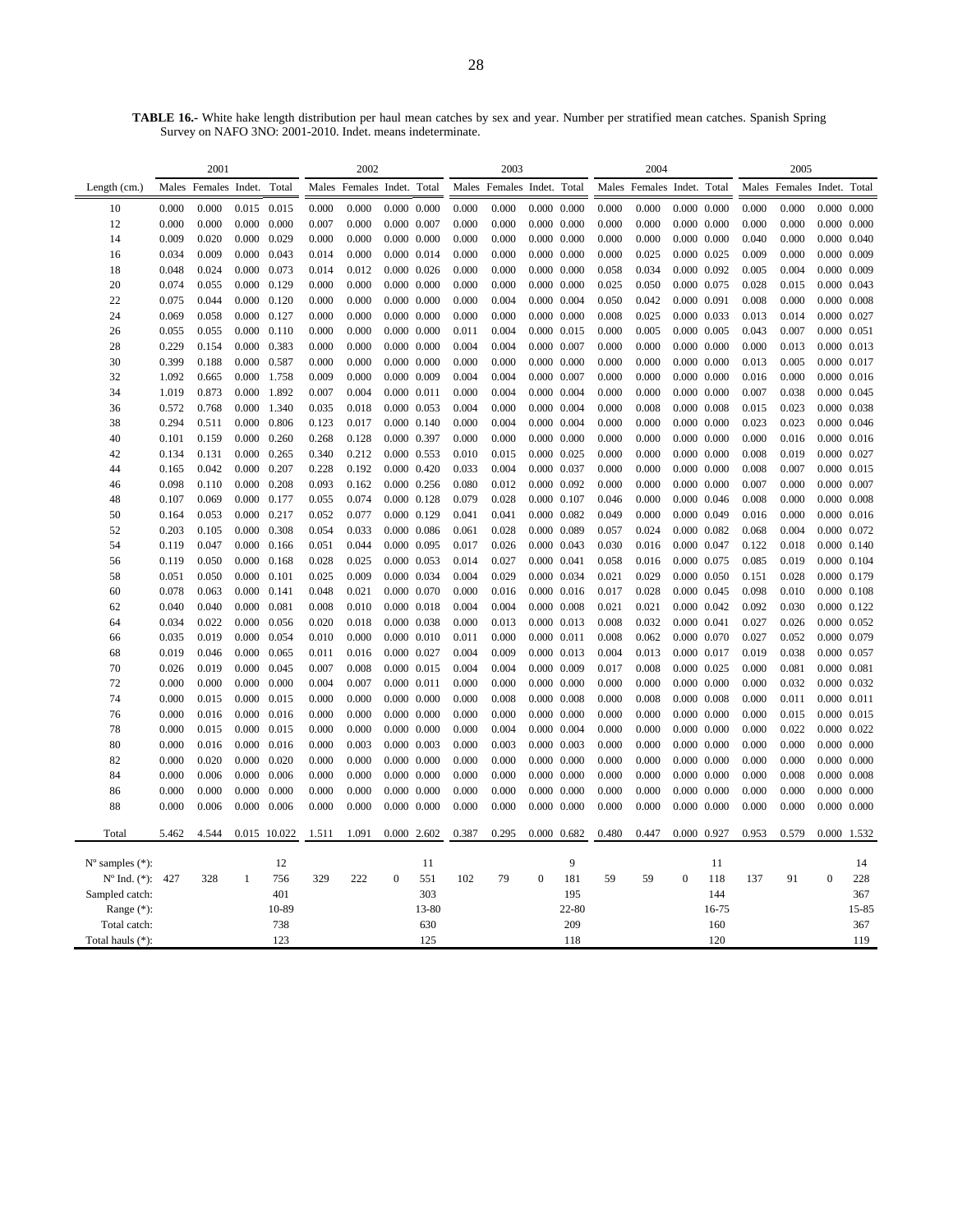**TABLE 16 (cont.).-** White hake length distribution per haul mean catches by sex and year. Number per stratified mean catches. Spanish Spring Survey on NAFO 3NO: 2001-2010. Indet. means indeterminate.

|                             | 2006  |                            |                         | 2007              |       |                      |                               | 2008  |        |                      |                     | 2009        |                |                      | 2010                |                     |       |                            |                     |       |
|-----------------------------|-------|----------------------------|-------------------------|-------------------|-------|----------------------|-------------------------------|-------|--------|----------------------|---------------------|-------------|----------------|----------------------|---------------------|---------------------|-------|----------------------------|---------------------|-------|
| Length $(cm.)$              |       | Males Females Indet. Total |                         |                   | Males | Females Indet. Total |                               |       |        | Males Females Indet. |                     | Total       |                | Males Females Indet. |                     | Total               |       | Males Females Indet. Total |                     |       |
| 10                          | 0.000 | 0.000                      | $0.000 \quad 0.000$     |                   | 0.000 | 0.000                | $0.000 \quad 0.000$           |       | 0.000  | 0.000                | $0.000 \quad 0.000$ |             | 0.000          | 0.000                |                     | $0.000 \quad 0.000$ | 0.000 | 0.000                      | $0.000 \quad 0.000$ |       |
| 12                          | 0.000 |                            | $0.000$ $0.000$ $0.000$ |                   | 0.000 |                      | $0.000$ $0.000$ $0.000$       |       | 0.000  | 0.000                | $0.000 \quad 0.000$ |             | 0.000          | 0.000                |                     | $0.000 \quad 0.000$ | 0.000 | 0.000                      | $0.000 \quad 0.000$ |       |
| 14                          | 0.000 |                            | $0.000$ $0.000$ $0.000$ |                   | 0.000 |                      | $0.000$ $0.000$ $0.000$       |       | 0.000  | 0.000                | $0.000 \quad 0.000$ |             | 0.000          | 0.000                |                     | $0.000 \quad 0.000$ | 0.000 | 0.000                      | $0.000 \quad 0.000$ |       |
| 16                          | 0.000 |                            | 0.000 0.000 0.000       |                   | 0.000 |                      | $0.000$ $0.000$ $0.000$       |       | 0.000  | 0.000                | $0.000$ $0.000$     |             | 0.000          | 0.000                |                     | $0.000 \quad 0.000$ | 0.000 | 0.000                      | $0.000$ $0.000$     |       |
| 18                          | 0.000 |                            | $0.000$ $0.000$ $0.000$ |                   | 0.000 |                      | $0.000$ $0.000$ $0.000$       |       | 0.000  | 0.000                | $0.000$ $0.000$     |             | 0.000          | 0.000                |                     | $0.000 \quad 0.000$ | 0.000 | 0.000                      | $0.000$ $0.000$     |       |
| 20                          | 0.000 |                            | $0.000$ $0.000$ $0.000$ |                   | 0.006 |                      | $0.000$ $0.000$ $0.006$       |       | 0.000  | 0.000                | $0.000 \quad 0.000$ |             | 0.000          | 0.000                |                     | $0.000\ 0.000$      | 0.007 | 0.000                      | $0.000$ $0.007$     |       |
| 22                          | 0.005 |                            | $0.000$ $0.000$ $0.005$ |                   | 0.000 |                      | $0.006$ $0.000$ $0.006$       |       | 0.005  | 0.000                | $0.000$ $0.005$     |             | 0.000          | 0.000                |                     | $0.000 \quad 0.000$ | 0.009 | 0.008                      | 0.000 0.017         |       |
| 24                          | 0.000 |                            | $0.000$ $0.000$ $0.000$ |                   | 0.009 |                      | $0.000$ $0.000$ $0.009$       |       | 0.000  | 0.000                | $0.000$ $0.000$     |             | 0.000          | 0.003                |                     | $0.000 \quad 0.003$ | 0.004 | 0.000                      | $0.000$ $0.004$     |       |
| 26                          | 0.005 |                            | $0.000$ $0.000$ $0.005$ |                   | 0.000 |                      | $0.000$ $0.000$ $0.000$       |       | 0.000  | 0.000                | $0.000$ $0.000$     |             | 0.000          | 0.007                |                     | 0.000 0.007         | 0.000 | 0.000                      | $0.000$ $0.000$     |       |
| 28                          | 0.013 |                            | 0.000 0.000 0.013       |                   | 0.000 |                      | 0.009 0.000 0.009             |       | 0.000  | 0.000                | $0.000$ $0.000$     |             | 0.007          | 0.007                |                     | 0.000 0.014         | 0.000 | 0.000                      | $0.000 \quad 0.000$ |       |
| 30                          | 0.000 |                            | 0.011 0.000 0.011       |                   | 0.008 |                      | $0.000$ $0.000$ $0.008$       |       | 0.000  | 0.000                | $0.000 \quad 0.000$ |             | 0.000          | 0.000                |                     | $0.000 \quad 0.000$ | 0.000 | 0.008                      | $0.000 \quad 0.008$ |       |
| 32                          | 0.000 |                            | $0.000$ $0.000$ $0.000$ |                   | 0.009 |                      | 0.023 0.000 0.032             |       | 0.000  | 0.000                | $0.000 \quad 0.000$ |             | 0.000          | 0.000                |                     | $0.000 \quad 0.000$ | 0.000 | 0.000                      | $0.000\ 0.000$      |       |
| 34                          | 0.000 |                            | 0.011 0.000 0.011       |                   | 0.009 |                      | 0.000 0.000 0.009             |       | 0.000  | 0.000                | $0.000 \quad 0.000$ |             | 0.007          | 0.008                |                     | $0.000$ $0.014$     | 0.000 | 0.000                      | $0.000\ 0.000$      |       |
| 36                          | 0.008 |                            | 0.005 0.000 0.013       |                   | 0.000 |                      | $0.000$ $0.000$ $0.000$       |       | 0.000  | 0.000                | $0.000$ $0.000$     |             | 0.000          | 0.000                |                     | $0.000 \quad 0.000$ | 0.000 | 0.000                      | $0.000$ $0.000$     |       |
| 38                          | 0.012 |                            | 0.000 0.000 0.012       |                   | 0.000 |                      | $0.000$ $0.000$ $0.000$       |       | 0.000  | 0.000                | $0.000 \quad 0.000$ |             | 0.008          | 0.000                |                     | $0.000 \quad 0.008$ | 0.000 | 0.008                      | $0.000 \quad 0.008$ |       |
| 40                          | 0.012 |                            | 0.004 0.000 0.015       |                   | 0.009 |                      | $0.000$ $0.000$ $0.009$       |       | 0.000  | 0.000                | $0.000 \quad 0.000$ |             | 0.008          | 0.007                |                     | 0.000 0.014         | 0.000 | 0.000                      | $0.000 \quad 0.000$ |       |
| 42                          | 0.015 |                            | 0.008 0.000 0.023       |                   | 0.000 |                      | $0.000$ $0.000$ $0.000$       |       | 0.000  | 0.000                | $0.000 \quad 0.000$ |             | 0.008          | 0.003                | $0.000 \quad 0.011$ |                     | 0.000 | 0.000                      | $0.000 \quad 0.000$ |       |
| 44                          | 0.000 |                            | $0.000$ $0.000$ $0.000$ |                   | 0.000 |                      | $0.000$ $0.000$ $0.000$       |       | 0.000  | 0.000                | $0.000 \quad 0.000$ |             | 0.000          | 0.007                |                     | 0.000 0.007         | 0.003 | 0.000                      | $0.000 \quad 0.003$ |       |
| 46                          | 0.016 |                            | 0.000 0.000 0.016       |                   | 0.000 |                      | $0.000$ $0.000$ $0.000$       |       | 0.000  | 0.000                | $0.000 \quad 0.000$ |             | 0.007          | 0.011                |                     | $0.000 \quad 0.018$ | 0.004 | 0.002                      | $0.000 \quad 0.006$ |       |
| 48                          | 0.009 |                            | 0.008 0.000 0.017       |                   | 0.017 |                      | 0.017 0.000 0.034             |       | 0.000  | 0.000                | $0.000 \quad 0.000$ |             | 0.013          | 0.000                |                     | 0.000 0.013         | 0.003 | 0.000                      | $0.000 \quad 0.003$ |       |
| 50                          | 0.020 |                            | 0.000 0.000 0.020       |                   | 0.000 |                      | $0.000$ $0.000$ $0.000$       |       | 0.000  | 0.000                | $0.000 \quad 0.000$ |             | 0.014          | 0.000                |                     | 0.000 0.014         | 0.008 | 0.000                      | $0.000 \quad 0.008$ |       |
| 52                          | 0.028 |                            | $0.000$ $0.000$ $0.028$ |                   | 0.000 |                      | $0.000$ $0.000$ $0.000$       |       | 0.004  | 0.000                | $0.000 \quad 0.004$ |             | 0.018          | 0.007                |                     | 0.000 0.024         | 0.000 | 0.000                      | 0.000 0.000         |       |
| 54                          | 0.005 |                            | 0.010 0.000 0.016       |                   | 0.000 |                      | 0.009 0.000 0.009             |       | 0.002  | 0.000                | $0.000 \quad 0.002$ |             | 0.000          | 0.014                |                     | 0.000 0.014         | 0.000 | 0.002                      | $0.000 \quad 0.002$ |       |
| 56                          | 0.028 |                            | 0.008 0.000 0.036       |                   | 0.000 |                      | 0.000 0.000 0.000             |       | 0.010  | 0.000                | $0.000$ $0.010$     |             | 0.011          | 0.008                |                     | 0.000 0.019         | 0.000 | 0.006                      | $0.000$ $0.006$     |       |
| 58                          | 0.031 |                            | 0.000 0.000 0.031       |                   | 0.000 |                      | 0.009 0.000 0.009             |       | 0.000  | 0.000                | $0.000$ $0.000$     |             | 0.014          | 0.000                |                     | $0.002$ $0.016$     | 0.003 | 0.000                      | $0.000 \quad 0.003$ |       |
| 60                          | 0.075 |                            | 0.013 0.000 0.089       |                   | 0.000 |                      | 0.009 0.000 0.009             |       | 0.002  | 0.000                | $0.000 \quad 0.002$ |             | 0.028          | 0.016                |                     | 0.000 0.044         | 0.004 | 0.003                      | $0.000 \quad 0.007$ |       |
| 62                          | 0.066 |                            | $0.000$ $0.000$ $0.066$ |                   | 0.017 |                      | 0.000 0.000 0.017             |       | 0.000  | 0.002                | $0.000 \quad 0.002$ |             | 0.010          | 0.003                |                     | 0.000 0.014         | 0.000 | 0.000                      | $0.000 \quad 0.000$ |       |
| 64                          | 0.076 |                            | 0.000 0.000 0.076       |                   | 0.014 |                      | 0.000 0.000 0.014             |       | 0.000  | 0.002                | $0.000 \quad 0.002$ |             | 0.003          | 0.086                |                     | 0.000 0.089         | 0.032 | 0.000                      | 0.000 0.032         |       |
| 66                          | 0.024 |                            | 0.000 0.000 0.024       |                   | 0.000 |                      | 0.009 0.000 0.009             |       | 0.000  | 0.000                | $0.000 \quad 0.000$ |             | 0.011          | 0.000                | $0.000$ $0.011$     |                     | 0.000 | 0.008                      | $0.000 \quad 0.008$ |       |
| 68                          | 0.021 |                            | 0.000 0.000 0.021       |                   | 0.009 |                      | 0.006 0.000 0.014             |       | 0.000  | 0.000                | $0.000 \quad 0.000$ |             | 0.008          | 0.011                |                     | 0.000 0.019         | 0.000 | 0.000                      | $0.000 \quad 0.000$ |       |
| 70                          | 0.016 |                            | 0.008 0.000 0.024       |                   | 0.009 |                      | 0.000 0.000 0.009             |       | 0.000  | 0.000                | $0.000 \quad 0.000$ |             | 0.003          | 0.000                |                     | 0.000 0.003         | 0.000 | 0.000                      | $0.000 \quad 0.000$ |       |
| 72                          | 0.016 |                            | 0.021 0.000 0.037       |                   | 0.000 |                      | 0.009 0.000 0.009             |       | 0.002  | 0.000                | $0.000 \quad 0.002$ |             | 0.000          | 0.003                | $0.000 \quad 0.003$ |                     | 0.000 | 0.000                      | $0.000\ 0.000$      |       |
| 74                          | 0.000 |                            | 0.005 0.000 0.005       |                   | 0.000 |                      | 0.009 0.000 0.009             |       | 0.000  | 0.000                | $0.000 \quad 0.000$ |             | 0.008          | 0.008                |                     | $0.000$ $0.015$     | 0.000 | 0.011                      | $0.000$ $0.011$     |       |
| 76                          | 0.008 |                            | 0.026 0.000 0.034       |                   | 0.000 |                      | 0.016 0.000 0.016             |       | 0.000  | 0.000                | $0.000 \quad 0.000$ |             | 0.000          | 0.000                |                     | $0.000 \quad 0.000$ | 0.000 | 0.003                      | $0.000 \quad 0.003$ |       |
| 78                          | 0.000 |                            | 0.020 0.000 0.020       |                   | 0.000 |                      | 0.012 0.000 0.012             |       | 0.000  | 0.004                | 0.000 0.004         |             | 0.000          | 0.000                |                     | $0.000\ 0.000$      | 0.000 | 0.007                      | $0.000 \quad 0.007$ |       |
| 80                          | 0.000 |                            | 0.013 0.000 0.013       |                   | 0.000 |                      | 0.012 0.000 0.012             |       | 0.000  | 0.000                | $0.000 \quad 0.000$ |             | 0.000          | 0.000                |                     | $0.000\ 0.000$      | 0.000 | 0.000                      | $0.000 \quad 0.000$ |       |
| 82                          | 0.000 |                            | $0.000$ $0.000$ $0.000$ |                   | 0.000 |                      | 0.009 0.000 0.009             |       | 0.000  | 0.000                | $0.000 \quad 0.000$ |             | 0.000          | 0.000                |                     | $0.000 \quad 0.000$ | 0.000 | 0.000                      | $0.000 \quad 0.000$ |       |
| 84                          | 0.000 |                            | $0.000$ $0.000$ $0.000$ |                   | 0.000 |                      | $0.000$ $0.000$ $0.000$       |       | 0.000  | 0.000<br>0.004       | $0.000 \quad 0.000$ |             | 0.000<br>0.000 | 0.000<br>0.000       |                     | $0.000 \quad 0.000$ | 0.000 | 0.017                      | 0.000 0.017         |       |
| 86<br>88                    | 0.000 |                            | $0.000$ $0.000$ $0.000$ |                   | 0.000 |                      | $0.000$ $0.000$ $0.000$       |       | 0.000  |                      | 0.000 0.004         |             |                |                      |                     | $0.000 \quad 0.000$ | 0.000 | 0.000                      | $0.000 \quad 0.000$ |       |
|                             | 0.000 |                            | $0.000$ $0.000$ $0.000$ |                   | 0.000 |                      | $0.000\  \  0.000\  \  0.000$ |       | 0.000  | 0.000                | $0.000 \quad 0.000$ |             | 0.000          | 0.000                |                     | $0.000 \quad 0.000$ | 0.000 | 0.000                      | $0.000$ $0.000$     |       |
| Total                       | 0.512 |                            |                         | 0.172 0.000 0.684 | 0.115 |                      | 0.161 0.000 0.275             |       | 0.025  | 0.012                |                     | 0.000 0.037 | 0.184          | 0.208                |                     | 0.002 0.394         | 0.078 | 0.085                      | $0.000 \quad 0.162$ |       |
|                             |       |                            |                         |                   |       |                      |                               |       |        |                      |                     |             |                |                      |                     |                     |       |                            |                     |       |
| $N^{\circ}$ samples $(*)$ : |       |                            |                         | 14                |       |                      |                               | 11    |        |                      |                     | 4           |                |                      |                     | 9                   |       |                            |                     | 10    |
| $N^{\circ}$ Ind. $(*)$ :    | 73    | 28                         | $\boldsymbol{0}$        | 101               | 14    | 21                   | $\boldsymbol{0}$              | 35    | $\tau$ | $\overline{4}$       | $\boldsymbol{0}$    | 11          | 38             | 25                   | $\mathbf{1}$        | 64                  | 14    | 16                         | $\boldsymbol{0}$    | 30    |
| Sampled catch:              |       |                            |                         | 187               |       |                      |                               | 727   |        |                      |                     | 25          |                |                      |                     | 100                 |       |                            |                     | 562   |
| Range (*):                  |       |                            |                         | 23-80             |       |                      |                               | 21-83 |        |                      |                     | 22-86       |                |                      |                     | 24-75               |       |                            |                     | 20-84 |
| Total catch:                |       |                            |                         | 187               |       |                      |                               | 73    |        |                      |                     | 25          |                |                      |                     | 112                 |       |                            |                     | 69    |
| Total hauls (*):            |       |                            |                         | 120               |       |                      |                               | 110   |        |                      |                     | 122         |                |                      |                     | 109                 |       |                            |                     | 95    |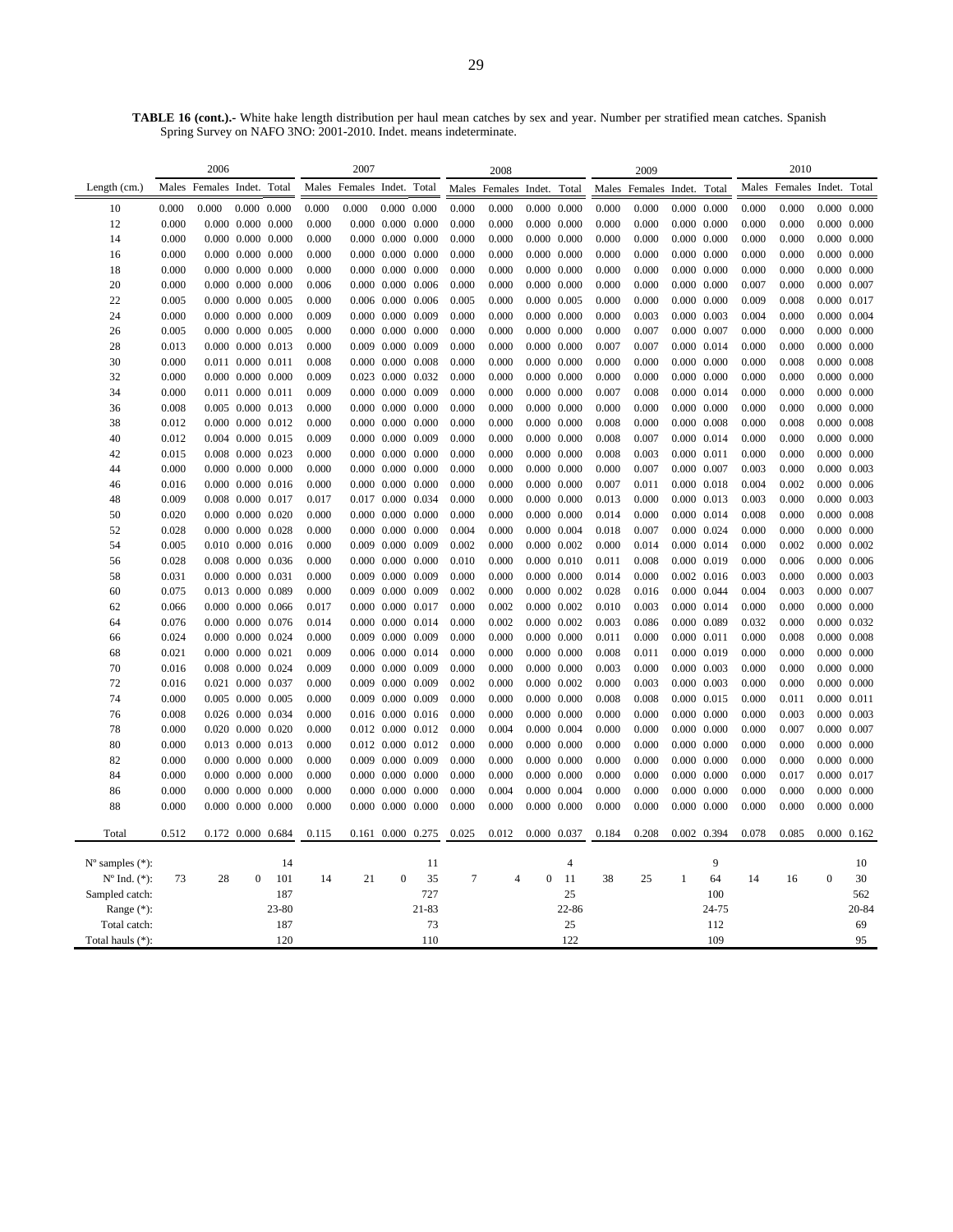

**FIGURE 1.-** Roughhead grenadier stratified mean catches in Kg and ±SD by year and mean number by year. Spanish Spring surveys on NAFO Div. 3NO: 1997-2010 (1997-2000 transformed data from C/V *Playa de Menduíña*; 2002-2010 original data from R/V *Vizconde de Eza*. In 2001, there are data from the two vessels).



**FIGURE 2.-** Roughhead grenadier biomass calculated by the swept area method in tons and ±SD by year. Spanish Spring surveys on NAFO Div. 3NO: 1997-2010 (1997-2000 transformed data from C/V *Playa de Menduíña*; 2002-2010 original data from R/V *Vizconde de Eza*. In 2001, there are data from the two vessels).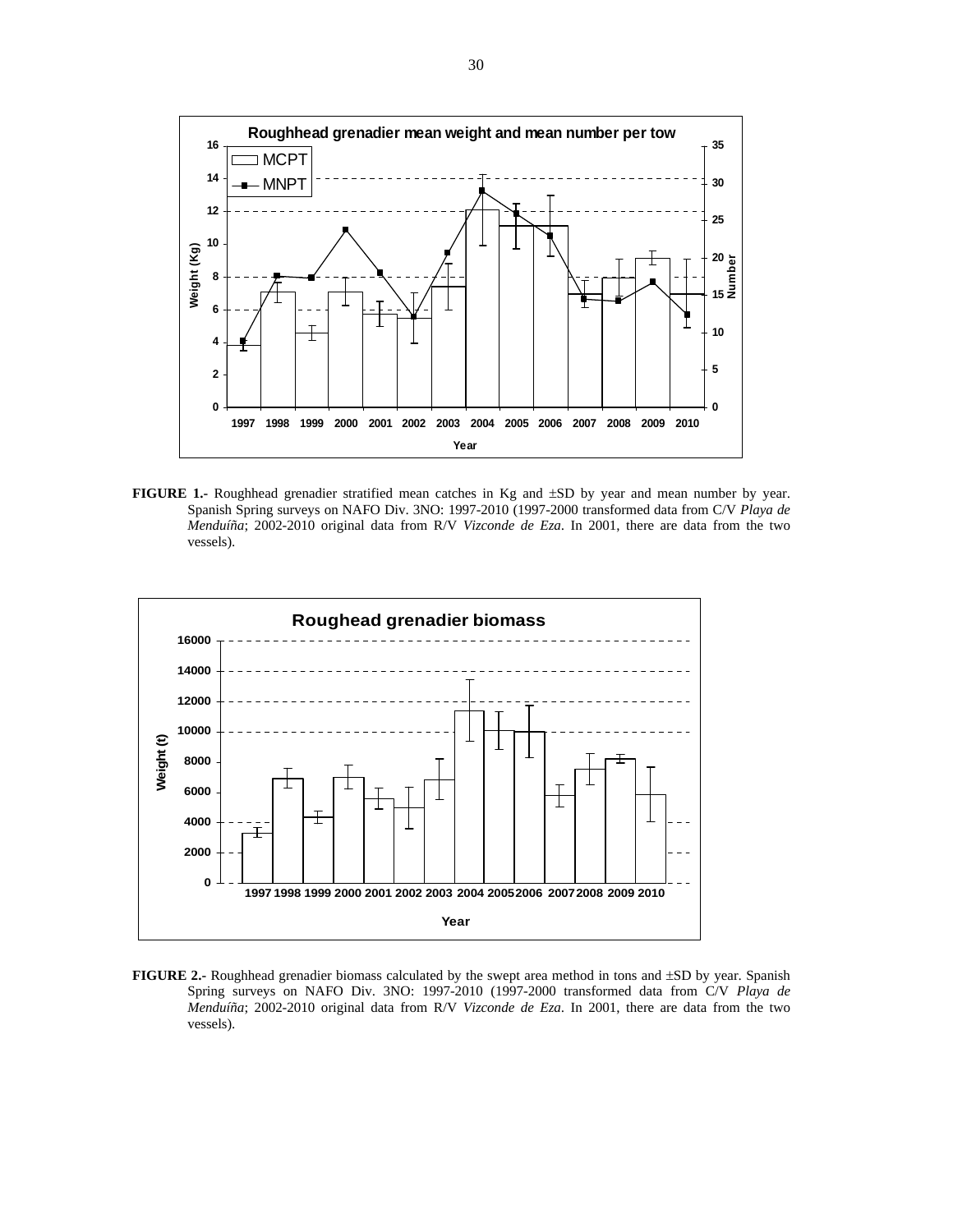

**FIGURE 3.-** Roughhead grenadier length distribution (cm) on NAFO 3NO: 1997-2010. Estimated numbers per haul stratified mean catches. 1997-2000 data are transformed data from C/V *Playa de Menduíña*, and 2002-2010 data are original from R/V *Vizconde de Eza*. In 2001, there are data from the two vessels.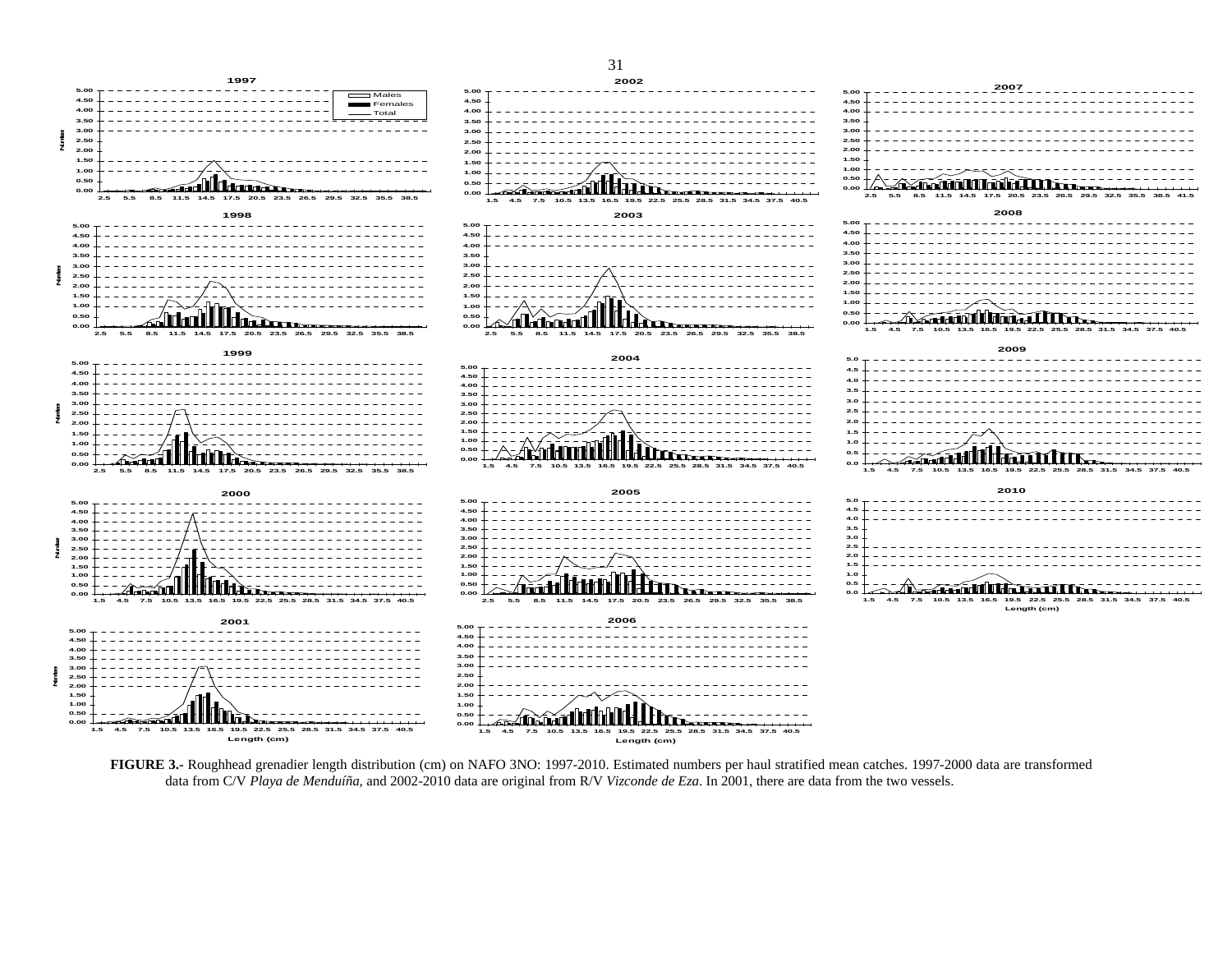

# **Roughhead grenadier length distribution**

**FIGURE 4.-** Roughhead grenadier mean catches per tow length distribution (cm) on NAFO 3NO: 1997-2010.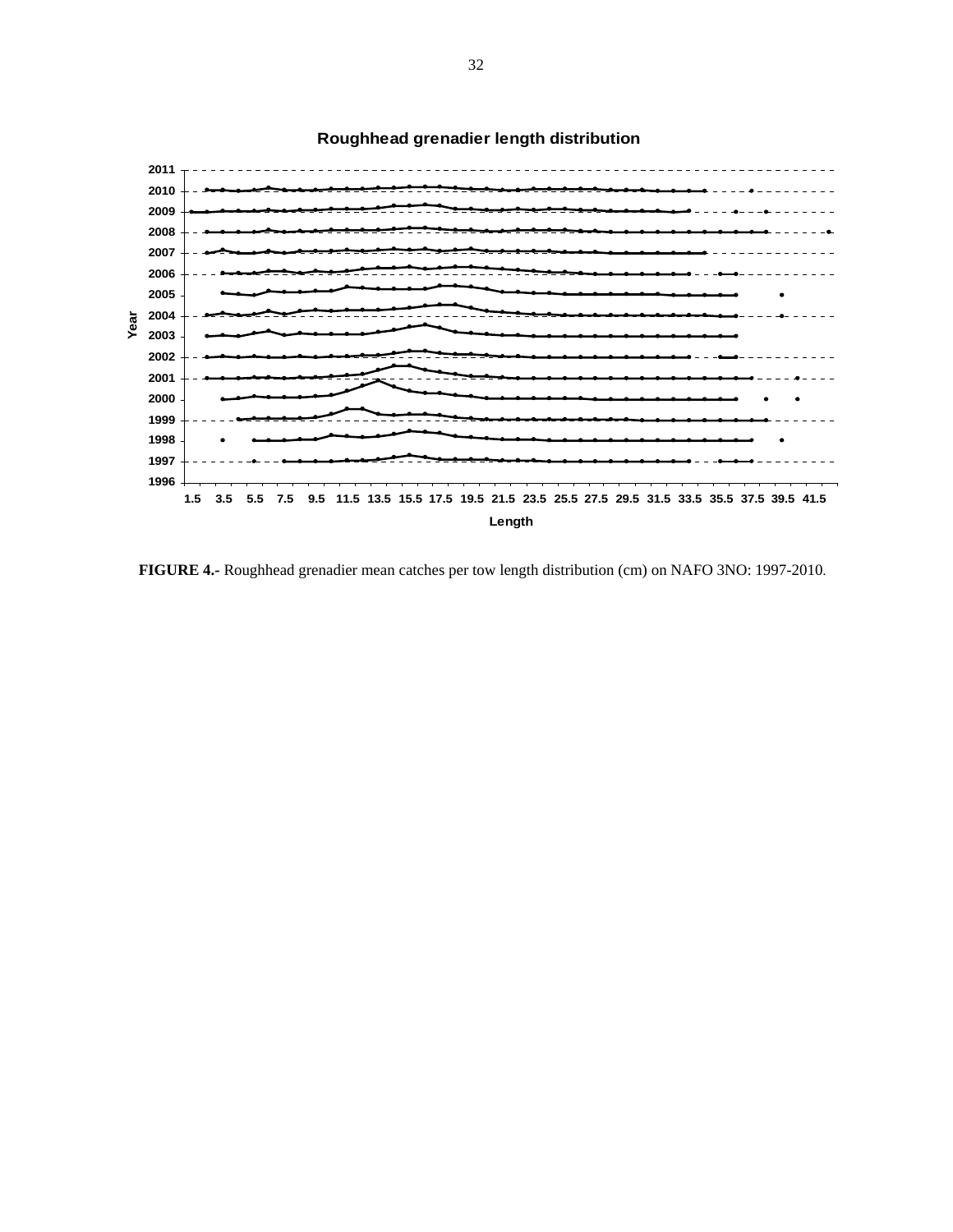

**FIGURE 5.-** Thorny skate stratified mean catches in Kg and ±SD by year and mean number by year. Spanish Spring surveys on NAFO Div. 3NO: 1997-2010 (1997-2000 transformed data from C/V *Playa de Menduíña*; 2002-2010 original data from R/V *Vizconde de Eza*. In 2001, there are data from the two vessels).



**FIGURE 6.-** Thorny skate biomass calculated by the swept area method in tons and ±SD by year. Spanish Spring surveys on NAFO Div. 3NO: 1997-2010 (1997-2000 transformed data from C/V *Playa de Menduíña*; 2002-2010 original data from R/V *Vizconde de Eza*. In 2001, there are data from the two vessels).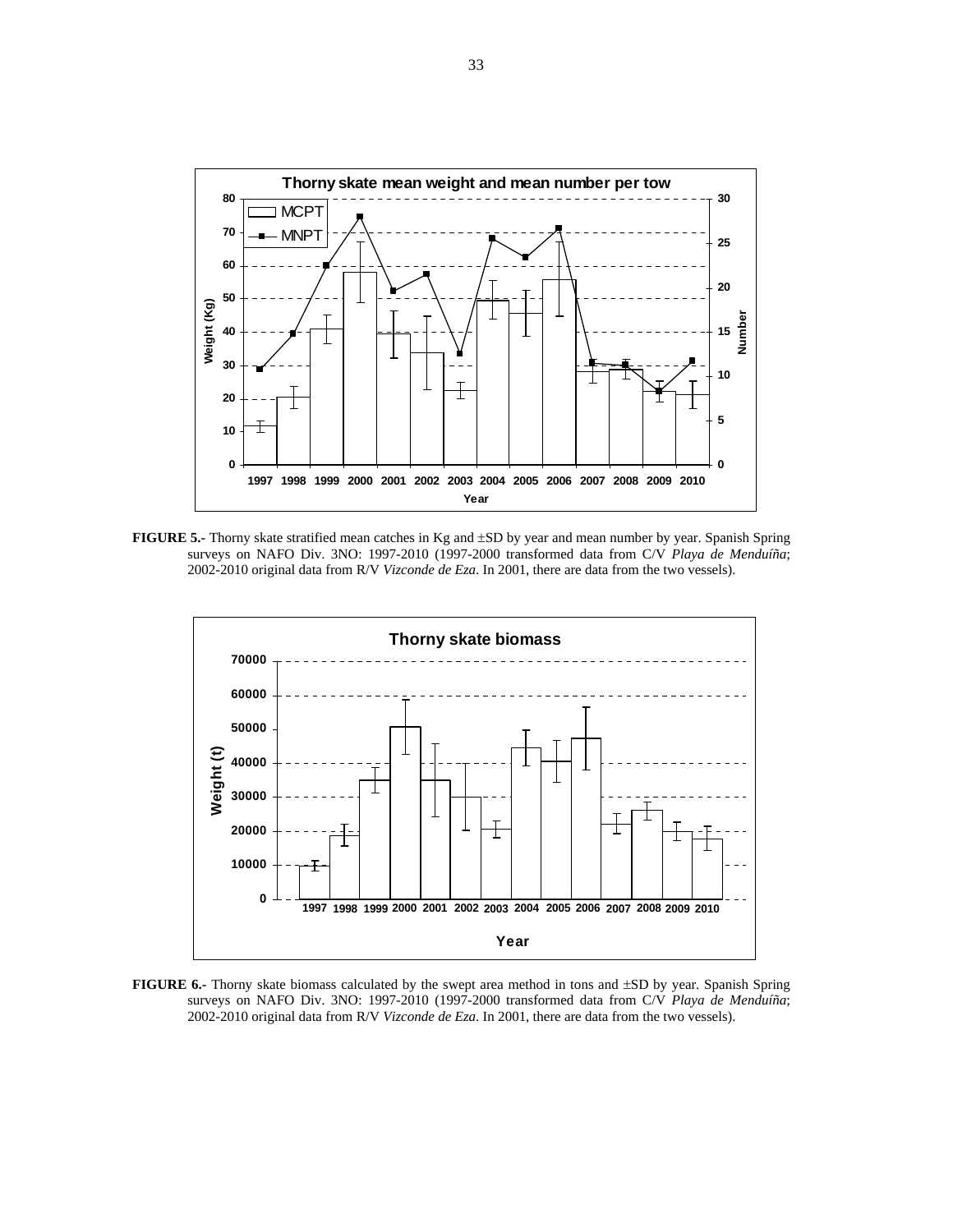

**FIGURE 7.-** Thorny skate length distribution (cm) on NAFO 3NO: 1997-2010. Estimated numbers per haul stratified mean catches. 1997-2000 data are transformed data from C/V *Playa de Menduíña*, and 2002-2010 data are original from R/V *Vizconde de Eza*. In 2001, there are data from the two vessels

34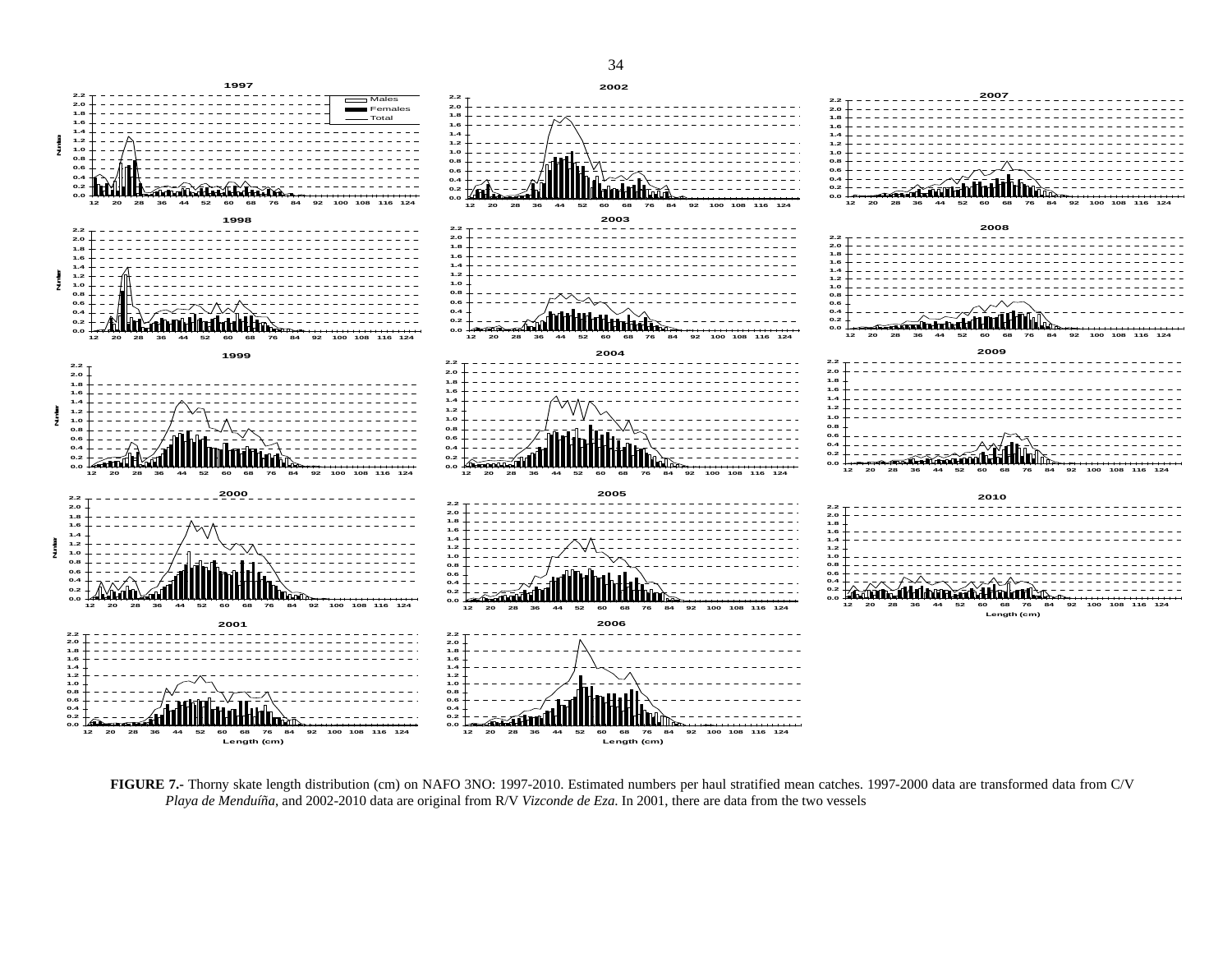

**FIGURE 8.-** Thorny skate mean catches per tow length distribution (cm) on NAFO 3NO: 1997-2010.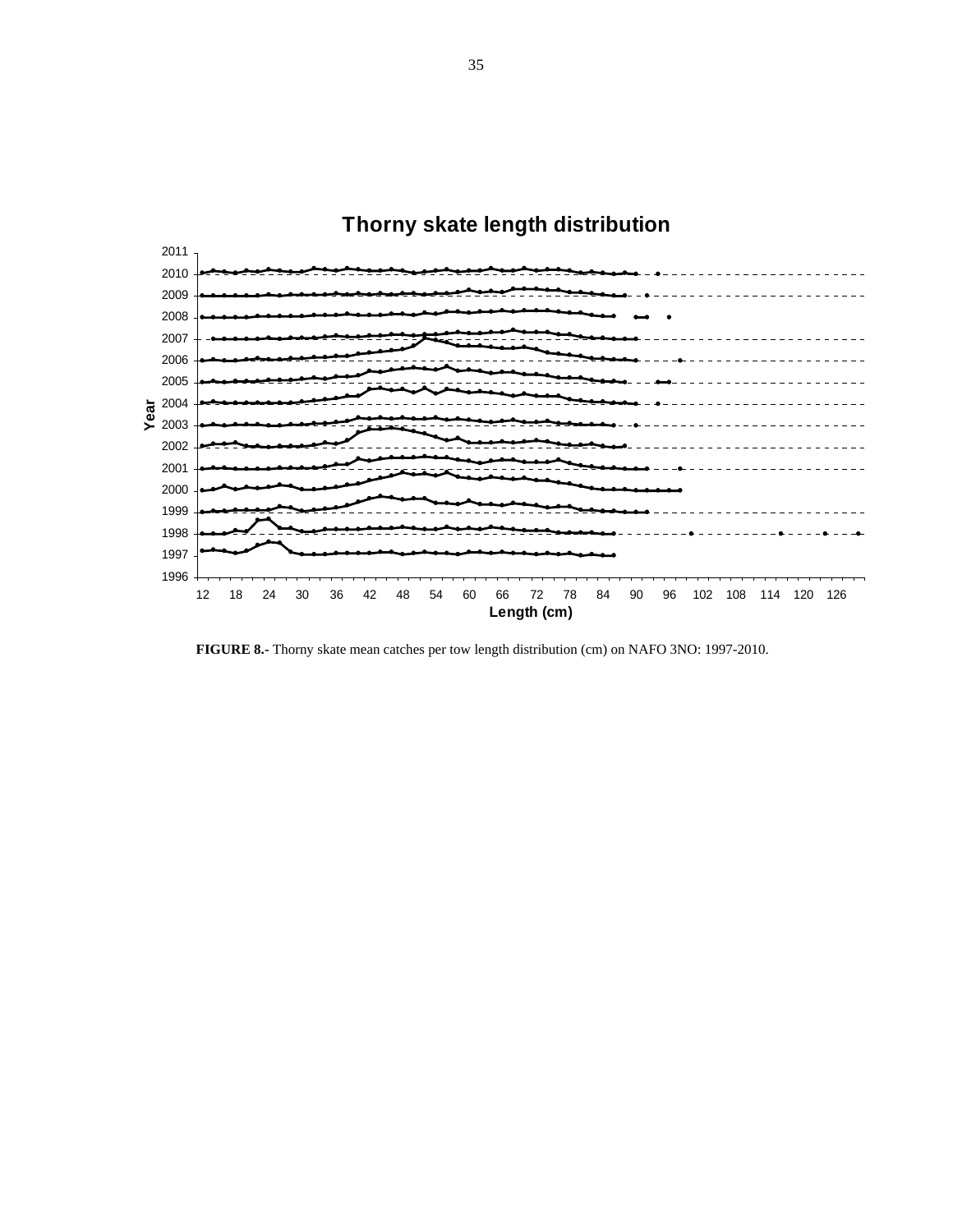

**FIGURE 9.-** White hake stratified mean catches in Kg and ±SD by year and mean number by year. Spanish Spring surveys on NAFO Div. 3NO: 2001-2010.



**FIGURE 10.-** White hake biomass calculated by the swept area method in tons and  $\pm SD$  by year. Spanish Spring surveys on NAFO Div. 3NO: 2001-2010.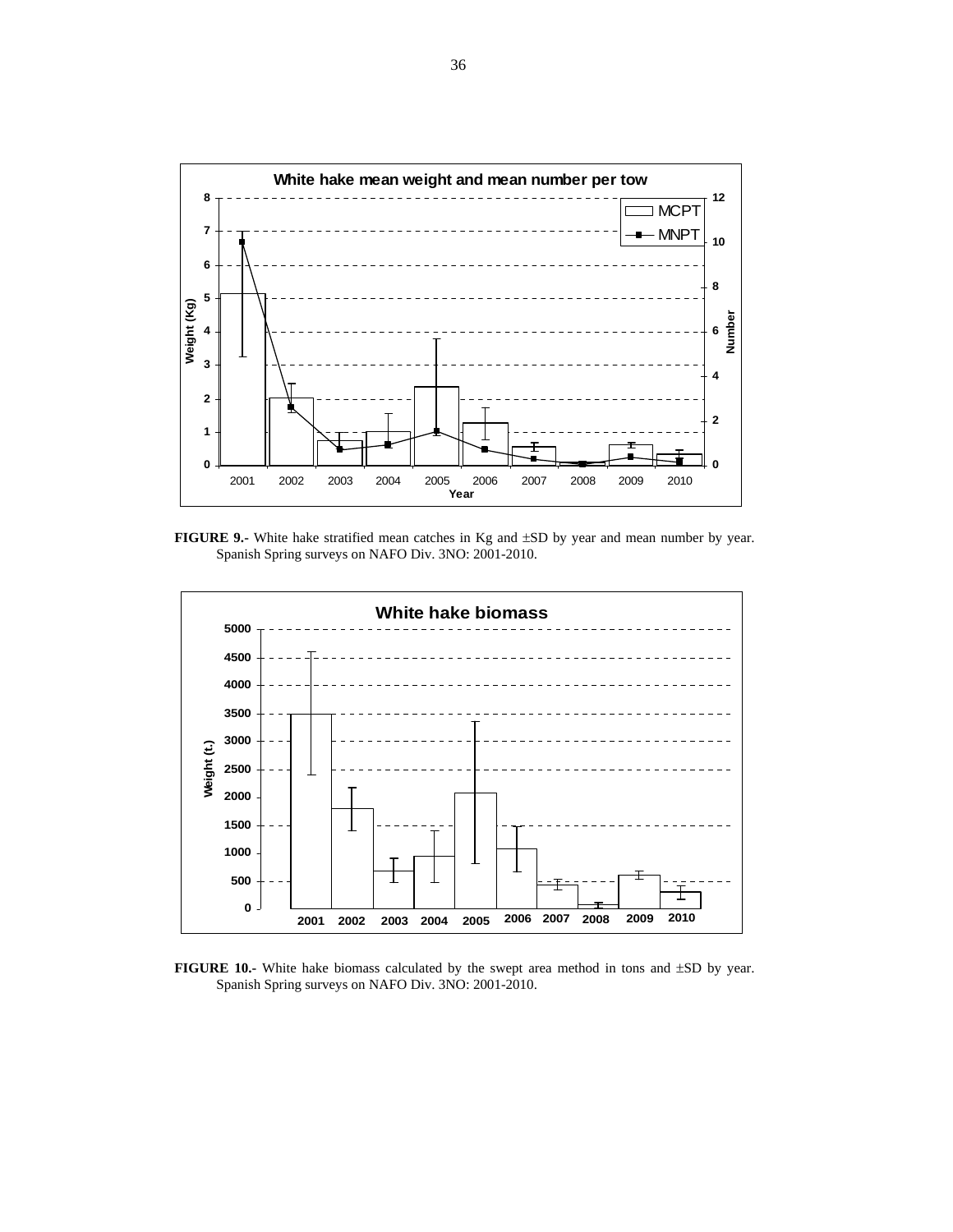

**FIGURE 11.-** White hake length distribution (cm) on NAFO 3NO: 2001-2010. Number per stratified mean catches.